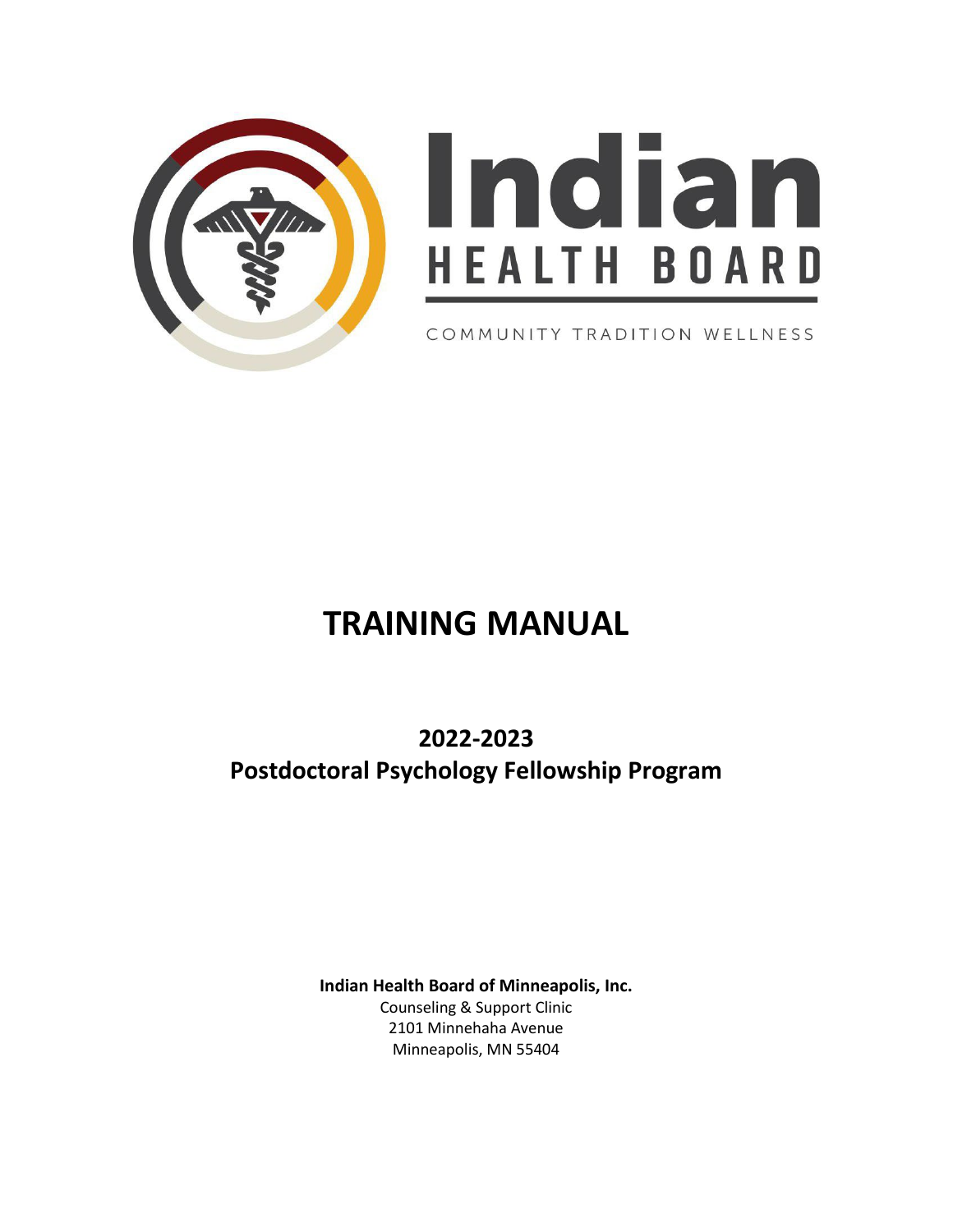# **TABLE OF CONTENTS**

| Welcome Letter                                           | 3  |
|----------------------------------------------------------|----|
| Indian Health Board Mission and Values                   | 5  |
| C&S Training Philosophy and Mission and Model            | 5  |
| <b>Clinic Overview</b>                                   | 7  |
| <b>Clinical Services / Hours</b>                         | 13 |
| <b>Clinical Training</b>                                 | 14 |
| Charting and Documentation                               | 21 |
| Emergency Procedures (including Suicide Risk Assessment) | 21 |
| <b>Trainee Responsibilities</b>                          | 22 |
| Indian Health Board Responsibilities                     | 23 |
| Termination, Discipline and Due Process Policy           | 24 |
| <b>Trainee Grievance Policy</b>                          | 30 |
| C & S New Client Procedures                              | 32 |
| Handy Tips and Guidelines                                | 35 |
| Appendices                                               |    |
| A. Supervision Contract                                  | 38 |
| Performance/Competence Assessment<br>В.                  | 42 |

Note: This manual is intended to provide helpful information that is specific to trainees at the Indian Health Board Counseling & Support Clinic. Overall clinic guidelines, policies, and procedures are located in the Principles of Practice Manual and Employee Handbook.

*All trainees are required to read the C&S Principles of Practice Manual and the IHB Employee Handbook as well as this Training Manual.*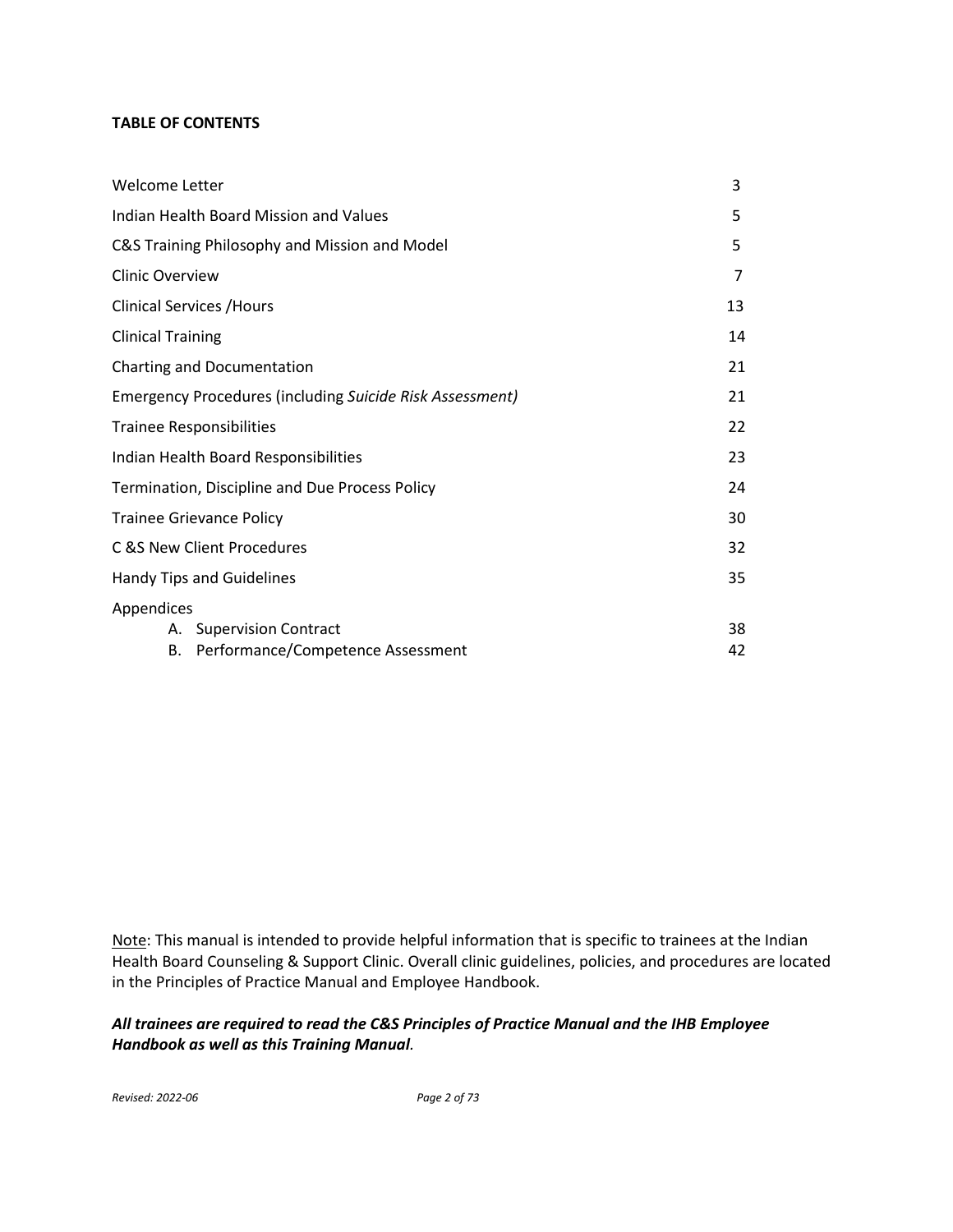#### Dear Trainees:

Welcome to the Counseling & Support Clinic of the Indian Health Board of Minneapolis, Inc. We are glad you are a part of our program for the next 12 months and know that we will all learn many things from each other over the next year!

We have had advanced psychology training for practica trainees and doctoral psychology interns since 1992, became part of an APPIC-Approved Consortium with Washburn Child Guidance Clinic from 2000- 2006, and an independent APPIC-Approved training site for 2006-2007. We added a postdoctoral fellowship in 2004, and received postdoctoral APPIC membership in May 2009. We received American Psychological Association (APA) accreditation for or doctoral psychology internship program in 2015 for a full seven-year cycle.

The Indian Health Board, or IHB, has been an important service provider to the urban American Indian population and other local residents in need since 1971, and began providing mental health services with the C&S Clinic in the early 1990s. A major goal of our training program is to equip emerging mental health professionals with the highest quality skills for addressing the health disparities and mental health needs of the American Indian community in a culturally sensitive and proficient way.

The C&S staff works in a highly collaborative fashion, and this extends to our training program as well. You will have many opportunities to learn and practice various skills and will be exposed to a variety of challenging mental health conditions. When in doubt or feeling overwhelmed, consultation and supervision are key. Also, take advantage of the many occasions to learn about the cultures of our clients, including consultation with staff, participating in or observing cultural events and activities, and learning more about your own culture.

Enjoy your year,

Director, C&S Clinic **Training Director** Training Director

Laiel Baker-DeKrey, PhD, LP Luz Angelica Salinas, PsyD,LP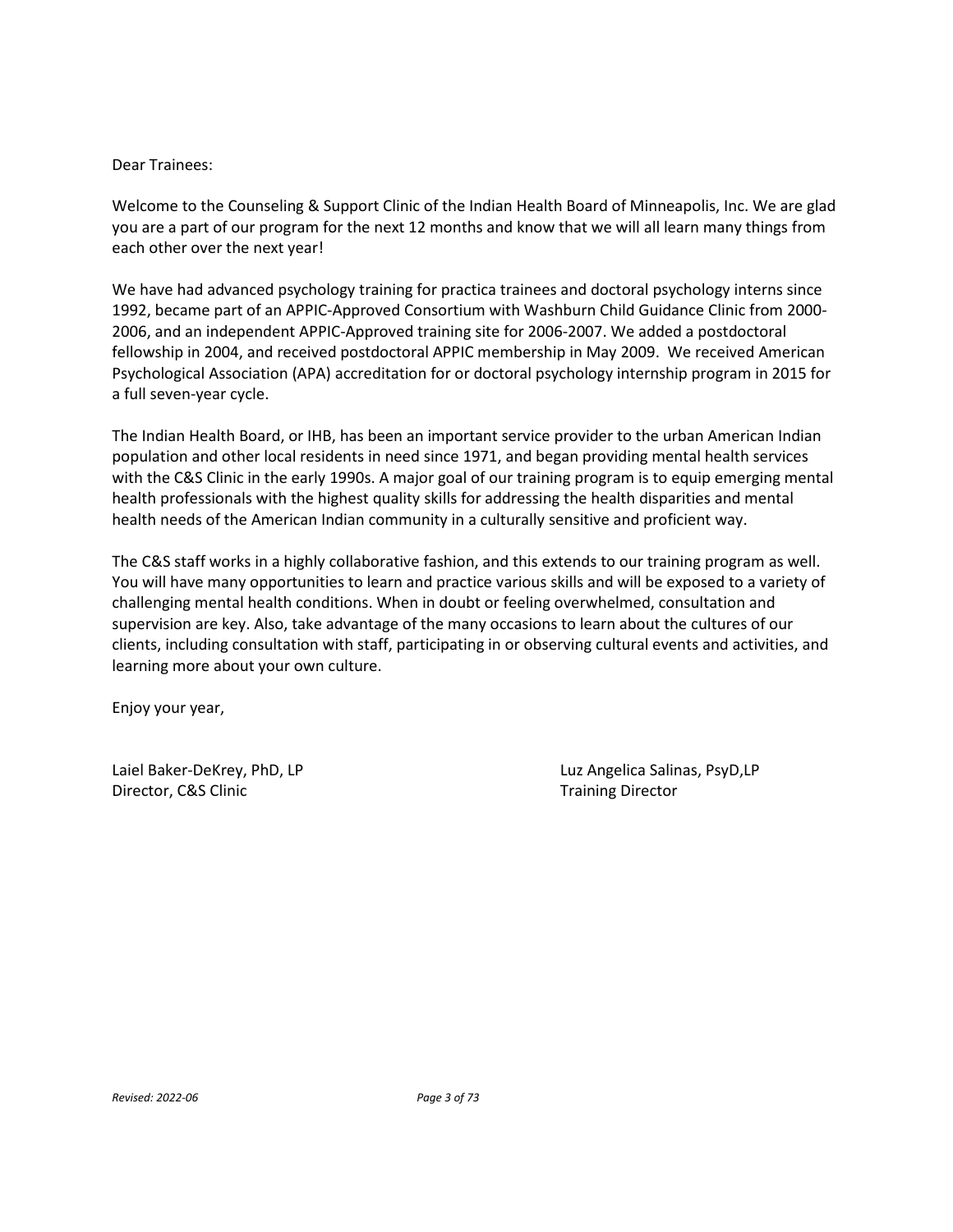#### **TRAINING SITE**

Indian Health Board of Minneapolis, Inc. (IHB) is a nonprofit, culturally specific health care agency located at 1315 East 24th Street in the Phillips neighborhood with counseling and support just down the road at 2101 Minnehaha Ave Minneapolis, MN. Most training activities take place at our 2101 office, except for Integrated Behavioral Health rotations taking place at 1315.

According to 2013-2014 statistics, 48% of IHB clients identify as Native American/American Indian/Indigenous, 35% identify as White, 15% identify as African American, and the remaining 2% identify as Asian, Native Hawaiian, or other. Twenty five percent of IHB clients overall also identify as having Latino ancestry. Within the Counseling & Support Clinic, 79% of clients identify as Native American, 11% identify as White, 8% identify as African American, and 2% identify as Asian or other,with 4% of clients overall also identifying Latino ancestry. Notably, the vast majority of clients seen at IHB and within the Counseling & Support Clinic identify as having mixed ethnic backgrounds. In the Counseling & Support Clinic, 63% of clients identify as female and 37% identify as male, though within these categories there are clients who identify as transgender and/or Two Spirit.

Clients currently seen in the Counseling & Support Clinic range in age from four to 88 years old, and identify with a variety of religious and spiritual orientations. Clients seen in the clinic also identify with diverse sexual orientations, including heterosexual, Two Spirit, gay, lesbian, bisexual, and queer.

Socioeconomic status varies considerably between clients, though a large portion of the client population served fall below the poverty line. Clients seen for counseling at IHB present with a wide array of concerns, including posttraumatic stress disorder, intergenerational and complex trauma, interpersonal difficulties, depression, anxiety, self-injury, suicidality, adjustment issues, parenting difficulties, identity development, domestic violence, history of abuse, substance abuse, eating disorders, and grief. Clients also present with diverse disability statuses, including physical, congenital, developmental, and acquired disabilities. Thus, the training program at IHB offers in-depth experience with a range of client populations and intersectional identities.

The mental health department, called the Counseling & Support Clinic, serves roughly 60% adults and 40% children and families. Individual and family therapy, group therapy, child and adult assessment, substance abuse assessments, social work, and psychiatric services are provided on-site. The department participates with the IHB Medical Clinic in a collaborative effort to reduce health disparitiesin the area of depression, and opportunities for consultation with the Medical Clinic are also available inthe areas of Integrated Behavioral Health. The department also prides itself in training students in cultural proficiency skills aimed toward the urban American Indian community, with particular attentionpaid to Indigenizing cultural and traditional practice offerings and decolonizing the methods and tools utilized in therapeutic practice within the clinic to attend to the specific needs of American Indian patient population.

*Revised: 2022-06 Page 4 of 73* Indian Health Board of Minneapolis has trained practica students and pre-doctoral fellows since 1993, participated in the Urban Child and Family Consortium (UCFC) from 2000-2006, and added a postdoctoral fellow program in 2004. The agency provides trainees with a wealth of diverse clinical experiences and training opportunities, including urban outpatient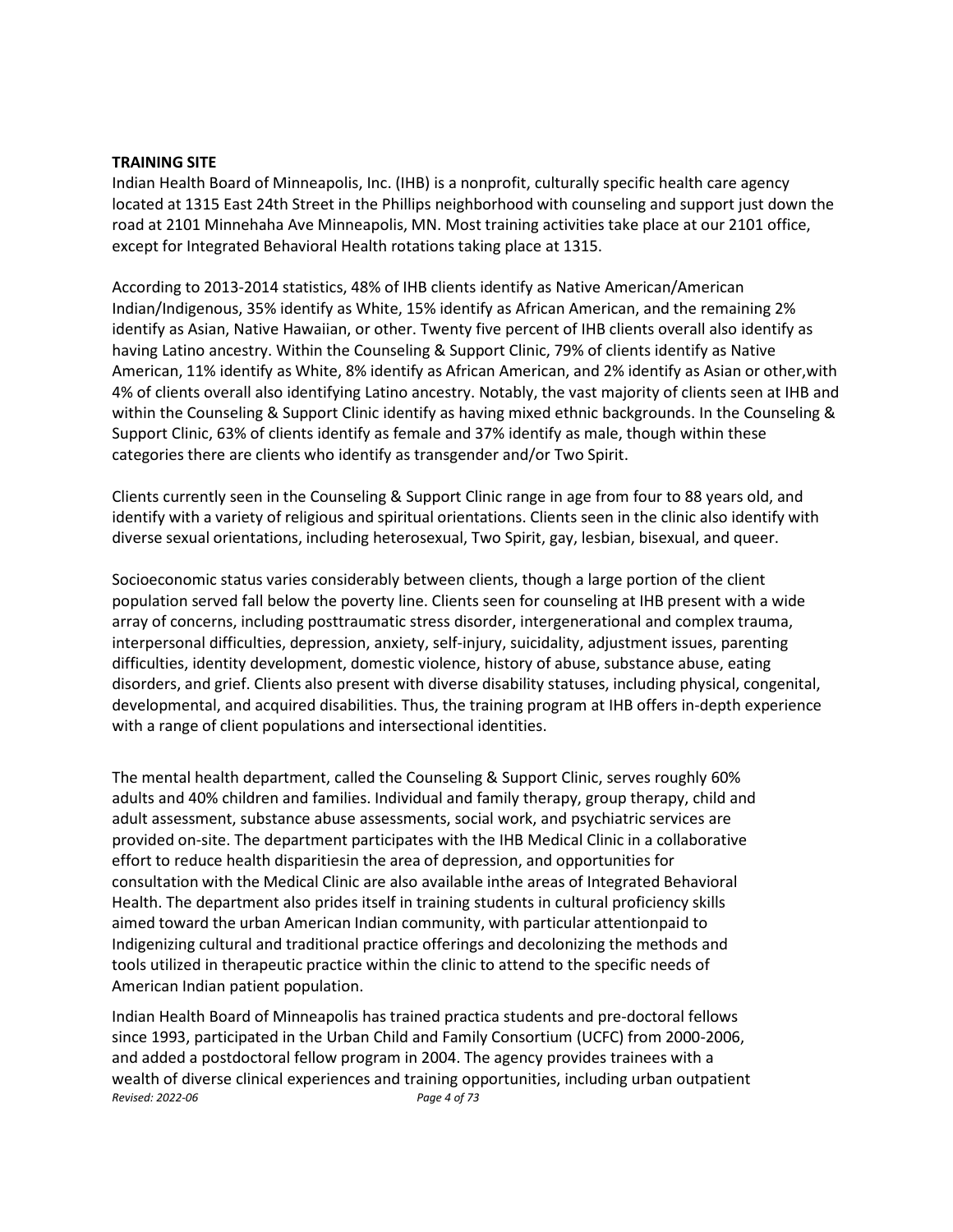treatment, general psychological assessments, collaborative opportunities with culturallyspecific schools and other agencies, and topic-or diagnosis-specific group therapy. Many interdisciplinary resources are available to fellows, both onsite and in collaboration with other agencies and organizations. Counseling and support departmentstaff at IHB are committed to working with urban and culturally diverse children and families, with specialized focus and services on the urban American Indian community.

The Indian Health Board of Minneapolis, Inc. complies with guidelines put forth by the Association forPsychology Postdoctoral and Fellowship Centers (APPIC).

# **INDIAN HEALTH BOARD MISSION, VALUES AND POLICIES**

# **MISSION STATEMENT**

To insure access to quality health care services for American Indian and other peoples and to promote health education and wellness.

# **VALUES**

Respect for Culture Excellence Leadership

# **VISION**

The patients of IHB reach the highest level of health and wellness available, incorporating traditional, culturally correct practices with the best available scientific medical knowledge. They receive the support and commitment of a staff dedicated to patient's success, trained in the skills necessary, and committed to the mission of IHB. Widely known and valued in its community, the Indian Health Board is known as the best place for persons seeking health and wellness, and the best place in the industry to work.

# **PHILOSOPHY AND MISSION OF TRAINING**

The Indian Health Board's guiding philosophy regarding training is to equip developing psychology professionals with the skills needed to serve the diverse and complex mental health needs of the urban American Indian community and others in need in our surrounding urban neighborhoods, as well as rural or reservation-based communities. Because of this focus, which ultimately serves to reduce and eliminate health disparities within the American Indian community, we provide diverse and comprehensive training opportunities to all trainees. Training opportunities draw upon the wealth of programs offered at IHB and also with community partners.

Indian Health Board is invested in high quality training, and frequently staff will present training seminars in their particular area of expertise. Additionally, we invite American Indian community members and professionals to present cultural trainings once per month to gain perspective and understanding from the community's point of view. On occasion, cultural opportunities are often available for trainees to observe and/or participate in, such as ceremonies and sweat lodges. Trainees consult and collaborate with a range of team members and community providers, including psychiatrists, social workers, psychologists, occupational therapists, case managers, school staff, and

*Revised: 2022-06 Page 5 of 73*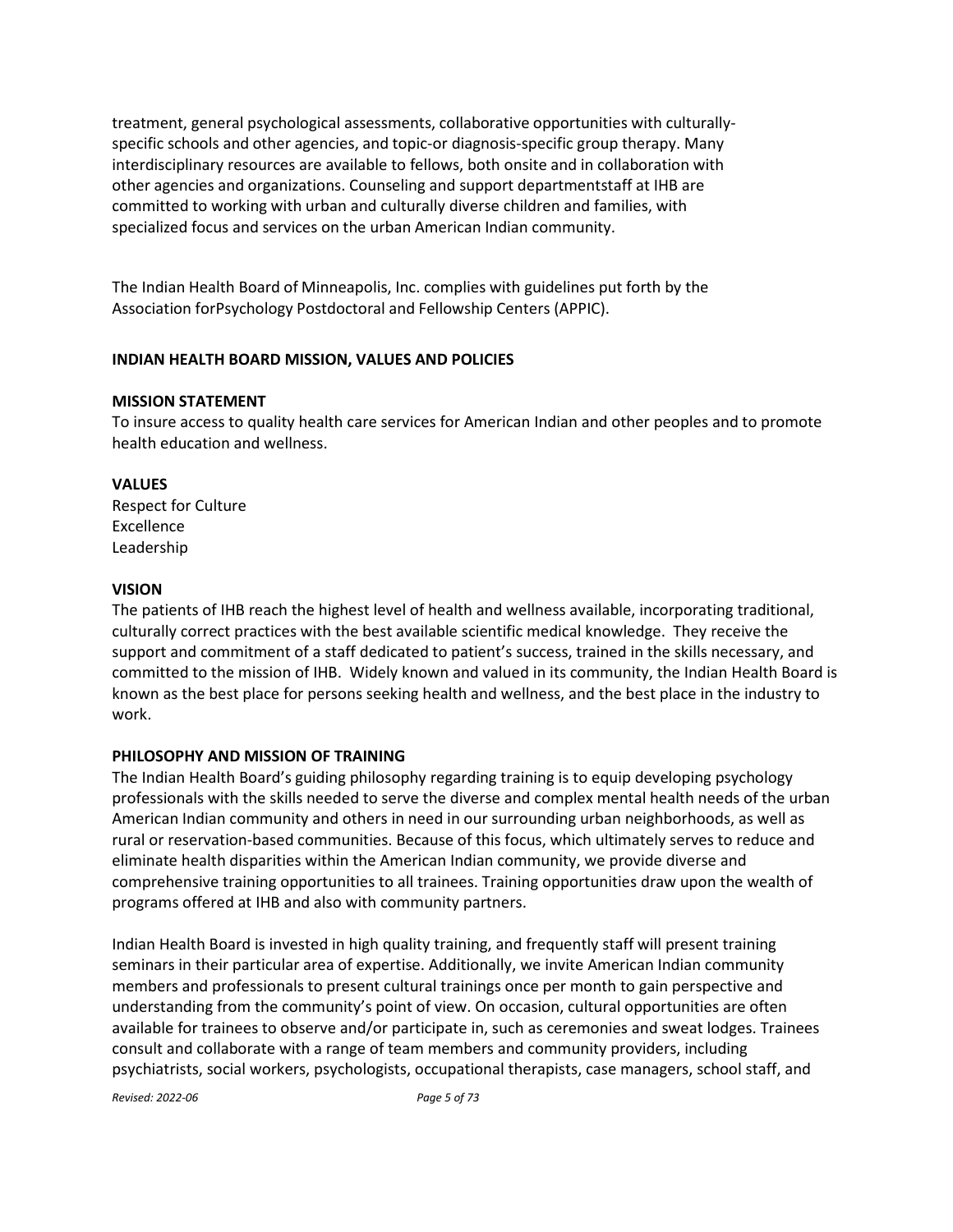county workers. Doctoral psychology fellows also may have an opportunity to supervise other developing professionals.

# **Indigenous Mentorship Model: Training Model**

Our philosophy of training for the program (*Niigimowinmiiwinzha: To heal that which is getting the best of us*) at the Indian Health Board emerges from four Indigenous points of view: Lived experiences of the local American Indian community we serve; Clinical experiences of our providers and other professional allies; Literature on Indigenous pedagogy and curriculum; and Cultural insight and guidance of our American Indian elders.

We call the training model that derives from this philosophy the Indigenous Mentorship Model, and we use this model because it incorporates the values of *good relationships* and *interrelatedness*.

Teaching and learning are most effective in the context of *good relationships*, expressed as *Da Ya Unk Unpí* (Dakota) and *Mino-Inawendiwin* (Ojibwe) in the languages of the people Indigenous to the territory we serve. The Indigenous words have the added connotation of 'working well together for the good,' which means that we each have gifts and wisdom to offer and share within the community, making us all teachers and students simultaneously.

We strongly hold that teaching and learning are inseparable from whom and where we are at any given moment. However, certain individuals do assume roles as mentors based on their experience and knowledge within specific contexts, though no one person is considered an "expert" in the western meaning of the word. Thus, teaching and learning are always developmental, holistic, context-based, dynamic, and relational.

Our psychology training model is also conducted within a context of *interrelatedness*, better known as *Mitakuye Oyasin* in the Lakota language and translated into English as *all my relations. All my relations* refers to an Indigenous understanding of the self as related to one's family, clan(s), community(ies), nation(s), the natural world (e.g., earth, plants, animals, insects), and the spiritual world (e.g., Creator or Great Spirit, ancestors, spirit helpers) at once. *All my relations* invites trainees to introduce and understand themselves from the context of their interrelatedness. It enables each of us to understand where all of us are coming from when we share our diverse knowledge as we learn throughout the training year.

To set the tone for the training year, for each week, and for many meetings, introductions and discussion are done in a traditional talking circle format. This involves one person speaking at a time, with protocols of non-interruption and respectful listening. Following Indigenous teachings, we share in a clockwise manner. From the beginning, this sets the foundation for good relationships and respect for diversity among trainees, training staff, and others.

Supervisors' roles as mentors involve training with use of Indigenous pedagogical practices such as experiential activities, story-telling, and talking circles. Experiential learning involves applying material through hands-on engagement (e.g., practicing therapy skills and techniques using role-play, participating in community events or activities). Story-telling involves teaching through personal or traditional stories, which resonate and connect with trainees through contextualizing didactic content and training in clinical services (e.g., supervisors often share stories from personal experiences and

*Revised: 2022-06 Page 6 of 73*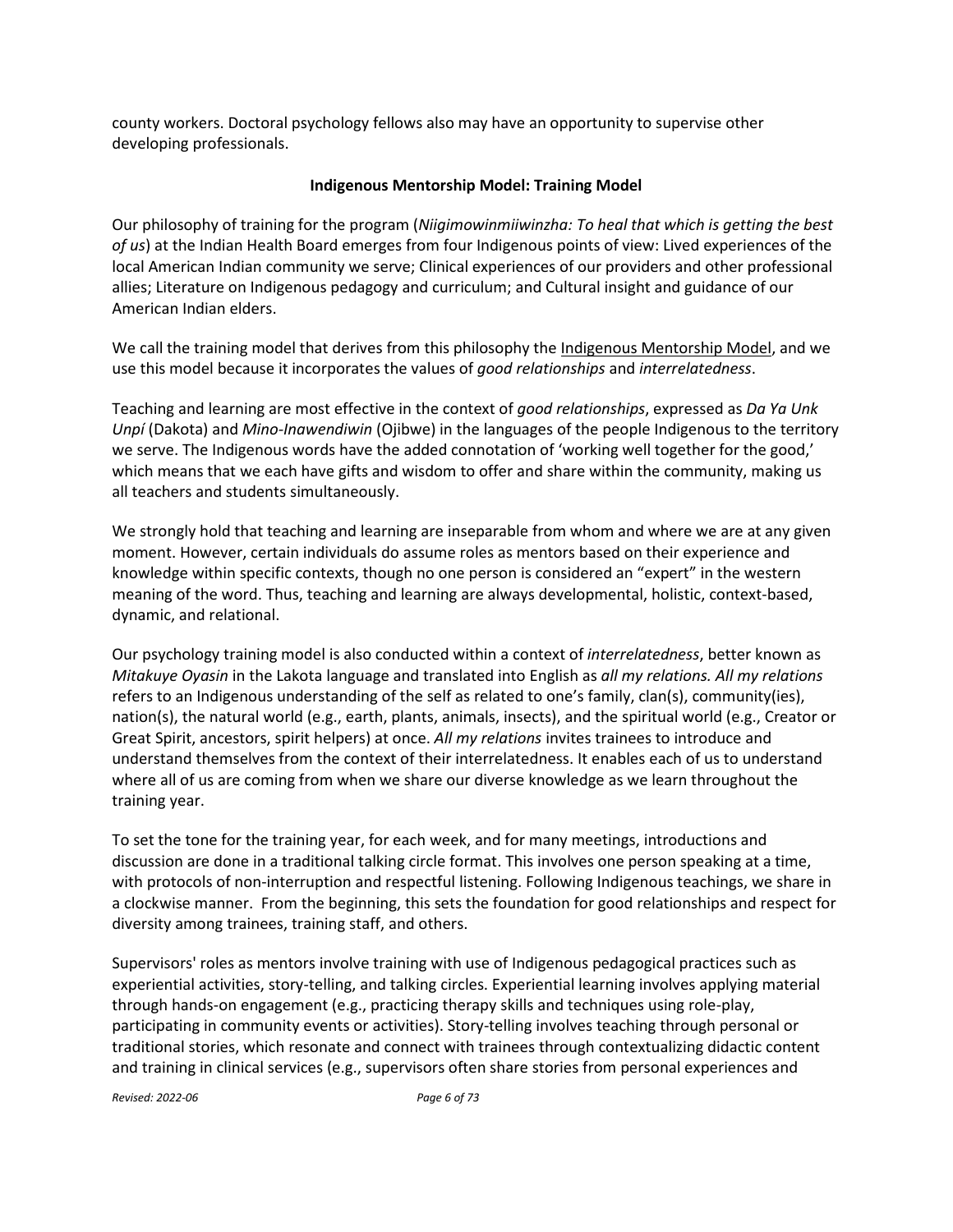direct work experience). Traditional stories are also incorporated as appropriate, and trainees are invited to share their personal and culturally relevant stories.

Talking circles offer opportunities for trainees and supervisors to share what we have learned, honoring the diverse knowledge and understanding that each person brings. Each person thus assumes the role of teacher and student, enriching the learning environment and further strengthening good relationships. Experiential activities, stories, and talking circles strengthen trainees' relationships with didactic training. Within supervision then, we are able to promote holistic integration of content and deep personal reflection that enhances learning and training.

Finally, trainee feedback is invited and encouraged throughout the year and carefully considered, reflected on, and integrated through supervisor and program evaluations, so that supervisors and training staff may best serve the needs of the trainees. Through trainee feedback, consultation with other trainees, staff, and mentors, reading relevant literature, and personal reflection, supervisors continually strive to grow in providing adequate training. Learning is living and living is learning, and the Indigenous values within being an effective supervisor and fellow require engagement in ongoing personal and professional development throughout life.

#### **CLINIC OVERVIEW**

#### **Clinic Description**

The Counseling & Support Clinic of the Indian Health Board provides culturally competent mental and chemical health services to adults, children, and families. Most of the clients who use the clinic are of American Indian heritage, so emphasis is placed on providing services in a manner that best meets the needs of this community. C&S staff provides high quality services to clients in a courteous, professional manner while maintaining a comfortable, effective, and productive mechanism for rendering such care. Clients give informed consent for provided services and confidentiality is maintained within the limits prescribed by law.

#### **Clinic Staff and Job Function**

*Laiel Baker-DeKrey, PhD, LP, Clinical Director and Recovery Services Director,* provides psychological services to adults, adolescents and children. She earned her PhD in Clinical Psychology from the University of North Dakota. She was also a student in the Indians into Psychology Doctoral Education (INPSYDE) Program and her research and training have been primarily in Native American mental health. Laiel is an enrolled member of the Three Affiliated Tribes (Mandan, Hidatsa, Arikara Nation) on the Fort Berthold Reservation of North Dakota.

*Luz Angelica Salinas, PsyD,LP, Clinical Training Director* attended Indian Health Board as a pre-doctoral practicum student, a pre-doctoral intern and post-doctoral fellow. After completing her training, she took at staff psychologist position with IHB in September of 2019 and transitioned into the role of training director in December 2020. Dr. Salinas provides clinical services to children, adolescents and adults with emphasis on incorporating Indigenous ways of healing. She identifies as a transracial adoptee from Colombia and has focused much of her clinical experience working with other transracially adopted peoples.

*Revised: 2022-06 Page 7 of 73 Robin Young, PsyD, LP, Chief Psychologist,* provides psychological services to adults, adolescents and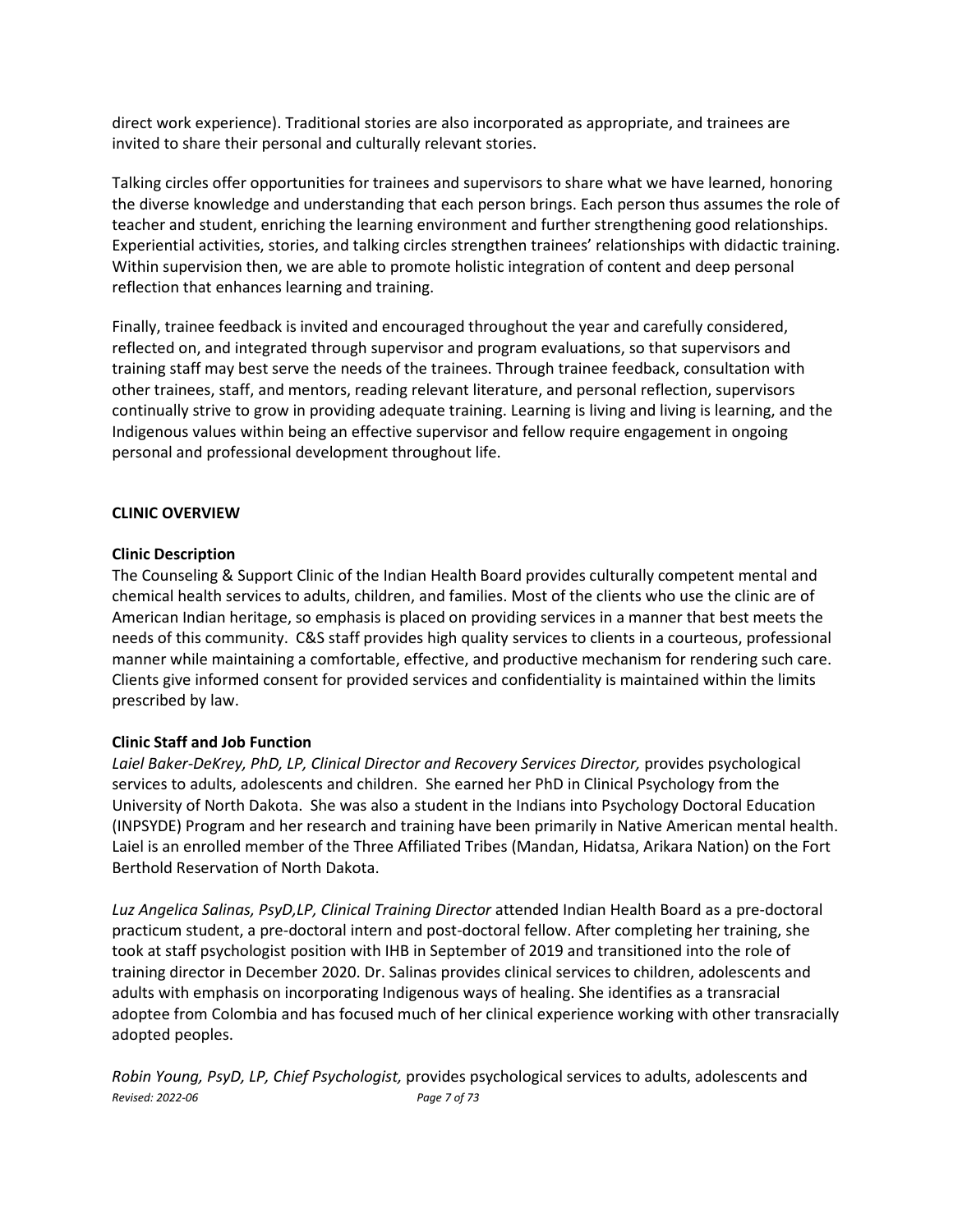children. He received his doctorate in Clinical Psychology from Argosy University (Twin Cities), and completed his doctoral psychology internship and postdoctoral fellowship here at the Indian Health Board. Dr. Young's specialties are trauma and working with children and their caregivers.

*Andre Peri, PhD, LP, Integrated behavioral health manager,* provides psychological services to adults, adolescents and children. He earned his PhD in Clinical Psychology from St. Louis University in St. Louis, MO, and has worked in diverse settings including at the VA, in private practice, a non-profit focusing on adults with developmental disabilities, an Employee Assistance Program, an IHS facility and at a tribal health department. Dr. Peri's areas of specialties are trauma, suicide and crisis intervention, anxiety and depression, and SMI.

*Thomas Murphy, PsyD, LP, Staff Psychologist*, began at the Indian Health Board in 2012. He received his doctorate in Counseling Psychology from the University of St. Thomas and completed trainings in a variety of settings, including community mental health, CD treatment, corrections, college counseling, and private practice. He completed his doctoral psychology internship at Twin Cities Internship Consortium (now titled Minneapolis Internship Consortium). Dr. Murphy's specialties are co-occurring mental health-chemical dependence issues, anxiety, and depression, with both adults and adolescents.

*Adriana Youssef, Ph.D., L.P. Staff Psychologist,* received her doctorate in clinical psychology from the University of Minnesota in 2014, with a specialization in child psychology, clinical science, and developmental psychopathology. She completed an APA-accredited internship in Miami, FL Community Action and Human Services Department in 2013, providing services for Head Start and a domestic violence center. Currently at IHB, Dr. Youssef provides mental health services for children, adolescents, and adults. Along with the diagnosis and treatment of childhood problems, Dr. Youssef has expertise in the areas of infant and early childhood mental health, including maternal mental health in the prenatal/postpartum period. She is nationally certified in Trauma-Focused Cognitive Behavioral Therapy and has an interest in working with children and families impacted by trauma. She also has an interest in using culturally relevant skill-based parenting programs to promote children's resilience. Dr. Youssef is 4<sup>th</sup> generation Mexican American and a California native.

*Tyler Hoyt, PhD, LP, Staff Psychologist*, began at the Indian Health Board in 2020 as a Postdoctoral Fellow. He received his doctorate in Clinical-Community Psychology with a Rural and Indigenous emphasis from the University of Alaska Fairbanks and where he attended preliminary training at the Department of Defense, community mental health settings, and the UAF University Counseling Center. He completed his doctoral psychology internship at the University of Hawaii at Manoa Counseling and Student Development Center. Dr. Hoyt is a first generation descendent of the Blackfeet Nation in Montana. He enjoys working clinically with Indigenous elders and other individuals across the lifespan, as well as LGBTQ populations, and he is passionate about serving communities who have been affected by intergenerational and historical trauma.

*Donald "Richard" Wright, LADC, CI, Chemical Health Specialist,* is a Licensed Alcohol and Drug Counselor who has worked at the Indian Health Board since February 2004. Richard attended the University of Minnesota majoring in General Studies with a minor in American Indian studies. He has been employed in the alcohol and drug field for 25 years. He previously has worked in community corrections and with the State Department of Corrections. More recently he worked for 11 years as a primary treatment counselor for American Indian adolescents in Minneapolis. Richard also is a national speaker on inhalant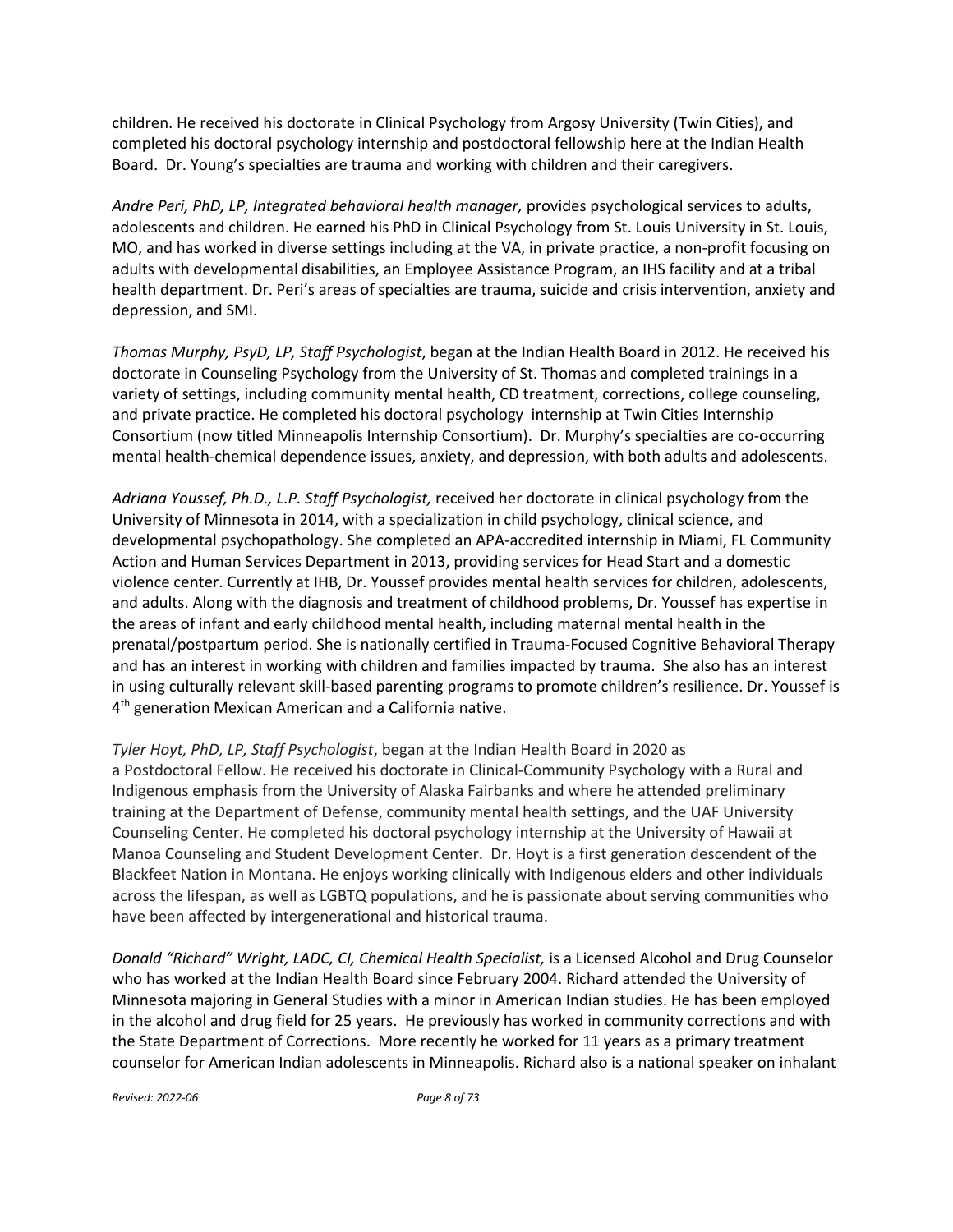and solvent abuse, and non-beverage alcohols. Richard is married and has nine children, three of whom are adopted. He has raised countless foster children, and is now a grandparent of thirteen. Richard is a recent graduate of the St. John's University, Archdiocese of St. Paul earning a Catechist Institute Degree bestowed on May 8, 2012. Richard also writes books and has had three publications, including a drug prevention curriculum and two articles in professional journals for addiction medicine. Richard is member of the Leech Lake Chippewa, Pillager band, born and raised at Onigum, Minnesota.

# **Cultural Competency Guidelines for the Provision of Clinical Mental Health Services to American Indians in the State of Minnesota**

(Drafted by the American Indian Mental Health Advisory Council)

*While there are many similarities in the provision of mental health services across treatment populations, there are essential and unique components that must be considered when providing mental health services for American Indian clients. While American Indians are also unique individuals, there are consistent similarities across this cultural group that are unique to Indian people, and this knowledge is essential for the provision of efficacious mental health treatment for Indian people.*

*Of great importance in the formation of mental health practice guidelines in working with American Indians is that such guidelines must be dynamic. As individuals grow in their understanding of cultural identification, and as mental health services improve their standards of care, so must cultural competency standards accommodate improvements in treatment practices.* 

*Similarly, it is not acceptable for an individual practitioner to declare himself "culturally competent" whether after attending one seminar, or a lifetime of working with clients from diverse populations. Rather, cultural competency is a developmental process for which a mental health practitioner strives, and always improves. Even if a practitioner is of the same race as his/her client, he/she may be of a different gender, socio-economic status, physical or mental ability, sexual preference, or religious background. These demographic variables may outweigh or modify race for particular clients, and thereby confound a clinician's understanding of how race affects mental health services for a particular cultural group. Also, clients of particular groups may or may not identify with their racial group; a variable that the "culturally enthusiastic" clinician may not be aware. Therefore, knowledge of a particular cultural group's beliefs, norms, and practices may not be adequate knowledge for "culturally competent" clinical care.*

*As part of the developmental pursuit of culturally competent mental health services for American Indians the following recommendations are presented as necessary but not sufficient guidelines for a mental health practitioner to follow:*

*Form a Connection with the Community*

- *It is important to know how people are related in Indian communities, what family histories are, and who is considered a leader in the community.*
- *Visit local schools, community centers, and elder complexes, and volunteer when possible at these agencies*
- *Attend ceremonies if invited or appropriate*

#### *Be Aware of Differences in Boundaries*

• *Indian people may ask a clinician to attend a family event, visit their home, or accompany them to a religious event. It may be considered very disrespectful or alienating to refuse these gestures.*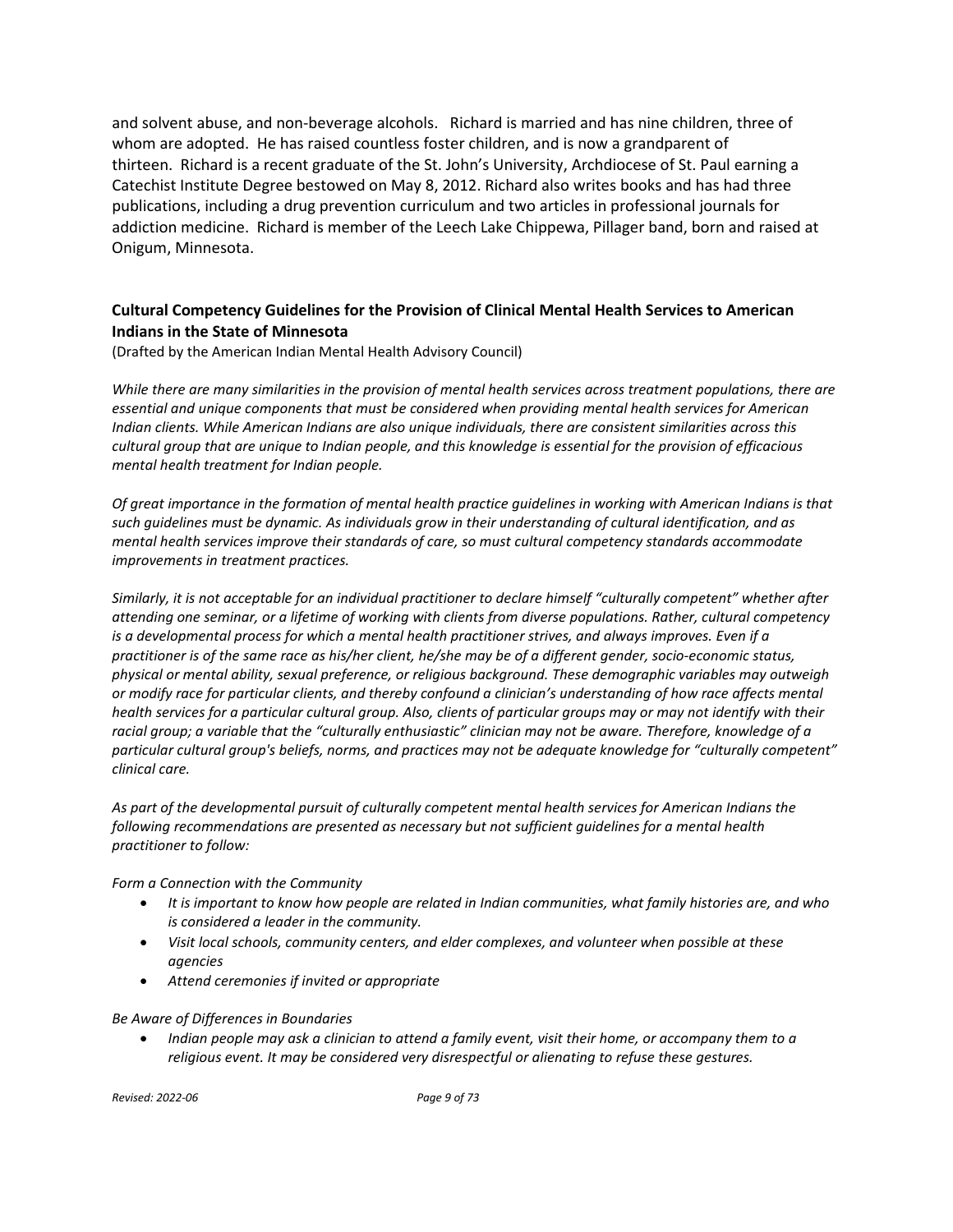• *An Indian client may ask personal information of a clinician before proceeding with the mental health session. Such a personal exchange is often seen as polite and caring among Indian people, and should not be automatically dismissed by the clinician as unprofessional or trivial.*

#### *Be Aware of Differences in Time*

*American Indians often do not feel the same sense of urgency in arriving at meetings or events at their scheduled time as Caucasian people do. Many Indian people will not arrive at a mental health appointment on time, or sometimes not at all, if they have something they believe is more important to do. Events that may be considered more important than mental health appointments often include family crises, ceremonies, deaths, or friends in need.*

#### *Understand definitions of family*

*In many Indian communities, family may be considered more than blood relatives; family may also be considered people who have been informally adopted, or simply raised by another person.*

#### *Awareness of Gift-Giving Practices*

*American Indian clients may give their mental health provider tobacco when asking for healing, or some other gift. Again, the clinician must use his/her judgment, and whenever possible, try not to dismiss the Indian client's gesture or intent in their gift giving.* 

*Communication Styles among American Indians*

• *Nonverbal Messages*

*Often Indian people communicate a great deal through nonverbal gestures, such as using downcast eyes or ignoring an individual when they are unhappy with or disagree with a person. Also, handshakes are generally done very gently and from the end of the fingers, instead of heartily and with the whole hand. Again, a gentle handshake is seen as respectful, and not a sign of weakness.*

• *Humor*

*Indian people may say truths or difficult messages through humor, and might cover great pain with smiles or jokes. It is important to listen closely to humor, as it may be seen as invasive to ask for too much clarification.*

• *Indirect Communication*

*It is often considered unacceptable for an Indian person to criticize another. This is an important factor for a clinician to understand. Especially when it comes to Indians speaking out against or testifying against another person. Even if the individual has been exceedingly abusive, it may be considered disloyal or disrespectful to speak negatively about the other person. There is a common belief that people who have acted wrongly will pay for their acts in one way or another; although the method may not be the legal system.*

#### *Spirituality of American Indians*

- *Given the abusive history that American Indians have suffered because of their spiritual practices, and the fact that it has only been legal for them to publicly display their religious practices since 1978 (American Indian Religious Freedom Act), many Indian people are very private and protective of their spiritual beliefs and practices. So it may not be appropriate to ask probing questions about an Indian client's spiritual beliefs, or to assume that an Indian client has strong spiritual beliefs. Also, given the intensity with which Christianity has instilled itself into Indian culture, many American Indians strongly embrace Christianity and vehemently reject traditional American Indian spiritual beliefs and practices.*
- *Although there are great differences among American Indians regarding their spiritual practices, most Indian spirituality consists of a respect for life, a connectedness with nature, and a belief in a spiritual existence after the physical body has died. Also, most Indian religions promote the notion that one must be balanced between their physical, mental, emotional, and spiritual health; a concept that is important when providing mental health services for Indian people.*

*Revised: 2022-06 Page 10 of 73*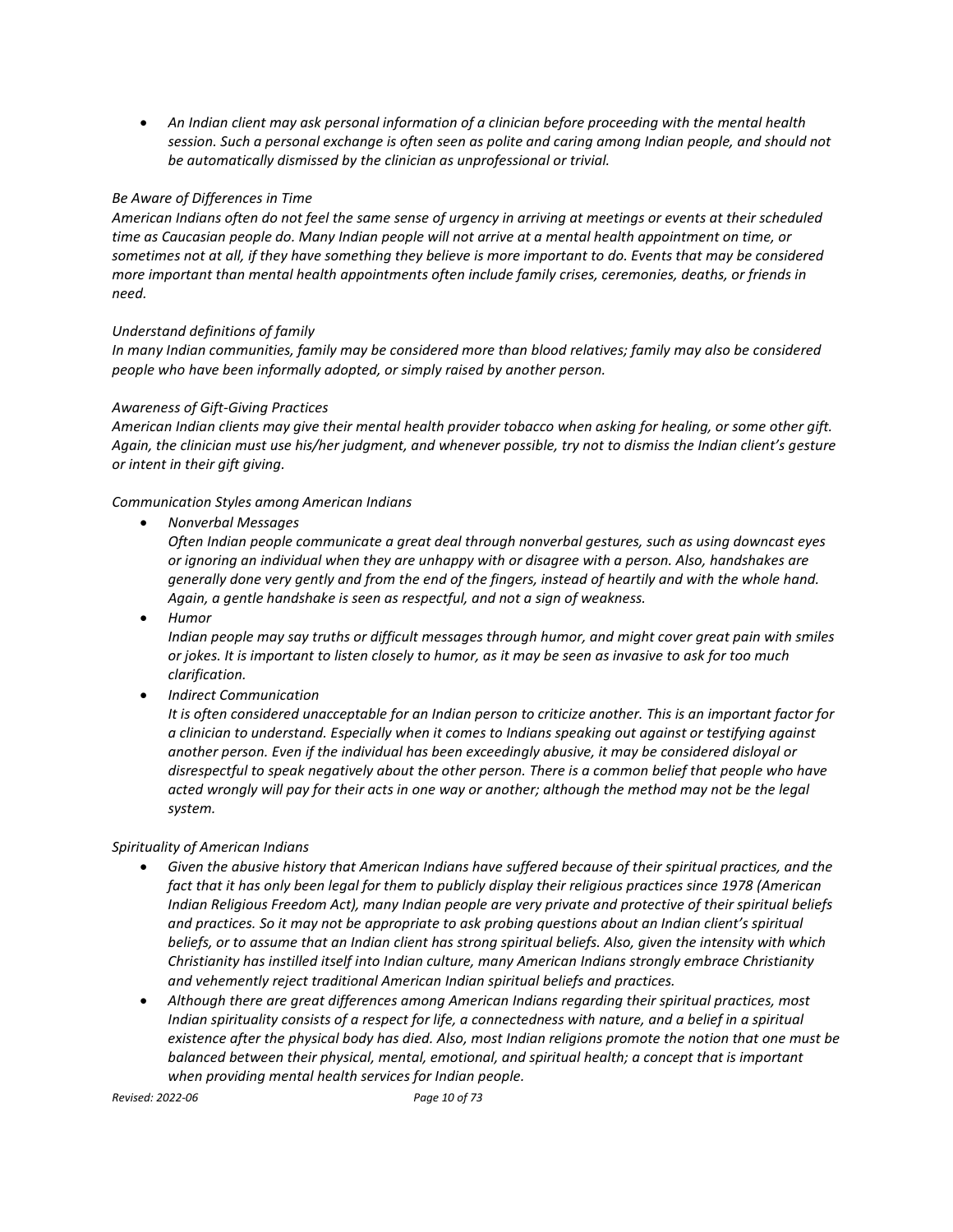• *It is critical that mental health professionals do not misdiagnose spiritual experiences as psychosis. If the professional is in doubt, he/she should consult with an American Indian spiritual leader. Also, a good rule of thumb is to question the message that the spirits are giving. If the message is for the client to harm him/herself or someone else, or if it causes the individual a great amount of distress and functional impairment, then it is more likely to be a case of psychological hallucinations than spiritual visitations. However, a spiritual leader should conduct the final assessment.*

#### *Generational Mental Health Issues of American Indians*

- *It is important for the mental health clinician to be familiar with accurate information regarding American Indian history over the last 400 years, and the trauma that Indian people have endured, in order to understand the present pervasiveness of mental health difficulties among Indian people. Specifically, given the disempowerment that Indian people have experienced from having their land taken, being forced on reservations, being beaten for speaking their native language and practicing their cultural ceremonies, and more recently having their children forcibly taken away by child protection, Indian people may tend to have very little hope in experiencing a just and full life. Also, alcoholism and abuse have been common responses to the generations of mistreatment Indians have experienced, and these responses have been passed through generations as acceptable and common methods to survive an "unjust" world.*
- *It is also important for clinicians to understand "healthy paranoia" or the concept that it may not be a delusion on the Indian client's part when he/she claims they were followed unnecessarily in a store, that they did not receive a job over a less-qualified Caucasian candidate, or that they were denied housing because of their race.*

#### *Formality*

*While it is often common practice for a mental health professional to present himself or herself in formal dress, or using psychological vocabulary when interacting with clients, this may be counter-productive when working with American Indian clients. In fact, a large amount of education may be seen as a detriment to the clinician's ability to heal, and could add to the division between the clinician and the client. By contrast, when working with American Indian clients, a sense of casual professionalism on the part of the clinician is likely to increase the client's willingness to cooperate and participate in his/her treatment.*

# *Humility and Patience*

- *A clinician is more likely to gain the cooperation and trust of a client and his/her family if she/he is willing to approach the client in a humble stance, and not one of "absolute expertise." Quite often, the Indian client or his/her family will have insight into origins or solutions to problems that are not in mental health texts.*
- *Patience in particular is a very important attribute to adopt when working with Indian clients. Results or change are likely to occur at a rate much slower than that desired by the clinician, and "success" should be considered relative to the client's expectations, not the clinician's.*

#### *Values*

- *In order to create reasonable treatment plans for American Indian clients, it is essential to understand what concepts are of value and importance to the client. It may not be vital to the Indian client to attend college or have a "successful" career, while building and fostering a family may be very important to him/her. Given the collective tendency of American Indians, is likely, however, that family and support of the community will take precedence over individual achievement. However, individual achievement as a means to help the community may be highly regarded.*
- *If great important to the mental health clinician is an understanding of what health means to their Indian client. Does it mean functioning well enough to pay the bills or does it mean to realize dreams. It is imperative that the clinician does not impose the values of dominant society on their client, or assume that the Indian client has grand material or academic aspirations.*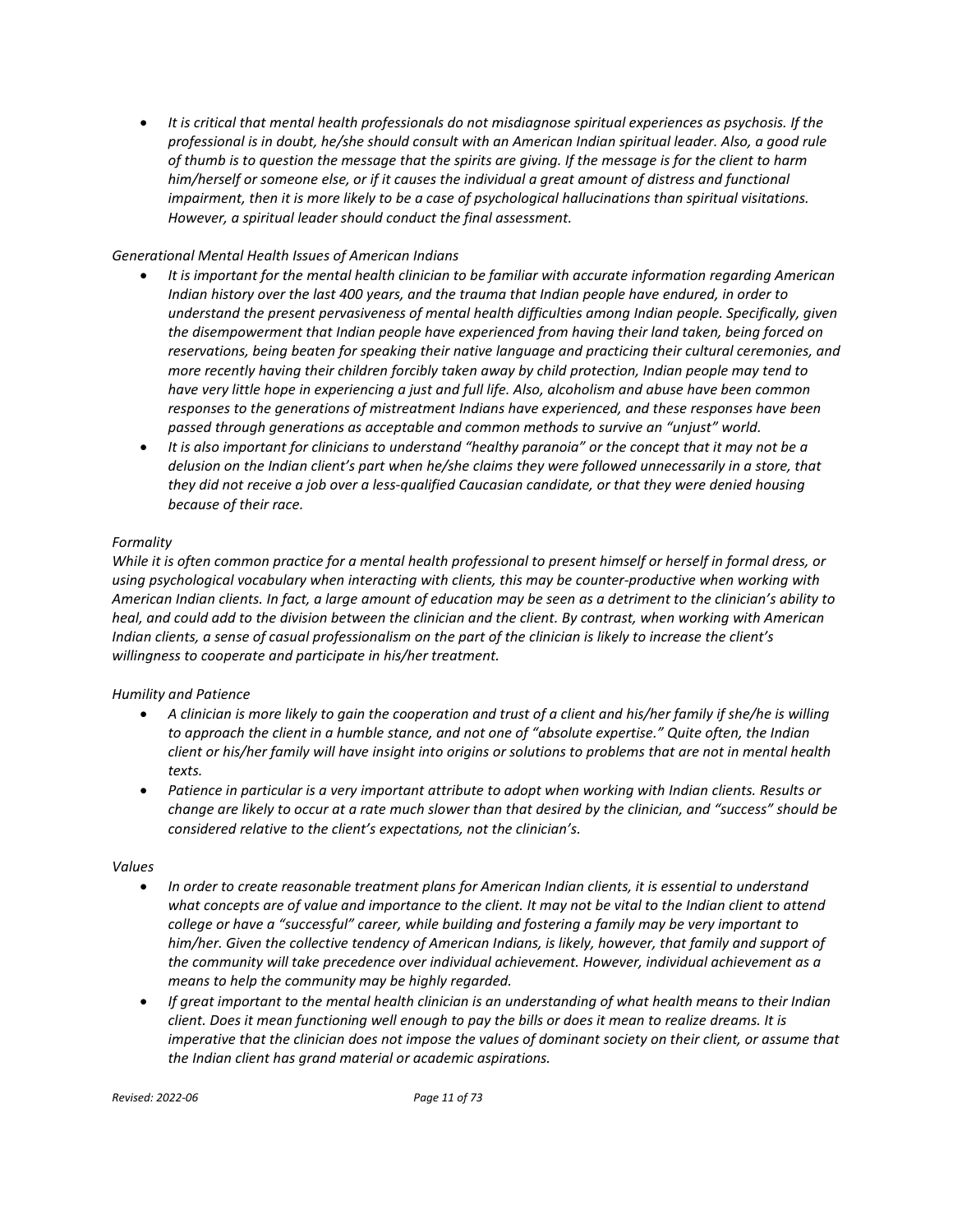#### *Cultural Identity Development*

*Fundamental to the provision of mental health services to American Indian clients is an assessment of his/her level of cultural identity. According to Sue and Sue (Counseling the Culturally Different, 1990), persons from diverse cultures often pass through a process of cultural identity, in which they 1) begin by identifying with the dominant culture and rejecting their own, 2) then begin to embrace their own culture and reject the dominant culture, 3) then see positive in the dominant culture, but continue to prefer persons from their own culture, and finally 4) see the strengths and weaknesses in both their own culture and the dominant culture, and accept them as they are. Given these different cognitive stances, a client can vary largely in how they view their current mental health, its etiology, and possible resolutions to their problems.*

#### *Psychological Testing*

- *Standardized tests are based on data collected on specific demographic groups. Therefore, whenever possible, it is necessary for accuracy and reliability when conducting psychological tests on American Indian clients, to use tests with American Indian norms.*
- *When using the MMPI-2 with American Indians, it is important to note that this population often scores as psychotic when they have strong spiritual beliefs. Such an examinee may endorse items such as, "seeing things other people do not see," and are referring to spirits, not visual hallucinations. Also, American Indians tend to "spike" on scale 4 of the MMPI-2, or the paranoia scale. Again, caution is suggested when interpreting this scale, as many Indians do experience racism and injustice, which results in what the literature refers to as, "healthy paranoia."*
- *As with all psychological testing, rapport with the American Indian client is critical to obtaining valid results. However, it may require a longer process of interacting and gaining trust than is typical for Caucasian clients.*
- *Be cautious when conducting tests of speed, as an American Indian client may not feel the obligation to comply with such as request, given the common cultural ambivalence about strict dedication to time.*

*While these recommendations are by no means exhaustive, they are the most commonly violated practices among American Indian mental health clients, and adherence to these few suggestions is likely to increase client cooperation and treatment success. When in doubt, the non-Indian clinician is highly encouraged to consult with an American Indian clinician. The following is a suggested reference list for the mental health professional in pursuit of cultural competency:*

#### *References*

*Allman, L.S., de la Roche, O., Elkins, D.N. E Weathers, R.S. (1992). Psychotherapists' attitudes towards clients reporting mystical experiences. Psychotherapy, 29(4), 564-569.*

*Crow Dog, L. & Erdoes, R. (1995). Crow Dog: Four generations of Sioux medicines men. New York: Harper Collins. Deloria, V. (1993). God is red: A native view of religion. Golden, CO: Fulcrum Publishing.*

*Duran, E. & Duran, B. (1995). Native American postcolonial psychology. Albany: State University of New York Press.*

*Garrett, J.T. & Garrett, M.W. (1994). The path of good medicine. Understanding counseling Native American Indians. Journal of Multicultural Counseling and Development, 22, 134-144.*

Garrett, M.T. & Myers, J.E. (1996). The rule of opposites: A paradigm for counseling Native Americans. Journal of *Multicultural Counseling and Development, 24, 89-104.*

*Johnston, B. (1990). Ojibway Heritage. Lincoln, NE: University of Nebraska Press.*

- *Kohl, G.J. (1985). Kitchi-Gami: Life among the Lake Superior Ojibway (R. Neufang & U. Bocker, Trans.). St, Paul, MN: Minnesota Historical Society Press. (Original work published 1860)*
- *Lake-Thom, B. (1997). Spirits of the earth: A guide to Native American nature symbols, stories and ceremonies. New York: Penguin Group.*
- *Locust, C. (1985). Native American Indian beliefs concerning health and unwellness. (Native American Research and Training Center Monograph). Flagstaff: University of Arizona Press.*
- *Locust, C. (1995). The impact of differing belief systems between Native Americans and their rehabilitation services providers. Rehabilitation Education, 9, 205-215.*

*Revised: 2022-06 Page 12 of 73*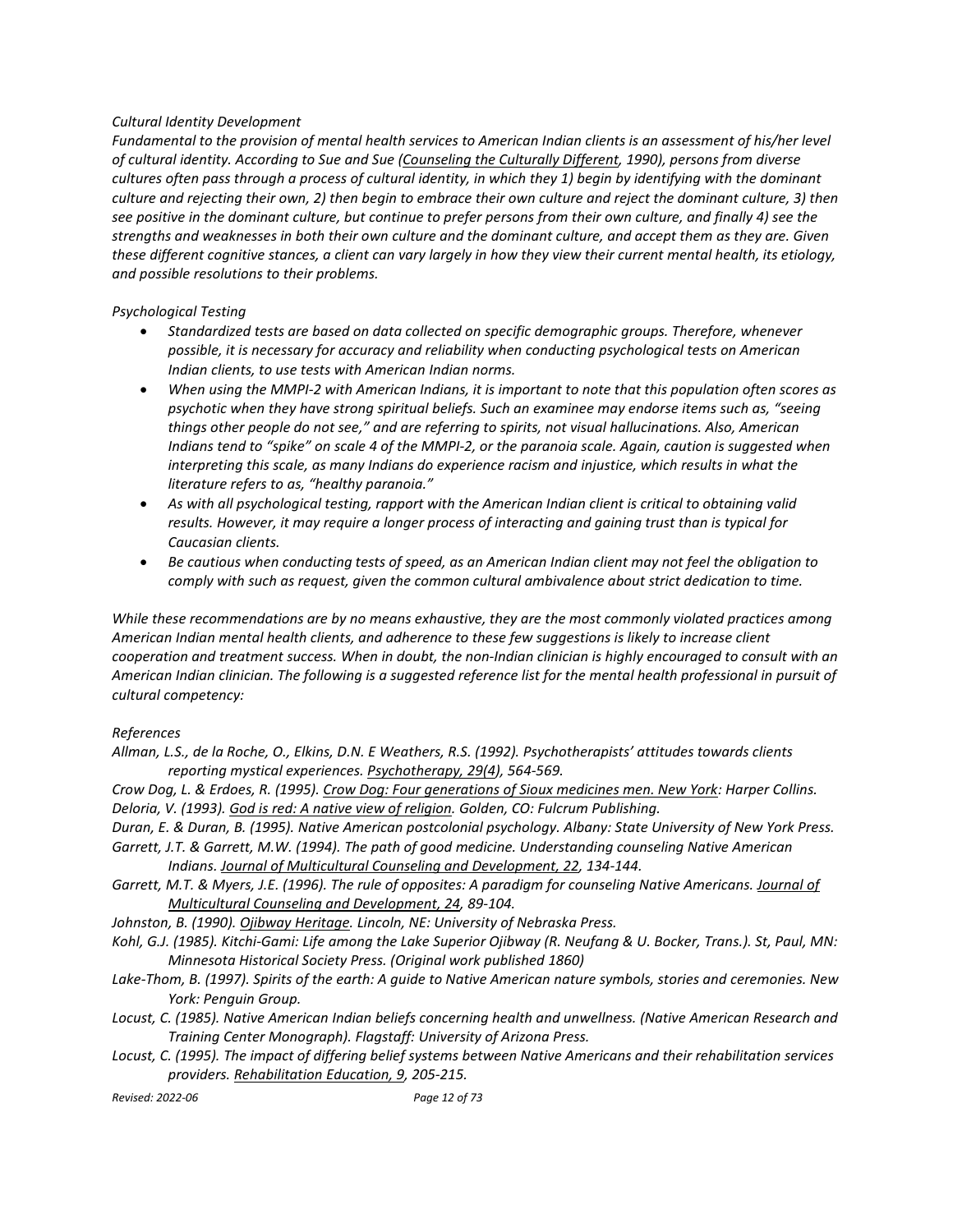- *McGaa Eagle Man, E. (1989). Mother earth spirituality: Native American paths to healing ourselves and our world. San Francisco: Harper Collins Publishers.*
- *Navarro, J., Wilson, S., Berger, L., Taylor, T. (1997). Substance abuse and spirituality: A program for Native American students. American Journal of Health and Behavior, 21, 3-11.*

*Neihardt, J.G. (1972). Black Elk Speaks. Lincoln: University of Nebraska Press.*

*Shafranske, E.P. & Maloney, H.N. (1990). Clinical psychologists' religious and spiritual orientations and their practice of psychotherapy. Psychotherapy, 27, 72-78.*

*Sue, D. & Sue, D. (1990). Counseling the Culturally Different. New York: John Wiley.*

*Tedlock, D. & Tedlock, B. (1975). Teachings from the American earth: Indian religions and philosophy. New York: Liveright Publishing Corporation.*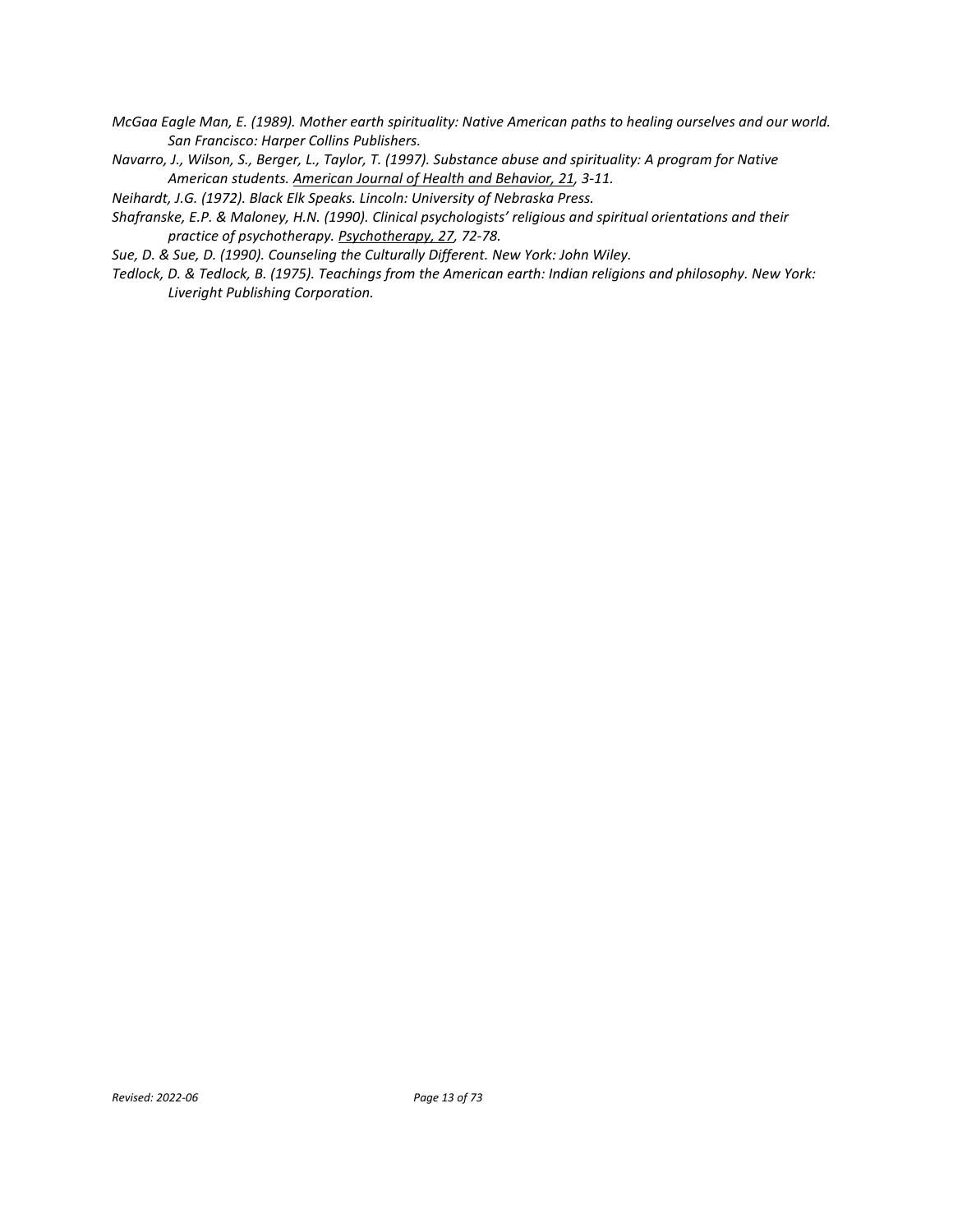# **CLINIC SERVICES**

| Therapy                           | Individual<br>Family                                                        | parent/child<br>siblings                                                                                                                                                                                                                                                          |  |  |  |  |
|-----------------------------------|-----------------------------------------------------------------------------|-----------------------------------------------------------------------------------------------------------------------------------------------------------------------------------------------------------------------------------------------------------------------------------|--|--|--|--|
|                                   | Couples<br>Group                                                            |                                                                                                                                                                                                                                                                                   |  |  |  |  |
| Assessment                        | Child                                                                       | social/emotional<br>attention difficulties<br>learning                                                                                                                                                                                                                            |  |  |  |  |
|                                   | Adult                                                                       | psychological<br>cognitive functioning                                                                                                                                                                                                                                            |  |  |  |  |
| Social Work                       | Community resources<br>Referrals<br>Support groups<br>Supportive counseling |                                                                                                                                                                                                                                                                                   |  |  |  |  |
| <b>Special Services</b>           |                                                                             | Somatic Experiencing <sup>®</sup> (SE)<br>Trauma Focused - Cognitive Behavioral Therapy (TF-CBT)                                                                                                                                                                                  |  |  |  |  |
| <b>Psychoeducational Services</b> |                                                                             | Presentations, trainings and workshops to community members and<br>professional groups regarding psychological issues, cultural<br>competence, child development.                                                                                                                 |  |  |  |  |
| Transportation                    |                                                                             | Rides to and from appointments are available to clients through the<br>Indian Health Board transportation department. Rides should be<br>arranged through the Business Coordinator. Rides must be scheduled 24<br>hours in advance, and an adult must accompany children under 7. |  |  |  |  |

#### **Clinic Hours**

The clinic hours are 9:00 a.m. to 5:00 p.m., Monday - Friday. Some transportation is available to clients from 9:00 a.m. to 5:00 p.m., with 24 hours notice, but transportation arrangements should always be conducted through the Business Coordinator.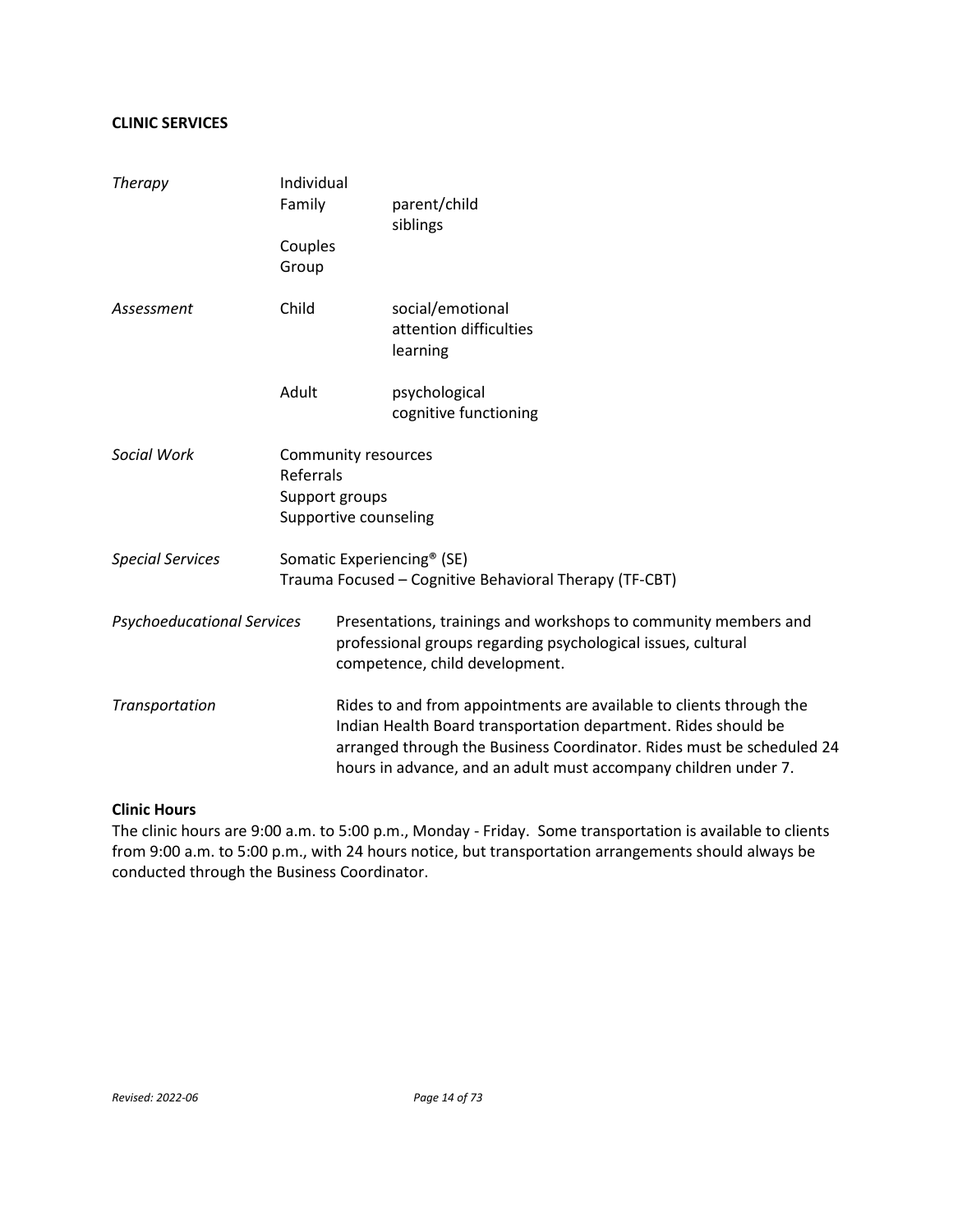# **CLINICAL TRAINING**

# **Training Meetings**

All trainees are required to attend training meetings each week, scheduled as follows:

# *Cultural Interview: (third) Wednesday, 12:00-2:00 p*m

# *Case Consultation: (all but third) Wednesdays, 1:00-2:00 pm*

All C&S clinical staff and trainees attend this meeting. Cases are reviewed, as well as a variety of clinical topics. Staff usually eats their lunch during this meeting.

# *Trainee Seminar: (all but third) Wednesdays, 10:00-12:00 pm*

C&S clinical staff and outside professionals facilitate this meeting so that trainees have an opportunity to meet with and learn from diverse staff who have a variety of clinical orientations and perspectives. Didactic topics such as ethics, play therapy, countertransference, attachment, and trauma will be covered.

# **Supervision**

Supervision will address, but will not be limited to, assessment and diagnostic skills, cultural awareness, therapy skills and professional development. A supervision contract will be created early in the year, in order to identify strengths and needs and to make expectations clear. The primary supervisor will be responsible for co-signing trainee's documentation and supervising clinical and administrative aspects of the case. All Intake Summaries, Treatment Plans, chart notes, letters, written communications, reports, and Discharge Summaries must be co-signed by the supervisor.

Review of audiotape is a valuable aspect of the supervision process. Specific consent from the client and/or the client's guardian is required and consent forms are available.

Emergency consultation with a licensed clinical staff member is always available and advised in crisis situations, particularly those that involve the assessment of suicide risk or danger to others. If all staff are in session when consultation is needed, it is acceptable to interrupt a staff provider's session. If possible, consultation should be sought from the supervisor.

# **Assessment**

Trainees arrive with varying levels of assessment skill and experience. Because some amount of assessment is possible with each client, it is important to be proficient with all major categories of assessment and appropriate tests used at the Indian Health Board. Interns and Fellows are expected to administer, score, interpret and write reports on all relevant tests.

# **Anishinabe Academy**

Interns and Fellows will be providing services onsite at a local elementary magnet school, Anishinabe Academy, once weekly during the regular school sessions. A schedule will be provided, along with relevant training, supervision, and planning for the classroom therapeutic support. Careful planning of any trainee vacation or days off should take the local school calendar into consideration in order to miss as few days as possible and to maximize the limited time available for onsite services.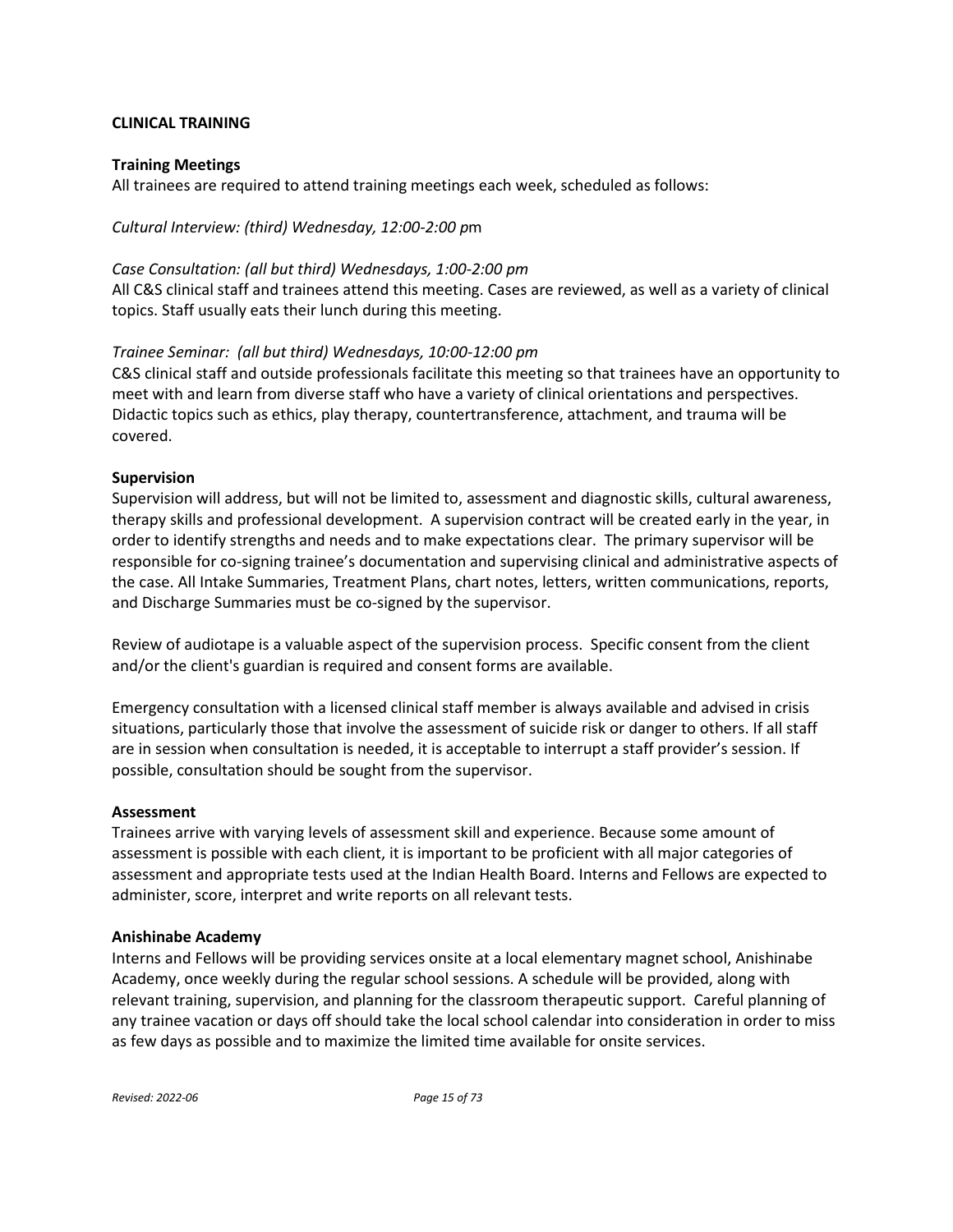#### **Therapy**

A range of presenting concerns are treated, such as depression, anxiety, Posttraumatic Stress Disorder, attention problems, Reactive Attachment Disorder, Fetal Alcohol Spectrum Disorders, physical and sexual abuse, neglect and substance abuse. Trainees learn agency-specific and cultural competence guidelines while being encouraged to develop their own style of interviewing, professional writing, and treatment within those guidelines. Interns and Fellows may lead or co-lead therapy groups.

#### **Cultural Awareness**

Culturally aware treatment for the American Indian community is a primary focus of training at IHB. Relatedly, multicultural sensitivity and competence frequently guide topics for discussion and clinical areas of education and services. Monthly, American Indian community members and professionals are invited to present cultural trainings to provide perspective and understanding from the community's point of view. Cultural opportunities are available

and expected for trainees to observe and/or participate in, such as powwows, school-based events, and ceremonies.

# **FELLOW SELECTION**

Postdoctoral Fellows must have completed a doctoral degree before beginning their postdoctoral training. Per APPIC criteria, this is defined as having on the first day of the fellowship either the diploma in hand or a letter from the Director of Graduate Studies or one's program Director of Clinical Training verifying the completion of all degree requirements pending intuitional graduation ceremony.

IHB prefers applicants with a Ph.D. or Psy.D. from an APA- or CPA-Accredited program in Clinical or Counseling Psychology. Applicants with strong assessment *and* strong therapy skills from an APA- or CPA-Accredited Counseling or School Psychology program will be considered on a case-by-case basis. Ifan applicant's degree program is not APA- or CPA-Accredited, IHB may still consider an applicant who has completed all professional doctoral degree requirements from a regionally accredited institution ofhigher education that includes an internship meeting APPIC standards.

Applicants with doctoral degrees in fields other than clinical, counseling, or school psychology must havereceived a certificate of equivalency from an APA/CPA approved university program attesting to their having met APA/CPA standards, including the pre-doctoral internship.

It is the policy of IHB to provide equal opportunity to persons without regard to actual or perceived race,color, religion, gender, national origin or ancestry, age, disability, veteran status, sexual orientation, marital status, or any other basis protected by federal, state or local law.

**The programs seeks emerging professionals who have a knowledge base and understanding of American Indian values and commitment to working with this population so that our community is better served by highly trained and culturally aware professionals.**

Applicants are required to submit the following:

A letter of interest, including proposed goals for

*Revised: 2022-06 Page 16 of 73*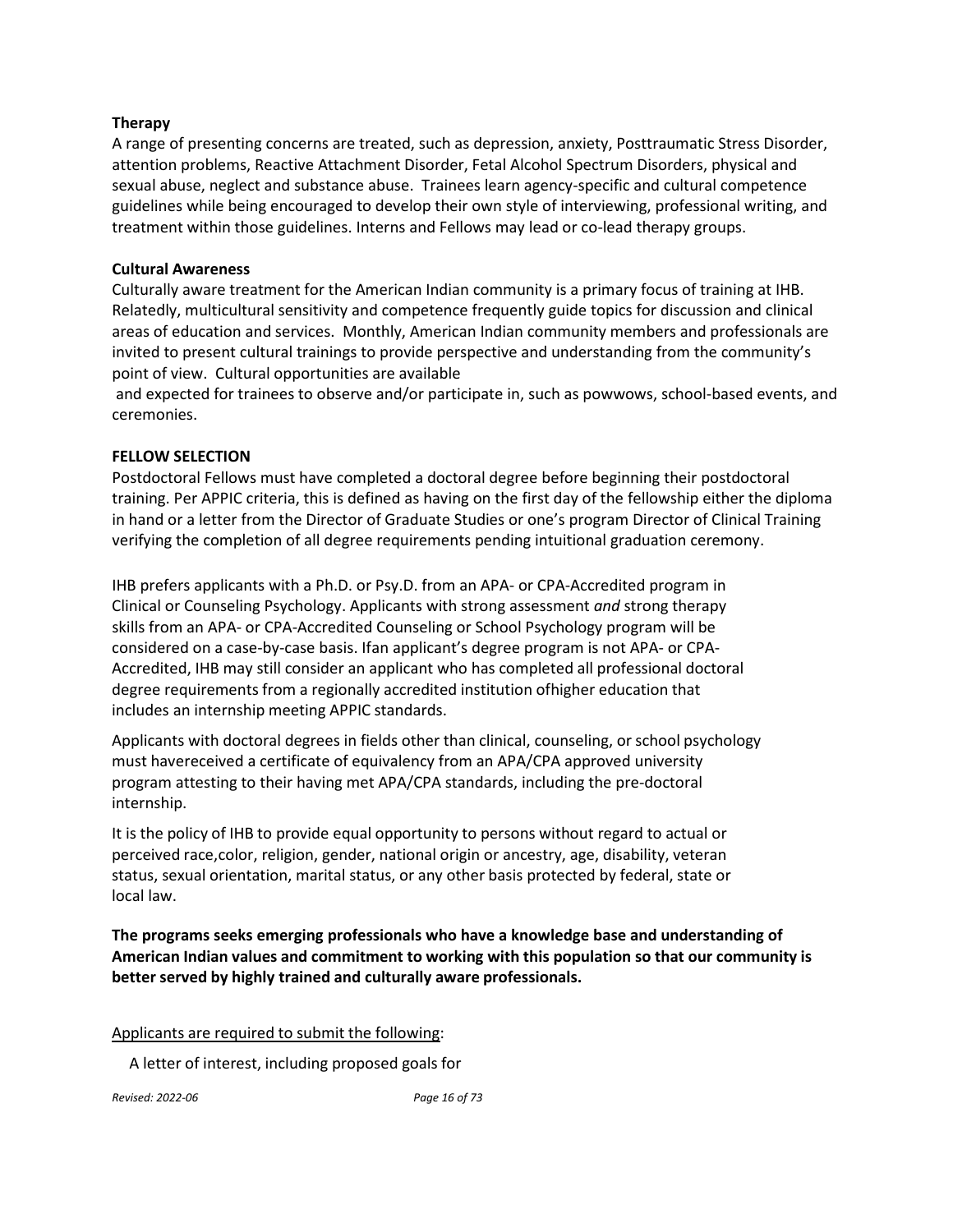the fellowship.Official transcript(s) of all graduate work.

Two letters of recommendation from: (1) Doctoral Psychology Internship Training Director or Supervisor;

(2) Either an academic or clinical professional familiar with your progress and skills.Verification of status in pre-doctoral internship by your Training Director.

A current curriculum vitae.

Two writing samples: A redacted intake/diagnostic summary AND a psychologicalevaluation/assessment report (testing report).

# **Deadline for completed applications is January 19, 2022. IHB will follow uniform notification date guidelines.**

Send completed application materials via email to: [luz.salinas@indianhealthboard.com](mailto:luz.salinas@indianhealthboard.com)

Contact Information:

Luz Salinas, PsyD, LP

Indian Health Board of Minneapolis Counseling & Support Clinic Training Director

2101 Minnehaha Ave.

Minneapolis, MN 55404

Phone: (612) 721-9804

# SELECTION PROCESS

After an applicant has been received, the training director reviews the applicant's file to determine the goodness of fit with the training programs' model, objectives and training opportunities. The selected applicants will be invited for a virtual interview. If an applicant is not selected to interview, she/he will be notified in writing or e-mail. The interview will last for approximately 2 hours. The first half-hour to hour will be spent with the Training Director and other training staff members. The second halfhour/hour, the applicant will have time to ask questions of current fellows. After all selected applicants have been interviewed, the interview committee will determine the best matching candidate and make the offer and notifications will be communicated on the suggested APPIC notification date. Orientation materials and relevant paperwork will be sent to the successful applicant at the beginning of June.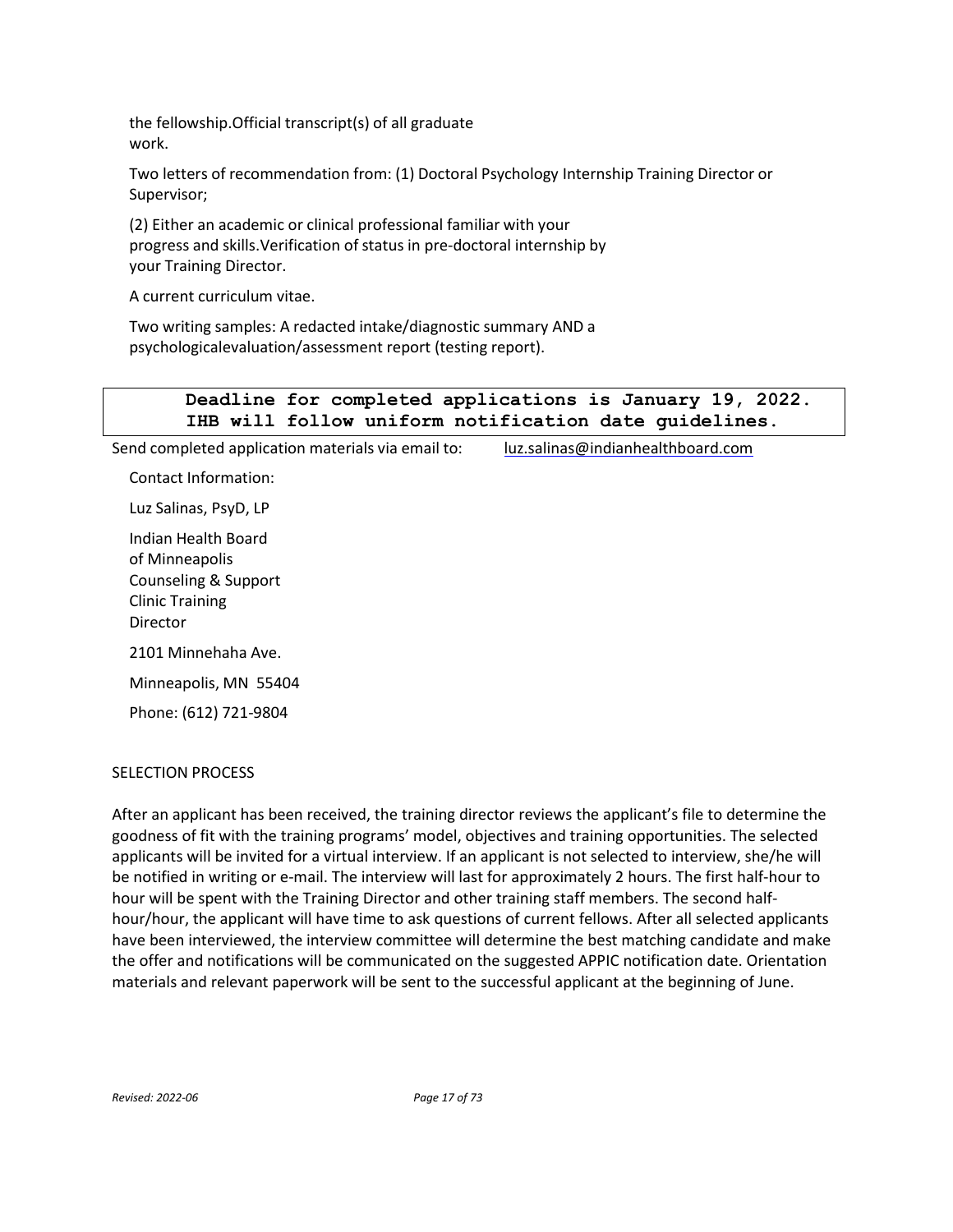This site agrees to abide by the APPIC policy that no person at this training facility will solicit, accept,or use any ranking-related information from any applicant.

# **TRAINING PROGRAM**

Trainees will gain experience working with children, adolescents, adults and families in a community healthcare clinic. Trainees will spend approximately 75% of their time in outpatient psychotherapy and training activities, and 25% in outpatient assessment and related training and supervision activities.

On a weekly basis, trainees spend at least two hours in direct clinical supervision of cases with their primary supervisor, one hour each in group supervision and case consultation with all clinical staff, and two hours of didactic and/or cultural proficiency training. As part of orientation, trainees outline their interests, goals, and skills with the Training Director so that therapy and assessment cases that are commensurate with the trainee's skills and interests may be assigned.

# **CLINICAL TRAINING EXPERIENCES AND GOALS**

Trainees learn agency-specific and cultural competence guidelines while being encouraged to further develop their own style of professional writing, interviewing, and treatment within those guidelines. Fellows will nurture competence in a variety of areas through direct clinical experience, didactic seminars, and team/group case consultations.

#### **Clinical Experience**

Fellows provide treatment and assessment supervised by the Training Director and other IHB Licensed Psychologists. A range of presenting concerns are treated, such as depression, anxiety, Posttraumatic Stress Disorder, Attention-Deficit/Hyperactivity Disorder, Reactive Attachment Disorder, Fetal Alcohol Spectrum Disorders (FASD), physical and sexual abuse and neglect and substance abuse. Fellows complete general psychological evaluations. They may lead or co-lead therapy groups and provide consultation to the Medical Clinic or other agencies.

Primary clinical experiences include outpatient therapy, consultation at Anishinabe Academy and psychological evaluation. Secondary clinical experiences may include group therapy, consultation with Medical Clinic staff and/or other staff within and outside IHB and provision of supervision.

#### **Didactic Seminars**

Trainees, the Training Director, and interested agency professionals meet weekly as a group for approximately two hours of didactic seminar. Professionals from within the agency and the community are invited to lead seminars. Past seminar topics have included cultural interviews, child development, play therapy, Dialectical Behavior Therapy (DBT), attachment models, countertransference, trauma in the body and brain, psychiatric medication management, ethics and professional issues, supervision models and topics, and effects of historical, generational and collective trauma.

Fellows provide a formal therapy case presentation twice a year and a formal assessment case presentation once a year. They also present a didactic of their choosing at least once during the year.

# **Team/Department Case Consultations**

*Revised: 2022-06 Page 18 of 73*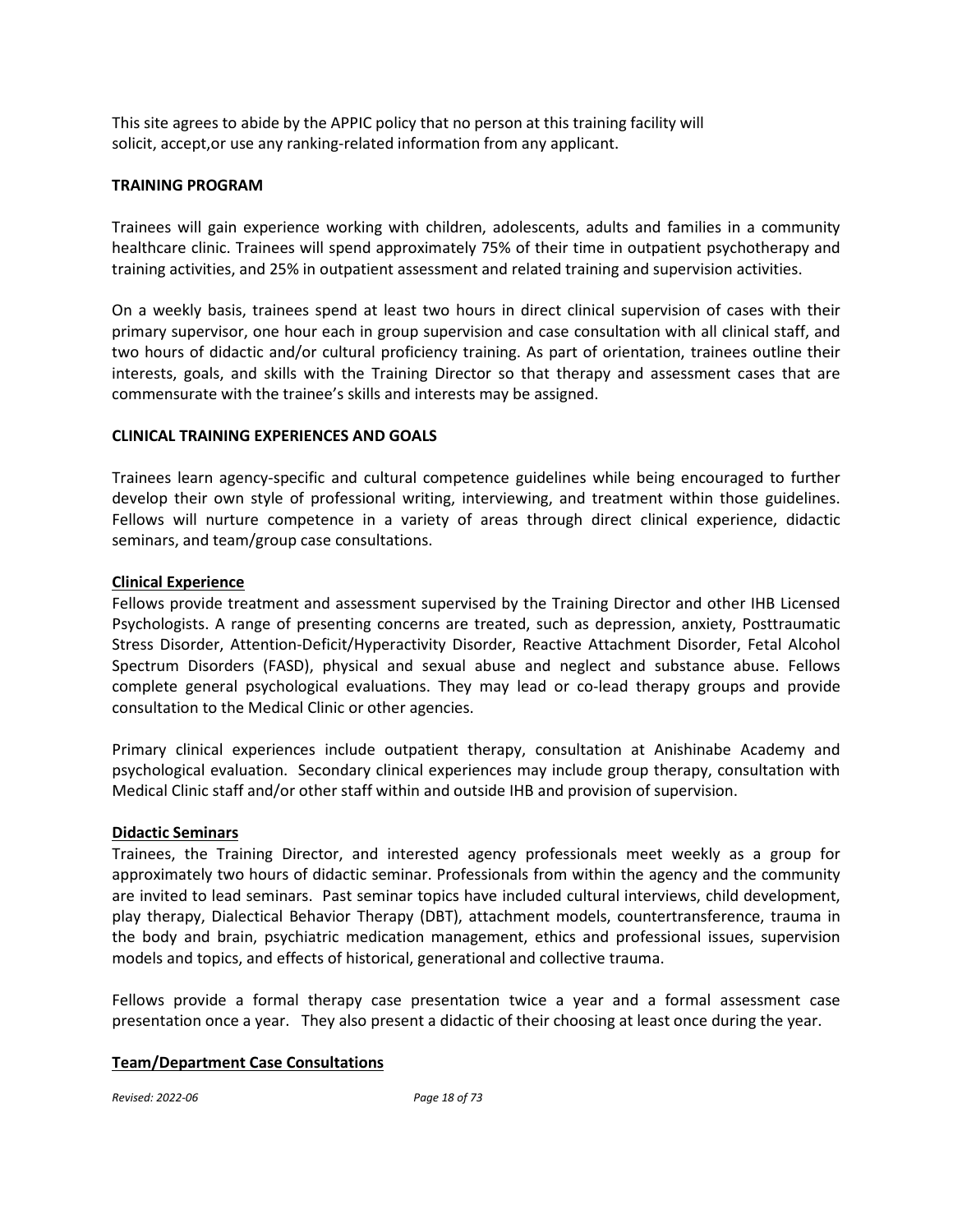Trainees attend weekly case consultation and are exposed to a variety of viewpoints, intervention theories and recommendations at these meetings.

# **Program Development**

Upon selecting a program development project, one to two hours of program development and implementation are also required. Often times, fellows can pick a project of their choosing. In the past it has included starting and co-facilitating a therapy group, program evaluation, re-vamping workflows and many other various activities.

# **Community Outreach**

Opportunities to engage with the community are built in to the training year. However, trainees are strongly encouraged to take extra opportunities to engage in community activities. These experiences greatly contribute to and access cultural competence development in a way that didactics and supervision cannot.

|       | Monday                     | Tuesday             | Wednesday       | Thursday       | Friday                       |
|-------|----------------------------|---------------------|-----------------|----------------|------------------------------|
| 8:30  | Administration             | Administration      | Administration  | Administration | Administration               |
| 9:00  | <b>Talking Circle</b>      | <b>Therapy Hour</b> | Therapy Hour    | School based   | <b>Secondary Supervision</b> |
| 10:00 | Therapy Hour               | Peer Supervision    | <b>Didactic</b> | School based   | Group Therapy                |
| 11:00 | Therapy Hour               | Therapy Hour        | <b>Didactic</b> | School based   | Group Therapy                |
| 12:00 | Administration             | Therapy Hour        | Group Sup       | School based   | Administration               |
| 1:00  | Lunch                      | Lunch               | Case Consult    | Lunch          | Lunch                        |
| 2:00  | <b>Primary Supervision</b> | Administration      | Therapy Hour    | Therapy Hour   | Therapy Hour                 |
| 3:00  | Therapy Hour               | <b>Therapy Hour</b> | Sup of Sup      | Therapy Hour   | Therapy Hour                 |
| 4:00  | Therapy Hour               | Therapy Hour        | Therapy Hour    | Therapy Hour   | Talking circle               |

Sample Weekly Schedule:

# **Training Goals**

IHB's fellowship program training goals and objectives are as follows and the suggested core competencies suggested by the National Postdoctoral Association (NPA) are adapted and interwoven within these goals:

1. Psychology fellows will develop competence in theories and methods of psychological assessment through conducting formal evaluations, interviewing for diagnostic assessment and treatment, completing case formulations, administering and interpreting psychometric tests, professional writing, and receiving focused training in cultural sensitivity in diagnosis and test use/interpretation with marginalized populations.

> DISCIPLINE-SPECIFIC CONCEPTUAL KNOWLEDGE (NPA competency) Postdoctoral fellows are expected to demonstrate a broad base of established and evolving knowledge within their discipline and detailed knowledge of their specific research area. They should understand the gaps, conflicts, limits, and challenges within their practice.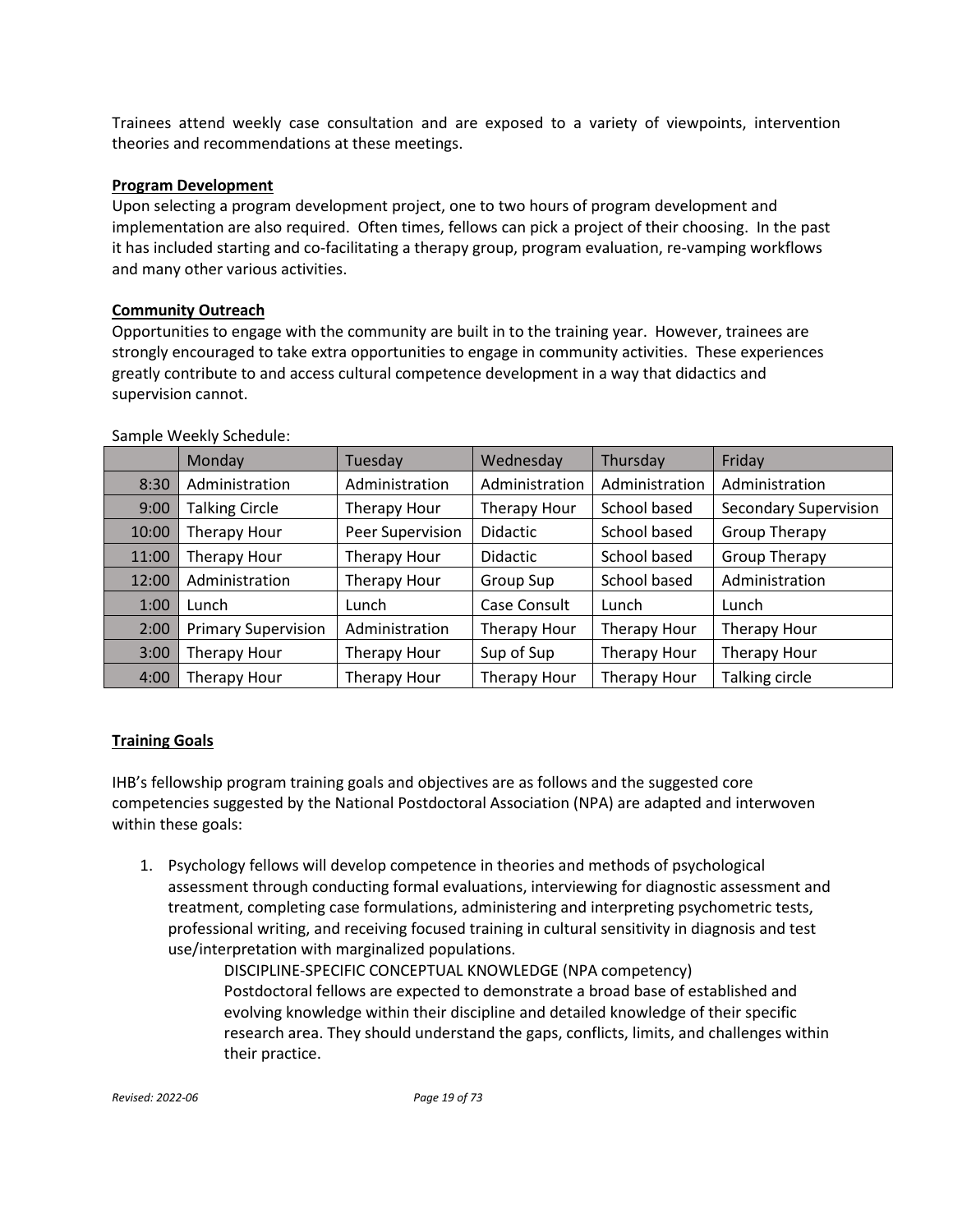2. Psychology fellows will establish competence in psychotherapy and psychological interventions through engaging in patient risk assessment and management, case conceptualization and treatment planning, therapeutic interventions, and group therapy. Within each of these areas, trainees will demonstrate cultural competence and sensitivity to individual and cultural diversity and social justice issues.

DISCIPLINE-SPECIFIC CONCEPTUAL KNOWLEDGE (NPA competency) again

3. Psychology fellows will develop competence in consultation, supervision, and program evaluation through participating in intra- and inter-disciplinary consultation, engaging in diverse individual and group supervision experiences, applying cultural competence in consultation and supervision, and assisting in program development and evaluation.

COMMUNICATION SKILLS (NPA competency)

In any professional environment, the ability to communicate one's thoughts in a way that others will readily understand is imperative. Communication is more than preparing and sending a message; it is also ensuring the message is heard and understood by the appropriate audience.

MANAGEMENT SKILLS (NPA competency)

Postdoctoral efllows should have the skills and techniques needed to facilitate effective teamwork, manage day to day operations in their workplace, and pursue leadership opportunities at the local, institutional, regional, and national levels. These skills will also help in mentoring others more successfully.

4. Psychology fellows will demonstrate ethical and professional behavior through developing and maintaining respectful and cooperative relationships with other disciplines, ethical behavior when interacting with clients, colleagues and other professionals, administrative competence and appropriate documentation, professional demeanor and identity, and cultural competence within ethical behavior.

LEADERSHIP AND PROFESSIONALISM (NPA competency) Postdoctoral fellows are expected to adhere to accepted professional standards and practices within their department, institution, and discipline. They are also expected to reflect and advance the values of their profession in the wider community.

# **TRAINING PROGRAM OUTCOMES**

Twice a year the fellow's performance is reviewed and assessed, and progress is evaluated, once midway through the fellowship and once at the end of the year. The ratings are informed by direct observation, case consultation, supervision, audio recordings, and formal case and didactic seminar presentations. In addition, the fellow will receive direct feedback throughout the year.

At the half-way point and at the end of the year, the fellows are asked formally and informally to evaluate and provide recommendations to the Training Director regarding their fellowship experience. The areas of evaluation include: the quality of experience, supervision, training seminars, general satisfaction, progress in cultural proficiency, and the ability of the students and the fellowship to meet the trainees' major goals. If needed and when possible, adjustments are made for either the current or future fellowships.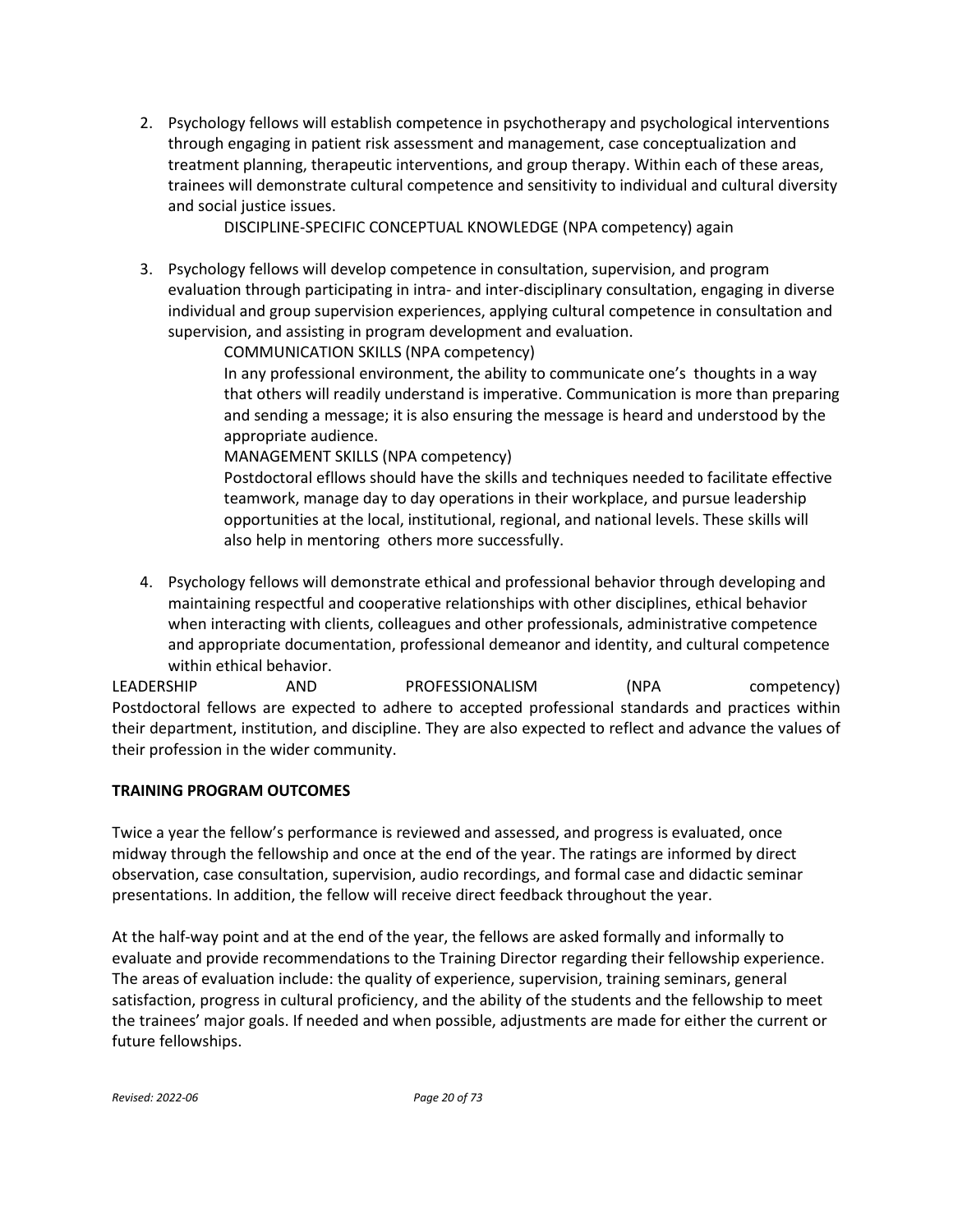#### **SUPERVISION**

IHB requires fellows to have two hours of regularly scheduled, face-to-face (or via Teams in light of the pandemic), individual supervision by a licensed psychologist on a weekly basis, either with the Training Director or his/her designees. One supervisor will be designated as having primary clinical responsibility for the fellow's cases (including co-signing clinical notes, treatment plans, etc.). All supervision includes a discussion of and exploration of clinical, ethical, theoretical, conceptual, and empirical aspects of clinical activities with clients. Supervisors may change mid-year, so that the fellow can receive diverse supervision experiences. Supervision with fellows is more specifically focused on the suggested core competencies suggested by the National Postdoctoral Association and include but are not limited to conceptual knowledge of trauma and community health care focused clinical care; communication skills in professional development; management and leadership skills; and overall professionalism.

In addition to individual supervision, one hour of group supervision related to clinical hours spent at Anishinabe Academy takes place. If fellows are running groups, bi-monthly supervision of groups also takes place.

Postdoctoral fellows may be offered an opportunity to work toward a competency in supervision. Because assessment and therapy practicum students are also part of the IHB training program, postdoctoral fellows may be invited to provide closely monitored supervision and/or co-supervision of the students. Fellows may provide one hour bi-monthly supervision of a practicum student offset by bimonthly supervision with the training director towards building competency in providing supervision. Another option for building supervision competency is to facilitate bi-weekly group consultation with the entire training cohort (including practicum students and psychology interns).

# **SALARY AND BENEFITS**

The salary for full-time postdoctoral fellows is \$21.64 per hour for a 12-month period. Fellowship positions are protected by a labor agreement between IHB and SEIU Healthcare Minnesota; fellows are required to pay nominal, monthly dues to SEIU. Full-time fellows receive the following benefits, beginning on the first day of the month following a full calendar month of employment:

14 days of PTO (paid time off)

7 paid holidays and 2 personal "floating" holidays Health insurance (currently, Blue Cross Blue Shield)

Dental insurance (additional monthly premium, or free onsite basic dental services)Flexible spending account (pre-tax basis of employee contributions)

An EPPP study package is purchased for each fellow thought AATBS. Fellows also receive EPPP study release time for three hours a week for three months.

*Revised: 2022-06 Page 21 of 73* Malpractice insurance is provided. One month of employment is required before insurance is active and therefore a start date in August allows coverage as of October 1st.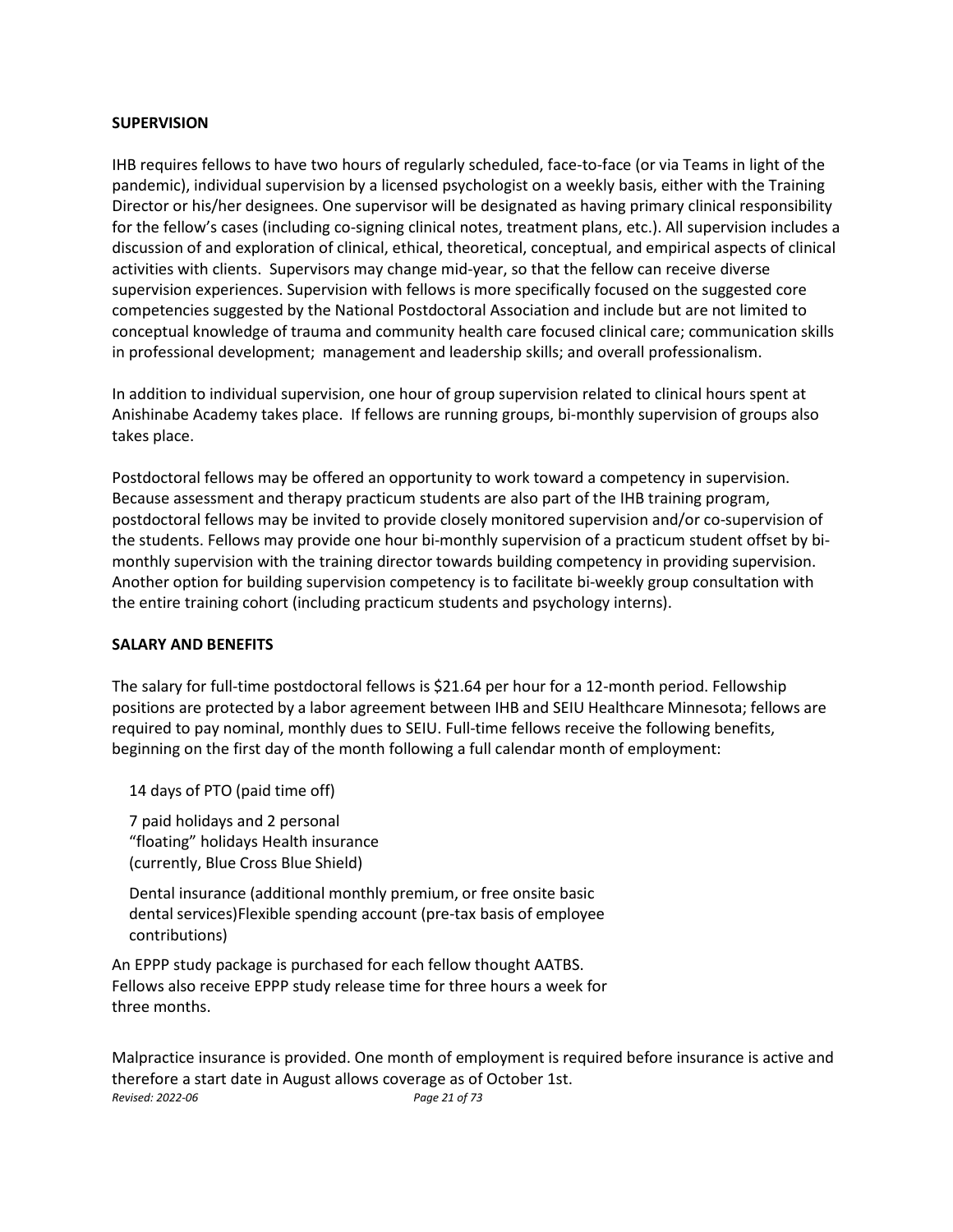# **ADMINISTRATIVE ASSISTANCE**

Business Coordinators are invaluable to the Counseling & Support clinic and, in their roles, create a safe and comfortable environment, facilitate client contact with providers, manage scheduling and facilitate documentation and billing.

#### **PERFORMANCE EVALUATION/FEEDBACK/ADVISEMENT/RETENTION/MINIMAL REQUIREMENTS**

A Supervision Contract (see Appendix A) is reviewed early in the year and is structured to communicate minimum responsibilities and expectations for both the supervisee, who is invited to add his/her reactions and input, and the supervisor. Feedback is implicit in this process and ongoing in supervision meetings. Written performance evaluations (see Competency Assessment Form, Appendix B) occur at the midpoint and end of the training year. Finally, an IHB-specific skills checklist (See Appendix C) is completed once or twice a year.

Per job description:

#### EVALUATION ACTIVITIES

- Participate in performance improvement activities, as needed.
- Proficiency testing conducted on an annual basis, to evaluate skills required for this position.
- Monthly productivity evaluation to assess the effectiveness of meeting clinic's measurable objectives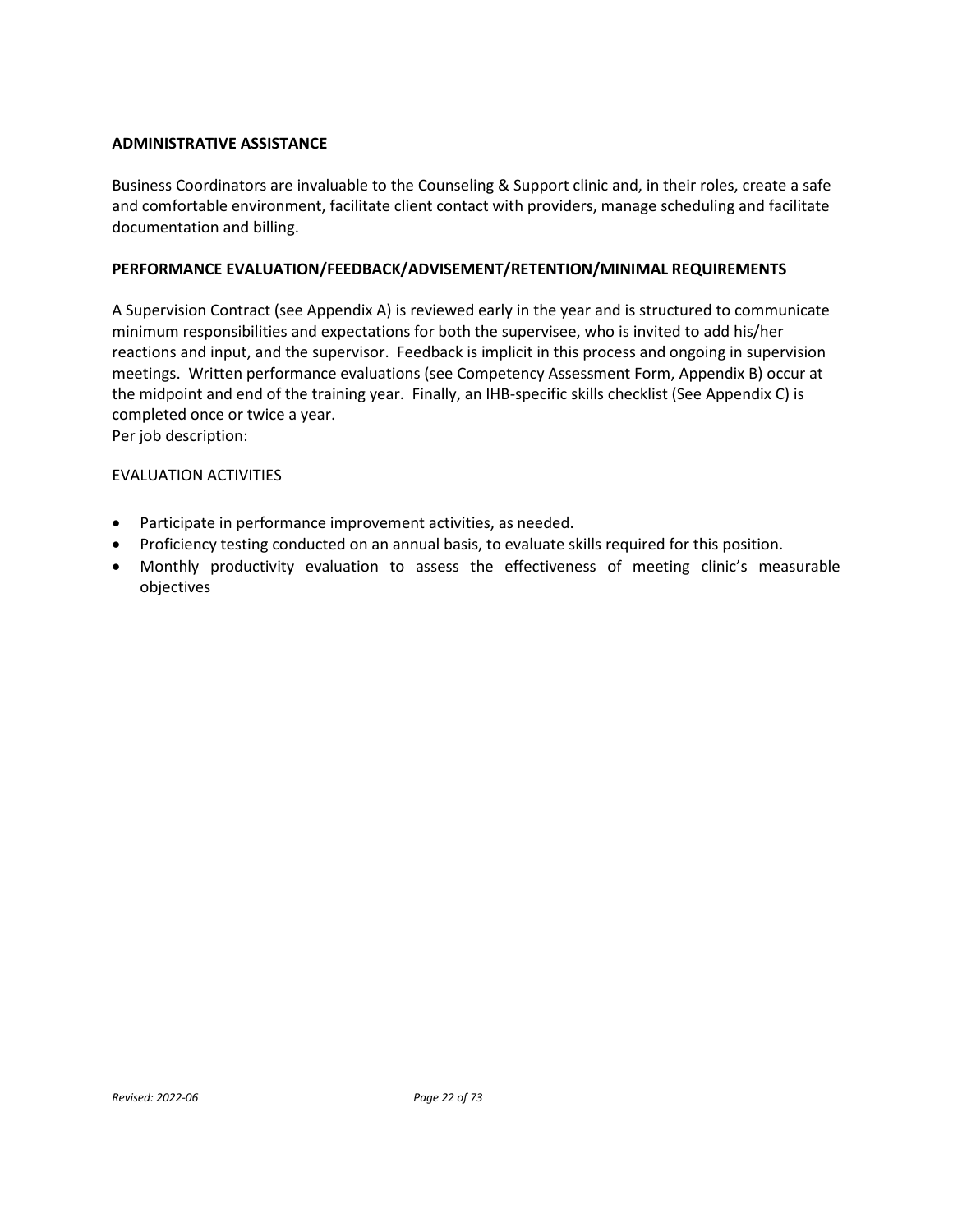# **CHARTING AND DOCUMENTATION**

# **Chart Notes**

Chart notes are descriptions of what occurred during a session, meeting, and/or phone call. They are to be written in as objective language as possible, and include descriptions of behavior or symptoms rather than theoretical analyses or hypotheses regarding the cause of these behavior or symptoms.

Chart notes must be completed by the end of the business day when the contact occurred and provided to the supervisor for review. **All notes and any outgoing correspondence must be co-signed by the supervisor.**

# **Treatment Plans and Intake Summaries**

Completed Diagnostic Assessments and Treatment Plans are required by the end of the second session. Treatment Plans must be updated every 90 days. See procedures in the Principles of Practice Manual for further guidance.

# **Billing for Services**

Billing is done via Electronic Health Record.

# **Prior Authorizations**

In some circumstances, prior authorizations are required before sessions will be paid by the client's insurance. Different insurances have different requirements, so trainees should consult with their supervisor, if they have questions about whether prior authorizations are required. See procedures in the Principles of Practice Manual for further guidance.

# **EMERGENCY PROCEDURES**

# **Suicidal Client**

In cases involving suicidal clients, the trainee must consult with a supervisor or other staff psychologist regarding the assessment of client's intent to harm self and level of risk. There are many clinical options to utilize in this situation, including contracting for safety, informing the client of on-call service and providing emergency numbers and crisis center information. These interventions should be determined on a case-by-case basis, and will be discussed in training sessions and supervision. See procedures in the Principles of Practice Manual for further guidance.

In some cases a client is significantly depressed but does not meet criteria (e.g., not imminently suicidal, no danger to self or others) for hospital admission. The Indian Health Board has a procedure for collaboration between the Counseling & Support Clinic and the Medical Clinic to quickly acquire antidepressant medication for these clients. However, a licensed psychologist must conduct this procedure, so again collaboration with a supervisor is essential.

# **Weather or Fire Emergencies**

Emergency procedures to be followed, as well as warnings or announcements that will be heard can be found on a laminated information sheet and in the Employee Handbook. Please familiarize yourself with these procedures.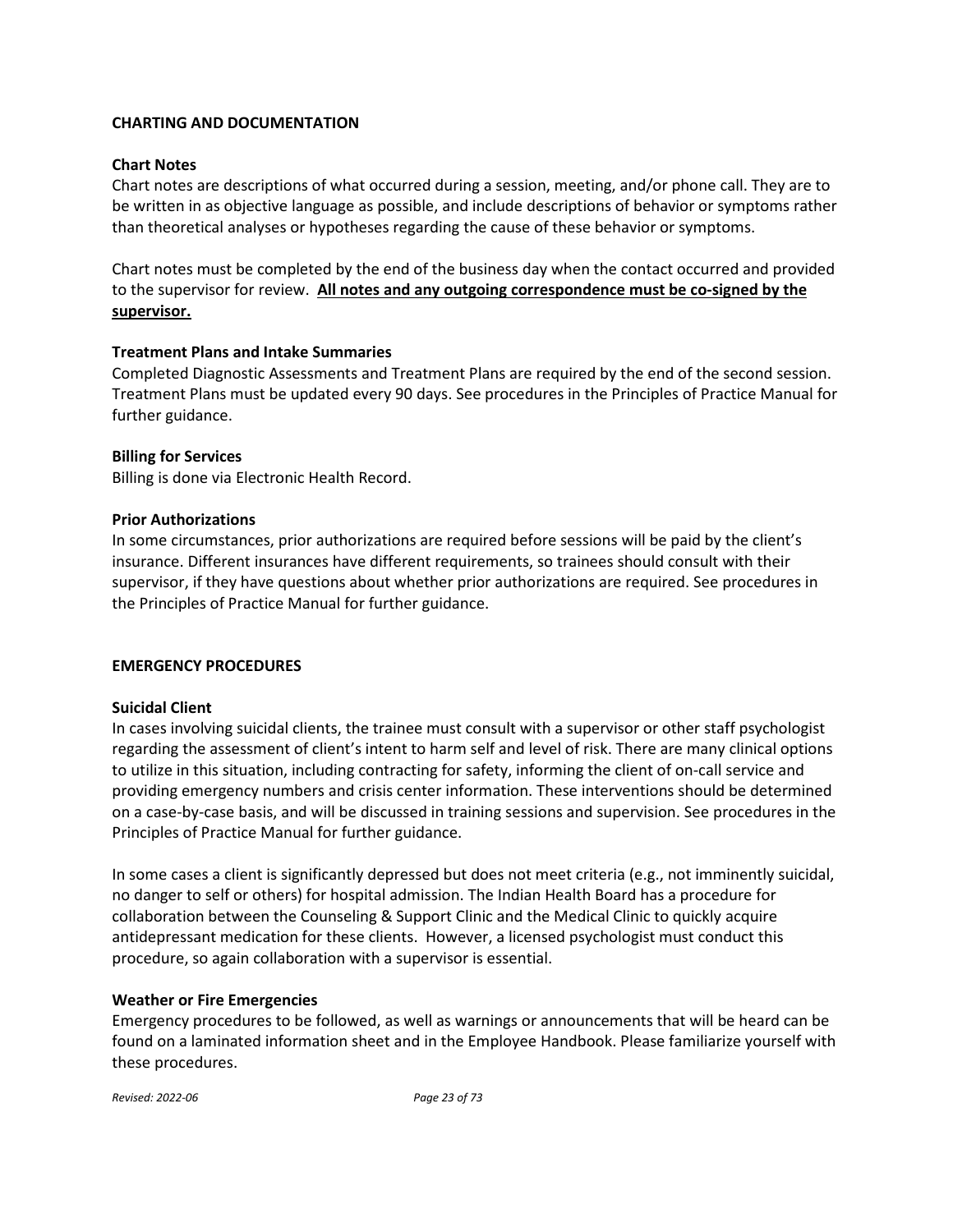Because the fire drill is the most commonly encountered event, the procedure will be outlined here. The fire alarm is a high, piercing siren, which can be heard throughout the building. If you are in session at the time of a drill, explain to the client that there is no way to be certain that this is merely a drill and all precautions must be taken. The client should be guided to the nearest exit to the designated meeting area outdoors (found in the clinic emergency plan) where staff and clients will wait for the all-clear signal. Child clients should be accompanied out of the building and supervised while outside. Clinic staff will check and close all treatment rooms before leaving the clinic. Feel free to assist in this process if you are able.

# **Waiting Room Safety & Supervision**

When child clients are unaccompanied by an adult, it is necessary for them to be supervised during the time they are in the waiting room. This is to maintain both behavioral stability on the part of the client, and to prevent difficult interactions between the client and others who also may be waiting. Clinicians and trainees are responsible for their clients and must make sure the waiting room is supervised when unaccompanied children are present. Business Coordinators may be available to assist in this process, but ultimate responsibility lies with the clinician/trainee.

#### **Mandated Reporting**

See Principles of Practice Manual.

#### **TRAINEE RESPONSIBILITIES**

#### **Training Agreements**

Each of the schools which sends trainees to the Indian Health Board for training have formal letters of agreement which cover the expectations and limitations of the training site, the school, and the participating students. Please note that the Indian Health Board retains full responsibility for the care of clients, and has the authority to determine, via supervision, the course of care.

#### **Trainee Responsibilities**

#### *Disclosure in Supervision*

Because the Indian Health Board is responsible for the care of its clients, it is essential that trainees fully disclose information regarding their cases and sessions to supervisors. Trainees are not presumed to have unbiased judgment regarding what constitutes a significant event which may need to be discussed with the supervisor, so full disclosure is required. In the early stages of the internship or fellowship year, trainees may be requested to tape their sessions to facilitate this disclosure. Trainees also are responsible for reporting any mistakes they have made, suicidal clients, conflicts or impasses in the therapeutic relationship, accusations of unethical behavior, and any personal concerns that may impair therapeutic effectiveness. *While treatment decisions are made collaboratively between the supervisor and the trainee, the supervisor has the authority to determine the course of treatment and any interventions used.*

# *Notifying Clients of Trainee Status*

Each client seen by a trainee (or guardian of a minor client) must be informed of his/her status as a trainee during the first appointment, and informed that s/he is working under supervision.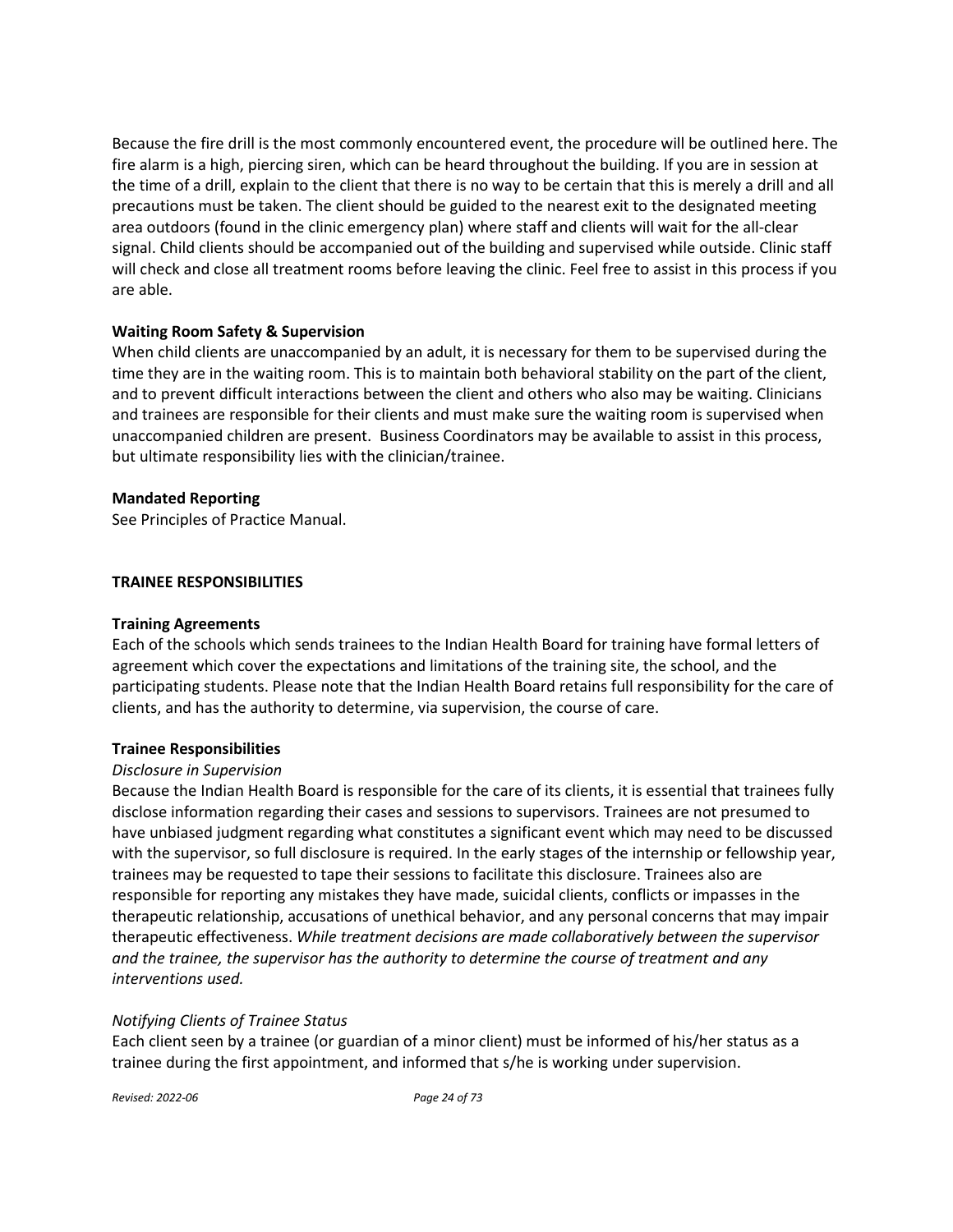# *Professional and Ethical Behavior*

Each trainee working under the supervision of a licensed psychologist is bound by the same rules, regulations, and codes that supervising psychologists must follow. Trainees are expected to follow all relevant professional and ethical codes of behavior and request consultation as needed.

# *Health Insurance Portability and Accountability Act (HIPAA)*

Each trainee will receive training in confidentiality and HIPAA regulations.

# *Corporate Compliance*

Each trainee must specifically review the corporate compliance section of the IHB Employee Handbook and sign the corporate compliance agreement located therein.

# *Fraternization Policy*

Because of the inherent power differential between a trainee and other employees at IHB, as well as the potential for conflict of interest and/or dual relationship, trainees may not socialize beyond a casual or occasional level with any C&S clinical team member and/or any IHB employee, supervisor, manager, director, or board member, regardless of the circumstance. Trainees are expected to consult in supervision if they have a question regarding this policy.

# **INDIAN HEALTH BOARD RESPONSIBILITIES**

The Indian Health Board will provide trainee with:

- Sufficient supervision to meet the requirements of their training program and their client load
- Timely evaluations of performance, in the format and schedule required by the trainee's school
- Confidentiality, within the limits defined below.

# **Confidentiality**

All trainees, like clients, have the right to confidentiality. This assures trainees that their performance and needs will remain private from the public and from other trainees. However, the IHB supervisors function as a training team, and therefore a trainee should expect that supervisors will confer with one another regarding the planning of training experiences and the evaluation of trainee progress. Because the schools require periodic reports of trainee's progress, a release of information must be signed by the trainee to allow IHB to disclose these evaluations.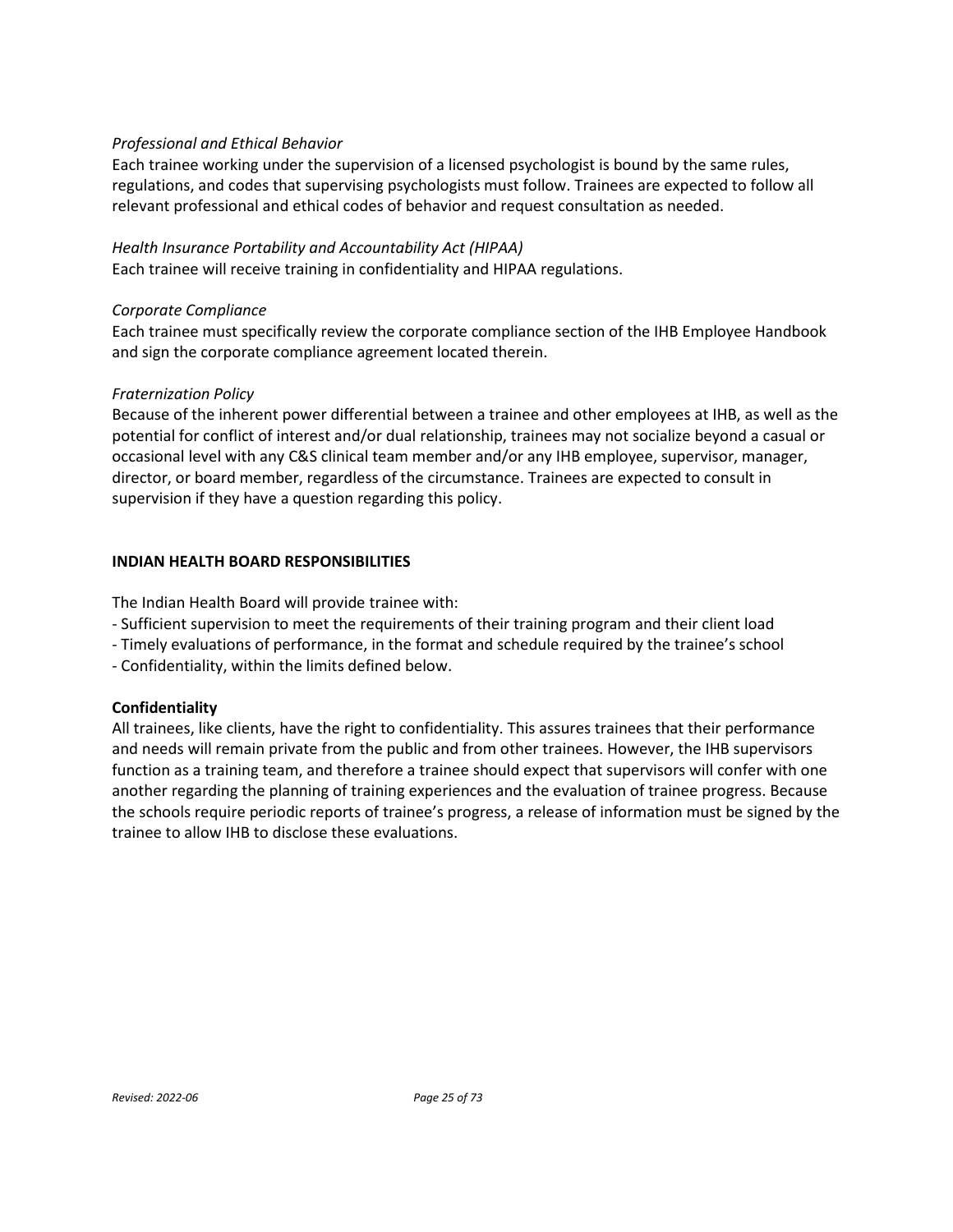#### **TRAINEE TERMINATION**

Termination is very rare and would be the end result of a detailed disciplinary process, outlined below. As stated in IHB policy:

#### *TERMINATIONS*

*Except as specified in the Labor Agreement with SEIU Healthcare Minnesota, employment with IHB is at will. As such, employment is not for any definite period and may be terminated at any time, for any reason, through voluntary resignation by the employee or by the Company initiating the termination of an employee.*

*Voluntary Resignations: Non-exempt employees who choose to resign from the Company shall inform their supervisor in writing at least two weeks before the effective termination date. Exempt employees are expected to provide four weeks notice of their resignation. Supervisors must contact Human Resources immediately upon being notified of an employee resignation.*

*Employees who resign and fail to provide the required notice as defined above will not receive payment for any accrued but unused PTO when they leave the Company.*

*Any employee who fails to work as scheduled for 3 consecutive work days or who fails to return from approved absences without notification to management will be considered to have voluntarily resigned from the Company.*

*IHB Property: Employees must return all outstanding property belonging to IHB (such as keys, computer equipment, tools, books, etc.) to their supervisor before leaving the Company.*

*Involuntary Termination: Refer to the Rules of Conduct section of this handbook for information on involuntary termination of employment.*

*Employees who are terminated from IHB for cause, such as a policy violation, will not receive payment for any* 

*accrued but unused PTO when they leave the Company. Examples of infractions that warrant immediate discharge* 

*include, but are not limited to:*

- *Assault against any person while in the service of IHB or on IHB property or premises.*
- *Bringing firearms or other weapons of any kind onto IHB property or premises, excepting pepper spray and mace.*
- *Engaging in physical violence or threats of physical violence of any type.*
- *The following violations of IHB's Drug-Free Workplace Policy:*
	- *Bringing and/or storing alcohol or illegal drugs or drug paraphernalia on IHB premises or property, IHB vehicles or any vehicle used for IHB business;*
	- *Using, consuming, transporting, distributing or attempting to distribute, manufacturing, selling or dispensing illegal drugs or alcohol;*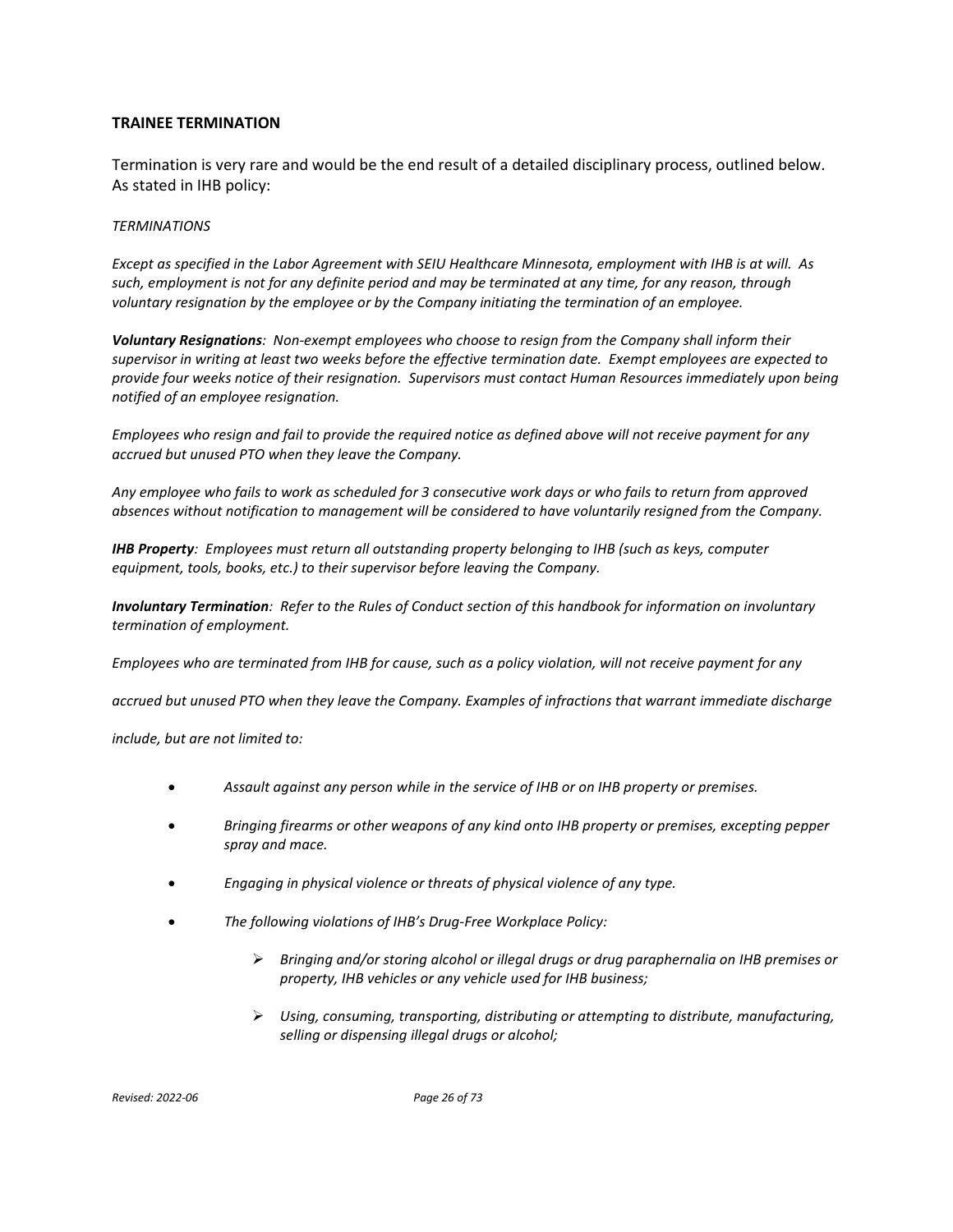- *Switching, tampering with or adulterating any specimen or sample collected under IHB's policy, or attempting to do so;*
- *Infraction of rules regarding patient abuse or conduct of a reckless nature that endangers patient safety or health.*
- *Dishonesty, including but not limited to, theft, embezzlement or falsification of IHB records.*
- *Improperly disclosing confidential IHB or patient information.*
- *Conviction of reckless driving of IHB equipment.*
- *Carrying unauthorized passengers while operating IHB vehicles.*
- *Gambling on IHB property or time.*
- *Absences for 3 consecutive working days without notifying management.*

*Exit Interviews: IHB recognizes the importance of receiving comments and insight from our employees. Additionally, it is important to communicate with exiting employees information regarding the handling of their benefits packages. As such, exit interviews with Human Resources are encouraged for anyone who leaves the Company for any reason.*

*Supervisors are responsible for initiating termination paperwork, notifying HR, and completing a termination checklist prior to the employee's departure.*

#### **DUE PROCESS:**

#### **Identification and Management of Trainee Problematic Behavior and Grievances**

Trainees make significant developmental transitions during the training period. Part of the training process involves the identification of growth and/or problem areas of the trainee. Clinical supervisors often identify these and deal with them in supervision. However, problems may sometimes require more formalized intervention.

This document provides C&S trainees and staff with an overview of the identification and management of trainee problems and concerns, a listing of possible sanctions and an explicit discussion of the due process procedures. Also included are important considerations in the remediation of problems. We encourage staff and trainees to discuss and resolve conflicts informally but, if this cannot occur, the following formal mechanisms allow for response to issues of concern.

#### **DEFINITION OF PROBLEM**

Lamb et al. describe a problem as a behavior, attitude, or other characteristic that, although causing concern, is not excessive or outside the domain of expected behaviors for professionals in training (Lamb, Presser, Pfost, Baum, Jackson, & Jarvis, 1987). Problems are typically amenable to management procedures, supervision, or education. The formal procedures outlined below may be utilized if management procedures, supervision, or education do not result in improvement of the problem.

#### **DEFINITION OF PROBLEMATIC BEHAVIOR**

*Revised: 2022-06 Page 27 of 73*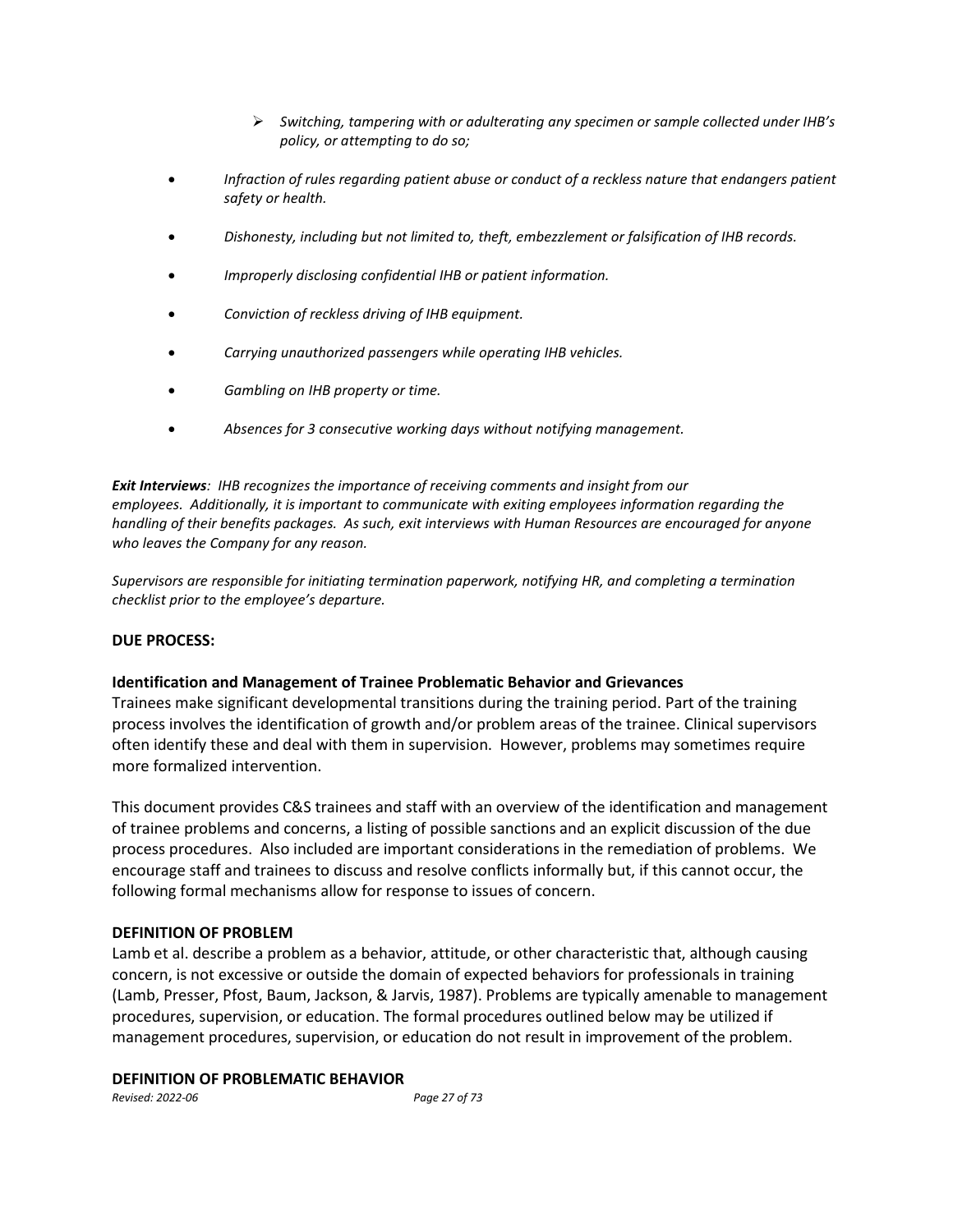Problematic Behavior is defined broadly as an interference in professional functioning which is reflected in one or more of the following ways:

- An inability and/or unwillingness to acquire and integrate professional standards into one's repertoire of professional behavior;
- An inability to acquire professional skills in order to reach an acceptable level of competency; and/or
- An inability to control personal stress, strong emotional reactions, and/or psychological dysfunction which interfere with professional functioning.

It is a professional judgment when a trainee's behavior becomes problematic. Trainees may exhibit behaviors, attitudes or characteristics which, while of concern and requiring remediation, are not unexpected or excessive for professionals in training. Problematic behavior typically becomes identified when one or more of the following characteristics exist:

- The trainee does not acknowledge, understand, or address the problem when it is identified.
- The problem is not merely a reflection of a skill deficit that can be rectified by academic or didactic training.
- The quality of services delivered by the trainee is clearly negatively affected.
- The problem is not restricted only to one area of professional functioning.
- A disproportionate amount of attention by training staff is required.
- The trainee's behavior does not change as a function of feedback, remediation efforts, and/or time.

# **GUIDELINES FOR DUE PROCESS**

All trainees may have multiple supervisors and reporting lines. It is therefore necessary to define a due process procedure that takes into account the company's personnel policies, the multiplicity of lines of authority over trainees, the duality of their status, and published professional standards. The following procedures clarify how Progressive Discipline shall be applied to trainees.

General due process guidelines include:

- Presenting to trainees, in writing, the program's expectations in regard to professional functioning at the outset of training,
- Stipulating the procedures for evaluation, including when, how, and by whom evaluations will be conducted,
- Using input from multiple professional sources when making decisions or recommendations regarding the trainee's performance,
- Articulating the various procedures and actions involved in making decisions regarding problems,
- Communicating early and often with graduate programs about any suspected difficulties with trainees,
- Instituting, with the input and knowledge of the trainee's graduate program, a remediation plan for identified problems, including a time frame for expected remediation and consequences of not rectifying the problems,
- Providing the trainee with a written statement of procedural policy describing how the trainee may appeal the program's actions or decisions,

*Revised: 2022-06 Page 28 of 73*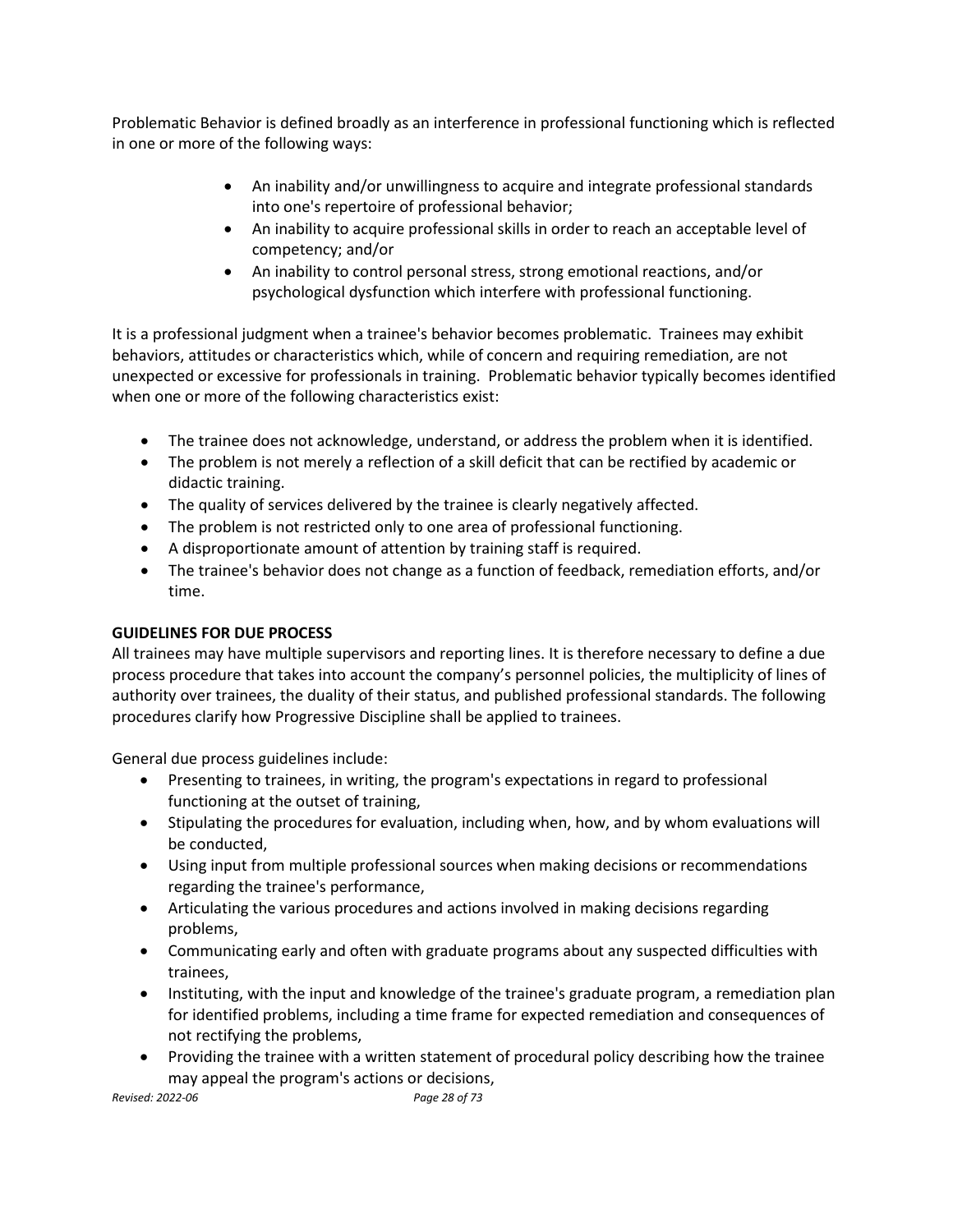- Insuring that trainees have a reasonable amount of time to respond to any action(s) taken by the program,
- Documenting, in writing and to all relevant parties (e.g. the trainee's academic advisor or training coordinator, supervisors, etc.) the action(s) taken by the program and the rationale for those actions, and
- Insuring that trainees receive adequate supervisory support for clinical work.

# **PROCEDURES TO RESPOND TO PROBLEMATIC BEHAVIOR**

# **Basic Procedures**

If a trainee receives an unacceptable rating from any of the evaluation sources in any of the major categories of evaluation, or if a staff member or another trainee has concerns about a trainee's behavior (ethical or legal violations, professional incompetence) the following procedures will be initiated:

1. In some cases, it may be appropriate to speak directly to the trainee about the concerns, and in other cases a consultation with the Training Director (TD) will be warranted. This decision is made at the discretion of the staff or trainee who has concerns within 5 business days.

2. Once the TD has been informed of the specific concerns, they will determine if and how to proceed.

3. If the staff member who brings the concern to the TD is not the trainee's supervisor, the TD will discuss the concern with the supervisor(s) at the next weekly training team meeting, or sooner.

4. If the TD and supervisor(s) determine that the alleged behavior in the complaint, if proven, would constitute a serious violation, the TD will inform the staff member who initially brought the complaint within 5 business days.

5. The TD will meet with the training committee to discuss the concern within 5 business days.

6. The TD will meet with the Director to discuss the concerns and possible courses of action to be taken to address them within 5 business days.

7. The TD, supervisor(s), and Director may meet to discuss possible course of actions (as listed below).

# **Notification Procedures to Address Problematic Behavior or Inadequate Performance**

Meaningful ways to address problematic behavior, once identified, are important. In implementing remediation or sanctions, the training staff must be mindful and balance the needs of the trainee with problematic behavior, the clients involved, members of the trainee's training group, the training staff, other clinic personnel, and the agency community. All evaluative documentation will be maintained in the trainee's file. The trainee's academic program will be notified of Verbal Notice at the discretion of the TD (in consultation with the Director) and of Written Notice(s) when they occur.

- *1.* Verbal Notice to the trainee emphasizes the need to discontinue the inappropriate behavior under discussion.
- 2. Written Notice to the trainee formally acknowledges that:
- a) the TD is aware of and concerned with the behavior,
- b) the concern has been brought to the attention of the trainee,
- c) the TD will work with the trainee to rectify the problem or skill deficits; and,
- d) the behaviors of concern are not significant enough to warrant more serious action.

3. Second Written Notice to the trainee will identify possible sanction(s) and describe the remediation plan. This letter will contain: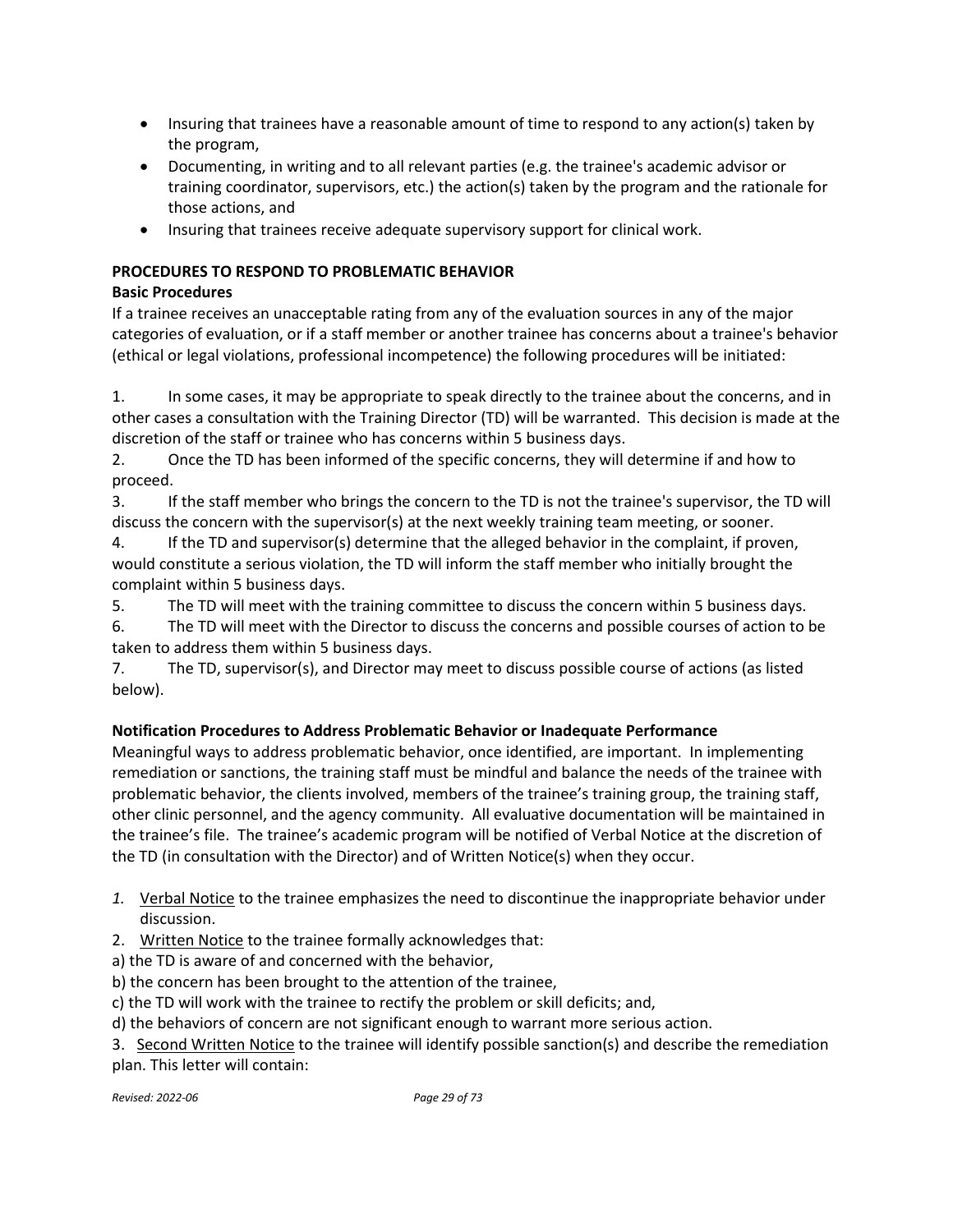a) a description of the trainee's unsatisfactory performance;

- b) actions needed by the trainee to correct the unsatisfactory behavior;
- c) the time line for correcting the problem;
- d) what sanction(s) may be implemented if the problem is not corrected; and,

e) notification that the trainee has the right to request an appeal of this action (see Appeal Procedures).

If at any time a trainee disagrees with the aforementioned notices, the trainee can appeal (see Appeal Procedures).

# **Remediation and Sanctions**

The implementation of a remediation plan with possible sanctions should occur only after careful deliberation and thoughtful consideration of the TD, relevant members of the training staff and the Director. The remediation and sanctions listed below may not necessarily occur in that order. The severity of the problematic behavior plays a role in the level of remediation or sanction.

1. Schedule Modification is a time-limited, remediation-oriented closely supervised period of training designed to support the trainee's achievement of full functioning. Modifying a trainee's schedule is an accommodation made to assist the trainee in responding to personal reactions to environmental stress, with the full expectation that the trainee will complete the traineeship. This period will include more closely scrutinized supervision conducted by the regular supervisor in consultation with the TD. Several possible and perhaps concurrent courses of action may be included in modifying a schedule. These include:

a) increasing the amount of supervision, either with the same or additional supervisors;

b) change in the format, emphasis, and/or focus of supervision;

c) recommending personal therapy (a list of community practitioners and other resources are available);

d) reducing the trainee's clinical or other workload; and,

e) requiring specific academic coursework.

The length of a schedule modification period will be determined by the TD, supervisor(s) and the Director. The termination of the schedule modification period will be determined, after discussions with the trainee, by the TD, supervisor(s) and the Director.

2. Probation is also a time-limited, remediation-oriented, more closely supervised training period. Its purpose is to assess the ability of the trainee to complete the traineeship and to support the trainee's achievement of full functioning. Probation defines a relationship in which the TD systematically monitors for a specific length of time the degree to which the trainee addresses, changes and/or otherwise improves the behavior associated with the inadequate rating. The trainee is informed of the probation in a written statement that includes:

a) the specific behaviors associated with the unacceptable rating (on the evaluation form and/or from an evaluation source);

b) the remediation plan for rectifying the problem;

c) the timeframe for the probation during which the problem is expected to be ameliorated; and,

d) the procedures to ascertain whether or not the problem has been appropriately rectified.

If the TD determines that there has not been sufficient improvement in the trainee's behavior to remove the probation or modified schedule, then the TD will discuss with the supervisor(s) and the Director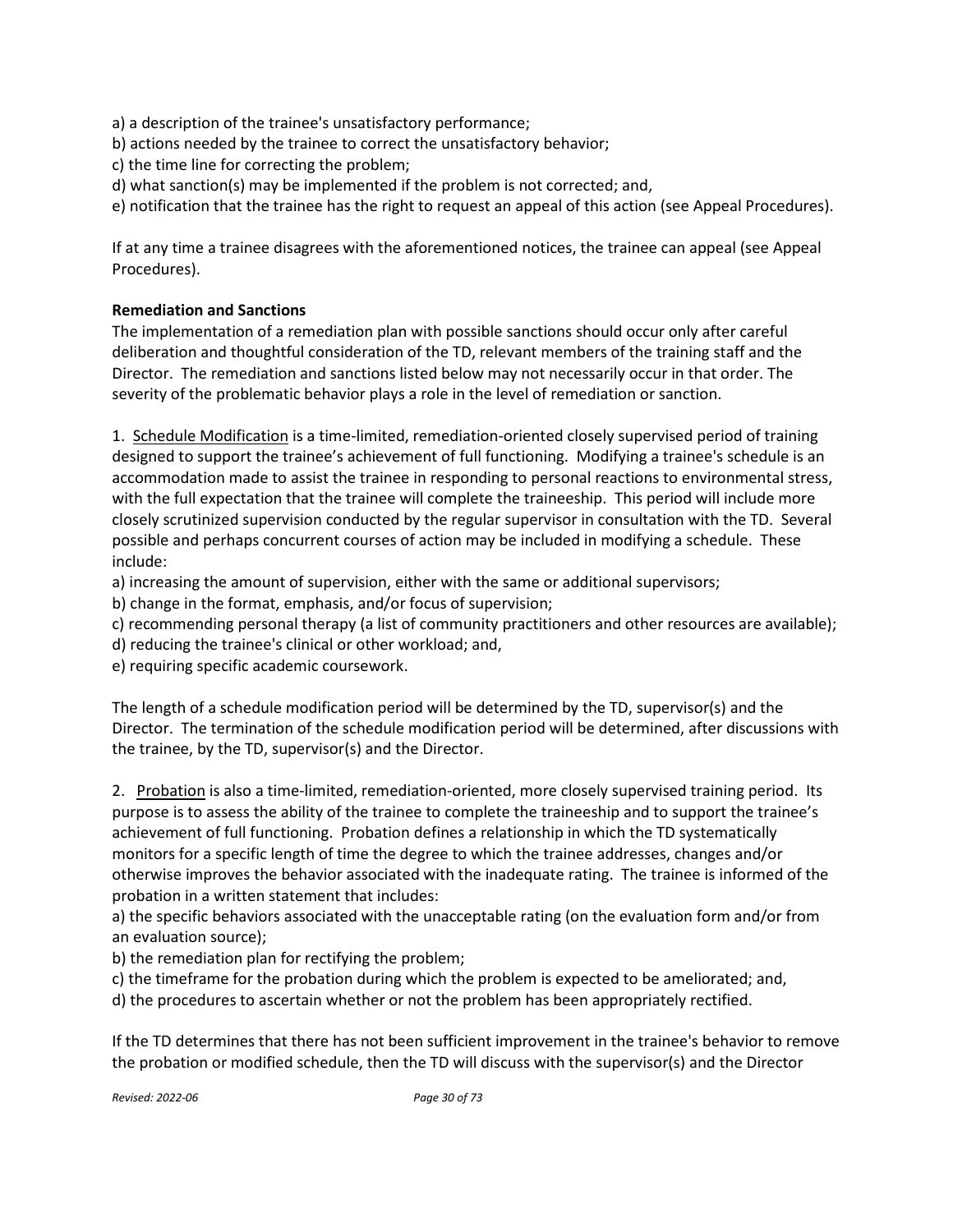possible courses of action to be taken. The TD will communicate in writing to the trainee that the conditions for revoking the probation or modified schedule have not been met. This notice will include a revised remediation plan, which may include continuation of the current remediation efforts for a specified time period or implementation of additional recommendations. Additionally, the TD will communicate that if the trainee's behavior does not change, the trainee will not successfully complete the training program.

3. Suspension of Direct Service Activities requires a determination that the welfare of the trainee's client(s) or the clinic community has been jeopardized. When this determination has been made, direct service activities will be suspended for a specified period as determined by the TD in consultation with the trainee's supervisor(s) and Director. At the end of the suspension period, the trainee's supervisor(s) in consultation with the TD, will assess the trainee's capacity for effective functioning and determine if and when direct service can be resumed.

4. Administrative Leave involves the temporary withdrawal of all responsibilities and privileges at the Indian Health Board (IHB). If the probation period, suspension of direct service activities, or administrative leave interferes with the successful completion of the training hours needed for completion of the traineeship, this will be noted in the trainee's file and the trainee's academic program will be informed. The TD will inform the trainee of the effects the administrative leave will have on the trainee's stipend and accrual of benefits, including the possibility of no pay and no accrual of benefits.

5a. Dismissal from the Training Program involves the permanent withdrawal of all agency responsibilities and privileges. When specific interventions do not, after a reasonable time period, rectify the problem behavior or concerns and the trainee seems unable or unwilling to alter her/his behavior, the TD will discuss with the Director the possibility of termination from the training program or dismissal from the agency. Either administrative leave or dismissal would be invoked in cases of severe violations of the APA Code of Ethics, or when imminent physical or psychological harm to a client is a major factor, or the trainee is unable to complete the training program due to physical, mental or emotional illness. The Director will make the final decision about dismissal.

5b. Immediate Dismissal involves the immediate permanent withdrawal of all agency responsibilities and privileges. Immediate dismissal would be invoked but is not limited to cases of severe violations of the APA Code of Ethics, or when imminent physical or psychological harm to a client is a major factor, or the trainee is unable to complete the training program due to physical, mental or emotional illness. In addition, in the event a trainee compromises the welfare of a client(s) or the clinic community by an action(s) which generates grave concern from the TD or the supervisor(s), the Director may immediately dismiss the trainee from IHB. This dismissal may bypass steps identified in notification procedures and remediation and sanctions alternatives. When a trainee has been dismissed, the TD will communicate to the trainee's academic department that the trainee has not successfully completed the training program.

If at any time a trainee disagrees with the aforementioned sanctions, the trainee can implement Appeal Procedures.

#### **Appeal Procedures**

In the event that a trainee does not agree with the aforementioned notification, remediation or

*Revised: 2022-06 Page 31 of 73*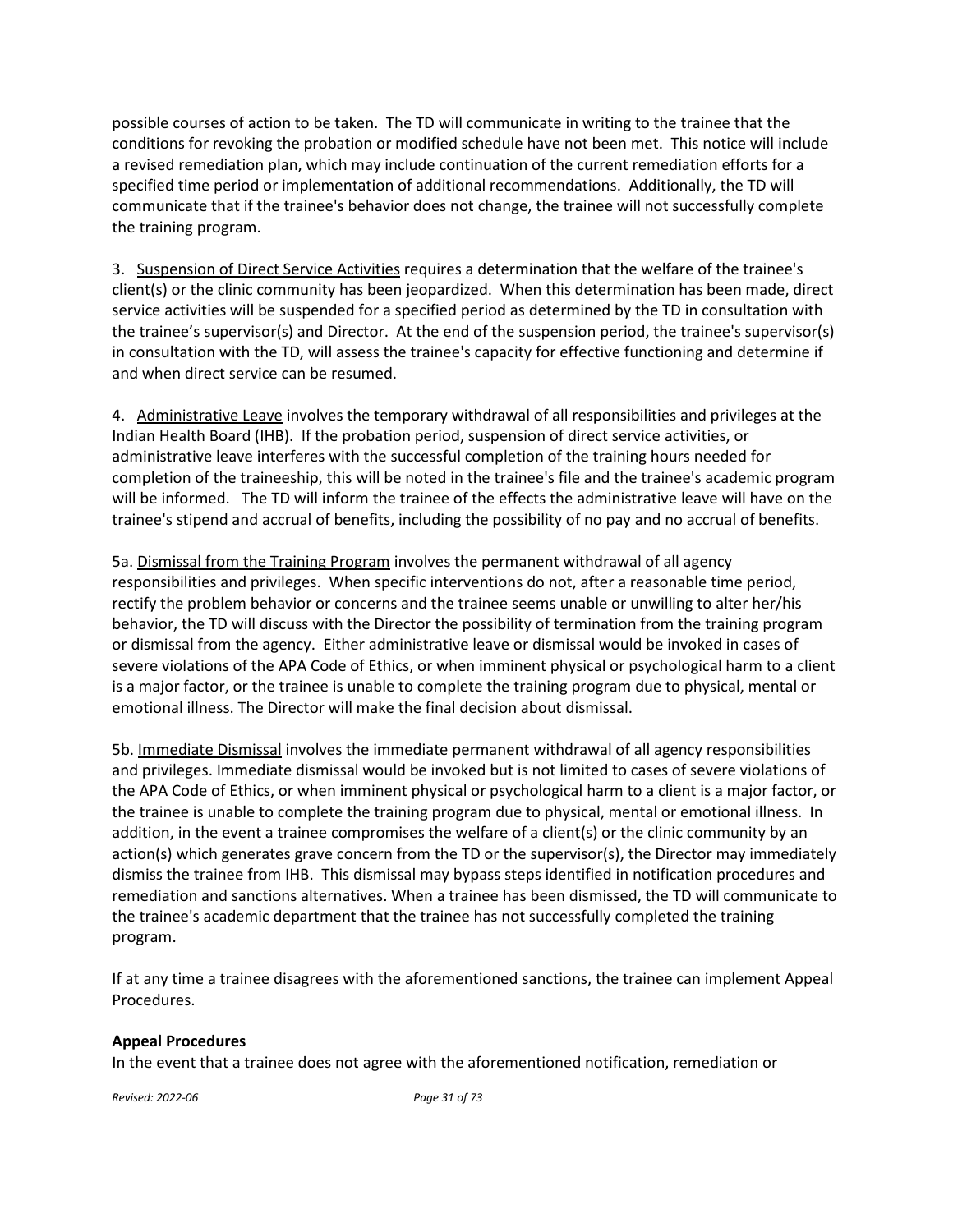sanction, or with the handling of a grievance, the following appeal procedures should be followed:

1. The trainee should file a formal appeal in writing with all supporting documents, with the Director. The trainee must submit this appeal within five work days from their notification of any of the above (notification, remediation or sanction, or handling of a grievance).

2. Within three work days of receipt of a formal written appeal from a trainee, the Director will consult with members of management and decide whether or not to implement a Review Panel or respond to the appeal without a Panel being convened.

3. In the event that a trainee is filing a formal, written appeal to disagree with a decision that has already been made by the Review Panel and supported by the Director, then that appeal is reviewed by the Director in consultation with the IHB Management Team. The Director will determine if a new Review Panel should be formed to reexamine the case, or if the decision of the original Review Panel is upheld.

# **TRAINEE GRIEVANCE PROCEDURES**

Because trainees are part of the Indian Health Board's Training Program as well as employees of the Indian Health Board of Minneapolis and therefore members of the SEIU Local #113 bargaining unit, grievance procedures fall under three categories. Grievances that involve items negotiated under the labor contract (for example pay scale, benefits, etc.) are subject to negotiated grievance procedures contained in the union contract. A union manual containing a copy of the labor agreement (and grievance procedures contained within) is provided to trainees during orientation. Trainees are also formally oriented by a union steward as to the labor contract and its provisions during the orientation period.

The second category of grievance involves all other Company policies (for example rules of conduct, safety in the workplace, etc.). The Indian Health Board's "Administrative Review – Grievance Handling" procedures, found in the Indian Health Board Employee Manual will govern such grievances. A copy of the employee manual is provided to trainees during their orientation period, and the procedure is reprinted here:

*IHB has established an administrative review system (grievance procedure) to help solve problems as quickly, fairly, and informally as possible. This process should not be interpreted by any person as anything more than a method of solving problems before they reach damaging proportions.*

*All employees are eligible to bring forward for Administrative Review any perceived mishandling of a Company policy. The following Administrative Review process aligns with the Grievance and Arbitration Process outlined in the Bargaining Unit Agreement. Grievance filing and handling should be done with minimal disruption to work and serving patients.*

# *Step 1*

*Employees should first discuss their policy concern with their immediate supervisor on an informal basis, attempting an early solution. The employee may or may not have a Union Steward present at this meeting.*

#### *Step 2*

*If Step 1 doesn't bring resolution, employees must provide a written, signed grievance to Human Resources within fifteen days of the occurrence. Within ten days of receiving the grievance, IHB and the Union are to meet to resolve the issue. Within ten days of the meeting, IHB shall respond in writing regarding its decision.*

# *Step 3*

*If Step 2 doesn't bring resolution, IHB or the Union may refer the matter to Arbitration by submitting a written* 

*Revised: 2022-06 Page 32 of 73*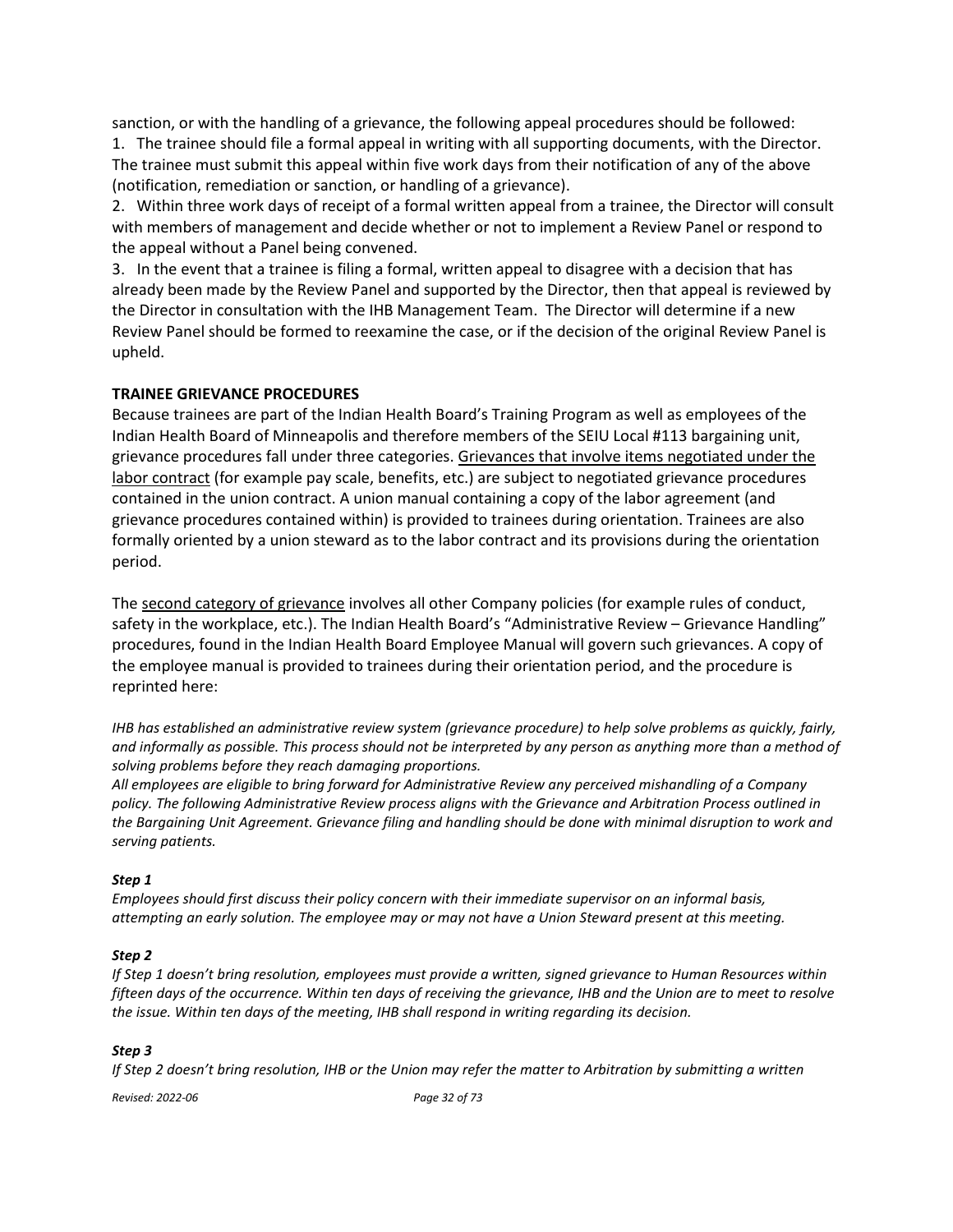*response within fourteen days of receiving Step 2's written decision.*

The third category of grievance would be those items directly related to the training program itself and the trainees' experiences within the program. In general, trainees are expected to attempt to resolve problems informally through discussion with the person involved. For purposes of trainee grievance procedures, the term "supervisor" refers to individuals having administrative authority over the policies, procedures, or person who is the object of the complaint with respect to the training program. The TD will act as supervisor with regard to all such grievances brought by trainees, except (1) those that involve complaints against the TD, in which case the Counseling & Support Director will hear the grievance, and (2) those that involve complaints against the Counseling & Support Director, in which case the Human Resources Manager and/or Chief Executive Officer of the Indian Health Board will hear the grievance.

The trainee should give the supervisor a written description, in as behavioral terms as possible, of the nature of the problem and the attempts that have been made to resolve it.

# **Step 1**

Within three working days, the supervisor will provide written notification to the person(s) who is (are) the object(s) of the complaint. Such notification will include a copy of the trainee's written grievance. The supervisor will attempt an informal resolution with the person(s) involved.

# **Step 2**

If Step 1 does not bring resolution, the C&S Director (unless the object of the complaint, in which case the CEO will act) will convene a Grievance Committee composed of him/herself, a licensed psychologist not part of the grievance at IHB, and a physician at IHB. This committee will meet and respond in writing to all relevant parties regarding the grievance and any remedies that must be made, if any. Remedies must be specific, measurable/observable, actionable, and time-bound. The Grievance Committee will review progress on the remedies at the time the remedies are specified to be in place. If the grievance has not been adequately remedied, the committee may extend the deadline, add or modify remedies, or make other recommendations as to course of action. If the Grievance Committee finds no cause for remedy or action (at either stage of this step), then written notification will be made to all relevant parties as to the disposition of the grievance. In this case, the trainee may pursue an appeal (Step 3).

# **Step 3**

If the trainee does not feel that the grievance has been adequately or appropriately addressed, s/he may appeal the Grievance Committee's decision within five working days from receiving written notification. If additional information or understanding of the grievance arises, the trainee may appeal to the Grievance Committee, which will meet and reconsider the new information and notify all relevant parties of the results of the appeal within five working days.

# **Step 4**

If the trainee disagrees with the Grievance Committee and no new information is available, or if the trainee disagrees with the Grievance Committee's appeal results, s/he may request an appeal to IHB's Human Resources Manager or CEO within five working days. That person will convene an Appeals Committee (composed of the CEO or designate, IHB's Medical Director, and one additional Licensed Independent Provider at IHB) to review grievance information, remedies/actions, and interview relevant parties. The Appeals Committee will make every effort to address the grievance within two weeks. The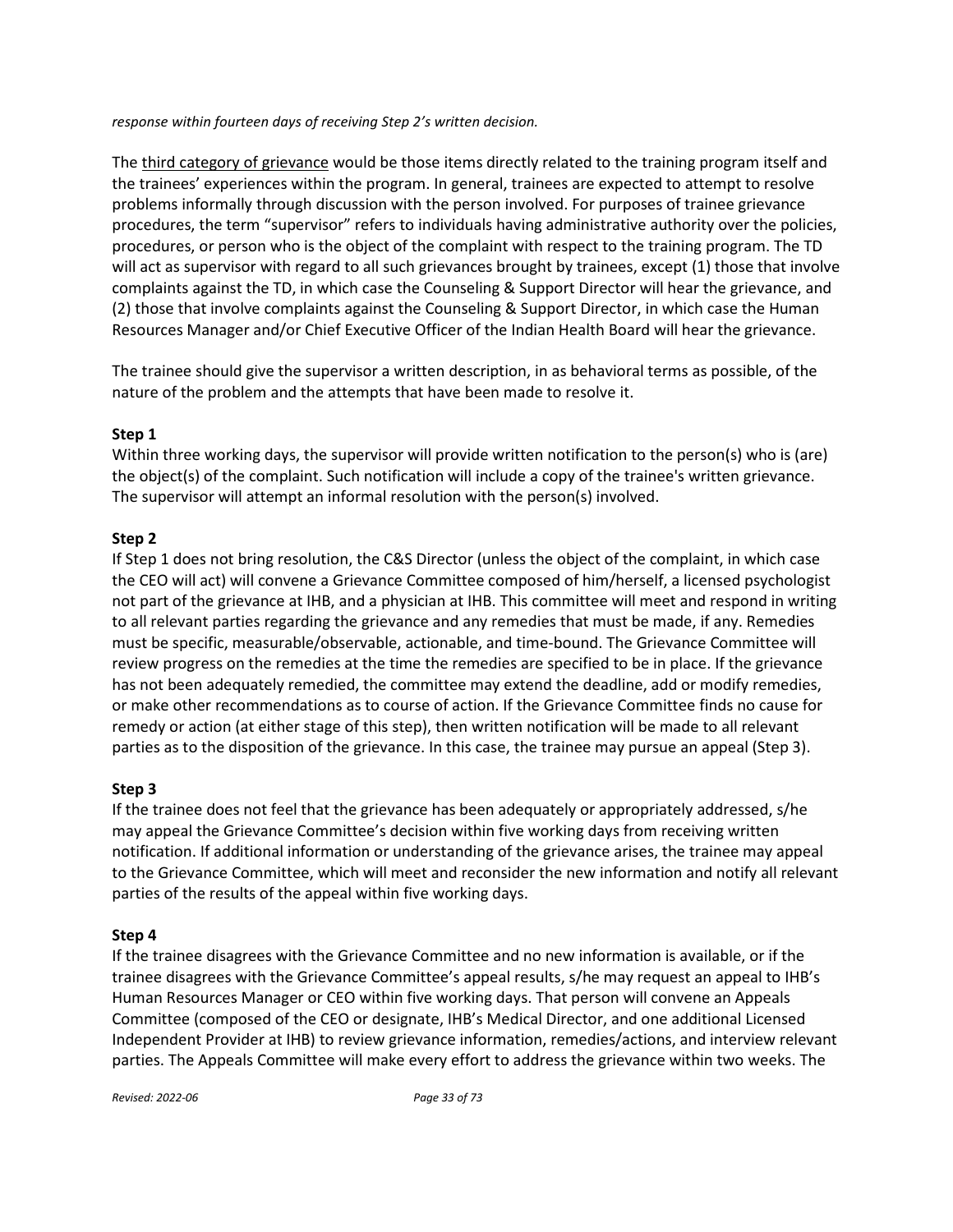Appeals Committee may allow the decision of the Grievance Committee to stand or may order new/modified remedies. The decision of the Appeals Committee will be final.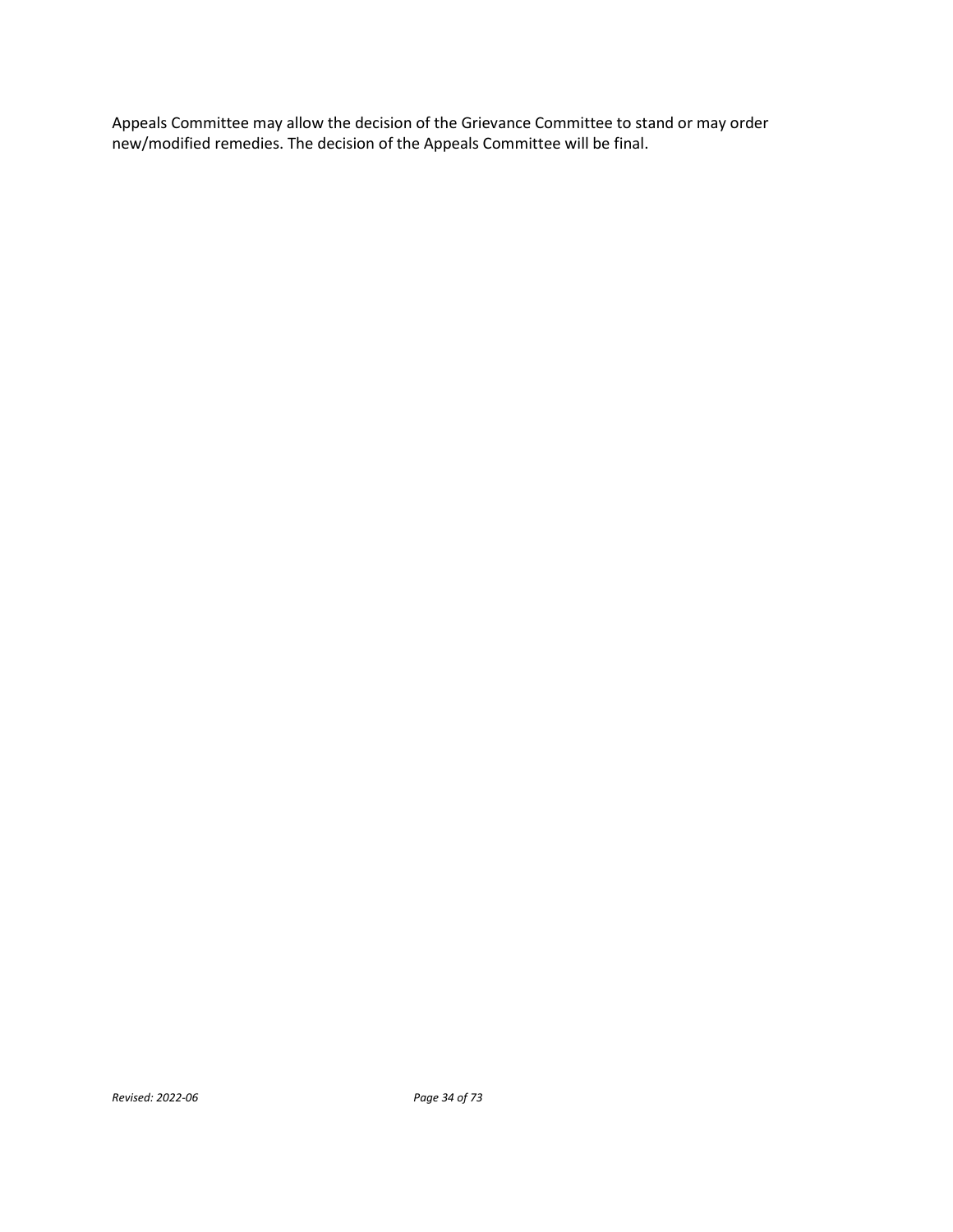# **C &S NEW CLIENT PROCEDURES**

#### **Before initial appointment**

- $\Box$  Review registration form, case and findings with supervisor
- $\Box$  If client does not show for the initial appointment, consult with supervisor as to how to proceed

#### **At initial appointment**

- $\Box$  Provide credentials; trainee status and supervisor's name
- $\Box$  Review confidentiality and limits to confidentiality

\_\_Because privacy is so important, we are bound to keep our records and what we say confidential, or private. We are not able to say anything to anybody about what you tell me, what you are doing here, or even that you are coming here—without your (or your guardian's) written permission. This usually helps people talk about hard things or big feelings—because it's private. It's important to know, though, that an even bigger rule is about safety, and when someone we see as a client is in some dangerous situations, we are required by law to tell someone so that you will stay safe. The times that the law says we must break confidentiality include the following:

- Abuse and neglect of any children or "vulnerable adults"
- \_\_Imminent threat to self or other
- \_\_Some court orders or subpoenas
- \_\_Insanity defense

\_\_Pregnant mothers using alcohol, cannabis, PCP, cocaine, heroin, amphetamines, or

methamphetamines

 $\Box$  Request consent to tape

\_\_We regularly ask new clients for permission to audiotape some appointments so that our supervisors can review how we are doing as a therapist. It helps the process because they get to actually hear what is happening with a client and can give advice based on their experience. It's good in case I miss something, so my supervisor can help me to better help you. We always ask for your permission to record, and if you don't give permission, we won't tape anything. If you do give permission, please sign this form….

- D Diagnostic intake interview (CPT Code 90791)
- $\Box$  Feedback on any assessment completed at clinic intake and summary and recommendations
- $\Box$  Schedule client for their next appointment.

#### **Basic child assessment protocol**

Please see separate testing recommendations form.\*\*\*\*

 $\Box$  Intellectual measure:

\_\_Wechsler Intelligence Scale for Children-Fourth Edition (WISC-4) - ages 6-0 to 16-11

\_\_Wechsler Primary & Preschool Scales of Intelligence-3 (WPPSI-3) - ages 3-0 to 6-11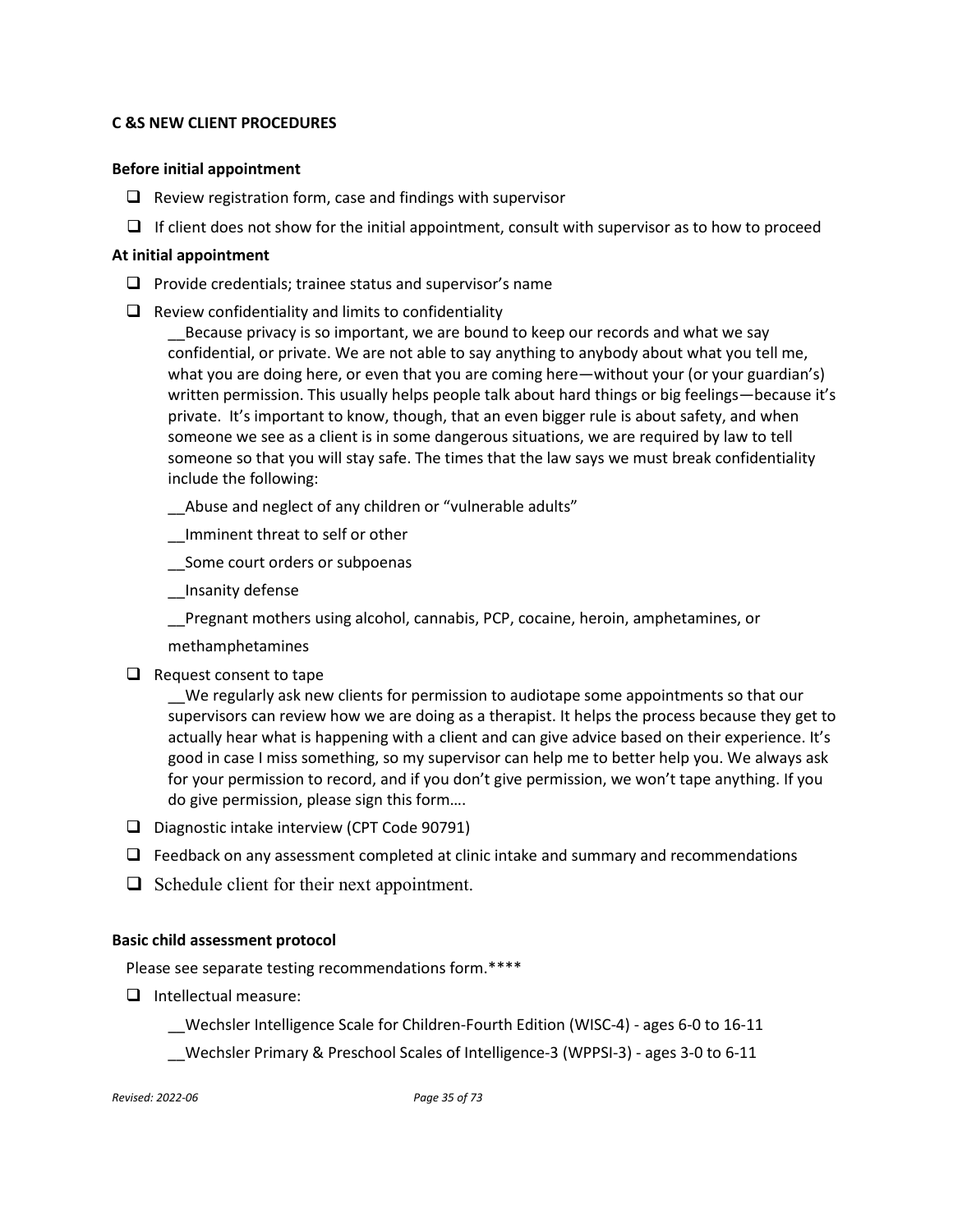- $\Box$  Executive functioning measure:
	- \_\_\* Porteus Mazes ages 3 to adult
	- \_\_Wisconsin Card Sorting Test (WCST) 6-0 to adult
- Visual-motor measure:
	- \_\_\* Test of Visual-Motor Integration (VMI), Supplementary (Visual/Motor) ages 3-0 to 17-11
	- \_\_Bender-Gestalt all ages
- $\Box$  Social-emotional measures:
	- \_\_Rorschach Inkblots (Rorschach) ages 5 to adult
	- \_\_\* Roberts Apperception Test for Children (RATC-2) ages 6 to 15
	- \_\_Projective Drawings: \_\_House-Tree-Person (HTP) \_\_Kinetic Family Drawings (KFD) all ages
	- \_\_\* Children's Depression Inventory (CDI) ages 7 to 17
	- \_\_\* Revised Children's Manifest Anxiety Scale (RCMAS) ages 6 to 17
- $\Box$  Other available tests:
	- \_\_Adaptive Behavior Assessment System (ABAS-II) ages infant to adult

\_\_Parenting Stress Index (PSI) – adult caregiver

\_\_Conners' Continuous Performance Test (CPT 3.0) - ages 4 to adult

\_\_Clinical Evaluation of Language Fundamentals (CELF-4) - ages 6-0 to adult

\_\_Wechsler Individual Achievement Test-II (WIAT-II) – ages 4-0 to adult

# Following each assessment appointment:

- $\Box$  Score testing immediately following each testing session; do not schedule appointments immediately following testing
- $\Box$  Complete the chart note: include the date, duration of assessment (generally, we are allowed to bill for some of the prep time for some insurance companies) and tests administered; record unusual or noteworthy verbalizations and observations and the plan (e.g., "Continue assessment to complete cognitive testing in one week. Report to follow.") Sign and return to supervisor for review.
- $\Box$  Ask questions during supervision and keep supervisor informed of new developments.
- $\Box$  When assessment is complete, review data with supervisor before beginning written report and to prepare feedback.
- $\Box$  Schedule a feedback appointment

# **Subsequent appointments:**

- $\Box$  Chart entry must be completed before the end of business day
- $\Box$  Chart must be submitted to supervisor for review after each appointment (more frequently if additional contacts are made)
- $\Box$  Intake Summary is due by third appointment or within 30 days of first appointment, whichever is first

*Revised: 2022-06 Page 36 of 73*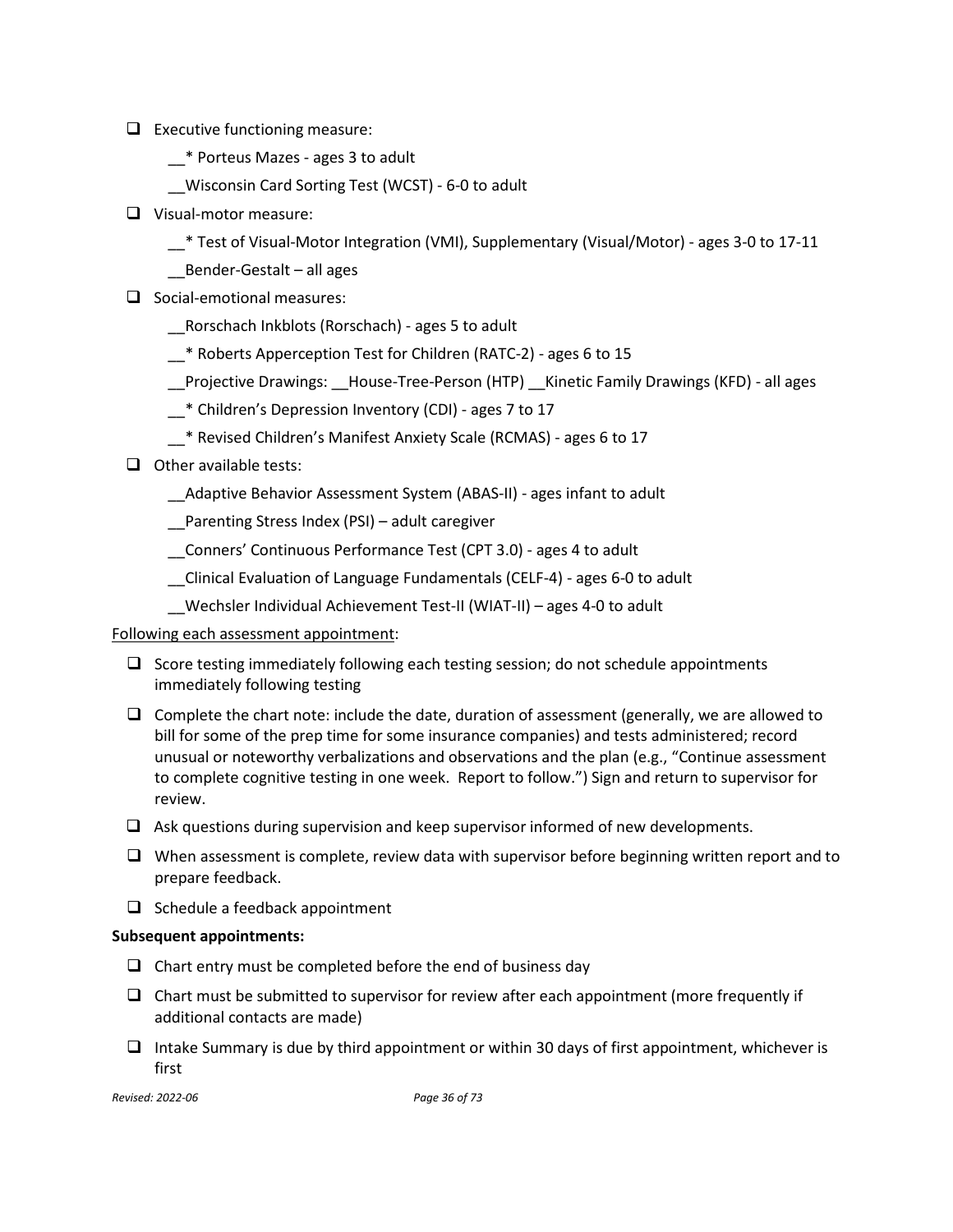- $\Box$  Treatment plan is due by third appointment
- Authorized services vary by third-party payors; clinicians MUST have services authorized before seeing a client; urgent or emergency services may occur in consultation with supervisor or C&S Director
- Discharge summary is required after 60 days of no appointments or within one week of a client's termination or graduation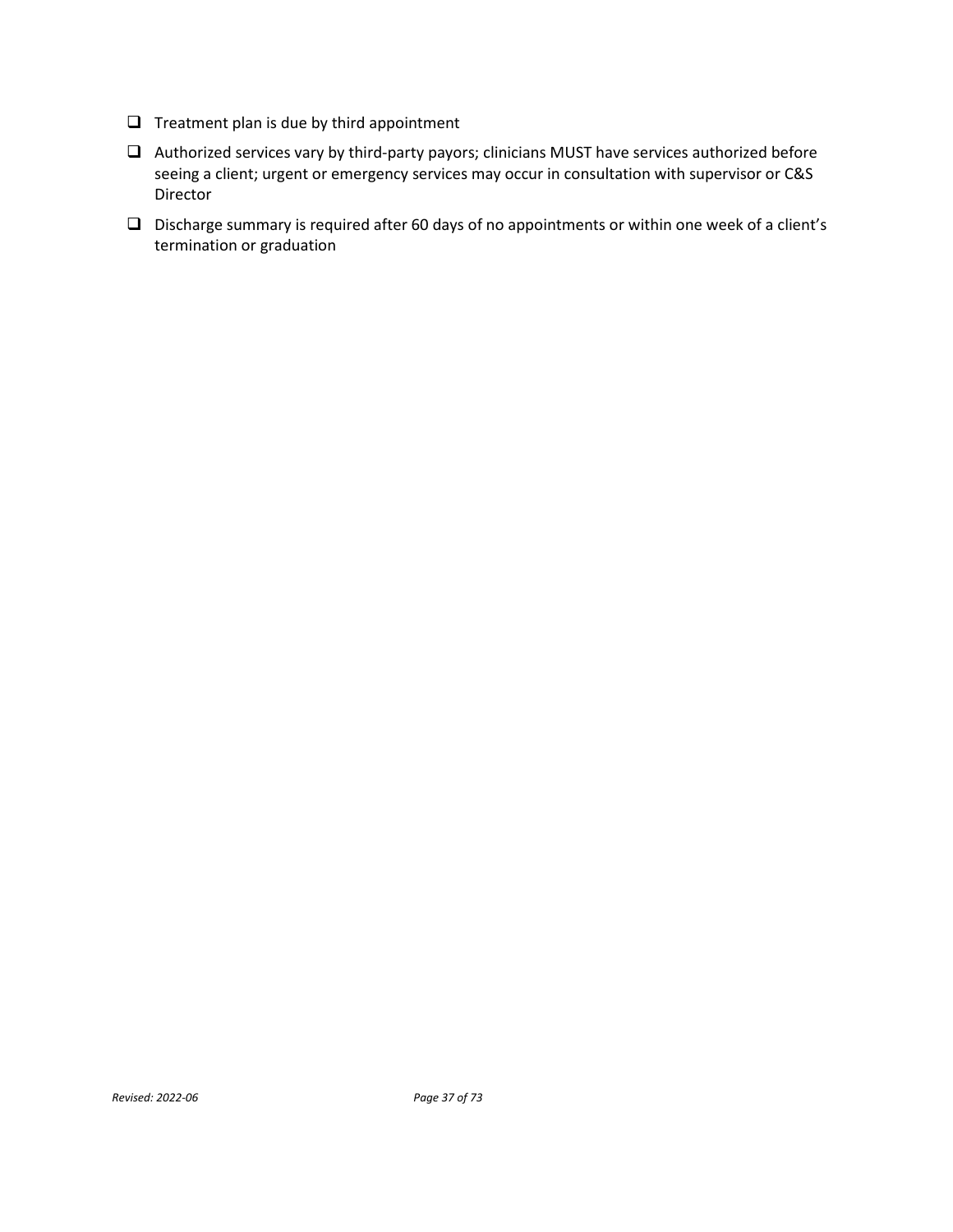# **HANDY TIPS AND GUIDELINES**

### **Access Codes**

## *Trainee Long Distance Code*

460 (Note: Trainees will be given a list of all calls made with the trainee code and asked to pay for all personal calls.)

### *Voice Mail*

## To access voice mail from the clinic

Press "VM" button. You will hear "Welcome to IP Office. For help at any time . . ." Press your three-digit extension, followed by the number sign (#), or simply press # if you are calling from your own extension. (There are several trainee phone extensions.) You will hear "Please enter password and number sign." Press the four-digit password and the number sign.

# **When absent from the office, please change your outgoing message to indicate your absence and to direct the caller to the C&S front desk or general assistance.**

# To access voice mail from home:

Dial 721-9800. You will hear "Thank you for calling the Indian Health Board . . . "Press \*7. You will hear "Welcome to IP Office. For help at any time . . ." Press your three-digit extension, followed by the number sign. You will hear "Please enter password and pound sign." Follow the prompts.

### **Dress Code**

Attire is to be professional and suited to a business or health care setting at all times. Shorts are not to be worn. Closed-toe shoes are suggested, and mandatory if the trainee will be spending any time in the medical or dental clinic, due to OSHA requirements. Nametag is to be worn at all times.

#### **Keys**

Trainees will be assigned keys for their use while at the Indian Health Board; these will include a key for the trainee office, the bathroom, the hanging file, and the work room (which also opens the kitchen, the records/fax room, and the group room). These are to be returned to IHB at the end of the training year. If keys are lost or stolen, this must be reported to the Business Coordinator immediately, and there will be a \$10 replacement fee assessed before issuing a new key.

#### **Time Cards**

Trainees and staff are required to punch in and out each day that they work. These records are used to calculate the trainees' time spent on-site, as well as for IHB's tax purposes in calculating donated time. For paid Interns and Fellows, this also tracks your pay. You will be issued an electronic nametag/identification card by the Payroll Clerk.

# **Paid Time Off (PTO) (time off policy for a 2080 hour fellowship)**

Scheduled days off should be discussed with the trainee's supervisor as far in advance as possible because of clinical care issues. The training year is 52 weeks long. Work days are 8 ½ hours long for salaried staff, in order to allow for lunch. In order to meet the 2080 hour requirement (per Minnesota Board of Psychology, APPIC and APA), fellows should generally expect to take a total of two weeks or less of vacation time and five days or less of sick time. Holiday time is included as part of the 2000 hour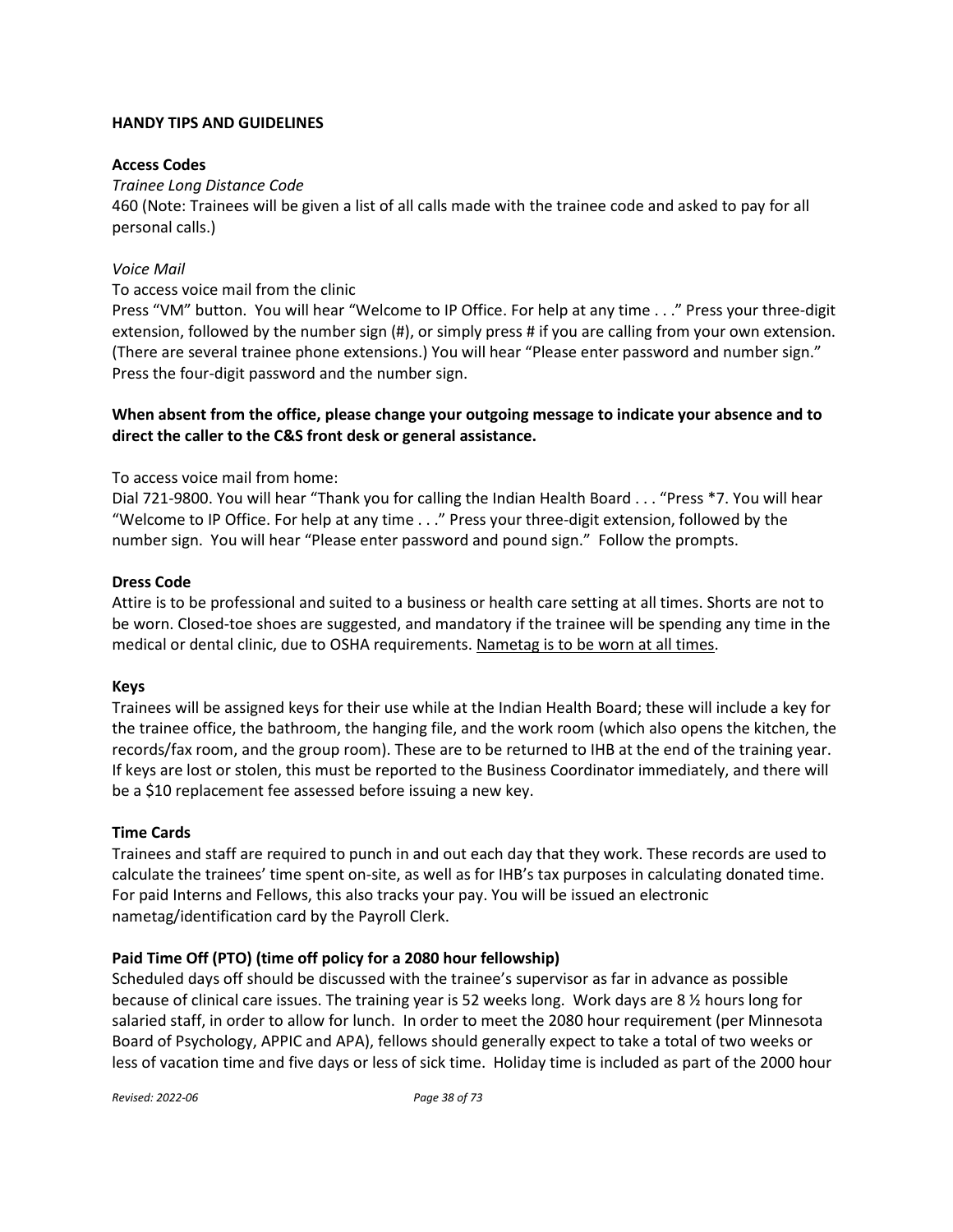requirement. Trainees that are out for longer than a total of three weeks (15 business days) for any reason may be in jeopardy of not meeting the 2080 hour internship requirement. The Training Director will address this type of situation on a case by case basis. Late starts or extensions of the fellowship are rarely granted.

### **Calling in Sick**

If a trainee is unable to work on an assigned day due to illness, it is necessary to call the Training Director and the Business Coordinator. While voicemail messages are appreciated, it is essential that the trainee reach one person directly to assure that the information has been received, and that clients' appointments can be canceled as needed. Please note that, per policy, calling in is a Human Resources occurrence; repeated occurrences may result in disciplinary action (write-up).

#### **Snow Days**

In the event of severe winter weather, the Indian Health Board may be closed if it is determined that clients or staff would be unsafe traveling outdoors. Information regarding IHB closings will be broadcast on WCCO radio, and on the recorded greeting at the main IHB phone line (721-9800). If the Training Director is aware that you are scheduled to work on a day during which IHB will be closed, you will receive a call informing you of the closing early in the morning, likely between 6:30 and 7:00 a.m. If you do not wished to be called at home at this hour, please advise the Training Director of this. If you do wish to be contacted, please make sure that the Business Coordinator has your correct phone number.

#### **SEIU Local 113**

Paid Interns and Fellows are currently members of the Service Employees International Union (SEIU), Local 113, and are represented by SEIU 113. As such, there are certain monthly dues requirements and other union activities of which to be aware by contacting your local Union Steward.

#### **Email and Internet Use Policy**

Email accounts and computer/internet access will be created for each trainee during the orientation period. Email and internet policies will be reviewed and each trainee will be asked to sign the policies, acknowledging that s/he will comply with them. Please be aware that, per IHB policy, managers may look at supervisees' emails, without formal reason/basis, and this process also may include review of websites visited.

#### **Other Items**

Most other information will be found elsewhere in this manual, the Principles of Practice Manual, the IHB Employee Handbook, or the SEIU 113 Labor Agreement contract.

#### **STATEMENT OF NONDISCRIMINATION**

*IHB complies with all applicable equal employment opportunity laws and regulations. IHB provides equal opportunity employment for all qualified persons. All our employment practices, benefits and programs will be administered without regard to actual or perceived race, color, religion, sex, national origin or ancestry, age, disability, veteran status, sexual orientation, marital status, status with respect to receipt of public assistance or any other basis protected by federal, state or local law.* 

*This commitment extends to all phases of employment including, but not limited to, recruitment, selection, placement, transfers, training and development, promotions, demotions, compensation, benefits, work force reductions, terminations, and all other conditions or privileges associated with employment, except as required under the provisions of Public Law 93-638 to implement an Indian Preference policy.*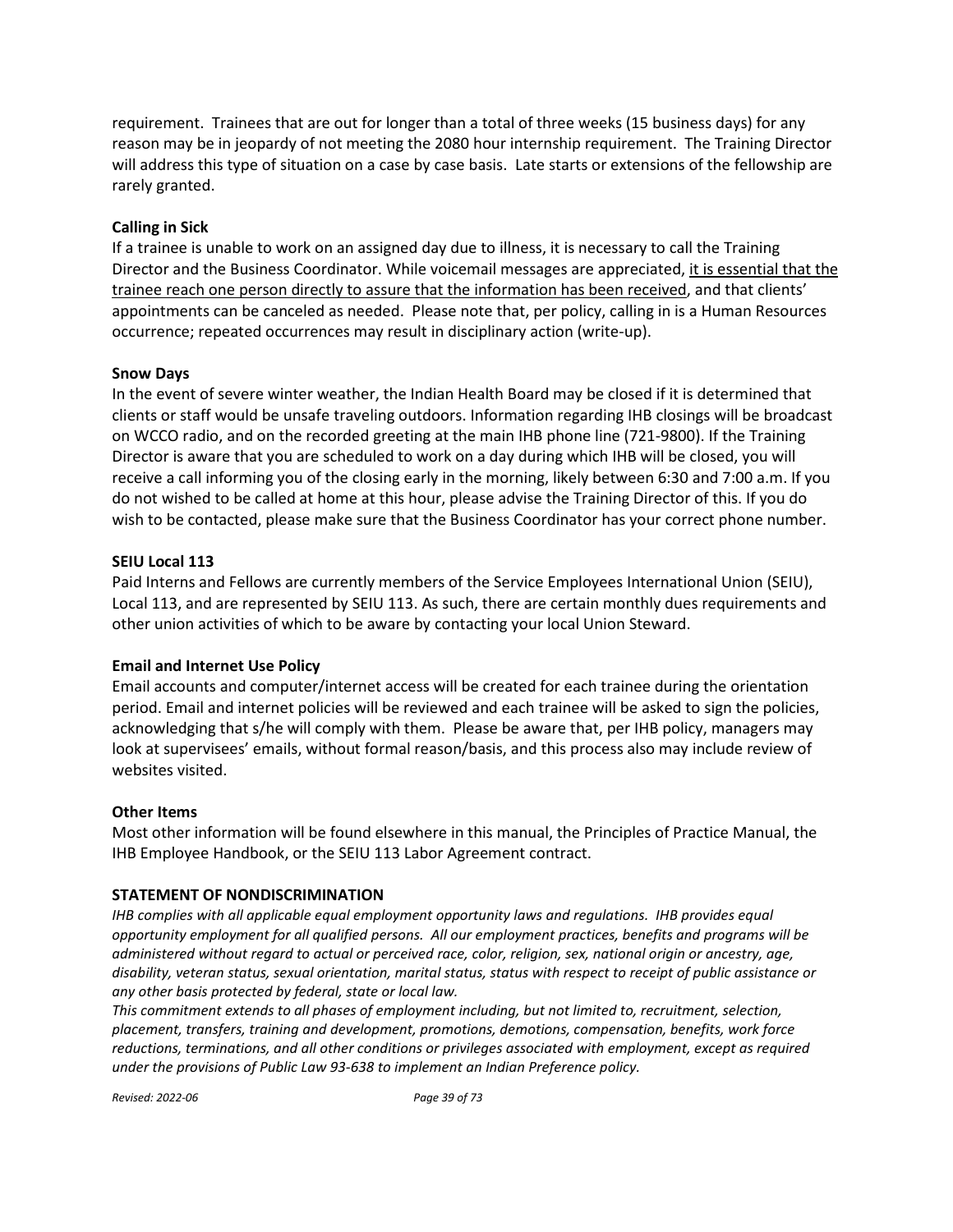*In establishing this policy, IHB recognizes the need to initiate and maintain affirmative personnel measures to ensure the achievement of equal employment opportunities in all aspects of our workplace settings, conditions and decisions. It shall be the responsibility of all employees to abide by and carry out the letter, spirit and intent of the IHB commitment to equal employment commitment and comply with the guidelines set forth in IHB's Affirmative Action plan.*

*EEO policy statements are posted on employee bulletin boards, describing these policies in specific detail.*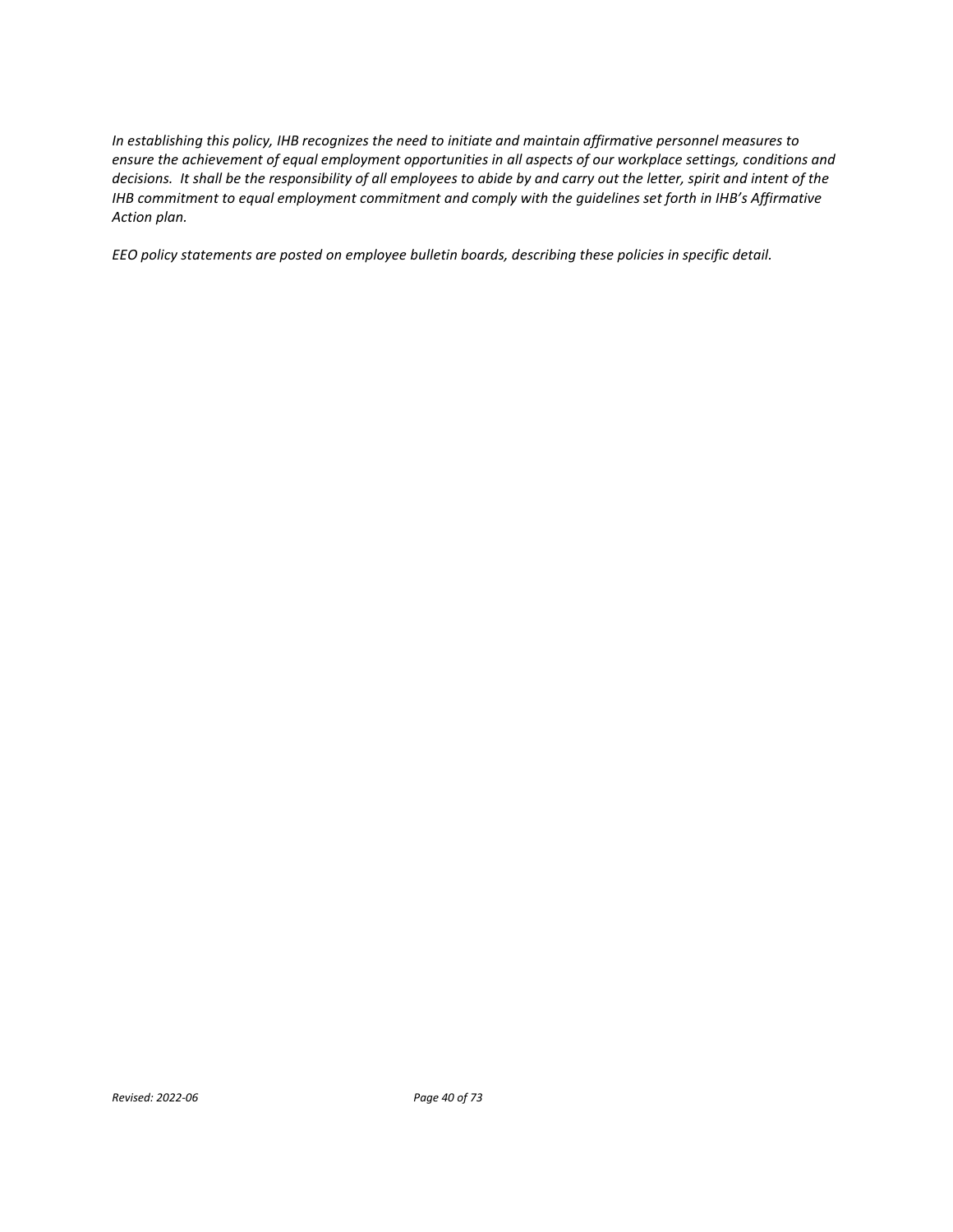#### **Appendix A**

#### **Supervision Plan**

# Counseling & Support Indian Health Board 1315 East 24<sup>th</sup> Street, Minneapolis, MN

| Date of hire:                                                                                                                                                                                                                 |
|-------------------------------------------------------------------------------------------------------------------------------------------------------------------------------------------------------------------------------|
| Date of implementation:                                                                                                                                                                                                       |
| Review due date:                                                                                                                                                                                                              |
|                                                                                                                                                                                                                               |
| Number of supervision hours required:<br>Number of supervision hours required:                                                                                                                                                |
| Supervisee (Minnesota Rule 9505.0371, subpart 4, item C, 1):                                                                                                                                                                  |
| Name: Name and the second contract of the second contract of the second contract of the second contract of the second contract of the second contract of the second contract of the second contract of the second contract of |
|                                                                                                                                                                                                                               |
|                                                                                                                                                                                                                               |
| Regulatory board (if applicable): example and a series of the series of the series of the series of the series                                                                                                                |
| Supervisor (Minnesota Rule 9505.0371, subpart 4, item C, 2):                                                                                                                                                                  |

Name:

Experience:

Philosophy/Approach to supervision:

#### **Needs Assessment**

Transcripts & Curriculum vitae.

Past knowledge and skills related to:

- Evaluation and treatment
- Ethics
- State and federal laws and rules
- Record keeping
- Methods for establishing an appropriate treatment relationship with clients
- Professional strengths as identified by supervisee and former supervisors/teachers
- Professional weaknesses or concerns about supervisee's practice as identified by supervisee and/or former supervisors/teachers
- Supervisee's greatest sources of professional concerns and anxiety
- Supervisee's greatest sources of professional pride and accomplishment
- Supervisee's specific learning needs
- Supervisee's favored learning style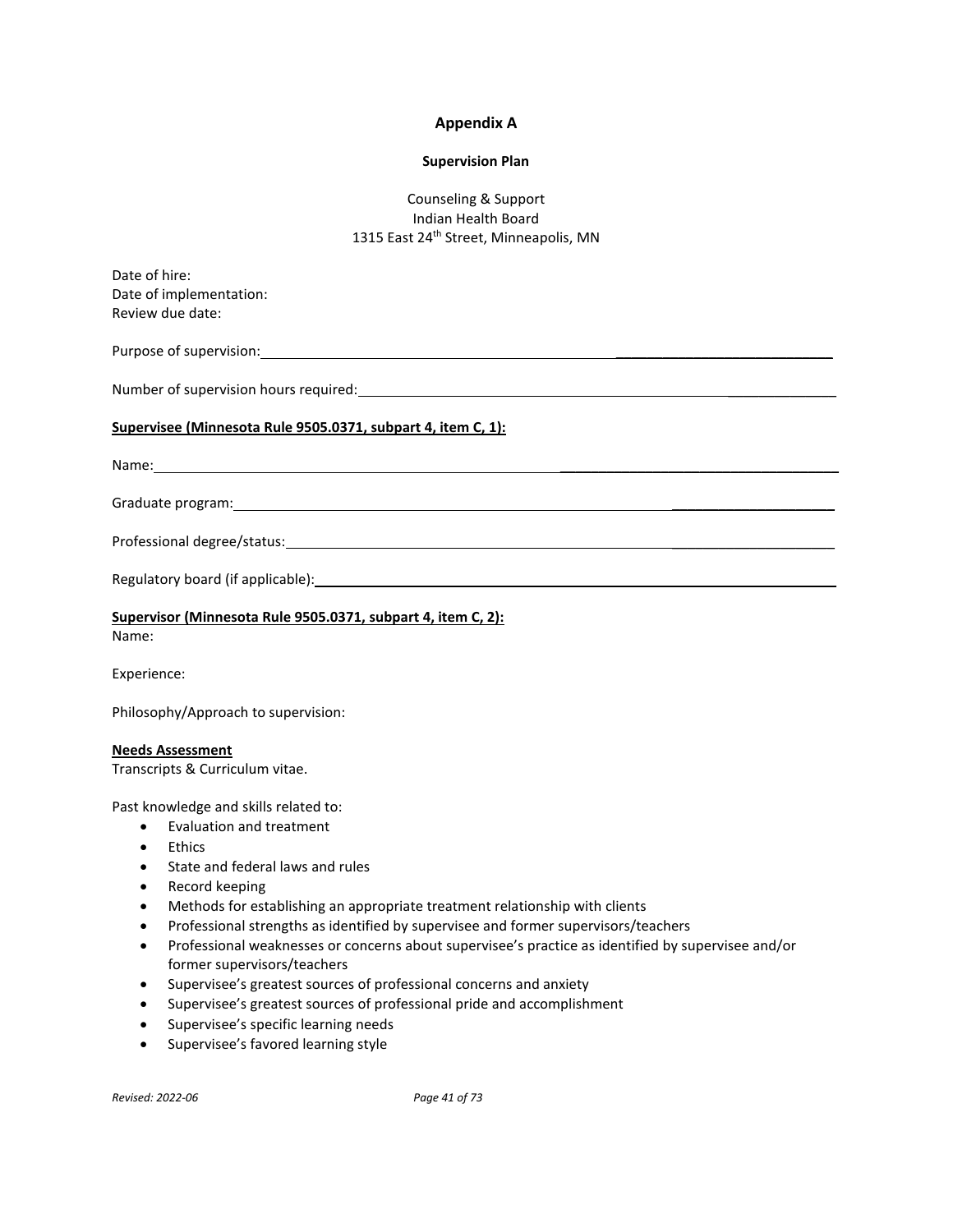#### **Logistics (Minnesota Rule 9505.0371, subpart 4, item C, 3):**

As agreed, we will meet example that you are unable to attend the are unable to attend a meeting, contact me, preferably in advance, to reschedule.

#### **Supervisor availability and contact methods (Minnesota Rule 9505.0371, subpart 4, item C, 4):**

Should you need to speak with me outside supervision, my cell phone number is equal to my absence, any other licensed staff at the clinic may be consulted.

#### **Emergency procedures (Minnesota Rule 9505.0371, subpart 4, item C, 5):**

Please read and follow agency guidelines regarding crises. I prefer that supervisees error on the side of caution and share everything about which they have concerns and/or questions.

### **Supervisor's rights:**

- Information needed to provide appropriate clinical supervision
- An atmosphere free of verbal, physical or sexual harassment

### **Supervisor's responsibilities:**

- Provide supervision that is appropriate to my supervisee's professional needs and that meets the requirements of professional ethics and state and federal rules and laws
- Schedule regular supervisory meetings and be available for emergencies
- Conduct a learning needs assessment and establish clear learning objectives, activities for mastery of learning objectives and criteria for mastery of learning objectives
- Teach practical clinical skills, including the characteristics and contents of good clinical records and help my supervisee integrate theoretical knowledge with clinical skills in order to develop professional competence
- Regularly assess my supervisee's progress, including identification of strengths, weaknesses and errors; provision of appropriate feedback; and, development of plans for improvement
- Help my supervisee identify when a patient may have special problems that require another professional's consultation
- Help my supervisee appropriately manage transference, countertransference and professional boundary issues as indicated
- Seek consultation with and input from other staff regarding supervisee's performance, including what is shared in supervision, with as much regard for privacy as possible, with the exceptions of requirements of policy or regulation
- Conduct formal performance evaluations as required. Honestly communicate performance evaluation results, including professional strengths, as well as any unresolved practice errors and ethical concerns, to those persons who require the results

#### **Supervisee's rights:**

- Have weekly supervisory sessions that will focus on my learning needs and my clients' treatment needs
- Understand and participate in the development of my learning objectives, activities to meet learning objectives, and standards for mastery of learning objectives
- Know my supervisor's professional qualifications (education, training, licensure, competencies, experience, treatment approach, biases)
- Have regularly scheduled performance evaluations, which are sent in a timely manner to the appropriate institute
- Not be discriminated against in the provision of supervisory services on the basis of my race, gender, ethnic origin, disability, creed or sexual orientation
- Not be harassed or exploited in other ways to meet my supervisor's personal needs or the needs of the agency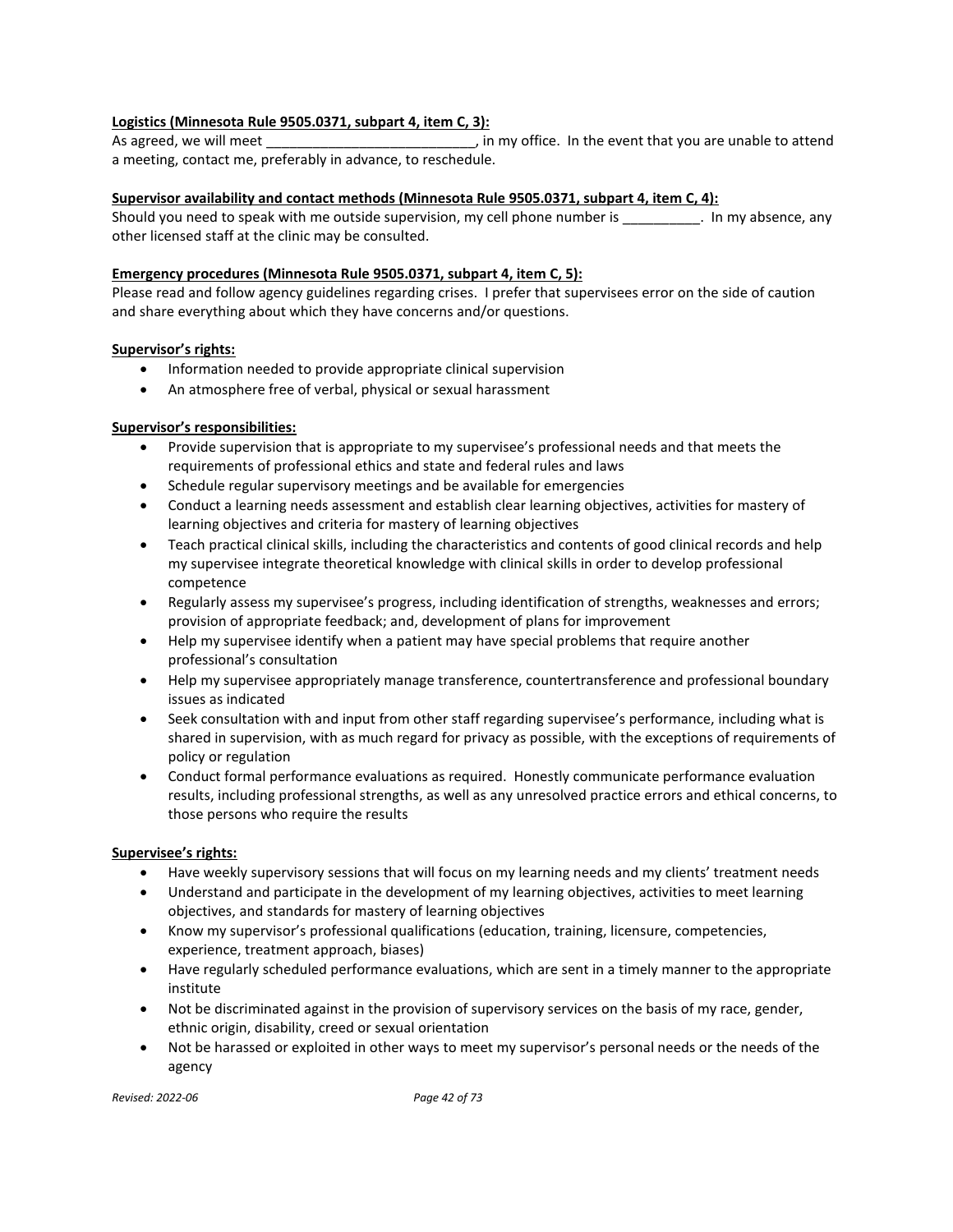#### **Supervisee's responsibilities:**

- Practice ethically and protect clients from harm
- Work within the limits of competency, skill and training
- Actively participate in supervision to promote skill development
- Be honest and open, share deficits and report mistakes
- Provide supervisor with honest feedback about supervision and the supervisory process
- Understand the importance of clarity, objectivity and self-awareness as crucial for ethical practice
- Become the best professional possible
- Bring all of my clinical cases, including potential client records, to my clinical supervisor for honest and direct discussion and review
- Provide my clinical supervisor with access at any time to my patients' records for review
- Thoroughly present each of my clients' cases verbally and in writing, including all factors relevant to diagnosis and treatment such as: presenting problems; history of problems; significant childhood, family relationship, work and other life history; medical treatment; medications; past treatment; mental status observations; diagnoses; treatment plans; my record keeping; and, other professional issues, including transference and countertransference feelings
- Inform clients of exceptions to confidentiality, including that my clinical supervisor will be discussing my sessions and reviewing and signing all of my documentation
- Provide a contingency plan during absences from the office, whether planned or unplanned, covering voicemail, email and, most importantly, clinical care for clients
- Read, understand and adhere to this agency's security and privacy policies and procedures
- Follow state and federal rules and laws, as well as rules and professional ethics code requirements and to discuss ethical and legal questions or problems as they arise in each of my cases

#### **Description of supervisee's service responsibilities (Minnesota Rule 9505.0371, subpart 4, item C, 6):**

As your supervisor and a licensed mental health professional, I am responsible for your practice under my license. The scope of your practice will involve conducting diagnostic and risk assessments, developing treatment plans, providing psychotherapy and documenting all activity.

- For training purposes, you first will shadow at least two diagnostic assessments performed by C&S providers. When you are familiar with the process, you will be shadowed by C&S providers in the provision of at least two diagnostic assessments.
- All of your diagnostic assessments will be reviewed and signed by me.
- Supervision will include an exploration of the use of self in regards to culturally mindful practices, to increase your awareness of how your own culture impacts the therapeutic process, case conceptualization, differential diagnosis and clinical summary. Racial or ethnic self-identification; experience of cultural bias as a stressor; immigration history and status; level of acculturation; time orientation; social orientation; verbal communication style; locus of control; spiritual beliefs; and, health beliefs, including culturally-specific healing practices, possibly a cultural genogram
- Progress notes and treatment plans will follow the same training curve; you will observe others', be observed and become independent with consultation and supervision.
- Provision of psychotherapy also will be monitored, through observation (when possible), audiotaping, and exploration in supervision, with the goal of skill mastery and ample time for exploration of your impressions and concerns, as well as those of the supervisor.
- Supervision meetings will be documented, with the possibility of both supervisee and supervisor signing each meeting note. A supervision file specific to you will be maintained and will include notes of recommendations for specific cases as well as targets for your professional skills and growth. You are responsible for maintaining your own supervision notes, and any related notes in client charts.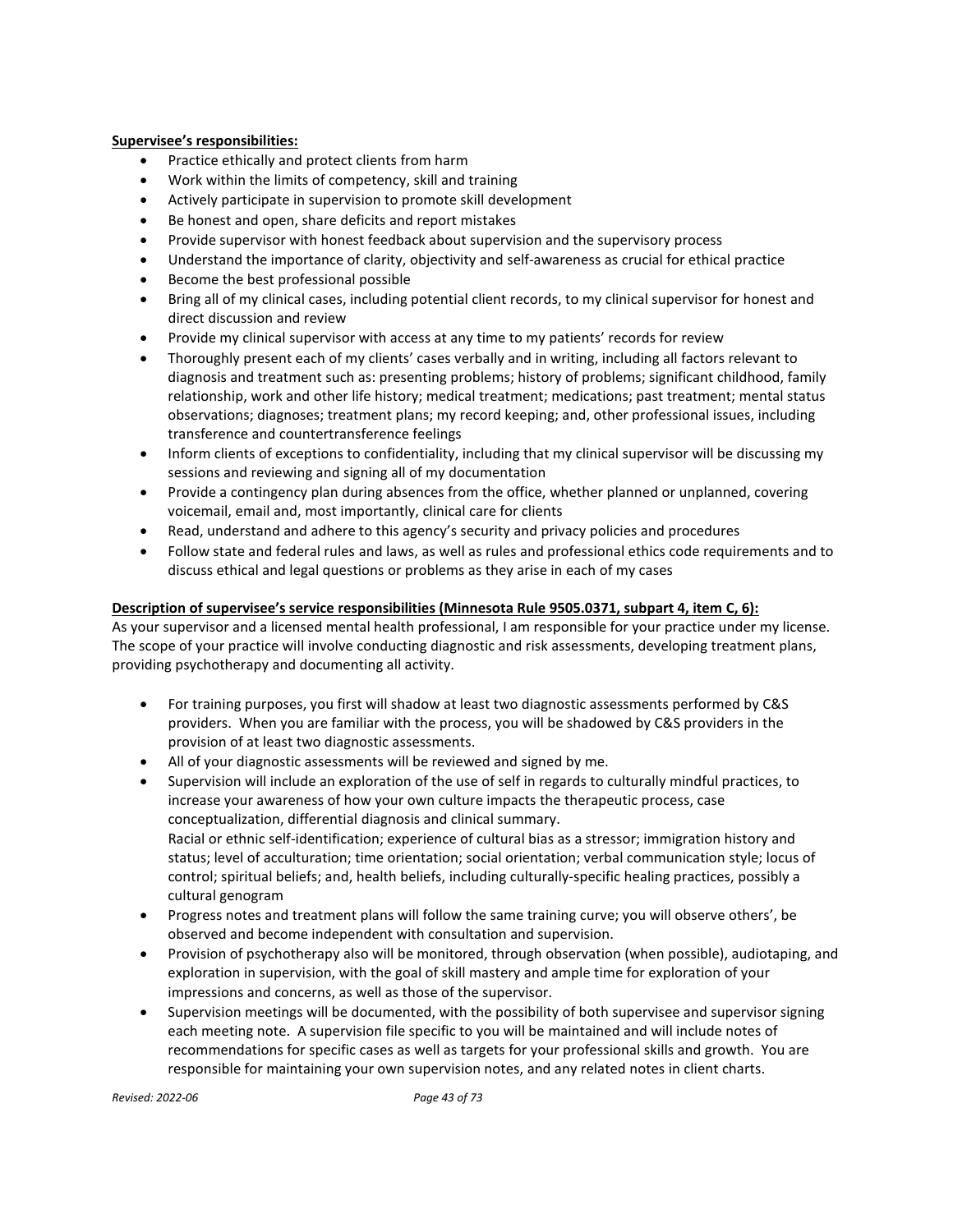• Administrative issues and billing procedures are your responsibility and supervision will provide support in these areas.

Remember that the services you provide are billed under my professional license, which means that I am responsible for the care you provide. In order both to protect my license and for you to become an adequately prepared and professionally competent provider, we need to partner in the monitoring of client care and your personal and professional growth.

#### **Description of the client population:**

The majority of clients served at IHB are American Indians and immersion in the Native culture is an integral part of training. We define and expect that diversity encompasses all of the following and that respect will be offered regardless of: age, race, ethnicity, culture, immigration status, disability, educational level, religion, gender, sexual orientation, gender identity or expression and socioeconomic status.

You will see children and adults who reside in and around Minneapolis, Minnesota. The majority have insurance, although sliding fees are offered.

#### **Treatment methods and modalities:**

Individual therapy is the primary modality at C&S. The goals that you identify in supervision will guide our work together and consultation will be sought in areas where my expertise may not be sufficient to support your learning experience. My competence to train you is based in my own education, clinical experience, and ongoing training.

#### **Evaluation procedures:**

Date formal supervision evaluations will be conducted:  $\qquad \qquad \qquad$ 

To whom evaluations will be sent:

#### **Discipline and due process:**

Please read and request any necessary clarification regarding the Due Process policy which incorporates agencylevel guidelines as well as those specific to C&S.

#### **Mutual agreement:**

Your signature below indicates that you agree to practice ethically, professionally and legally while in supervision. Our signatures acknowledge that we both agree with the content of this plan and that any changes to it will be reflected in a revised and signed document.

\_\_\_\_\_\_\_\_\_\_\_\_\_\_\_\_\_\_\_\_\_\_\_\_\_\_\_\_\_\_\_\_\_\_\_\_\_\_\_\_\_\_ \_\_\_\_\_\_\_\_\_\_\_\_\_\_\_\_\_\_\_\_\_\_\_\_\_\_\_\_\_\_\_\_\_\_\_\_

Laiel Baker-DeKrey, Ph.D. **Supervisee In the Supervisee Name** Date Supervisee Name Licensed Psychologist Supervisor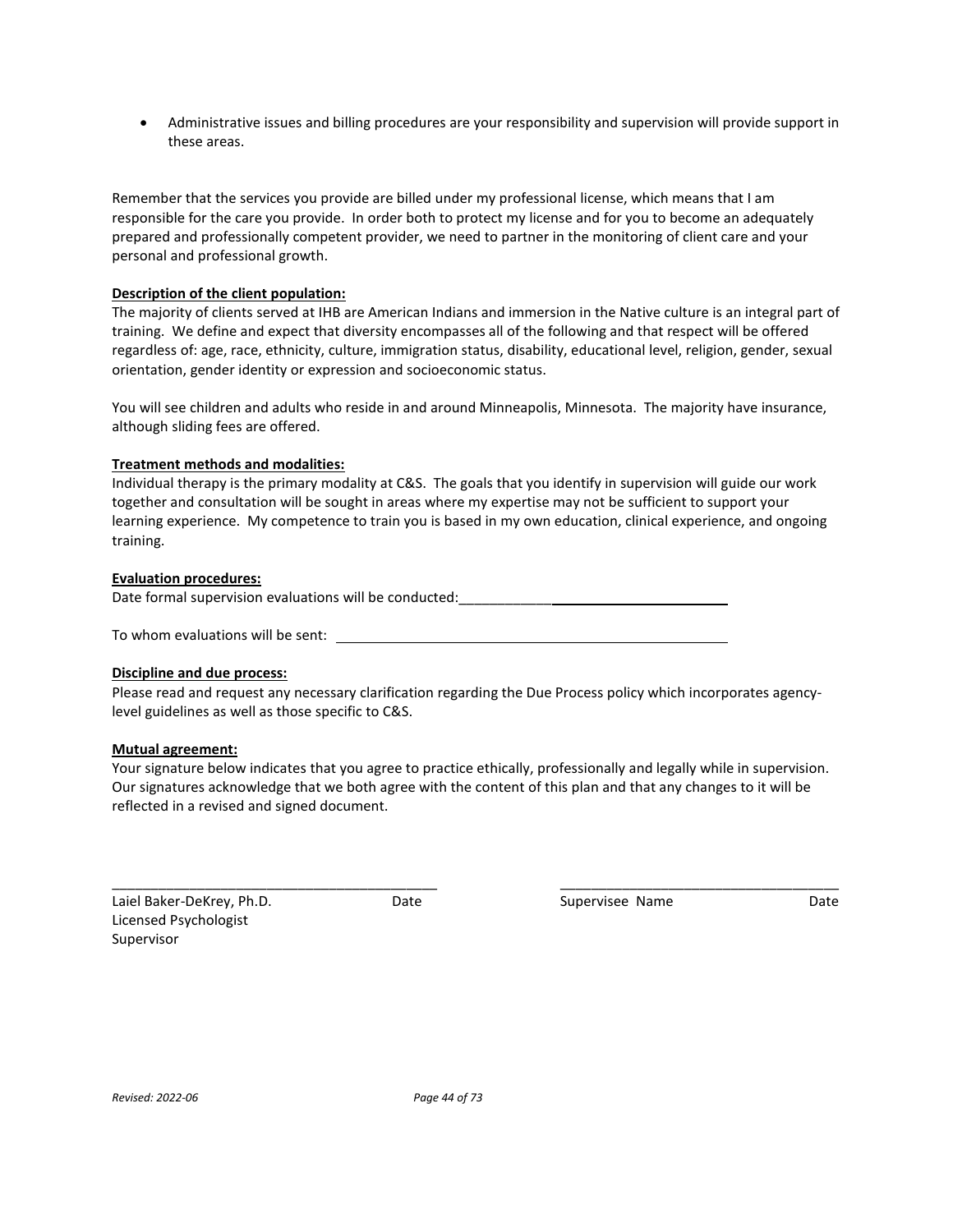# **Appendix B**

# **Indian Health Board of Minneapolis Counseling & Support Clinic**

# **Doctoral Psychology Intern/Post-doctoral Fellow Competency Assessment Form**

# **Table of Contents**

# **Goal 1. Competence in Theories and Methods of Psychological Assessment**

- Objective 1.1. Interviewing and data collection for Formal Evaluation
- Objective 1.2. Effective interviewing skills for diagnostic assessment for treatment
- Objective 1.3. Accurate diagnosis and case formulation
- Objective 1.4. Appropriate use of tests and interpretation
- Objective 1.5. Professional writing and feedback
- Objective 1.6. Cultural Competence

# **Goal 2. Competence in Psychotherapy and Psychological Interventions**

- Objective 2.1. Patient risk management
- Objective 2.2. Appropriate case conceptualization and treatment planning
- Objective 2.3. Effective therapeutic interventions
- Objective 2.4. Sensitivity to individual and cultural diversity
- Objective 2.5. Group therapy skills
- Objective 2.6. Cultural Competence

# **Goal 3. Constructive Consultation, Supervision and Program Evaluation**

- Objective 3.1. Effective consultation and communication
- Objective 3.2. Effective supervision
- Objective 3.3. Program Evaluation
- Objective 3.4. Cultural Competence

# **Goal 4. Ethics and Professional Behavior**

- Objective 4.1. Respectful relationships and cooperation with other disciplines
- Objective 4.2. Ethical behavior
- Objective 4.3. Administrative competence and appropriate documentation
- Objective 4.4. Professional demeanor and identity
- Objective 4.5. Cultural Competence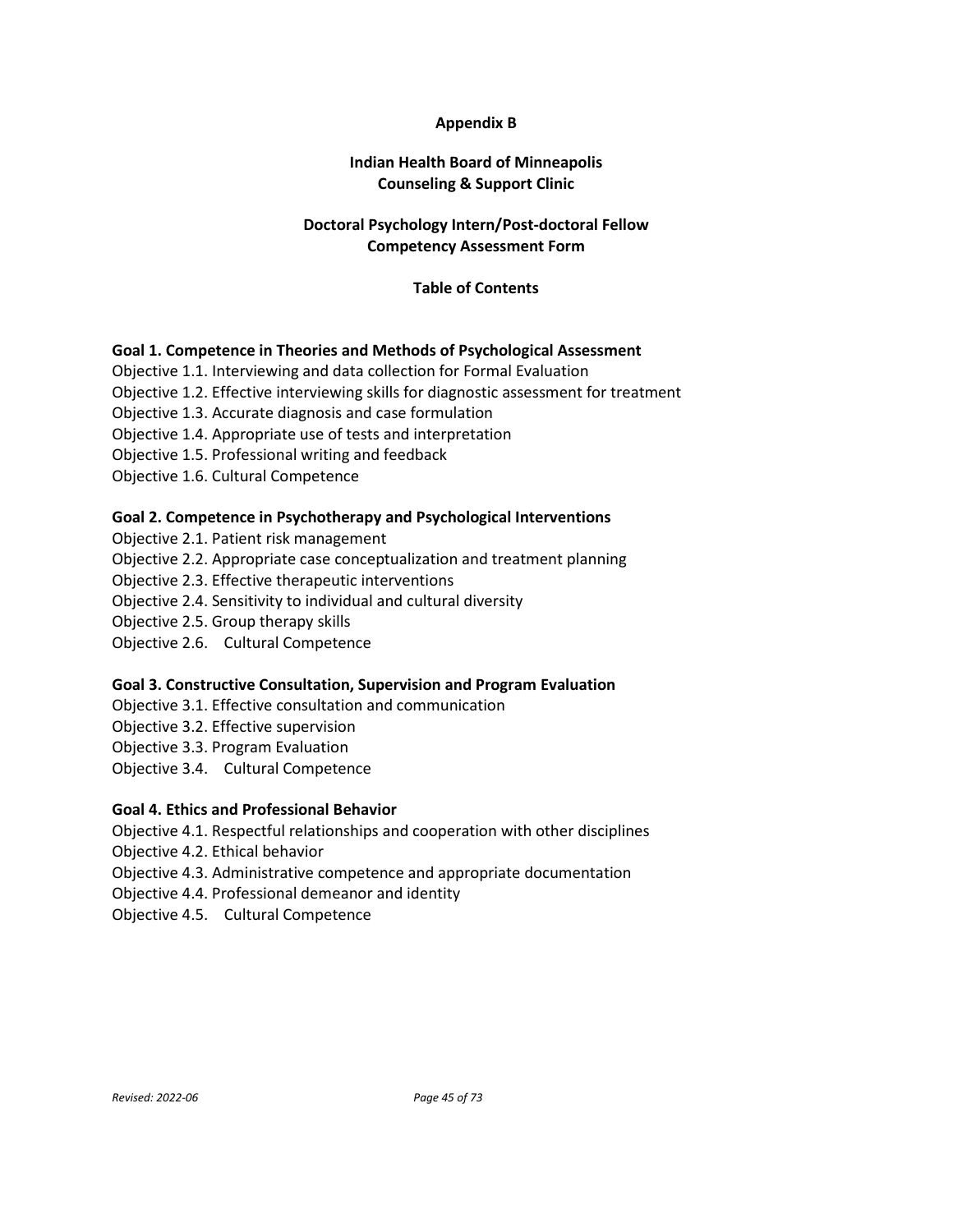# **Standards for Completion of Training Comments and Signatures**

**Directions for use of computerized format:** This form may be completed on computer and only the ratings being given to the intern or fellow need to be printed. Copy the document, rename it, and delete the ratings not being given before printing.

# **Indian Health Board of Minneapolis Counseling & Support Clinic**

# **Doctoral Psychology Intern/Post-Doctoral Fellow Competency Assessment Form**

*This form is to be filled out at least two times per year, or more often in cases of remediation.*

Trainee

Supervisor

Training Year

Date

Assessment methods for this evaluation

Review of raw test data Case Presentation Audio recording **Personal Supervision** Collateral information

Direct Observation **Review of written work**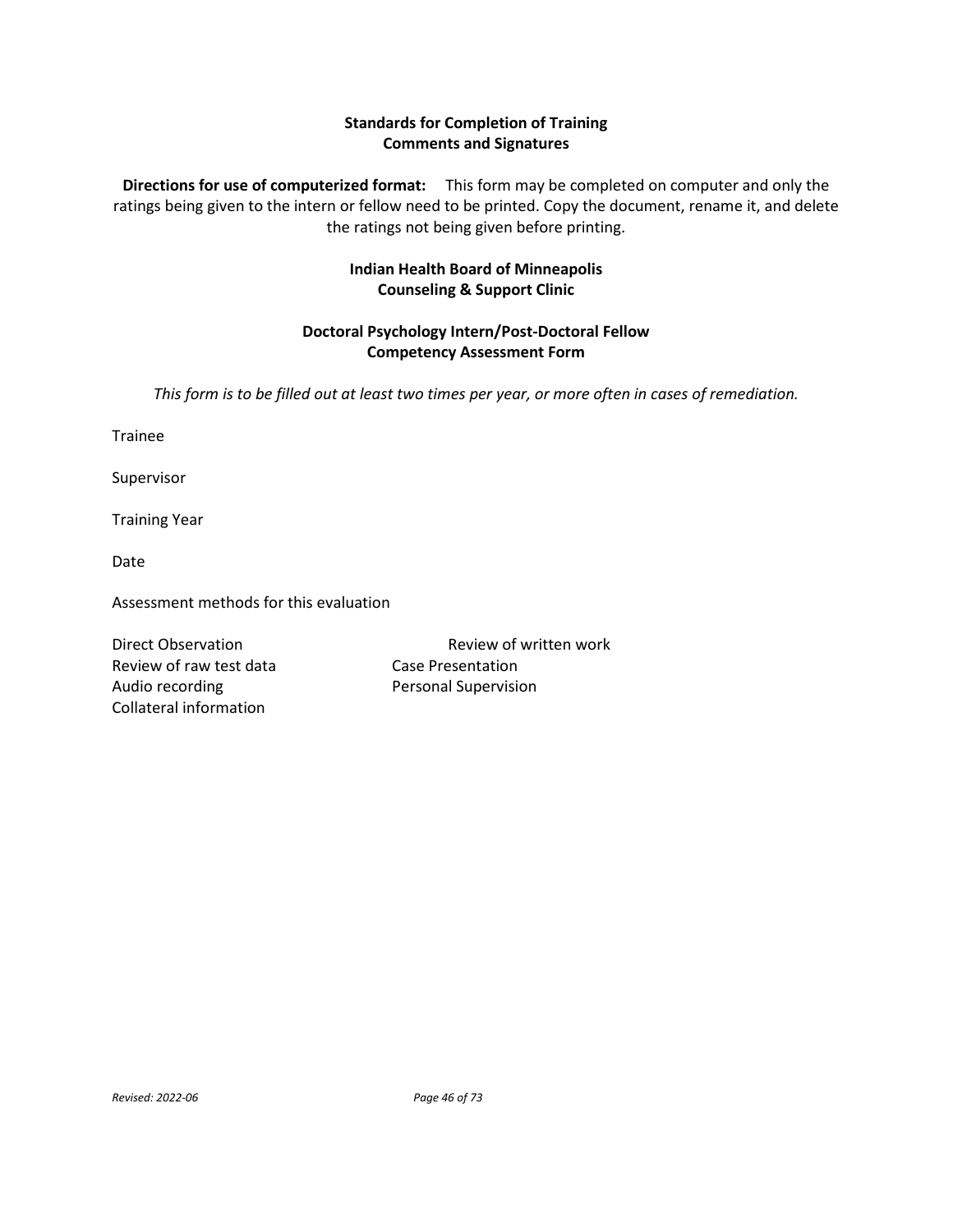# **Competency Ratings Definitions & Expectations for Training Completion**

|    | Please rate and circle the number denoting the intern's skill level using the scale below: |  |  |
|----|--------------------------------------------------------------------------------------------|--|--|
|    | Independent/Autonomous (full performance level)                                            |  |  |
| 4  | Postdoctoral Exit Level (no supervision needed)                                            |  |  |
| З. | Internship Exit Level/Postdoctoral Entry Level (little supervision needed)                 |  |  |
|    | Intermediate Internship (some supervision needed)                                          |  |  |
|    | Internship Entry Level (close supervision needed)                                          |  |  |
|    | Unsatisfactory/ Pre-Internship Level (remediation plan needed)                             |  |  |

NA. Indicates not applicable or not assessed by this evaluator

**Independent/Autonomous (Rating of 5):** Indicates skill set necessary beyond licensure.

**Postdoctoral Exit Level (Rating of 4):** Typical skill set for end of the postdoctoral year and is ready for licensure.

**Doctoral Psychology Internship Exit Level/Postdoctoral Entry Level (Rating of 3):** Typical skill set for end of internship or during postdoctoral training. Requires supervision but displays highly developed professional skills and judgment. Generally achieved in 6-12 months of internship.

**Intermediate Internship (Rating of 2):** Typical skill set for practice during internship. Displays significant knowledge of role, and can function professionally with regular supervision. By December  $31<sup>st</sup>$ , no more than 25% of competencies (nineteen total) will be rated below a 2. By April 30<sup>th</sup>, no more than 15% of competencies (eleven total) will be rated below a 2.

**Internship Entry Level (Rating of 1):** Typical Practicum level skill set. Requires continuous supervision, but accepts it. Expected to last no longer than the first 1-4 months of internship.

**Unsatisfactory/Pre-Internship Level (Rating of 0):** Displays significant problems beyond a lack of opportunity to learn skills. May have apparent lack of aptitude for the task or role, or may be avoiding or resisting changing clinical behavior or expanding skill set. This includes unethical practice or repeated boundary violations. *The evaluator is to specify what specific areas need remediation in the comments section for any given objective and summarize a recommended course of action at the end of this assessment form.* 

*All higher level ratings are presumed to contain the lower level competencies as well.*

**Training Goals:** By the end of the training year, an Intern will be able to demonstrate skills at the Doctoral Psychology Internship Exit Level/Postdoctoral Entry Level or higher for all competencies. By the end of the training year, a Postdoctoral Fellow will be able to demonstrate skills at the Postdoctoral Exit level for all competencies.

# **Goal 1. Competence in Theories and Methods of Psychological Assessment**

*Revised: 2022-06 Page 47 of 73*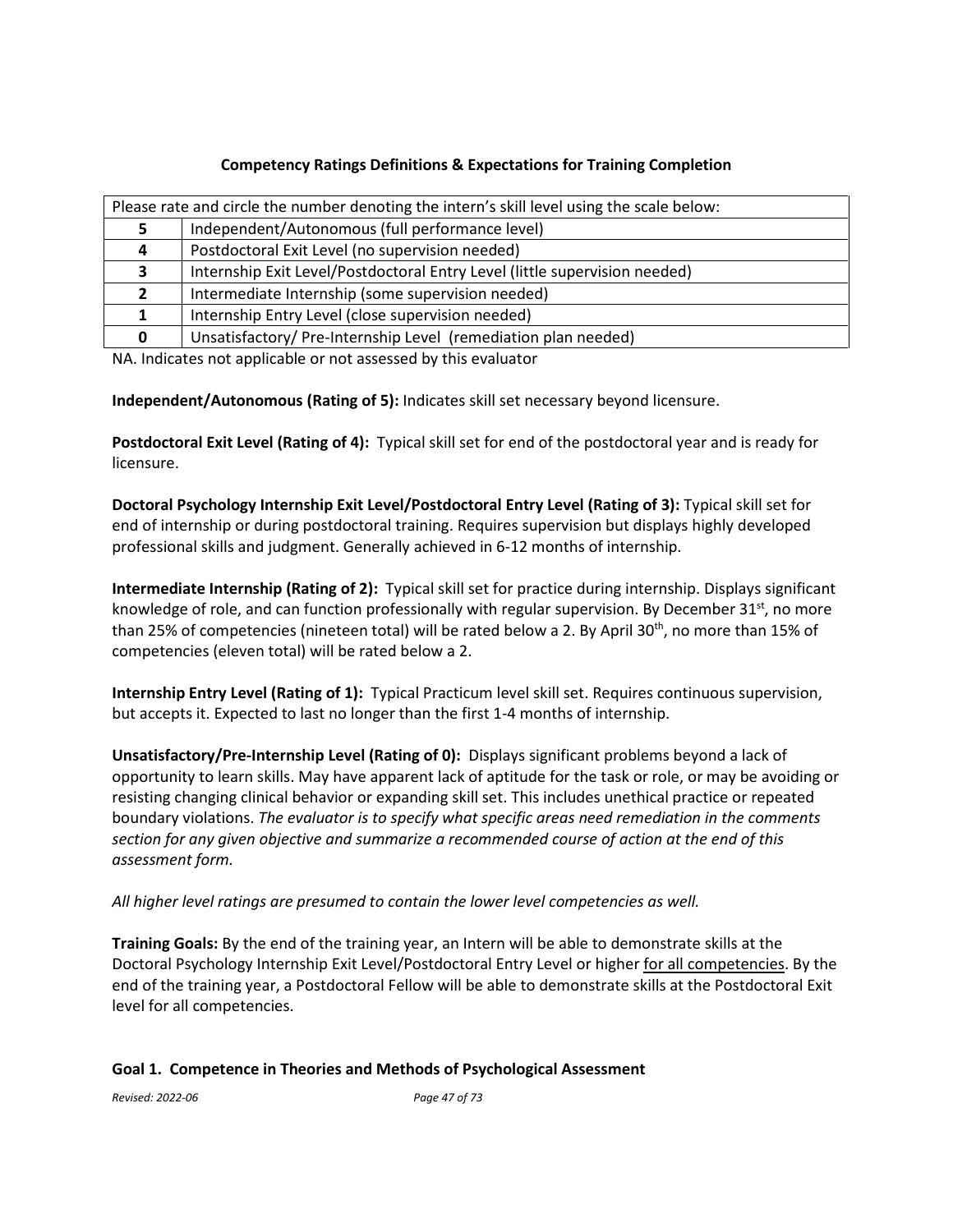| 1.1.a | Interviews skillfully to collect relevant information.                     |
|-------|----------------------------------------------------------------------------|
|       | Independent/Autonomous (full performance level)                            |
| 4     | Postdoctoral Exit Level (no supervision needed)                            |
|       | Internship Exit Level/Postdoctoral Entry Level (little supervision needed) |
|       | Intermediate Internship (some supervision needed)                          |
|       | Internship Entry Level (close supervision needed)                          |
|       | Unsatisfactory/Pre-Internship Level (remediation plan needed)              |
|       | <b>ALA</b> ALOR COMPONED CONTROL CONTROL AND INTERFERING THE CHANGE        |

| 1.1.b                                                | Uses understanding of behavior and mental illness to shape interview questions. |  |
|------------------------------------------------------|---------------------------------------------------------------------------------|--|
|                                                      | Independent/Autonomous (full performance level)                                 |  |
| 4                                                    | Postdoctoral Exit Level (no supervision needed)                                 |  |
| э.                                                   | Internship Exit Level/Postdoctoral Entry Level (little supervision needed)      |  |
|                                                      | Intermediate Internship (some supervision needed)                               |  |
|                                                      | Internship Entry Level (close supervision needed)                               |  |
| <sup>0</sup>                                         | Unsatisfactory/ Pre-Internship Level (remediation plan needed)                  |  |
| NA: Not applicable or not assessed by this evaluator |                                                                                 |  |

| 1.1.c. | Shapes interview process to collect maximal range of data collection.                                                                                                                                                                                                                                                                                                                                                                                                                 |  |
|--------|---------------------------------------------------------------------------------------------------------------------------------------------------------------------------------------------------------------------------------------------------------------------------------------------------------------------------------------------------------------------------------------------------------------------------------------------------------------------------------------|--|
|        | Independent/Autonomous (full performance level)                                                                                                                                                                                                                                                                                                                                                                                                                                       |  |
| 4      | Postdoctoral Exit Level (no supervision needed)                                                                                                                                                                                                                                                                                                                                                                                                                                       |  |
|        | Internship Exit Level/Postdoctoral Entry Level (little supervision needed)                                                                                                                                                                                                                                                                                                                                                                                                            |  |
|        | Intermediate Internship (some supervision needed)                                                                                                                                                                                                                                                                                                                                                                                                                                     |  |
|        | Internship Entry Level (close supervision needed)                                                                                                                                                                                                                                                                                                                                                                                                                                     |  |
| n.     | Unsatisfactory/Pre-Internship Level (remediation plan needed)                                                                                                                                                                                                                                                                                                                                                                                                                         |  |
|        | $\mathbf{A} \cdot \mathbf{A} \cdot \mathbf{A} \cdot \mathbf{A} \cdot \mathbf{A} \cdot \mathbf{A} \cdot \mathbf{A} \cdot \mathbf{A} \cdot \mathbf{A} \cdot \mathbf{A} \cdot \mathbf{A} \cdot \mathbf{A} \cdot \mathbf{A} \cdot \mathbf{A} \cdot \mathbf{A} \cdot \mathbf{A} \cdot \mathbf{A} \cdot \mathbf{A} \cdot \mathbf{A} \cdot \mathbf{A} \cdot \mathbf{A} \cdot \mathbf{A} \cdot \mathbf{A} \cdot \mathbf{A} \cdot \mathbf{A} \cdot \mathbf{A} \cdot \mathbf{A} \cdot \mathbf{$ |  |

\_\_\_\_\_NA: Not applicable or not assessed by this evaluator

| 1.1.d. | Describes interview data effectively.                                      |
|--------|----------------------------------------------------------------------------|
|        | Independent/Autonomous (full performance level)                            |
| 4      | Postdoctoral Exit Level (no supervision needed)                            |
| 3      | Internship Exit Level/Postdoctoral Entry Level (little supervision needed) |
|        | Intermediate Internship (some supervision needed)                          |
|        | Internship Entry Level (close supervision needed)                          |
|        | Unsatisfactory/Pre-Internship Level (remediation plan needed)              |
|        | NA Not applicable or not accorded by this qualupter                        |

\_\_\_\_\_NA: Not applicable or not assessed by this evaluator

Comments (Two the three sentences required and anything rated below the minimal level of achievement must be commented on):

\_\_\_\_\_\_\_\_\_\_\_\_\_\_\_\_\_\_\_\_\_\_\_\_\_\_\_\_\_\_\_\_\_\_\_\_\_\_\_\_\_\_\_\_\_\_\_\_\_\_\_\_\_\_\_\_\_\_\_\_\_\_\_\_\_\_\_\_\_\_\_\_\_\_\_\_\_\_\_\_\_\_\_\_\_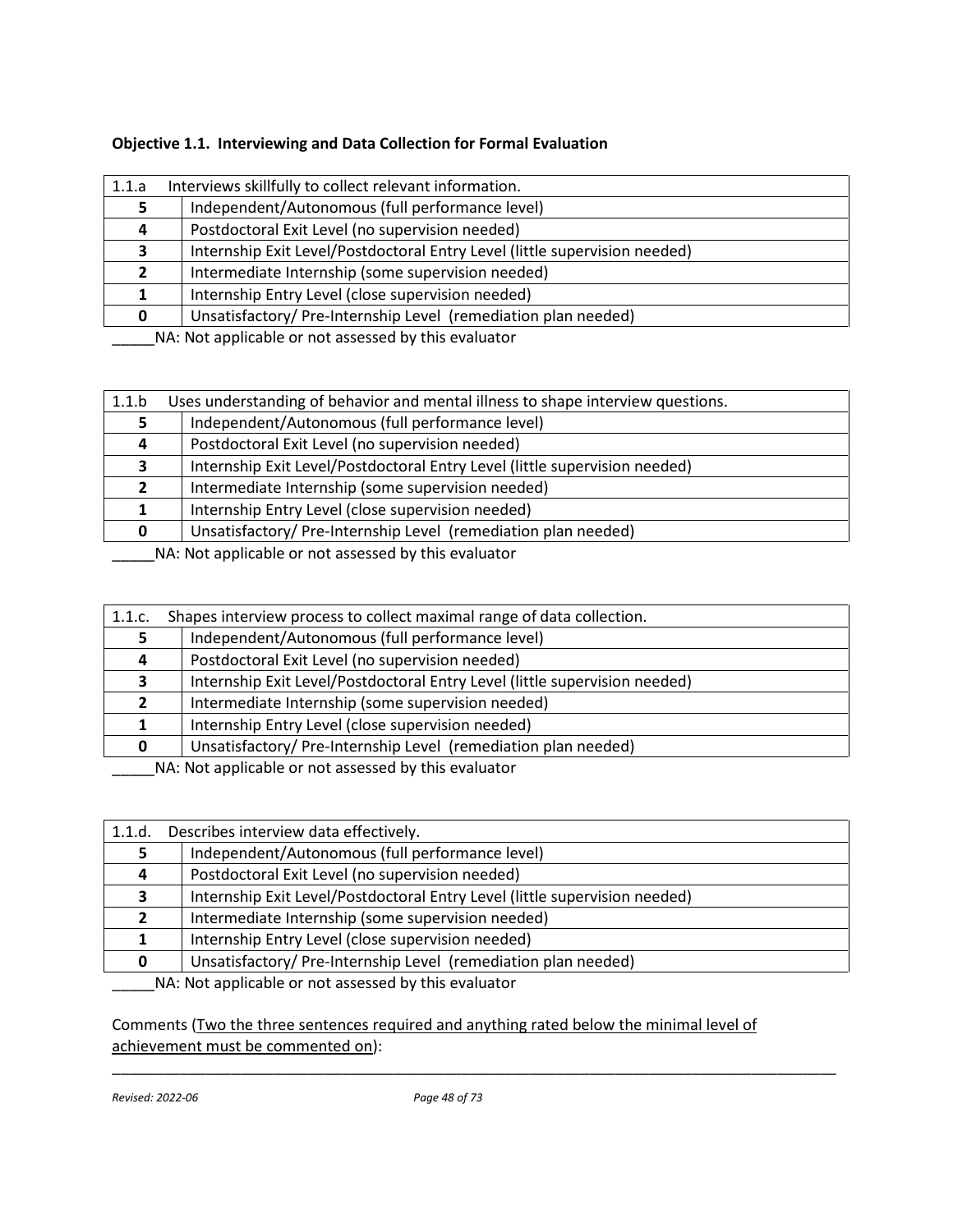\_\_\_\_\_\_\_\_\_\_\_\_\_\_\_\_\_\_\_\_\_\_\_\_\_\_\_\_\_\_\_\_\_\_\_\_\_\_\_\_\_\_\_\_\_\_\_\_\_\_\_\_\_\_\_\_\_\_\_\_\_\_\_\_\_\_\_\_\_\_\_\_\_\_\_\_\_\_\_\_\_\_\_\_\_

# **Objective 1.2. Effective Interview skills for Diagnostic Assessment for Treatment**

| 1.2.a. | Readily establishes rapport.                                                          |  |
|--------|---------------------------------------------------------------------------------------|--|
|        | Independent/Autonomous (full performance level)                                       |  |
| 4      | Postdoctoral Exit Level (no supervision needed)                                       |  |
| 3      | Internship Exit Level/Postdoctoral Entry Level (little supervision needed)            |  |
|        | Intermediate Internship (some supervision needed)                                     |  |
|        | Internship Entry Level (close supervision needed)                                     |  |
|        | Unsatisfactory/Pre-Internship Level (remediation plan needed)                         |  |
|        | <b>ALA</b> ALAB and the distribution of the second and the distribution of the second |  |

\_\_\_\_\_\_NA: Not applicable or not assessed by this evaluator

| 1.2.b. | Efficiently gathers clinical information.                                  |  |
|--------|----------------------------------------------------------------------------|--|
|        | Independent/Autonomous (full performance level)                            |  |
|        | Postdoctoral Exit Level (no supervision needed)                            |  |
| э.     | Internship Exit Level/Postdoctoral Entry Level (little supervision needed) |  |
|        | Intermediate Internship (some supervision needed)                          |  |
|        | Internship Entry Level (close supervision needed)                          |  |
|        | Unsatisfactory/Pre-Internship Level (remediation plan needed)              |  |
|        | NA . Net enable ble en net essessed buthis suppreten                       |  |

\_\_\_\_\_NA: Not applicable or not assessed by this evaluator

| 1.2.c.   | Informs clients of status, data privacy and confidentiality concerns.      |  |
|----------|----------------------------------------------------------------------------|--|
|          | Independent/Autonomous (full performance level)                            |  |
| $\Delta$ | Postdoctoral Exit Level (no supervision needed)                            |  |
|          | Internship Exit Level/Postdoctoral Entry Level (little supervision needed) |  |
| 2        | Intermediate Internship (some supervision needed)                          |  |
|          | Internship Entry Level (close supervision needed)                          |  |
|          | Unsatisfactory/Pre-Internship Level (remediation plan needed)              |  |
|          | NA: Not applicable or not assessed by this evaluator                       |  |

| 1.2.d. | Attends to relevant administrative details and paperwork.                  |  |
|--------|----------------------------------------------------------------------------|--|
|        | Independent/Autonomous (full performance level)                            |  |
| Д      | Postdoctoral Exit Level (no supervision needed)                            |  |
|        | Internship Exit Level/Postdoctoral Entry Level (little supervision needed) |  |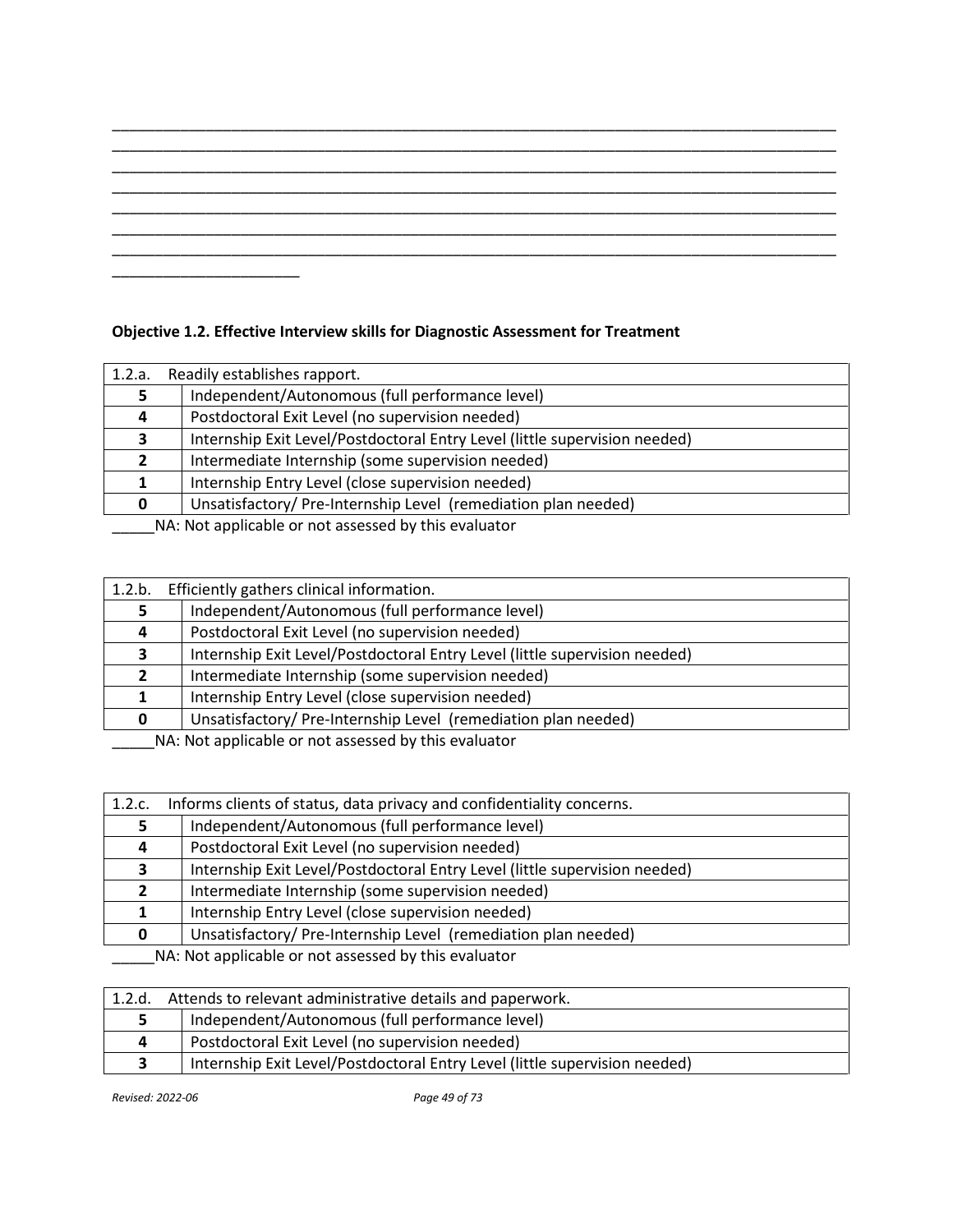|                                                                                                                                                                                                                                     | Intermediate Internship (some supervision needed)             |
|-------------------------------------------------------------------------------------------------------------------------------------------------------------------------------------------------------------------------------------|---------------------------------------------------------------|
|                                                                                                                                                                                                                                     | Internship Entry Level (close supervision needed)             |
|                                                                                                                                                                                                                                     | Unsatisfactory/Pre-Internship Level (remediation plan needed) |
| <b>ALA ALA A</b> Card Hard List and a constructed in the basic of the construction of the construction of the construction of the construction of the construction of the construction of the construction of the construction of t |                                                               |

| 1.2.e. | Appropriately attends to the client's needs through the assessment or evaluation process. |
|--------|-------------------------------------------------------------------------------------------|
|        | Independent/Autonomous (full performance level)                                           |
| 4      | Postdoctoral Exit Level (no supervision needed)                                           |
| З.     | Internship Exit Level/Postdoctoral Entry Level (little supervision needed)                |
|        | Intermediate Internship (some supervision needed)                                         |
|        | Internship Entry Level (close supervision needed)                                         |
| 0      | Unsatisfactory/Pre-Internship Level (remediation plan needed)                             |

\_\_\_\_\_NA: Not applicable or not assessed by this evaluator

1.2.f. Diagnoses entered into computer and discussed with other members of the treatment team as appropriate.

|   | Independent/Autonomous (full performance level)                                                                                                                                                                                  |
|---|----------------------------------------------------------------------------------------------------------------------------------------------------------------------------------------------------------------------------------|
| 4 | Postdoctoral Exit Level (no supervision needed)                                                                                                                                                                                  |
| 3 | Internship Exit Level/Postdoctoral Entry Level (little supervision needed)                                                                                                                                                       |
|   | Intermediate Internship (some supervision needed)                                                                                                                                                                                |
|   | Internship Entry Level (close supervision needed)                                                                                                                                                                                |
| 0 | Unsatisfactory/Pre-Internship Level (remediation plan needed)                                                                                                                                                                    |
|   | $\frac{1}{2}$ , and the state of the state of the state of the state of the state of the state of the state of the state of the state of the state of the state of the state of the state of the state of the state of the state |

\_\_\_\_\_NA: Not applicable or not assessed by this evaluator

Comments:\_\_\_\_\_\_\_\_\_\_\_\_\_\_\_\_\_\_\_\_\_\_\_\_\_\_\_\_\_\_\_\_\_\_\_\_\_\_\_\_\_\_\_\_\_\_\_\_\_\_\_\_\_\_\_\_\_\_\_\_\_\_\_\_\_\_\_\_\_\_\_\_\_\_\_\_

# \_\_\_\_\_\_\_\_\_\_\_\_\_\_\_\_\_\_\_\_\_\_\_\_\_\_\_\_\_\_\_\_\_\_\_\_\_\_\_\_\_\_\_\_\_\_\_\_\_\_\_\_\_\_\_\_\_\_\_\_\_\_\_\_\_\_\_\_\_\_\_\_\_\_\_\_\_\_\_\_\_\_\_\_\_ \_\_\_\_\_\_\_\_\_\_\_\_\_\_\_\_\_\_\_\_\_\_\_\_\_\_\_\_\_\_\_\_\_\_\_\_\_\_\_\_\_\_\_\_\_\_\_\_\_\_\_\_\_\_\_\_\_\_\_\_\_\_\_\_\_\_\_\_\_\_\_\_\_\_\_\_\_\_\_\_\_\_\_\_\_ \_\_\_\_\_\_\_\_\_\_\_\_\_\_\_\_\_\_\_\_\_\_\_\_\_\_\_\_\_\_\_\_\_\_\_\_\_\_\_\_\_\_\_\_\_\_\_\_\_\_\_\_\_\_\_\_ \_\_\_\_\_\_\_\_\_\_\_\_\_\_\_\_\_\_\_\_\_\_\_\_\_\_\_\_\_\_\_\_\_\_\_\_\_\_\_\_\_\_\_\_\_\_\_\_\_\_\_\_\_\_\_\_\_\_\_\_\_\_\_\_\_\_\_\_\_\_\_\_\_\_\_\_\_\_\_\_\_\_\_\_\_ \_\_\_\_\_\_\_\_\_\_\_\_\_\_\_\_\_\_\_\_\_\_\_\_\_\_\_\_\_\_\_\_\_\_\_\_\_\_\_\_\_\_\_\_\_\_\_\_\_\_\_\_\_\_\_\_\_\_\_\_\_\_\_\_\_\_\_\_\_\_\_\_\_\_\_\_\_\_\_\_\_\_\_\_\_ \_\_\_\_\_\_\_\_\_\_\_\_\_\_\_\_\_\_\_\_\_\_\_\_\_\_\_\_\_\_\_\_\_\_\_\_\_\_\_\_\_\_\_\_\_\_\_\_\_\_\_\_\_\_\_\_\_\_\_\_\_\_\_\_\_\_\_\_\_\_\_\_\_\_\_\_\_\_\_\_\_\_\_\_\_ \_\_\_\_\_\_\_\_\_\_\_\_\_\_\_\_\_\_\_\_\_\_\_\_\_\_\_\_\_\_\_\_\_\_\_\_\_\_\_\_\_\_\_\_\_\_\_\_\_\_\_\_\_\_\_\_\_\_\_\_\_\_\_\_\_\_\_\_\_\_\_\_\_\_\_\_\_\_\_\_\_\_\_\_\_ \_\_\_\_\_\_\_\_\_\_\_\_\_\_\_\_\_\_\_\_\_\_\_\_\_\_\_\_\_\_\_\_\_\_\_\_\_\_\_\_\_\_\_\_\_\_\_\_\_\_\_\_\_\_\_\_\_\_\_\_\_\_\_\_\_\_\_\_\_\_\_\_\_\_\_\_\_\_\_\_\_\_\_\_\_ \_\_\_\_\_\_\_\_\_\_\_\_\_\_\_\_\_\_\_\_\_\_\_\_\_\_\_\_\_\_\_\_\_\_\_\_\_\_\_\_\_\_\_

# **Objective 1.3. Accurate Diagnosis and Case Formulation**

| 1.3.a. | Makes diagnoses based on the best available information.                   |
|--------|----------------------------------------------------------------------------|
| 5.     | Independent/Autonomous (full performance level)                            |
| 4      | Postdoctoral Exit Level (no supervision needed)                            |
| З.     | Internship Exit Level/Postdoctoral Entry Level (little supervision needed) |
|        | Intermediate Internship (some supervision needed)                          |
|        | Internship Entry Level (close supervision needed)                          |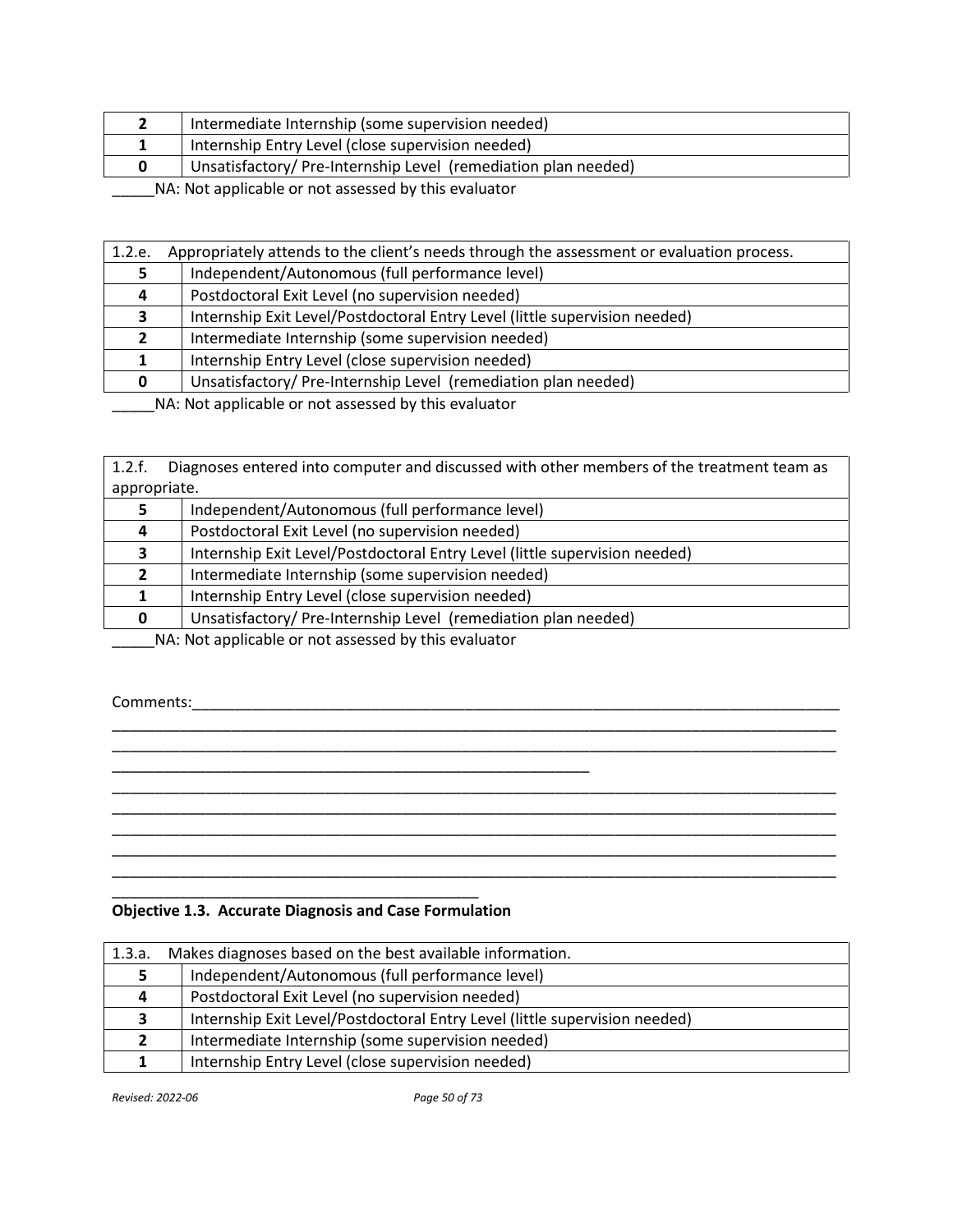**0** Unsatisfactory/ Pre-Internship Level (remediation plan needed) \_\_\_\_\_NA: Not applicable or not assessed by this evaluator

| 1.3.b.       | Formulates diagnostic, clinical and referral issues clearly.               |
|--------------|----------------------------------------------------------------------------|
|              | Independent/Autonomous (full performance level)                            |
|              | Postdoctoral Exit Level (no supervision needed)                            |
| 3            | Internship Exit Level/Postdoctoral Entry Level (little supervision needed) |
|              | Intermediate Internship (some supervision needed)                          |
|              | Internship Entry Level (close supervision needed)                          |
| <sup>0</sup> | Unsatisfactory/Pre-Internship Level (remediation plan needed)              |
|              | NA: Not applicable or not accossed by this ovaluator                       |

\_\_\_\_\_NA: Not applicable or not assessed by this evaluator

| 1.3.c. | Able to use diagnostic instruments effectively to support diagnosis.       |
|--------|----------------------------------------------------------------------------|
|        | Independent/Autonomous (full performance level)                            |
| 4      | Postdoctoral Exit Level (no supervision needed)                            |
| 3      | Internship Exit Level/Postdoctoral Entry Level (little supervision needed) |
|        | Intermediate Internship (some supervision needed)                          |
|        | Internship Entry Level (close supervision needed)                          |
|        | Unsatisfactory/Pre-Internship Level (remediation plan needed)              |
|        | NA Not applicable as not assessed by this qualupter                        |

\_\_\_\_\_\_\_\_\_\_\_\_\_\_\_\_\_\_\_\_\_\_\_\_\_\_\_\_\_\_\_\_\_\_\_\_\_\_\_\_\_\_\_\_\_\_\_\_\_\_\_\_\_\_\_\_\_\_\_\_\_\_\_\_\_\_\_\_\_\_\_\_\_\_\_\_\_\_\_\_\_\_\_\_\_ \_\_\_\_\_\_\_\_\_\_\_\_\_\_\_\_\_\_\_\_\_\_\_\_\_\_\_\_\_\_\_\_\_\_\_\_\_\_\_\_\_\_\_\_\_\_\_\_\_\_\_\_\_\_\_\_\_\_\_\_\_\_\_\_\_\_\_\_\_\_\_\_\_\_\_\_\_\_\_\_\_\_\_\_\_

\_\_\_\_\_\_\_\_\_\_\_\_\_\_\_\_\_\_\_\_\_\_\_\_\_\_\_\_\_\_\_\_\_\_\_\_\_\_\_\_\_\_\_\_\_\_\_\_\_\_\_\_\_\_\_\_\_\_\_\_\_\_\_\_\_\_\_\_\_\_\_\_\_\_\_\_\_\_\_\_\_\_\_\_\_ \_\_\_\_\_\_\_\_\_\_\_\_\_\_\_\_\_\_\_\_\_\_\_\_\_\_\_\_\_\_\_\_\_\_\_\_\_\_\_\_\_\_\_\_\_\_\_\_\_\_\_\_\_\_\_\_\_\_\_\_\_\_\_\_\_\_\_\_\_\_\_\_\_\_\_\_\_\_\_\_\_\_\_\_\_ \_\_\_\_\_\_\_\_\_\_\_\_\_\_\_\_\_\_\_\_\_\_\_\_\_\_\_\_\_\_\_\_\_\_\_\_\_\_\_\_\_\_\_\_\_\_\_\_\_\_\_\_\_\_\_\_\_\_\_\_\_\_\_\_\_\_\_\_\_\_\_\_\_\_\_\_\_\_\_\_\_\_\_\_\_ \_\_\_\_\_\_\_\_\_\_\_\_\_\_\_\_\_\_\_\_\_\_\_\_\_\_\_\_\_\_\_\_\_\_\_\_\_\_\_\_\_\_\_\_\_\_\_\_\_\_\_\_\_\_\_\_\_\_\_\_\_\_\_\_\_\_\_\_\_\_\_\_\_\_\_\_\_\_\_\_\_\_\_\_\_ \_\_\_\_\_\_\_\_\_\_\_\_\_\_\_\_\_\_\_\_\_\_\_\_\_\_\_\_\_\_\_\_\_\_\_\_\_\_\_\_\_\_\_\_\_\_\_\_\_\_\_\_\_\_\_\_\_\_\_\_\_\_\_\_\_\_\_\_\_\_\_\_\_\_\_\_\_\_\_\_\_\_\_\_\_

\_\_\_\_\_NA: Not applicable or not assessed by this evaluator

# Comments:\_\_\_\_\_\_\_\_\_\_\_\_\_\_\_\_\_\_\_\_\_\_\_\_\_\_\_\_\_\_\_\_\_\_\_\_\_\_\_\_\_\_\_\_\_\_\_\_\_\_\_\_\_\_\_\_\_\_\_\_\_\_\_\_\_\_\_\_\_\_\_\_\_\_\_\_

\_\_\_\_\_\_\_\_\_\_\_\_\_\_\_\_\_\_\_\_\_\_\_\_\_\_\_\_\_\_\_\_\_\_\_\_\_\_\_\_\_\_\_ **Objective 1.4. Appropriate Use of Tests and Interpretation**

\_\_\_\_\_\_\_\_\_\_\_\_\_\_\_\_\_\_\_\_\_\_\_\_\_\_\_\_\_\_\_\_\_\_\_\_\_\_\_\_\_\_\_\_\_\_\_\_\_\_\_\_\_\_\_\_

| 1.4.a. | Selects and uses psychometric instruments appropriate for task.            |
|--------|----------------------------------------------------------------------------|
|        | Independent/Autonomous (full performance level)                            |
| 4      | Postdoctoral Exit Level (no supervision needed)                            |
| 3      | Internship Exit Level/Postdoctoral Entry Level (little supervision needed) |
|        | Intermediate Internship (some supervision needed)                          |
|        | Internship Entry Level (close supervision needed)                          |
|        | Unsatisfactory/ Pre-Internship Level (remediation plan needed)             |

\_\_\_\_\_NA: Not applicable or not assessed by this evaluator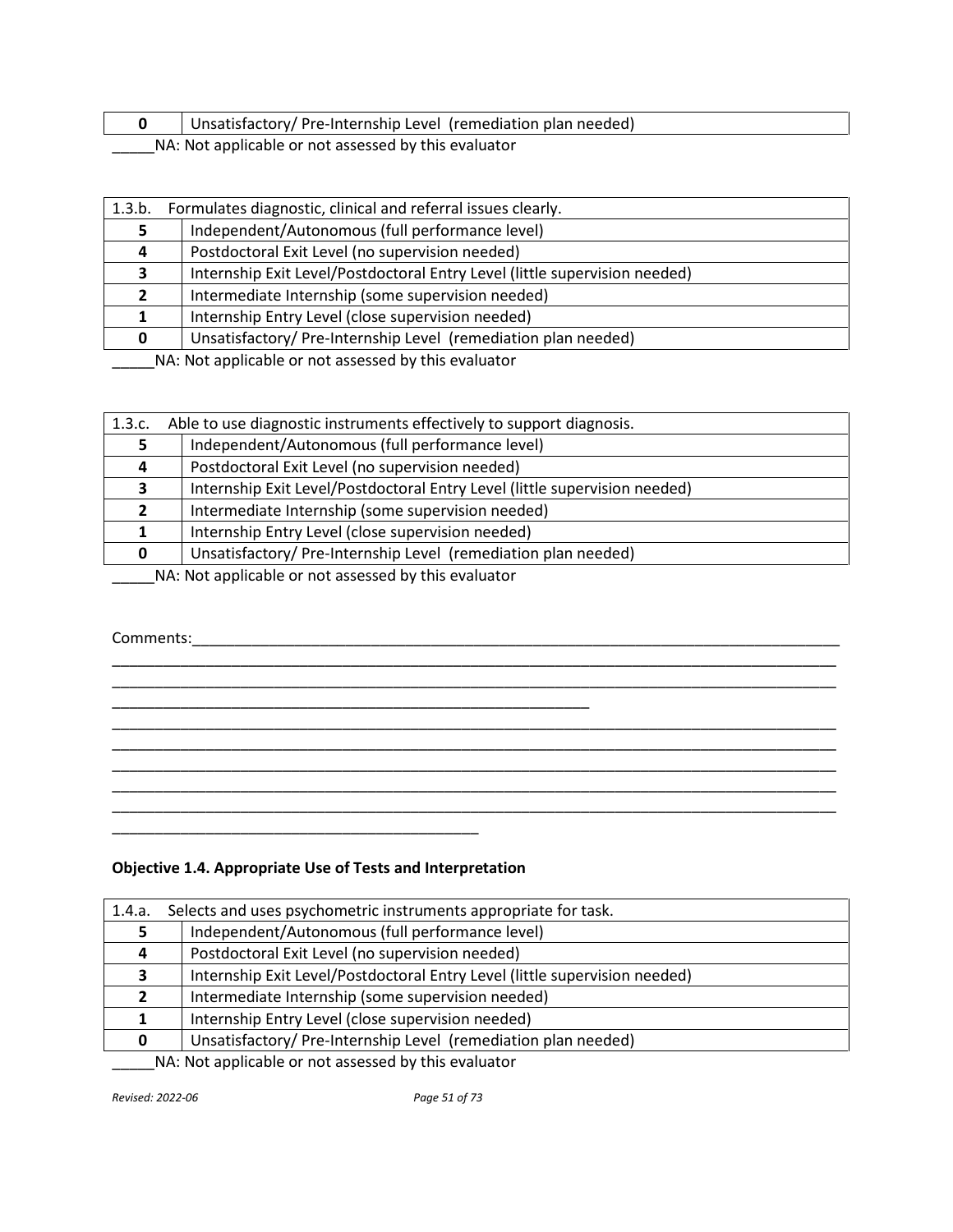| 1.4.b. | Understands roles and limits of psychometric instruments.                                                                                                                                                                        |  |
|--------|----------------------------------------------------------------------------------------------------------------------------------------------------------------------------------------------------------------------------------|--|
|        | Independent/Autonomous (full performance level)                                                                                                                                                                                  |  |
| 4      | Postdoctoral Exit Level (no supervision needed)                                                                                                                                                                                  |  |
| З.     | Internship Exit Level/Postdoctoral Entry Level (little supervision needed)                                                                                                                                                       |  |
|        | Intermediate Internship (some supervision needed)                                                                                                                                                                                |  |
|        | Internship Entry Level (close supervision needed)                                                                                                                                                                                |  |
| 0      | Unsatisfactory/Pre-Internship Level (remediation plan needed)                                                                                                                                                                    |  |
|        | $\frac{1}{2}$ . The set of the set of the set of the set of the set of the set of the set of the set of the set of the set of the set of the set of the set of the set of the set of the set of the set of the set of the set of |  |

| 1.4.c. | Administers tests accurately and according to standard protocols.          |
|--------|----------------------------------------------------------------------------|
|        | Independent/Autonomous (full performance level)                            |
|        | Postdoctoral Exit Level (no supervision needed)                            |
|        | Internship Exit Level/Postdoctoral Entry Level (little supervision needed) |
|        | Intermediate Internship (some supervision needed)                          |
|        | Internship Entry Level (close supervision needed)                          |
|        | Unsatisfactory/Pre-Internship Level (remediation plan needed)              |
|        | NA . Net enable ble en net essessed buthis suppreten                       |

\_\_\_\_\_NA: Not applicable or not assessed by this evaluator

| 1.4.d.       | Integrates implications of cultural variations in test results.            |
|--------------|----------------------------------------------------------------------------|
|              | Independent/Autonomous (full performance level)                            |
| 4            | Postdoctoral Exit Level (no supervision needed)                            |
| 3            | Internship Exit Level/Postdoctoral Entry Level (little supervision needed) |
| $\mathbf{2}$ | Intermediate Internship (some supervision needed)                          |
|              | Internship Entry Level (close supervision needed)                          |
| <sup>0</sup> | Unsatisfactory/Pre-Internship Level (remediation plan needed)              |
|              | NA Not applicable as not assessed by this qualupter                        |

\_\_\_\_\_\_NA: Not applicable or not assessed by this evaluator

| 1.4.e. | Integrates test and interview data to form sound hypotheses and formulations. |  |
|--------|-------------------------------------------------------------------------------|--|
|        | Independent/Autonomous (full performance level)                               |  |
|        | Postdoctoral Exit Level (no supervision needed)                               |  |
| 3      | Internship Exit Level/Postdoctoral Entry Level (little supervision needed)    |  |
|        | Intermediate Internship (some supervision needed)                             |  |
|        | Internship Entry Level (close supervision needed)                             |  |
|        | Unsatisfactory/Pre-Internship Level (remediation plan needed)                 |  |
|        | NA: Not applicable or not assessed by this evaluator                          |  |

| Makes effective recommendations to referral sources. |
|------------------------------------------------------|
| Independent/Autonomous (full performance level)      |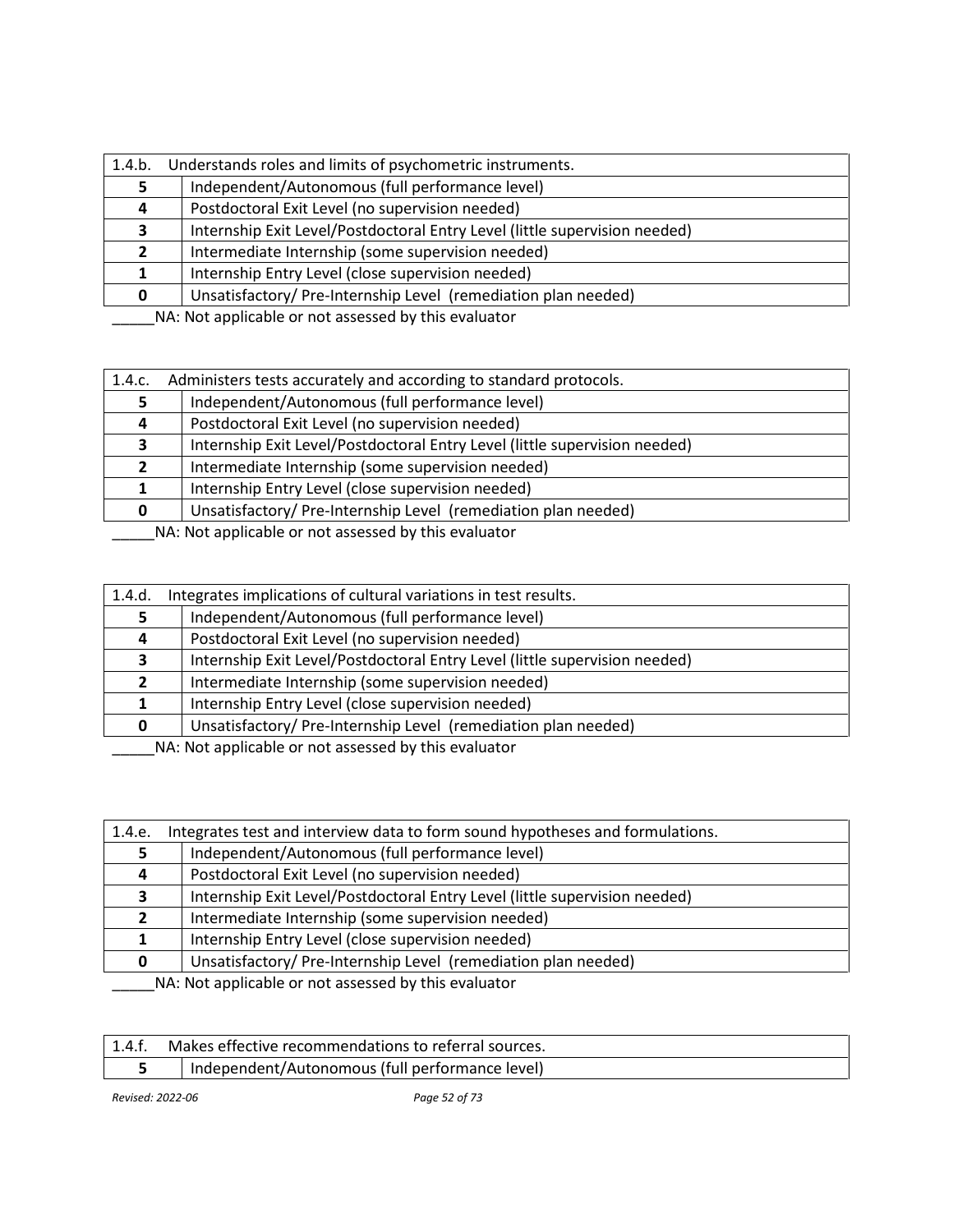|  | Postdoctoral Exit Level (no supervision needed)                            |  |
|--|----------------------------------------------------------------------------|--|
|  | Internship Exit Level/Postdoctoral Entry Level (little supervision needed) |  |
|  | Intermediate Internship (some supervision needed)                          |  |
|  | Internship Entry Level (close supervision needed)                          |  |
|  | Unsatisfactory/Pre-Internship Level (remediation plan needed)              |  |
|  |                                                                            |  |

Comments:\_\_\_\_\_\_\_\_\_\_\_\_\_\_\_\_\_\_\_\_\_\_\_\_\_\_\_\_\_\_\_\_\_\_\_\_\_\_\_\_\_\_\_\_\_\_\_\_\_\_\_\_\_\_\_\_\_\_\_\_\_\_\_\_\_\_\_\_\_\_\_\_\_\_\_\_

# **Objective 1.5. Professional Writing and Feedback**

| 1.5.a.                                               | Writes clearly, communicates effectively and organizes information efficiently. |  |
|------------------------------------------------------|---------------------------------------------------------------------------------|--|
|                                                      | Independent/Autonomous (full performance level)                                 |  |
|                                                      | Postdoctoral Exit Level (no supervision needed)                                 |  |
| 3                                                    | Internship Exit Level/Postdoctoral Entry Level (little supervision needed)      |  |
|                                                      | Intermediate Internship (some supervision needed)                               |  |
|                                                      | Internship Entry Level (close supervision needed)                               |  |
|                                                      | Unsatisfactory/Pre-Internship Level (remediation plan needed)                   |  |
| NA: Not applicable or not assessed by this evaluator |                                                                                 |  |

| 1.5.b.                                                                                                                                                                                                                                                                                | Uses appropriate grammar and effective rhetorical skills.                  |  |
|---------------------------------------------------------------------------------------------------------------------------------------------------------------------------------------------------------------------------------------------------------------------------------------|----------------------------------------------------------------------------|--|
| 5                                                                                                                                                                                                                                                                                     | Independent/Autonomous (full performance level)                            |  |
| 4                                                                                                                                                                                                                                                                                     | Postdoctoral Exit Level (no supervision needed)                            |  |
| 3                                                                                                                                                                                                                                                                                     | Internship Exit Level/Postdoctoral Entry Level (little supervision needed) |  |
|                                                                                                                                                                                                                                                                                       | Intermediate Internship (some supervision needed)                          |  |
|                                                                                                                                                                                                                                                                                       | Internship Entry Level (close supervision needed)                          |  |
| 0                                                                                                                                                                                                                                                                                     | Unsatisfactory/Pre-Internship Level (remediation plan needed)              |  |
| $\frac{1}{2}$ , and $\frac{1}{2}$ , and $\frac{1}{2}$ , and $\frac{1}{2}$ , and $\frac{1}{2}$ , and $\frac{1}{2}$ , and $\frac{1}{2}$ , and $\frac{1}{2}$ , and $\frac{1}{2}$ , and $\frac{1}{2}$ , and $\frac{1}{2}$ , and $\frac{1}{2}$ , and $\frac{1}{2}$ , and $\frac{1}{2}$ , a |                                                                            |  |

\_\_\_\_\_NA: Not applicable or not assessed by this evaluator

| 1.5.c. | Avoids jargon, and communicates clinical information meaningfully to non-psychologists. |
|--------|-----------------------------------------------------------------------------------------|
|        | Independent/Autonomous (full performance level)                                         |
| 4      | Postdoctoral Exit Level (no supervision needed)                                         |
|        | Internship Exit Level/Postdoctoral Entry Level (little supervision needed)              |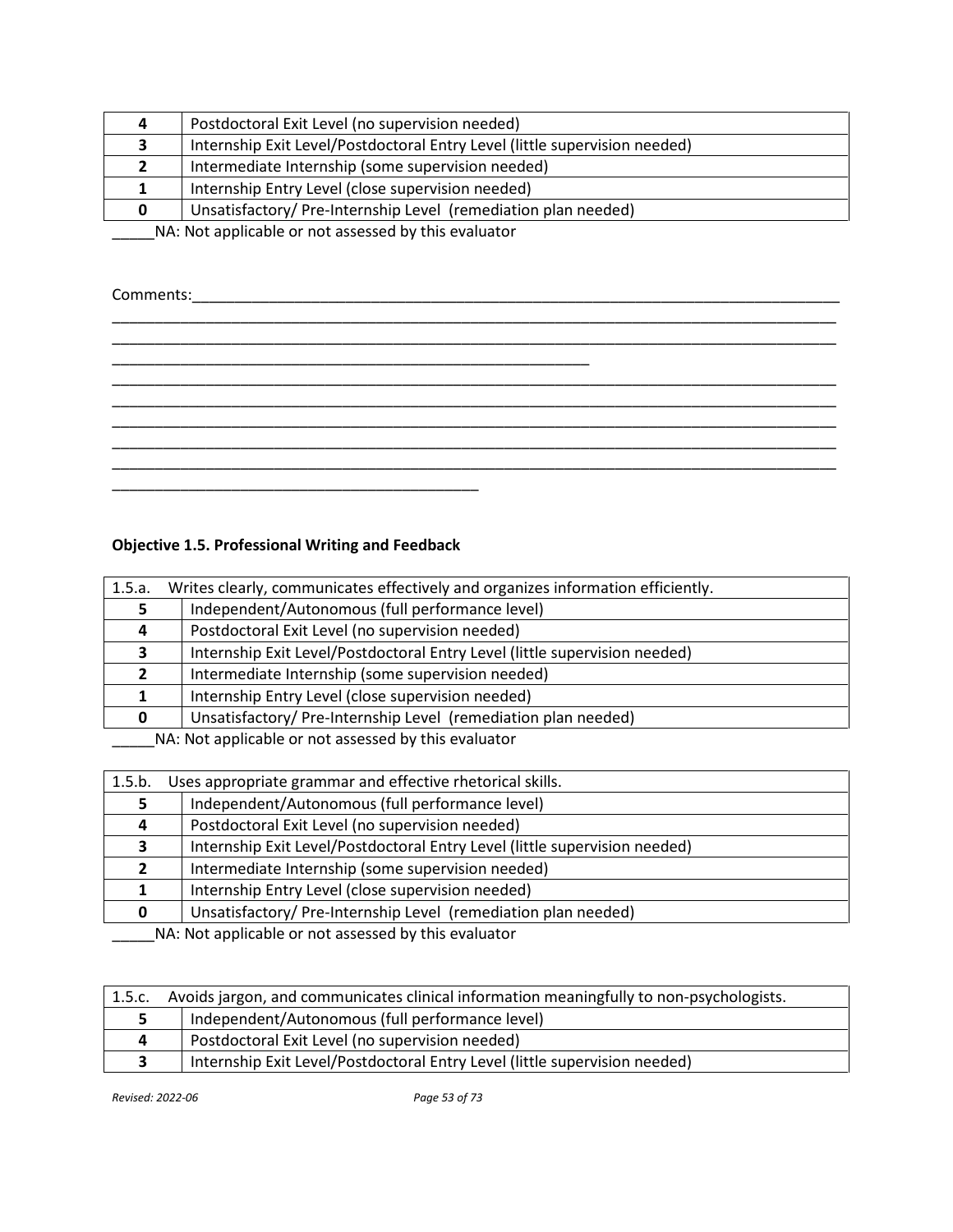|  | Intermediate Internship (some supervision needed)             |  |
|--|---------------------------------------------------------------|--|
|  | Internship Entry Level (close supervision needed)             |  |
|  | Unsatisfactory/Pre-Internship Level (remediation plan needed) |  |
|  |                                                               |  |

Comments:\_\_\_\_\_\_\_\_\_\_\_\_\_\_\_\_\_\_\_\_\_\_\_\_\_\_\_\_\_\_\_\_\_\_\_\_\_\_\_\_\_\_\_\_\_\_\_\_\_\_\_\_\_\_\_\_\_\_\_\_\_\_\_\_\_\_\_\_\_\_\_\_\_\_\_\_

\_\_\_\_\_\_\_\_\_\_\_\_\_\_\_\_\_\_\_\_\_\_\_\_\_\_\_\_\_\_\_\_\_\_\_\_\_\_\_\_\_\_\_\_\_\_\_\_\_\_\_\_\_\_\_\_\_\_\_\_\_\_\_\_\_\_\_\_\_\_\_\_\_\_\_\_\_\_\_\_\_\_\_\_\_ \_\_\_\_\_\_\_\_\_\_\_\_\_\_\_\_\_\_\_\_\_\_\_\_\_\_\_\_\_\_\_\_\_\_\_\_\_\_\_\_\_\_\_\_\_\_\_\_\_\_\_\_\_\_\_\_\_\_\_\_\_\_\_\_\_\_\_\_\_\_\_\_\_\_\_\_\_\_\_\_\_\_\_\_\_ \_\_\_\_\_\_\_\_\_\_\_\_\_\_\_\_\_\_\_\_\_\_\_\_\_\_\_\_\_\_\_\_\_\_\_\_\_\_\_\_\_\_\_\_\_\_\_\_\_\_\_\_\_\_\_\_ \_\_\_\_\_\_\_\_\_\_\_\_\_\_\_\_\_\_\_\_\_\_\_\_\_\_\_\_\_\_\_\_\_\_\_\_\_\_\_\_\_\_\_\_\_\_\_\_\_\_\_\_\_\_\_\_\_\_\_\_\_\_\_\_\_\_\_\_\_\_\_\_\_\_\_\_\_\_\_\_\_\_\_\_\_ \_\_\_\_\_\_\_\_\_\_\_\_\_\_\_\_\_\_\_\_\_\_\_\_\_\_\_\_\_\_\_\_\_\_\_\_\_\_\_\_\_\_\_\_\_\_\_\_\_\_\_\_\_\_\_\_\_\_\_\_\_\_\_\_\_\_\_\_\_\_\_\_\_\_\_\_\_\_\_\_\_\_\_\_\_ \_\_\_\_\_\_\_\_\_\_\_\_\_\_\_\_\_\_\_\_\_\_\_\_\_\_\_\_\_\_\_\_\_\_\_\_\_\_\_\_\_\_\_\_\_\_\_\_\_\_\_\_\_\_\_\_\_\_\_\_\_\_\_\_\_\_\_\_\_\_\_\_\_\_\_\_\_\_\_\_\_\_\_\_\_ \_\_\_\_\_\_\_\_\_\_\_\_\_\_\_\_\_\_\_\_\_\_\_\_\_\_\_\_\_\_\_\_\_\_\_\_\_\_\_\_\_\_\_\_\_\_\_\_\_\_\_\_\_\_\_\_\_\_\_\_\_\_\_\_\_\_\_\_\_\_\_\_\_\_\_\_\_\_\_\_\_\_\_\_\_ \_\_\_\_\_\_\_\_\_\_\_\_\_\_\_\_\_\_\_\_\_\_\_\_\_\_\_\_\_\_\_\_\_\_\_\_\_\_\_\_\_\_\_\_\_\_\_\_\_\_\_\_\_\_\_\_\_\_\_\_\_\_\_\_\_\_\_\_\_\_\_\_\_\_\_\_\_\_\_\_\_\_\_\_\_ \_\_\_\_\_\_\_\_\_\_\_\_\_\_\_\_\_\_\_\_\_\_\_\_\_\_\_\_\_\_\_\_\_\_\_\_\_\_\_\_\_\_\_

# **Objective 1.6. Cultural Competence**

| 1.6.a. | Appropriately considers cultural factors in client presentation.           |
|--------|----------------------------------------------------------------------------|
|        | Independent/Autonomous (full performance level)                            |
| Д      | Postdoctoral Exit Level (no supervision needed)                            |
|        | Internship Exit Level/Postdoctoral Entry Level (little supervision needed) |
|        | Intermediate Internship (some supervision needed)                          |
|        | Internship Entry Level (close supervision needed)                          |
|        | Unsatisfactory/Pre-Internship Level (remediation plan needed)              |

\_\_\_\_\_NA: Not applicable or not assessed by this evaluator

| 1.6.b.                                                                                                                                                                                                                           | Recognize misdiagnoses and historical implications of diagnoses in marginalized groups. |  |
|----------------------------------------------------------------------------------------------------------------------------------------------------------------------------------------------------------------------------------|-----------------------------------------------------------------------------------------|--|
|                                                                                                                                                                                                                                  | Independent/Autonomous (full performance level)                                         |  |
| 4                                                                                                                                                                                                                                | Postdoctoral Exit Level (no supervision needed)                                         |  |
| 3                                                                                                                                                                                                                                | Internship Exit Level/Postdoctoral Entry Level (little supervision needed)              |  |
|                                                                                                                                                                                                                                  | Intermediate Internship (some supervision needed)                                       |  |
|                                                                                                                                                                                                                                  | Internship Entry Level (close supervision needed)                                       |  |
| 0                                                                                                                                                                                                                                | Unsatisfactory/Pre-Internship Level (remediation plan needed)                           |  |
| $\frac{1}{2}$ . The set of the set of the set of the set of the set of the set of the set of the set of the set of the set of the set of the set of the set of the set of the set of the set of the set of the set of the set of |                                                                                         |  |

\_\_\_\_\_NA: Not applicable or not assessed by this evaluator

1.6.c. Understands the value of utilizing empirically validated techniques and their use within certain populations.

| Independent/Autonomous (full performance level) |
|-------------------------------------------------|
| Postdoctoral Exit Level (no supervision needed) |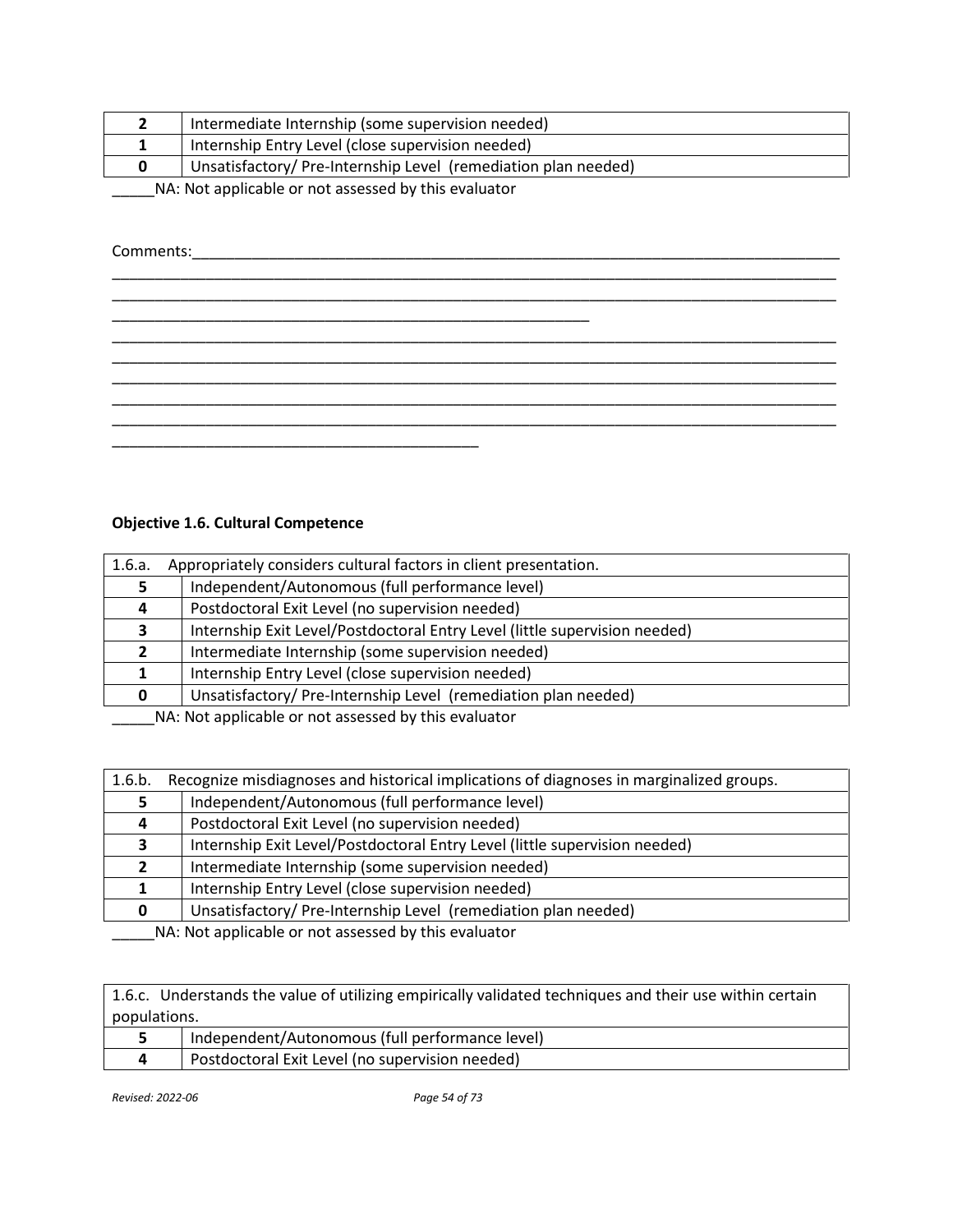|                                                      | Internship Exit Level/Postdoctoral Entry Level (little supervision needed) |
|------------------------------------------------------|----------------------------------------------------------------------------|
|                                                      | Intermediate Internship (some supervision needed)                          |
|                                                      | Internship Entry Level (close supervision needed)                          |
|                                                      | Unsatisfactory/ Pre-Internship Level (remediation plan needed)             |
| NA: Not applicable or not assessed by this evaluator |                                                                            |

| 1.6.d. | Interpret test results with cultural factors in mind and report these factors within the report.                                                                                                                                 |  |  |
|--------|----------------------------------------------------------------------------------------------------------------------------------------------------------------------------------------------------------------------------------|--|--|
| 5      | Independent/Autonomous (full performance level)                                                                                                                                                                                  |  |  |
| 4      | Postdoctoral Exit Level (no supervision needed)                                                                                                                                                                                  |  |  |
| З.     | Internship Exit Level/Postdoctoral Entry Level (little supervision needed)                                                                                                                                                       |  |  |
| 2      | Intermediate Internship (some supervision needed)                                                                                                                                                                                |  |  |
|        | Internship Entry Level (close supervision needed)                                                                                                                                                                                |  |  |
| 0      | Unsatisfactory/Pre-Internship Level (remediation plan needed)                                                                                                                                                                    |  |  |
|        | $\frac{1}{2}$ . The set of the set of the set of the set of the set of the set of the set of the set of the set of the set of the set of the set of the set of the set of the set of the set of the set of the set of the set of |  |  |

| 1.6.e. | Able to discuss results in a culturally appropriate manner. |                                                                            |  |
|--------|-------------------------------------------------------------|----------------------------------------------------------------------------|--|
|        |                                                             | Independent/Autonomous (full performance level)                            |  |
| 4      |                                                             | Postdoctoral Exit Level (no supervision needed)                            |  |
| 3      |                                                             | Internship Exit Level/Postdoctoral Entry Level (little supervision needed) |  |
|        |                                                             | Intermediate Internship (some supervision needed)                          |  |
|        |                                                             | Internship Entry Level (close supervision needed)                          |  |
| 0      |                                                             | Unsatisfactory/Pre-Internship Level (remediation plan needed)              |  |

\_\_\_\_\_NA: Not applicable or not assessed by this evaluator Comments:\_\_\_\_\_\_\_\_\_\_\_\_\_\_\_\_\_\_\_\_\_\_\_\_\_\_\_\_\_\_\_\_\_\_\_\_\_\_\_\_\_\_\_\_\_\_\_\_\_\_\_\_\_\_\_\_\_\_\_\_\_\_\_\_\_\_\_\_\_\_\_\_\_\_\_\_



# **Goal 2. Competence in Psychotherapy and Psychological Interventions**

# **Objective 2.1. Patient risk management**

| 2.1.a. Effectively evaluates, documents, and manages clinical risk, including suicidality, homicidality, |
|----------------------------------------------------------------------------------------------------------|
| abuse of others, child neglect, or other safety concerns.                                                |
| Independent/Autonomous (full performance level)                                                          |
| Postdoctoral Exit Level (no supervision needed)                                                          |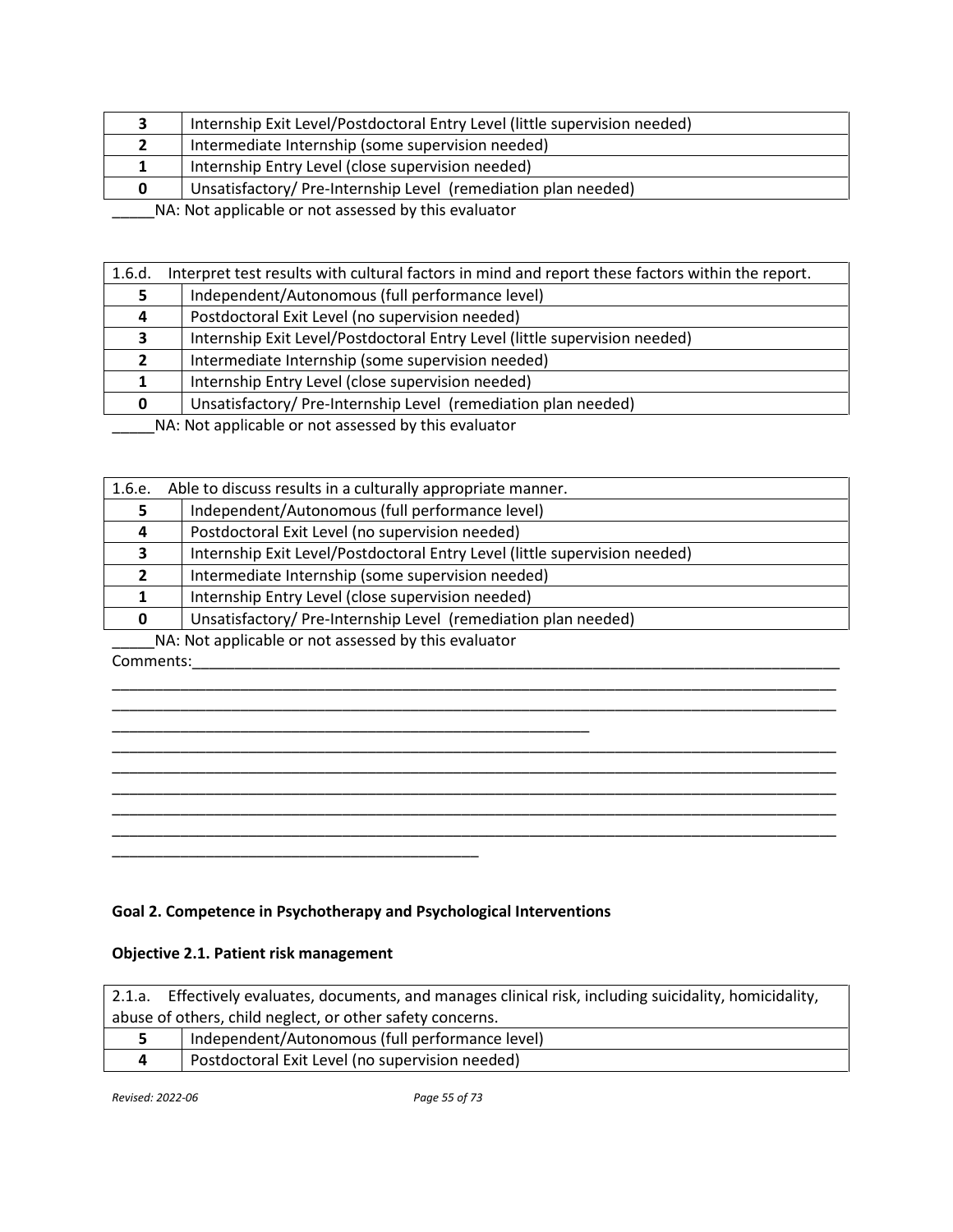|                                                      | Internship Exit Level/Postdoctoral Entry Level (little supervision needed) |
|------------------------------------------------------|----------------------------------------------------------------------------|
|                                                      | Intermediate Internship (some supervision needed)                          |
|                                                      | Internship Entry Level (close supervision needed)                          |
| 0                                                    | Unsatisfactory/Pre-Internship Level (remediation plan needed)              |
| NA: Not applicable or not assessed by this evaluator |                                                                            |

| 2.1.b.                                              | Manages privacy issues in risk situations.                                 |
|-----------------------------------------------------|----------------------------------------------------------------------------|
|                                                     | Independent/Autonomous (full performance level)                            |
| 4                                                   | Postdoctoral Exit Level (no supervision needed)                            |
| 3                                                   | Internship Exit Level/Postdoctoral Entry Level (little supervision needed) |
|                                                     | Intermediate Internship (some supervision needed)                          |
|                                                     | Internship Entry Level (close supervision needed)                          |
|                                                     | Unsatisfactory/Pre-Internship Level (remediation plan needed)              |
| NA Not applicable as not assessed by this qualupter |                                                                            |

| 2.1.c.       | Develops plans for safety and collaborates with clients, family, and other providers and |  |
|--------------|------------------------------------------------------------------------------------------|--|
|              | personnel including hospitals and law enforcement.                                       |  |
|              | Independent/Autonomous (full performance level)                                          |  |
| 4            | Postdoctoral Exit Level (no supervision needed)                                          |  |
|              | Internship Exit Level/Postdoctoral Entry Level (little supervision needed)               |  |
|              | Intermediate Internship (some supervision needed)                                        |  |
|              | Internship Entry Level (close supervision needed)                                        |  |
| <sup>0</sup> | Unsatisfactory/Pre-Internship Level (remediation plan needed)                            |  |

\_\_\_\_\_\_\_\_\_\_\_\_\_\_\_\_\_\_\_\_\_\_\_\_\_\_\_\_\_\_\_\_\_\_\_\_\_\_\_\_\_\_\_\_\_\_\_\_\_\_\_\_\_\_\_\_\_\_\_\_\_\_\_\_\_\_\_\_\_\_\_\_\_\_\_\_\_\_\_\_\_\_\_\_\_ \_\_\_\_\_\_\_\_\_\_\_\_\_\_\_\_\_\_\_\_\_\_\_\_\_\_\_\_\_\_\_\_\_\_\_\_\_\_\_\_\_\_\_\_\_\_\_\_\_\_\_\_\_\_\_\_\_\_\_\_\_\_\_\_\_\_\_\_\_\_\_\_\_\_\_\_\_\_\_\_\_\_\_\_\_

\_\_\_\_\_\_\_\_\_\_\_\_\_\_\_\_\_\_\_\_\_\_\_\_\_\_\_\_\_\_\_\_\_\_\_\_\_\_\_\_\_\_\_\_\_\_\_\_\_\_\_\_\_\_\_\_\_\_\_\_\_\_\_\_\_\_\_\_\_\_\_\_\_\_\_\_\_\_\_\_\_\_\_\_\_ \_\_\_\_\_\_\_\_\_\_\_\_\_\_\_\_\_\_\_\_\_\_\_\_\_\_\_\_\_\_\_\_\_\_\_\_\_\_\_\_\_\_\_\_\_\_\_\_\_\_\_\_\_\_\_\_\_\_\_\_\_\_\_\_\_\_\_\_\_\_\_\_\_\_\_\_\_\_\_\_\_\_\_\_\_ \_\_\_\_\_\_\_\_\_\_\_\_\_\_\_\_\_\_\_\_\_\_\_\_\_\_\_\_\_\_\_\_\_\_\_\_\_\_\_\_\_\_\_\_\_\_\_\_\_\_\_\_\_\_\_\_\_\_\_\_\_\_\_\_\_\_\_\_\_\_\_\_\_\_\_\_\_\_\_\_\_\_\_\_\_ \_\_\_\_\_\_\_\_\_\_\_\_\_\_\_\_\_\_\_\_\_\_\_\_\_\_\_\_\_\_\_\_\_\_\_\_\_\_\_\_\_\_\_\_\_\_\_\_\_\_\_\_\_\_\_\_\_\_\_\_\_\_\_\_\_\_\_\_\_\_\_\_\_\_\_\_\_\_\_\_\_\_\_\_\_ \_\_\_\_\_\_\_\_\_\_\_\_\_\_\_\_\_\_\_\_\_\_\_\_\_\_\_\_\_\_\_\_\_\_\_\_\_\_\_\_\_\_\_\_\_\_\_\_\_\_\_\_\_\_\_\_\_\_\_\_\_\_\_\_\_\_\_\_\_\_\_\_\_\_\_\_\_\_\_\_\_\_\_\_\_

\_\_\_\_\_NA: Not applicable or not assessed by this evaluator

\_\_\_\_\_\_\_\_\_\_\_\_\_\_\_\_\_\_\_\_\_\_\_\_\_\_\_\_\_\_\_\_\_\_\_\_\_\_\_\_\_\_\_

\_\_\_\_\_\_\_\_\_\_\_\_\_\_\_\_\_\_\_\_\_\_\_\_\_\_\_\_\_\_\_\_\_\_\_\_\_\_\_\_\_\_\_\_\_\_\_\_\_\_\_\_\_\_\_\_

Comments:\_\_\_\_\_\_\_\_\_\_\_\_\_\_\_\_\_\_\_\_\_\_\_\_\_\_\_\_\_\_\_\_\_\_\_\_\_\_\_\_\_\_\_\_\_\_\_\_\_\_\_\_\_\_\_\_\_\_\_\_\_\_\_\_\_\_\_\_\_\_\_\_\_\_\_\_

# **Objective 2.2. Appropriate case conceptualization and treatment planning**

2.2.a. Recognizes and structures treatment based on scientific, theoretical and practical principles of client care.

| Independent/Autonomous (full performance level) |  |
|-------------------------------------------------|--|
|                                                 |  |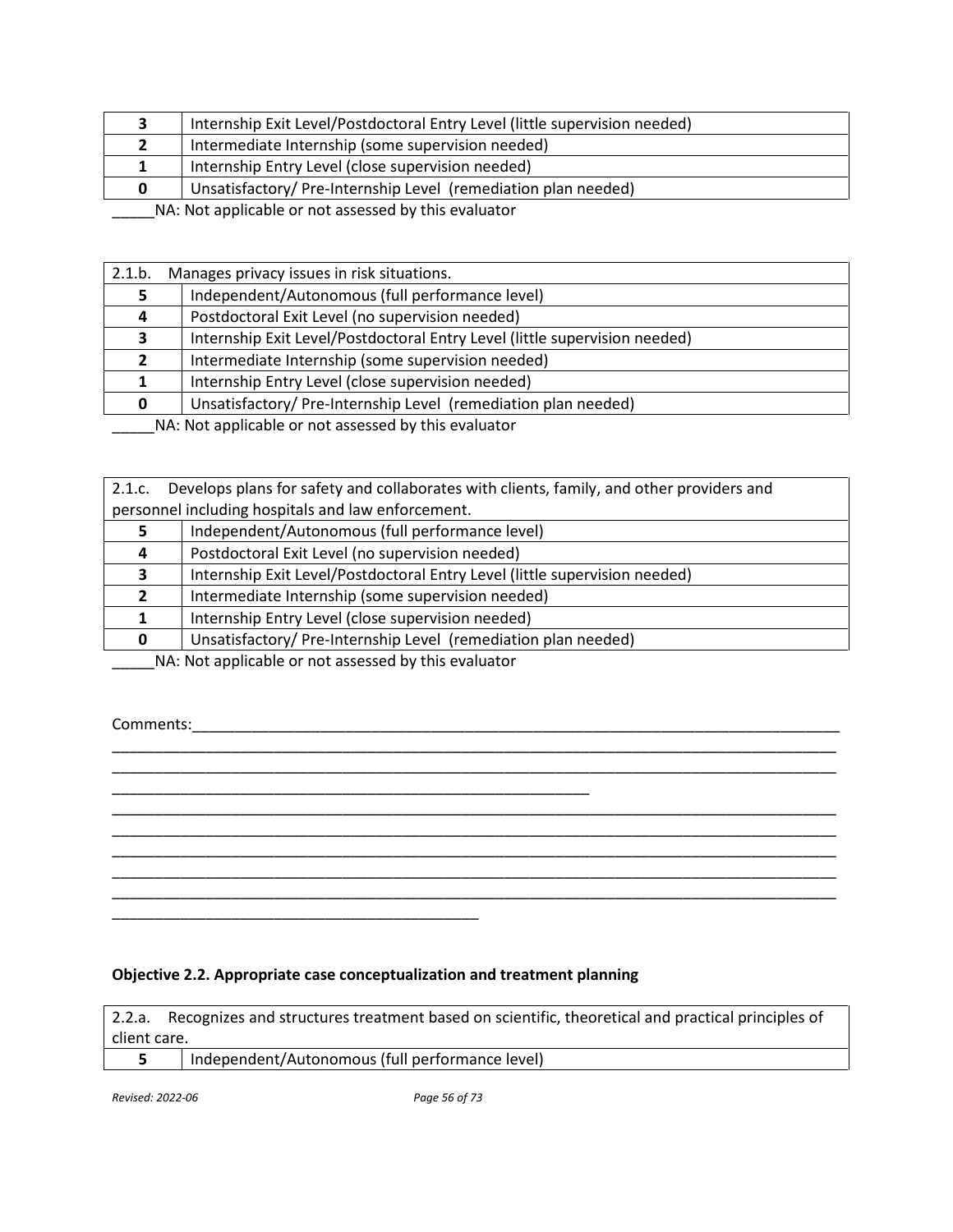| 4                                                    | Postdoctoral Exit Level (no supervision needed)                            |
|------------------------------------------------------|----------------------------------------------------------------------------|
|                                                      | Internship Exit Level/Postdoctoral Entry Level (little supervision needed) |
|                                                      | Intermediate Internship (some supervision needed)                          |
|                                                      | Internship Entry Level (close supervision needed)                          |
|                                                      | Unsatisfactory/Pre-Internship Level (remediation plan needed)              |
| NA: Not applicable or not assessed by this ovaluator |                                                                            |

| 2.2.b. | Writes collaborative treatment plans reflecting a scientific and theoretical framework. |
|--------|-----------------------------------------------------------------------------------------|
|        | Independent/Autonomous (full performance level)                                         |
| 4      | Postdoctoral Exit Level (no supervision needed)                                         |
|        | Internship Exit Level/Postdoctoral Entry Level (little supervision needed)              |
|        | Intermediate Internship (some supervision needed)                                       |
|        | Internship Entry Level (close supervision needed)                                       |
|        | Unsatisfactory/Pre-Internship Level (remediation plan needed)                           |
|        |                                                                                         |

\_\_\_\_\_NA: Not applicable or not assessed by this evaluator

| 2.2.c. | Researches diagnoses and incorporates scientific knowledge into treatments. |
|--------|-----------------------------------------------------------------------------|
|        | Independent/Autonomous (full performance level)                             |
| 4      | Postdoctoral Exit Level (no supervision needed)                             |
|        | Internship Exit Level/Postdoctoral Entry Level (little supervision needed)  |
|        | Intermediate Internship (some supervision needed)                           |
|        | Internship Entry Level (close supervision needed)                           |
|        | Unsatisfactory/Pre-Internship Level (remediation plan needed)               |

\_\_\_\_\_NA: Not applicable or not assessed by this evaluator

| 2.2.d.                                               | Individualizes treatment to accommodate individual and cultural differences. |
|------------------------------------------------------|------------------------------------------------------------------------------|
|                                                      | Independent/Autonomous (full performance level)                              |
| 4                                                    | Postdoctoral Exit Level (no supervision needed)                              |
|                                                      | Internship Exit Level/Postdoctoral Entry Level (little supervision needed)   |
| $\mathbf{2}$                                         | Intermediate Internship (some supervision needed)                            |
|                                                      | Internship Entry Level (close supervision needed)                            |
|                                                      | Unsatisfactory/Pre-Internship Level (remediation plan needed)                |
| NA: Not applicable or not assessed by this evaluator |                                                                              |

2.2.e. Designs coherent objectives of treatment. Independent/Autonomous (full performance level) Postdoctoral Exit Level (no supervision needed) Internship Exit Level/Postdoctoral Entry Level (little supervision needed) Intermediate Internship (some supervision needed) Internship Entry Level (close supervision needed) Unsatisfactory/ Pre-Internship Level (remediation plan needed)

*Revised: 2022-06 Page 57 of 73*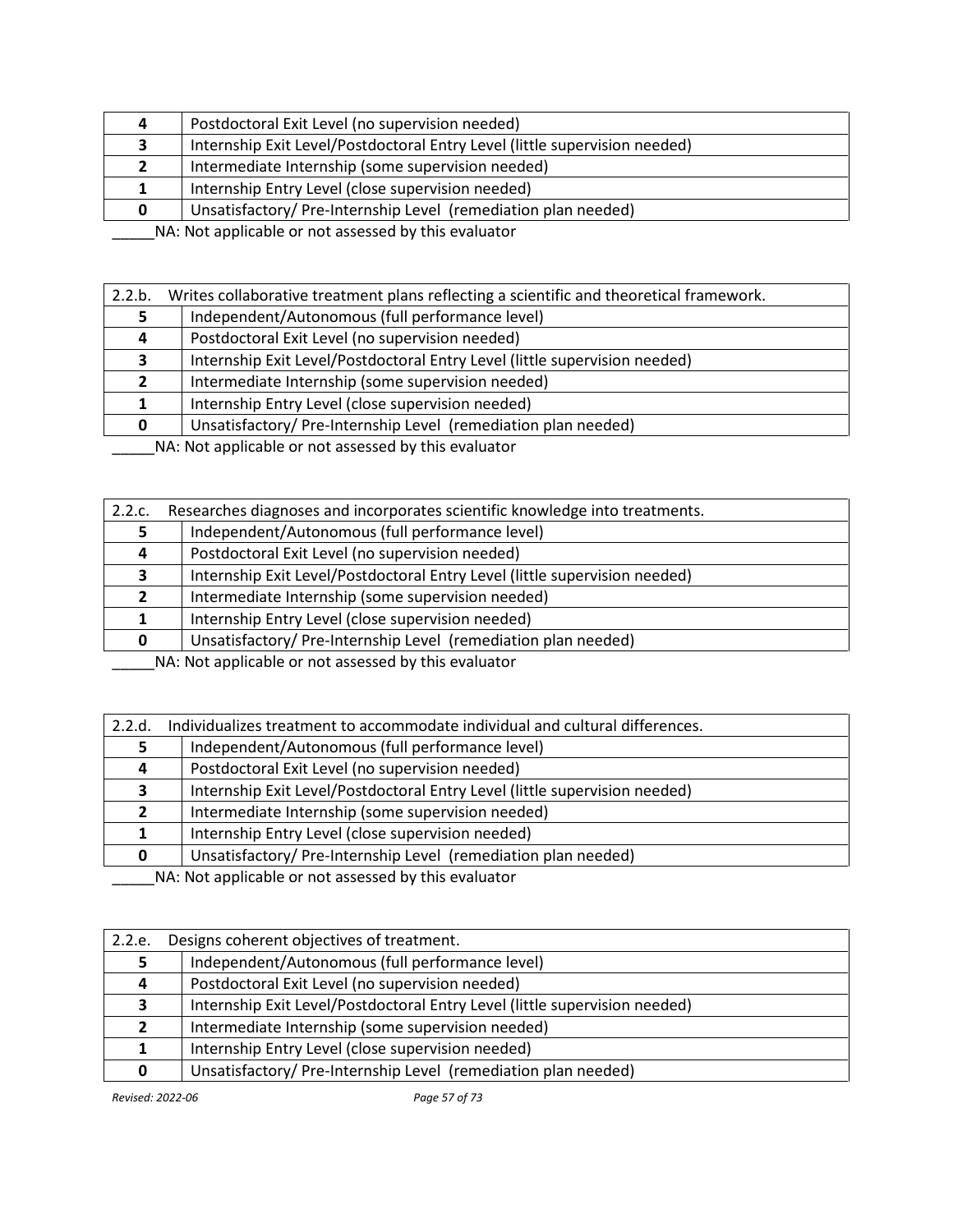\_\_\_\_\_\_\_\_\_\_\_\_\_\_\_\_\_\_\_\_\_\_\_\_\_\_\_\_\_\_\_\_\_\_\_\_\_\_\_\_\_\_\_\_\_\_\_\_\_\_\_\_\_\_\_\_

| 2.2.f.       | Documents outcomes.                                                        |  |
|--------------|----------------------------------------------------------------------------|--|
|              | Independent/Autonomous (full performance level)                            |  |
| 4            | Postdoctoral Exit Level (no supervision needed)                            |  |
| э.           | Internship Exit Level/Postdoctoral Entry Level (little supervision needed) |  |
|              | Intermediate Internship (some supervision needed)                          |  |
|              | Internship Entry Level (close supervision needed)                          |  |
| <sup>0</sup> | Unsatisfactory/Pre-Internship Level (remediation plan needed)              |  |
|              | NA: Not applicable or not assessed by this evaluator                       |  |

\_\_\_\_\_\_\_\_\_\_\_\_\_\_\_\_\_\_\_\_\_\_\_\_\_\_\_\_\_\_\_\_\_\_\_\_\_\_\_\_\_\_\_\_\_\_\_\_\_\_\_\_\_\_\_\_\_\_\_\_\_\_\_\_\_\_\_\_\_\_\_\_\_\_\_\_\_\_\_\_\_\_\_\_\_

\_\_\_\_\_\_\_\_\_\_\_\_\_\_\_\_\_\_\_\_\_\_\_\_\_\_\_\_\_\_\_\_\_\_\_\_\_\_\_\_\_\_\_\_\_\_\_\_\_\_\_\_\_\_\_\_\_\_\_\_\_\_\_\_\_\_\_\_\_\_\_\_\_\_\_\_\_\_\_\_\_\_\_\_\_ \_\_\_\_\_\_\_\_\_\_\_\_\_\_\_\_\_\_\_\_\_\_\_\_\_\_\_\_\_\_\_\_\_\_\_\_\_\_\_\_\_\_\_\_\_\_\_\_\_\_\_\_\_\_\_\_\_\_\_\_\_\_\_\_\_\_\_\_\_\_\_\_\_\_\_\_\_\_\_\_\_\_\_\_\_ \_\_\_\_\_\_\_\_\_\_\_\_\_\_\_\_\_\_\_\_\_\_\_\_\_\_\_\_\_\_\_\_\_\_\_\_\_\_\_\_\_\_\_\_\_\_\_\_\_\_\_\_\_\_\_\_\_\_\_\_\_\_\_\_\_\_\_\_\_\_\_\_\_\_\_\_\_\_\_\_\_\_\_\_\_ \_\_\_\_\_\_\_\_\_\_\_\_\_\_\_\_\_\_\_\_\_\_\_\_\_\_\_\_\_\_\_\_\_\_\_\_\_\_\_\_\_\_\_\_\_\_\_\_\_\_\_\_\_\_\_\_\_\_\_\_\_\_\_\_\_\_\_\_\_\_\_\_\_\_\_\_\_\_\_\_\_\_\_\_\_ \_\_\_\_\_\_\_\_\_\_\_\_\_\_\_\_\_\_\_\_\_\_\_\_\_\_\_\_\_\_\_\_\_\_\_\_\_\_\_\_\_\_\_\_\_\_\_\_\_\_\_\_\_\_\_\_\_\_\_\_\_\_\_\_\_\_\_\_\_\_\_\_\_\_\_\_\_\_\_\_\_\_\_\_\_

### Comments:\_\_\_\_\_\_\_\_\_\_\_\_\_\_\_\_\_\_\_\_\_\_\_\_\_\_\_\_\_\_\_\_\_\_\_\_\_\_\_\_\_\_\_\_\_\_\_\_\_\_\_\_\_\_\_\_\_\_\_\_\_\_\_\_\_\_\_\_\_\_\_\_\_\_\_\_

# **Objective 2.3. Effective therapeutic interventions**

\_\_\_\_\_\_\_\_\_\_\_\_\_\_\_\_\_\_\_\_\_\_\_\_\_\_\_\_\_\_\_\_\_\_\_\_\_\_\_\_\_\_\_

| 2.3.a. Uses appropriate and targeted clinical interventions.        |                                                                            |
|---------------------------------------------------------------------|----------------------------------------------------------------------------|
|                                                                     | Independent/Autonomous (full performance level)                            |
| 4                                                                   | Postdoctoral Exit Level (no supervision needed)                            |
| 3                                                                   | Internship Exit Level/Postdoctoral Entry Level (little supervision needed) |
|                                                                     | Intermediate Internship (some supervision needed)                          |
|                                                                     | Internship Entry Level (close supervision needed)                          |
|                                                                     | Unsatisfactory/Pre-Internship Level (remediation plan needed)              |
| <b>ALA</b> ALOR COMPONED CONTROL CONTROL AND INTERFERING THE CHANGE |                                                                            |

\_\_\_\_\_NA: Not applicable or not assessed by this evaluator

| 2.3.b.                                                | Uses empirically validated interventions where possible, or can justify reasons to do otherwise. |
|-------------------------------------------------------|--------------------------------------------------------------------------------------------------|
|                                                       | Independent/Autonomous (full performance level)                                                  |
|                                                       | Postdoctoral Exit Level (no supervision needed)                                                  |
|                                                       | Internship Exit Level/Postdoctoral Entry Level (little supervision needed)                       |
|                                                       | Intermediate Internship (some supervision needed)                                                |
|                                                       | Internship Entry Level (close supervision needed)                                                |
|                                                       | Unsatisfactory/Pre-Internship Level (remediation plan needed)                                    |
| NA . Not applicable as not assessed by this qualupter |                                                                                                  |

\_\_\_\_\_NA: Not applicable or not assessed by this evaluator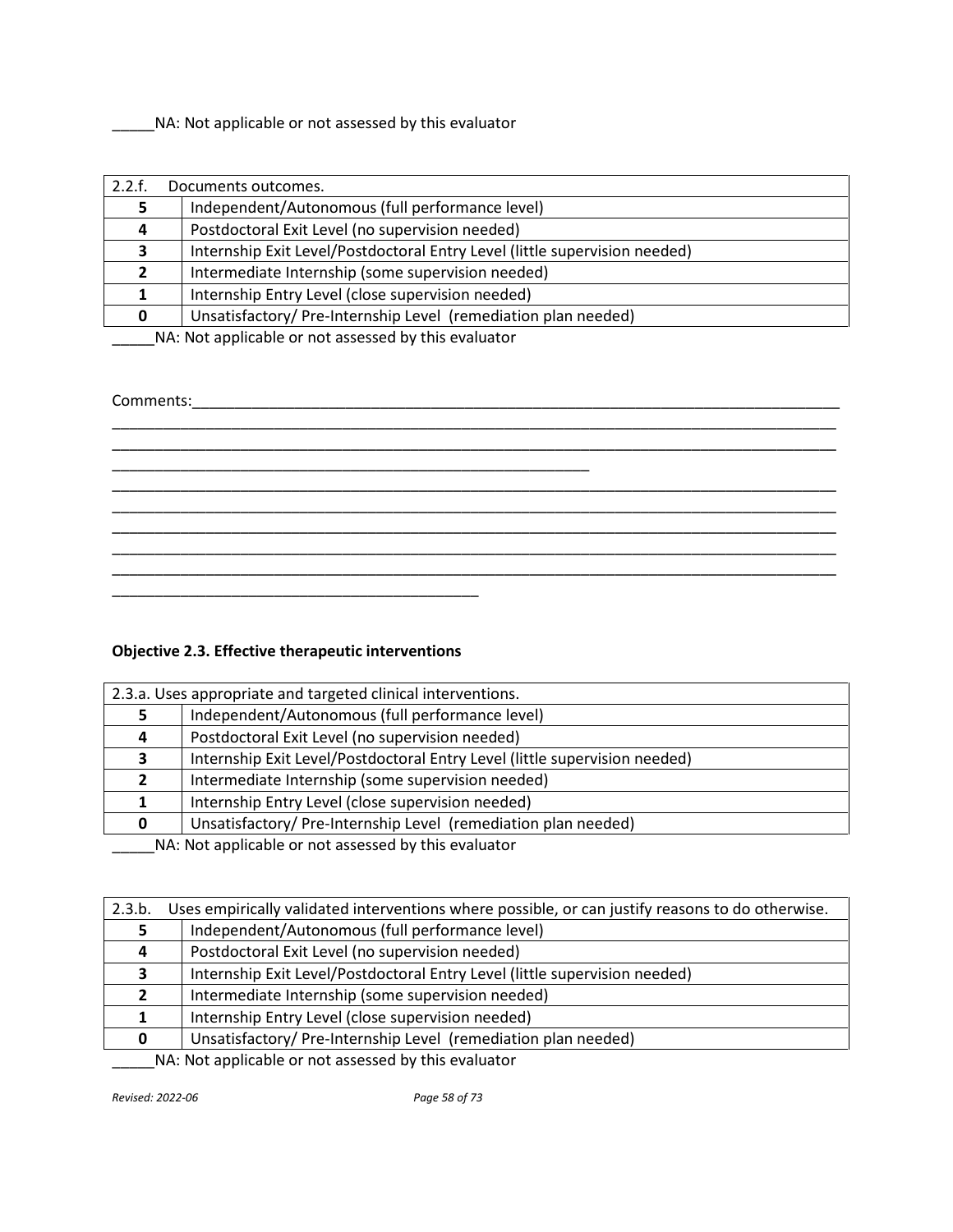| 2.3.c. | Implements interventions skillfully.                                       |
|--------|----------------------------------------------------------------------------|
|        | Independent/Autonomous (full performance level)                            |
| 4      | Postdoctoral Exit Level (no supervision needed)                            |
| 3.     | Internship Exit Level/Postdoctoral Entry Level (little supervision needed) |
|        | Intermediate Internship (some supervision needed)                          |
|        | Internship Entry Level (close supervision needed)                          |
|        | Unsatisfactory/Pre-Internship Level (remediation plan needed)              |
|        | NA . Net enable ble en net essessed butble suelusten                       |

| 2.3.d.                                               | Communicate empathy to clients.                                            |
|------------------------------------------------------|----------------------------------------------------------------------------|
|                                                      | Independent/Autonomous (full performance level)                            |
| 4                                                    | Postdoctoral Exit Level (no supervision needed)                            |
| 3                                                    | Internship Exit Level/Postdoctoral Entry Level (little supervision needed) |
| $\mathbf{2}$                                         | Intermediate Internship (some supervision needed)                          |
|                                                      | Internship Entry Level (close supervision needed)                          |
|                                                      | Unsatisfactory/Pre-Internship Level (remediation plan needed)              |
| NA: Not applicable or not assessed by this evaluator |                                                                            |

| 2.3.e.                                               | Manages expected caseload effectively.                                     |
|------------------------------------------------------|----------------------------------------------------------------------------|
|                                                      | Independent/Autonomous (full performance level)                            |
| 4                                                    | Postdoctoral Exit Level (no supervision needed)                            |
| 3                                                    | Internship Exit Level/Postdoctoral Entry Level (little supervision needed) |
| 2                                                    | Intermediate Internship (some supervision needed)                          |
|                                                      | Internship Entry Level (close supervision needed)                          |
| 0                                                    | Unsatisfactory/Pre-Internship Level (remediation plan needed)              |
| NA: Not applicable or not assessed by this evaluator |                                                                            |

\_\_\_\_\_\_\_\_\_\_\_\_\_\_\_\_\_\_\_\_\_\_\_\_\_\_\_\_\_\_\_\_\_\_\_\_\_\_\_\_\_\_\_\_\_\_\_\_\_\_\_\_\_\_\_\_\_\_\_\_\_\_\_\_\_\_\_\_\_\_\_\_\_\_\_\_\_\_\_\_\_\_\_\_\_ \_\_\_\_\_\_\_\_\_\_\_\_\_\_\_\_\_\_\_\_\_\_\_\_\_\_\_\_\_\_\_\_\_\_\_\_\_\_\_\_\_\_\_\_\_\_\_\_\_\_\_\_\_\_\_\_\_\_\_\_\_\_\_\_\_\_\_\_\_\_\_\_\_\_\_\_\_\_\_\_\_\_\_\_\_

\_\_\_\_\_\_\_\_\_\_\_\_\_\_\_\_\_\_\_\_\_\_\_\_\_\_\_\_\_\_\_\_\_\_\_\_\_\_\_\_\_\_\_\_\_\_\_\_\_\_\_\_\_\_\_\_\_\_\_\_\_\_\_\_\_\_\_\_\_\_\_\_\_\_\_\_\_\_\_\_\_\_\_\_\_ \_\_\_\_\_\_\_\_\_\_\_\_\_\_\_\_\_\_\_\_\_\_\_\_\_\_\_\_\_\_\_\_\_\_\_\_\_\_\_\_\_\_\_\_\_\_\_\_\_\_\_\_\_\_\_\_\_\_\_\_\_\_\_\_\_\_\_\_\_\_\_\_\_\_\_\_\_\_\_\_\_\_\_\_\_ \_\_\_\_\_\_\_\_\_\_\_\_\_\_\_\_\_\_\_\_\_\_\_\_\_\_\_\_\_\_\_\_\_\_\_\_\_\_\_\_\_\_\_\_\_\_\_\_\_\_\_\_\_\_\_\_\_\_\_\_\_\_\_\_\_\_\_\_\_\_\_\_\_\_\_\_\_\_\_\_\_\_\_\_\_ \_\_\_\_\_\_\_\_\_\_\_\_\_\_\_\_\_\_\_\_\_\_\_\_\_\_\_\_\_\_\_\_\_\_\_\_\_\_\_\_\_\_\_\_\_\_\_\_\_\_\_\_\_\_\_\_\_\_\_\_\_\_\_\_\_\_\_\_\_\_\_\_\_\_\_\_\_\_\_\_\_\_\_\_\_ \_\_\_\_\_\_\_\_\_\_\_\_\_\_\_\_\_\_\_\_\_\_\_\_\_\_\_\_\_\_\_\_\_\_\_\_\_\_\_\_\_\_\_\_\_\_\_\_\_\_\_\_\_\_\_\_\_\_\_\_\_\_\_\_\_\_\_\_\_\_\_\_\_\_\_\_\_\_\_\_\_\_\_\_\_

# Comments:\_\_\_\_\_\_\_\_\_\_\_\_\_\_\_\_\_\_\_\_\_\_\_\_\_\_\_\_\_\_\_\_\_\_\_\_\_\_\_\_\_\_\_\_\_\_\_\_\_\_\_\_\_\_\_\_\_\_\_\_\_\_\_\_\_\_\_\_\_\_\_\_\_\_\_\_

# **Objective 2.4. Sensitivity to individual and cultural diversity**

\_\_\_\_\_\_\_\_\_\_\_\_\_\_\_\_\_\_\_\_\_\_\_\_\_\_\_\_\_\_\_\_\_\_\_\_\_\_\_\_\_\_\_

\_\_\_\_\_\_\_\_\_\_\_\_\_\_\_\_\_\_\_\_\_\_\_\_\_\_\_\_\_\_\_\_\_\_\_\_\_\_\_\_\_\_\_\_\_\_\_\_\_\_\_\_\_\_\_\_

*Revised: 2022-06 Page 59 of 73*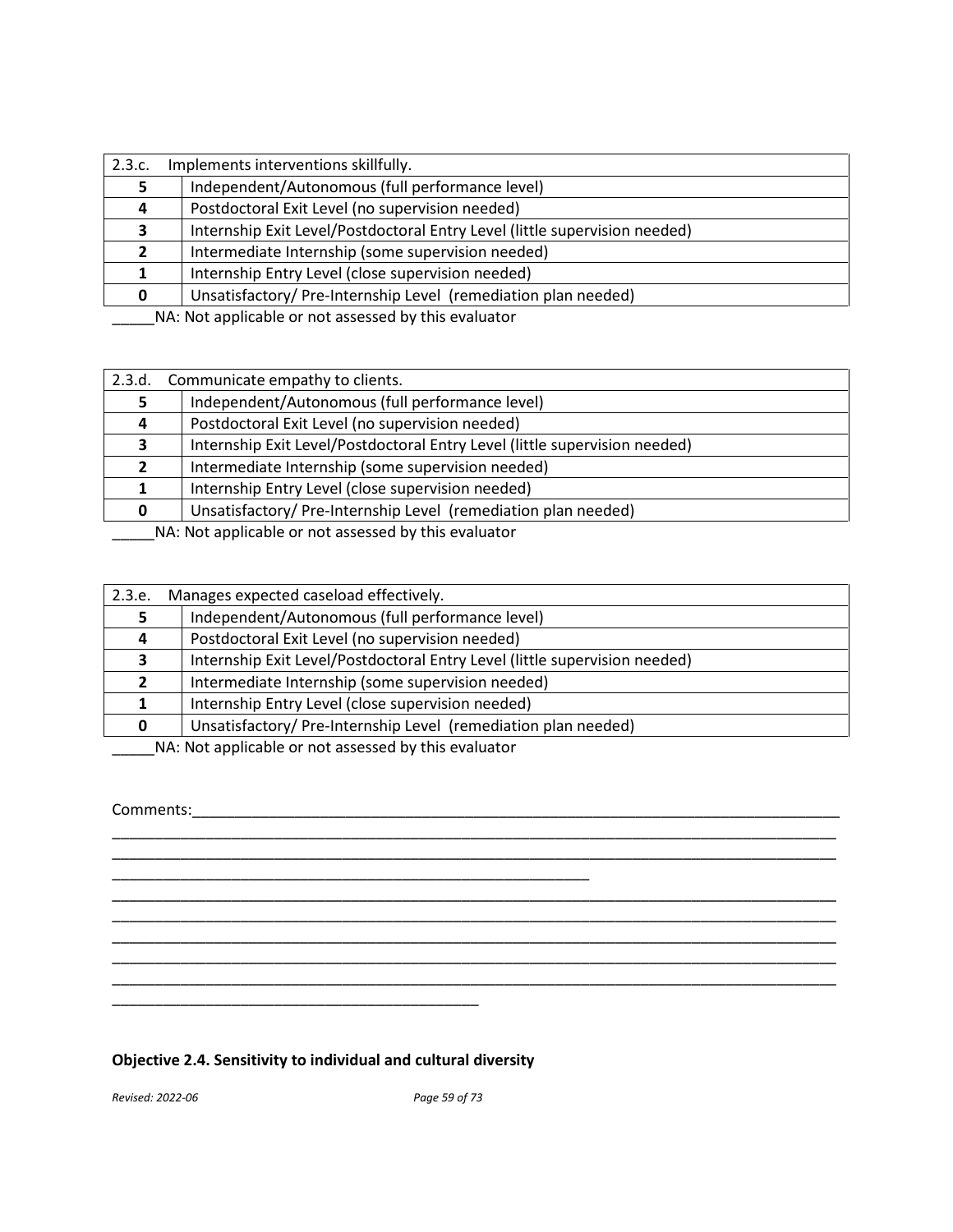|   | 2.4.b. Responds with sensitivity and respect to differences.               |
|---|----------------------------------------------------------------------------|
|   | Independent/Autonomous (full performance level)                            |
| 4 | Postdoctoral Exit Level (no supervision needed)                            |
| 3 | Internship Exit Level/Postdoctoral Entry Level (little supervision needed) |
|   | Intermediate Internship (some supervision needed)                          |
|   | Internship Entry Level (close supervision needed)                          |
| n | Unsatisfactory/Pre-Internship Level (remediation plan needed)              |
|   | NA: Not applicable or not assessed by this evaluator                       |

\_\_\_\_\_NA: Not applicable or not assessed by this evaluator

|                                                      | 2.4.c. Empowers clients to find resources relevant to their own identity.  |  |
|------------------------------------------------------|----------------------------------------------------------------------------|--|
|                                                      | Independent/Autonomous (full performance level)                            |  |
| 4                                                    | Postdoctoral Exit Level (no supervision needed)                            |  |
| 3                                                    | Internship Exit Level/Postdoctoral Entry Level (little supervision needed) |  |
| $\mathbf{2}$                                         | Intermediate Internship (some supervision needed)                          |  |
|                                                      | Internship Entry Level (close supervision needed)                          |  |
| 0                                                    | Unsatisfactory/Pre-Internship Level (remediation plan needed)              |  |
| NA: Not applicable or not assessed by this evaluator |                                                                            |  |

|              | 2.4.d. Aware of impact of clinician's own diverse identities. Recognizes own limits and prejudices. |  |
|--------------|-----------------------------------------------------------------------------------------------------|--|
|              | Independent/Autonomous (full performance level)                                                     |  |
| 4            | Postdoctoral Exit Level (no supervision needed)                                                     |  |
| 3            | Internship Exit Level/Postdoctoral Entry Level (little supervision needed)                          |  |
| $\mathbf{2}$ | Intermediate Internship (some supervision needed)                                                   |  |
|              | Internship Entry Level (close supervision needed)                                                   |  |
| 0            | Unsatisfactory/Pre-Internship Level (remediation plan needed)                                       |  |
|              | NA: Not applicable or not accossed by this ovaluator                                                |  |

\_\_\_\_\_NA: Not applicable or not assessed by this evaluator

Comments:\_\_\_\_\_\_\_\_\_\_\_\_\_\_\_\_\_\_\_\_\_\_\_\_\_\_\_\_\_\_\_\_\_\_\_\_\_\_\_\_\_\_\_\_\_\_\_\_\_\_\_\_\_\_\_\_\_\_\_\_\_\_\_\_\_\_\_\_\_\_\_\_\_\_\_\_

*Revised: 2022-06 Page 60 of 73*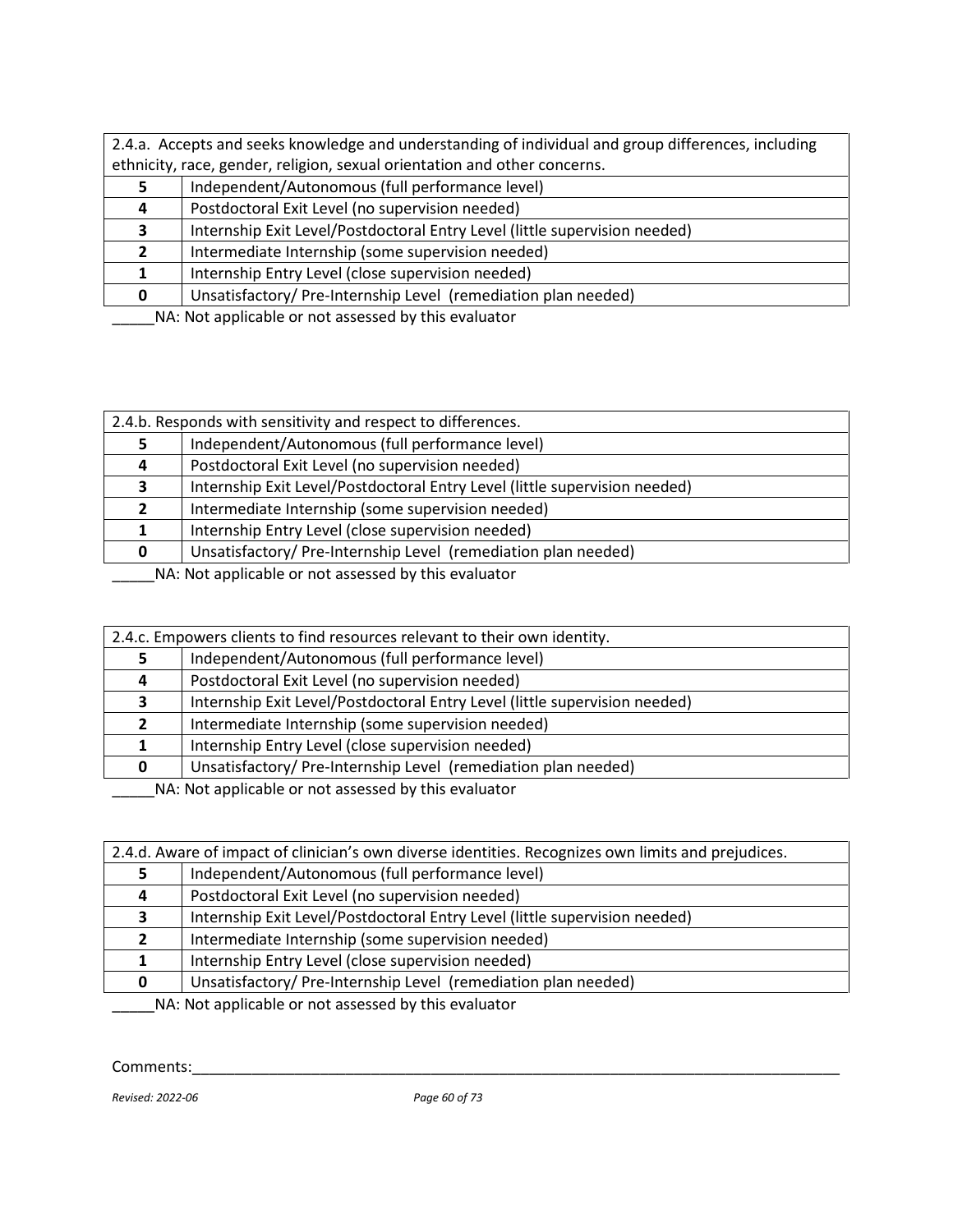\_\_\_\_\_\_\_\_\_\_\_\_\_\_\_\_\_\_\_\_\_\_\_\_\_\_\_\_\_\_\_\_\_\_\_\_\_\_\_\_\_\_\_\_\_\_\_\_\_\_\_\_\_\_\_\_\_\_\_\_\_\_\_\_\_\_\_\_\_\_\_\_\_\_\_\_\_\_\_\_\_\_\_\_\_

# **Objective 2.5. Group therapy skills**

|                                                      | 2.5.a. Understands group theory.                                           |  |
|------------------------------------------------------|----------------------------------------------------------------------------|--|
|                                                      | Independent/Autonomous (full performance level)                            |  |
| 4                                                    | Postdoctoral Exit Level (no supervision needed)                            |  |
| 3.                                                   | Internship Exit Level/Postdoctoral Entry Level (little supervision needed) |  |
|                                                      | Intermediate Internship (some supervision needed)                          |  |
|                                                      | Internship Entry Level (close supervision needed)                          |  |
|                                                      | Unsatisfactory/Pre-Internship Level (remediation plan needed)              |  |
| NA: Not applicable or not assessed by this evaluator |                                                                            |  |

|                                                                                               | 2.5.b. Manages group process effectively and intervenes when appropriate.  |
|-----------------------------------------------------------------------------------------------|----------------------------------------------------------------------------|
|                                                                                               | Independent/Autonomous (full performance level)                            |
| 4                                                                                             | Postdoctoral Exit Level (no supervision needed)                            |
|                                                                                               | Internship Exit Level/Postdoctoral Entry Level (little supervision needed) |
|                                                                                               | Intermediate Internship (some supervision needed)                          |
|                                                                                               | Internship Entry Level (close supervision needed)                          |
|                                                                                               | Unsatisfactory/Pre-Internship Level (remediation plan needed)              |
| <b>ALA</b> ALAB and <b>Problems</b> are a substantial different for a lattice of $\mathbf{r}$ |                                                                            |

\_\_\_\_\_NA: Not applicable or not assessed by this evaluator

| 2.5.c. Encourages participation of all while simultaneously fostering the development of group cohesion. |                                                                            |
|----------------------------------------------------------------------------------------------------------|----------------------------------------------------------------------------|
|                                                                                                          | Independent/Autonomous (full performance level)                            |
| 4                                                                                                        | Postdoctoral Exit Level (no supervision needed)                            |
| 3                                                                                                        | Internship Exit Level/Postdoctoral Entry Level (little supervision needed) |
|                                                                                                          | Intermediate Internship (some supervision needed)                          |
|                                                                                                          | Internship Entry Level (close supervision needed)                          |
| <sup>0</sup>                                                                                             | Unsatisfactory/Pre-Internship Level (remediation plan needed)              |
| NA: Not applicable or not assessed by this evaluator                                                     |                                                                            |

| 2.5.d. Functions well in different types of group settings. |                                                 |
|-------------------------------------------------------------|-------------------------------------------------|
|                                                             | Independent/Autonomous (full performance level) |
|                                                             | Postdoctoral Exit Level (no supervision needed) |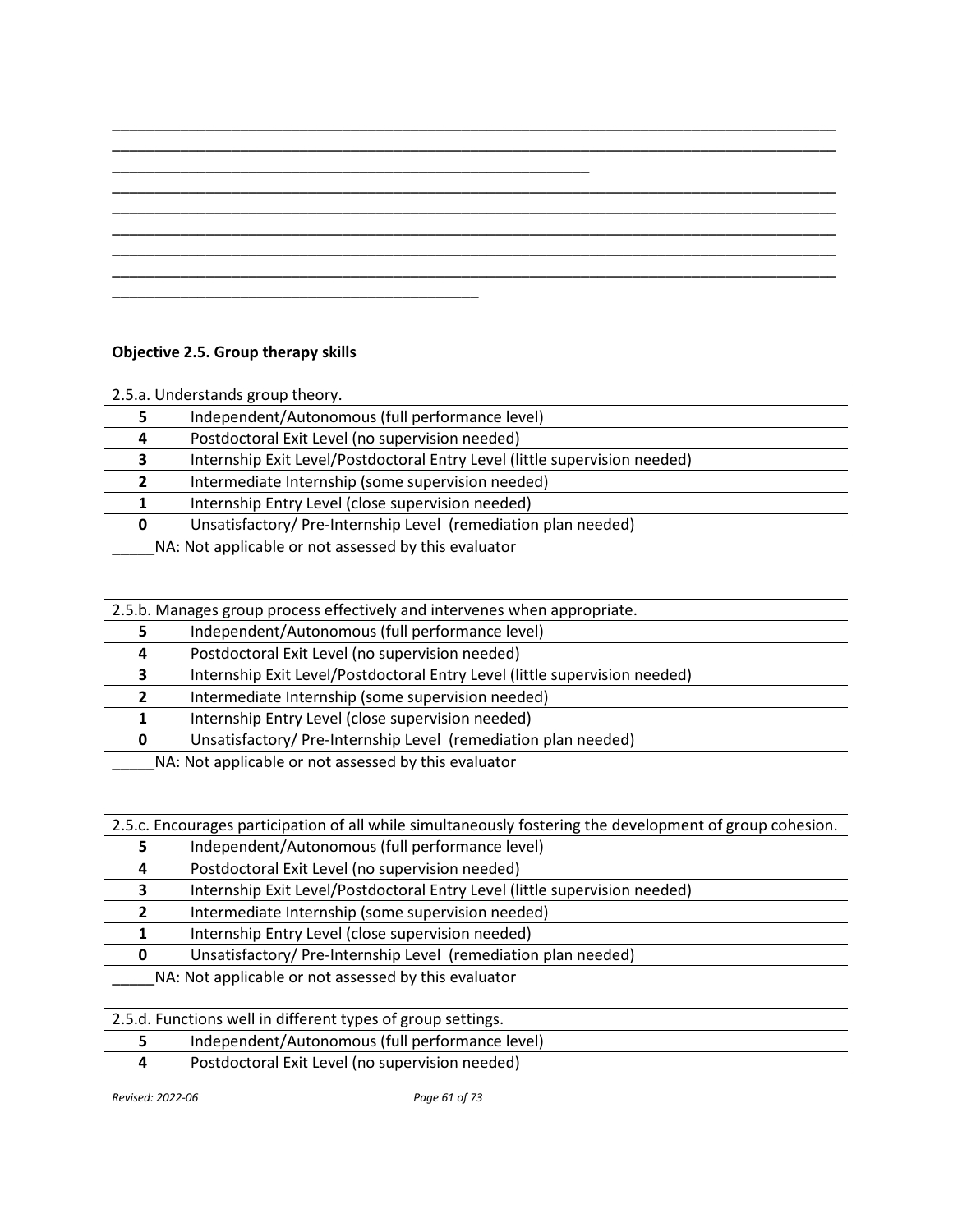|                                                      | Internship Exit Level/Postdoctoral Entry Level (little supervision needed) |
|------------------------------------------------------|----------------------------------------------------------------------------|
|                                                      | Intermediate Internship (some supervision needed)                          |
|                                                      | Internship Entry Level (close supervision needed)                          |
|                                                      | Unsatisfactory/Pre-Internship Level (remediation plan needed)              |
| NA: Not applicable or not assessed by this evaluator |                                                                            |

2.5.e. When appropriate, prepares and effectively facilitates psycho-educational, experiential or skillsbuilding in a group format.

|    | Independent/Autonomous (full performance level)                            |
|----|----------------------------------------------------------------------------|
| -4 | Postdoctoral Exit Level (no supervision needed)                            |
| 3  | Internship Exit Level/Postdoctoral Entry Level (little supervision needed) |
|    | Intermediate Internship (some supervision needed)                          |
|    | Internship Entry Level (close supervision needed)                          |
|    | Unsatisfactory/Pre-Internship Level (remediation plan needed)              |
|    | NA . Not applicable as not accorded by this ovaluator                      |

\_\_\_\_\_NA: Not applicable or not assessed by this evaluator

| 2.5.f. Demonstrates firm understanding of group theory and didactic materials presented. |                                                                                                                                                                                                                                                                                                                                                                                                                                                              |  |
|------------------------------------------------------------------------------------------|--------------------------------------------------------------------------------------------------------------------------------------------------------------------------------------------------------------------------------------------------------------------------------------------------------------------------------------------------------------------------------------------------------------------------------------------------------------|--|
|                                                                                          | Independent/Autonomous (full performance level)                                                                                                                                                                                                                                                                                                                                                                                                              |  |
|                                                                                          | Postdoctoral Exit Level (no supervision needed)                                                                                                                                                                                                                                                                                                                                                                                                              |  |
|                                                                                          | Internship Exit Level/Postdoctoral Entry Level (little supervision needed)                                                                                                                                                                                                                                                                                                                                                                                   |  |
|                                                                                          | Intermediate Internship (some supervision needed)                                                                                                                                                                                                                                                                                                                                                                                                            |  |
|                                                                                          | Internship Entry Level (close supervision needed)                                                                                                                                                                                                                                                                                                                                                                                                            |  |
|                                                                                          | Unsatisfactory/Pre-Internship Level (remediation plan needed)                                                                                                                                                                                                                                                                                                                                                                                                |  |
|                                                                                          | $\mathbf{a} \cdot \mathbf{b} = \mathbf{a} \cdot \mathbf{b} = \mathbf{a} \cdot \mathbf{b} = \mathbf{a} \cdot \mathbf{b} = \mathbf{a} \cdot \mathbf{b} = \mathbf{a} \cdot \mathbf{b} = \mathbf{a} \cdot \mathbf{b} = \mathbf{a} \cdot \mathbf{b} = \mathbf{a} \cdot \mathbf{b} = \mathbf{a} \cdot \mathbf{b} = \mathbf{a} \cdot \mathbf{b} = \mathbf{a} \cdot \mathbf{b} = \mathbf{a} \cdot \mathbf{b} = \mathbf{a} \cdot \mathbf{b} = \mathbf{a} \cdot \math$ |  |

\_\_\_\_\_\_\_\_\_\_\_\_\_\_\_\_\_\_\_\_\_\_\_\_\_\_\_\_\_\_\_\_\_\_\_\_\_\_\_\_\_\_\_\_\_\_\_\_\_\_\_\_\_\_\_\_\_\_\_\_\_\_\_\_\_\_\_\_\_\_\_\_\_\_\_\_\_\_\_\_\_\_\_\_\_ \_\_\_\_\_\_\_\_\_\_\_\_\_\_\_\_\_\_\_\_\_\_\_\_\_\_\_\_\_\_\_\_\_\_\_\_\_\_\_\_\_\_\_\_\_\_\_\_\_\_\_\_\_\_\_\_\_\_\_\_\_\_\_\_\_\_\_\_\_\_\_\_\_\_\_\_\_\_\_\_\_\_\_\_\_

\_\_\_\_\_\_\_\_\_\_\_\_\_\_\_\_\_\_\_\_\_\_\_\_\_\_\_\_\_\_\_\_\_\_\_\_\_\_\_\_\_\_\_\_\_\_\_\_\_\_\_\_\_\_\_\_\_\_\_\_\_\_\_\_\_\_\_\_\_\_\_\_\_\_\_\_\_\_\_\_\_\_\_\_\_ \_\_\_\_\_\_\_\_\_\_\_\_\_\_\_\_\_\_\_\_\_\_\_\_\_\_\_\_\_\_\_\_\_\_\_\_\_\_\_\_\_\_\_\_\_\_\_\_\_\_\_\_\_\_\_\_\_\_\_\_\_\_\_\_\_\_\_\_\_\_\_\_\_\_\_\_\_\_\_\_\_\_\_\_\_ \_\_\_\_\_\_\_\_\_\_\_\_\_\_\_\_\_\_\_\_\_\_\_\_\_\_\_\_\_\_\_\_\_\_\_\_\_\_\_\_\_\_\_\_\_\_\_\_\_\_\_\_\_\_\_\_\_\_\_\_\_\_\_\_\_\_\_\_\_\_\_\_\_\_\_\_\_\_\_\_\_\_\_\_\_ \_\_\_\_\_\_\_\_\_\_\_\_\_\_\_\_\_\_\_\_\_\_\_\_\_\_\_\_\_\_\_\_\_\_\_\_\_\_\_\_\_\_\_\_\_\_\_\_\_\_\_\_\_\_\_\_\_\_\_\_\_\_\_\_\_\_\_\_\_\_\_\_\_\_\_\_\_\_\_\_\_\_\_\_\_ \_\_\_\_\_\_\_\_\_\_\_\_\_\_\_\_\_\_\_\_\_\_\_\_\_\_\_\_\_\_\_\_\_\_\_\_\_\_\_\_\_\_\_\_\_\_\_\_\_\_\_\_\_\_\_\_\_\_\_\_\_\_\_\_\_\_\_\_\_\_\_\_\_\_\_\_\_\_\_\_\_\_\_\_\_

\_\_\_\_\_NA: Not applicable or not assessed by this evaluator

\_\_\_\_\_\_\_\_\_\_\_\_\_\_\_\_\_\_\_\_\_\_\_\_\_\_\_\_\_\_\_\_\_\_\_\_\_\_\_\_\_\_\_\_\_\_\_\_\_\_\_\_\_\_\_\_

Comments:\_\_\_\_\_\_\_\_\_\_\_\_\_\_\_\_\_\_\_\_\_\_\_\_\_\_\_\_\_\_\_\_\_\_\_\_\_\_\_\_\_\_\_\_\_\_\_\_\_\_\_\_\_\_\_\_\_\_\_\_\_\_\_\_\_\_\_\_\_\_\_\_\_\_\_\_

# **Objective 2.6. Cultural Competence**

\_\_\_\_\_\_\_\_\_\_\_\_\_\_\_\_\_\_\_\_\_\_\_\_\_\_\_\_\_\_\_\_\_\_\_\_\_\_\_\_\_\_\_

2.6.a. Understands importance of establishing rapport, historical trauma, effects of oppression on individuals and groups, effectiveness of different therapeutic styles and models and different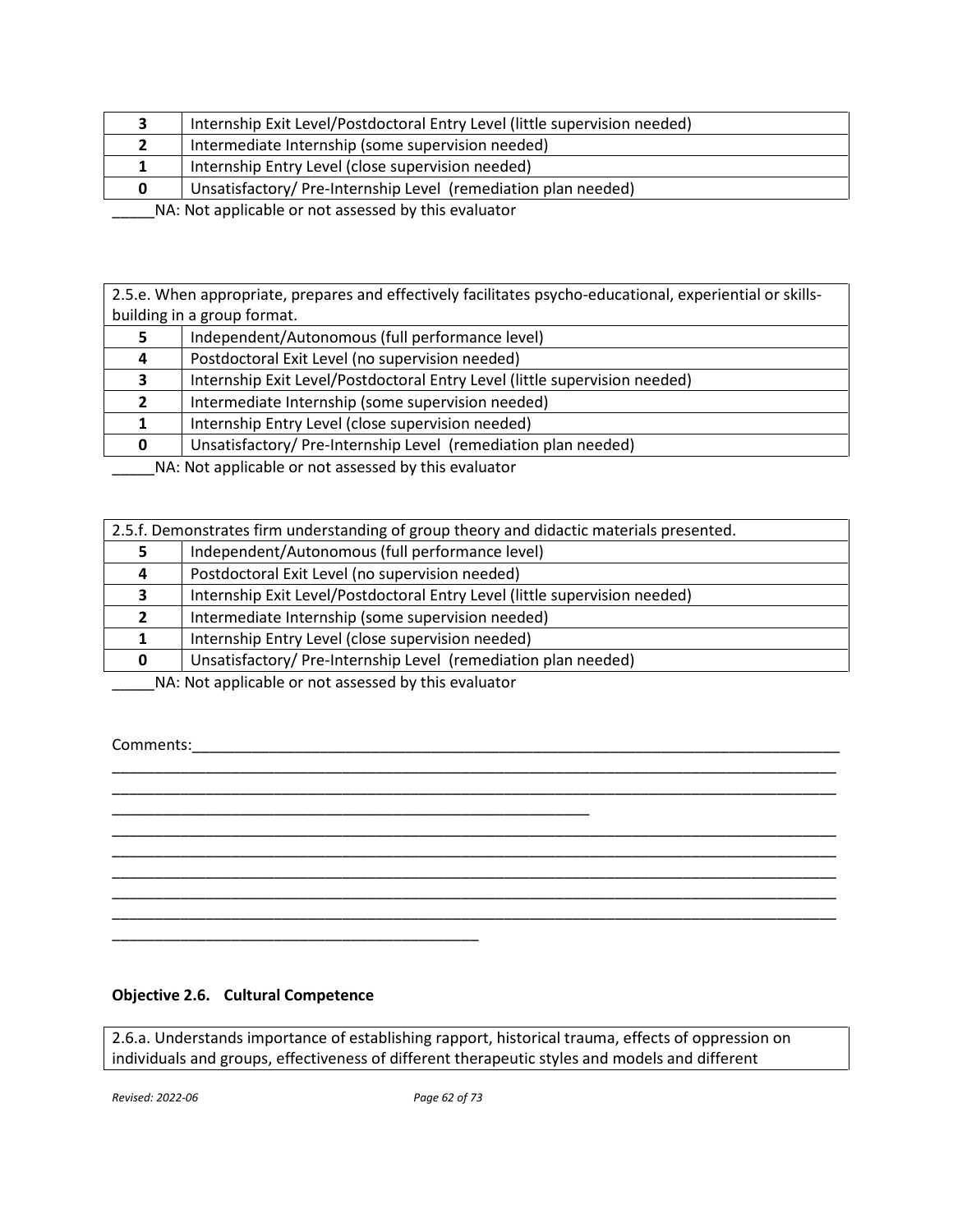| worldviews. |                                                                            |
|-------------|----------------------------------------------------------------------------|
|             | Independent/Autonomous (full performance level)                            |
| 4           | Postdoctoral Exit Level (no supervision needed)                            |
| 3.          | Internship Exit Level/Postdoctoral Entry Level (little supervision needed) |
|             | Intermediate Internship (some supervision needed)                          |
|             | Internship Entry Level (close supervision needed)                          |
|             | Unsatisfactory/Pre-Internship Level (remediation plan needed)              |

# Comments:\_\_\_\_\_\_\_\_\_\_\_\_\_\_\_\_\_\_\_\_\_\_\_\_\_\_\_\_\_\_\_\_\_\_\_\_\_\_\_\_\_\_\_\_\_\_\_\_\_\_\_\_\_\_\_\_\_\_\_\_\_\_\_\_\_\_\_\_\_\_\_\_\_\_\_\_

\_\_\_\_\_\_\_\_\_\_\_\_\_\_\_\_\_\_\_\_\_\_\_\_\_\_\_\_\_\_\_\_\_\_\_\_\_\_\_\_\_\_\_\_\_\_\_\_\_\_\_\_\_\_\_\_\_\_\_\_\_\_\_\_\_\_\_\_\_\_\_\_\_\_\_\_\_\_\_\_\_\_\_\_\_ \_\_\_\_\_\_\_\_\_\_\_\_\_\_\_\_\_\_\_\_\_\_\_\_\_\_\_\_\_\_\_\_\_\_\_\_\_\_\_\_\_\_\_\_\_\_\_\_\_\_\_\_\_\_\_\_\_\_\_\_\_\_\_\_\_\_\_\_\_\_\_\_\_\_\_\_\_\_\_\_\_\_\_\_\_ \_\_\_\_\_\_\_\_\_\_\_\_\_\_\_\_\_\_\_\_\_\_\_\_\_\_\_\_\_\_\_\_\_\_\_\_\_\_\_\_\_\_\_\_\_\_\_\_\_\_\_\_\_\_\_\_ \_\_\_\_\_\_\_\_\_\_\_\_\_\_\_\_\_\_\_\_\_\_\_\_\_\_\_\_\_\_\_\_\_\_\_\_\_\_\_\_\_\_\_\_\_\_\_\_\_\_\_\_\_\_\_\_\_\_\_\_\_\_\_\_\_\_\_\_\_\_\_\_\_\_\_\_\_\_\_\_\_\_\_\_\_ \_\_\_\_\_\_\_\_\_\_\_\_\_\_\_\_\_\_\_\_\_\_\_\_\_\_\_\_\_\_\_\_\_\_\_\_\_\_\_\_\_\_\_\_\_\_\_\_\_\_\_\_\_\_\_\_\_\_\_\_\_\_\_\_\_\_\_\_\_\_\_\_\_\_\_\_\_\_\_\_\_\_\_\_\_ \_\_\_\_\_\_\_\_\_\_\_\_\_\_\_\_\_\_\_\_\_\_\_\_\_\_\_\_\_\_\_\_\_\_\_\_\_\_\_\_\_\_\_\_\_\_\_\_\_\_\_\_\_\_\_\_\_\_\_\_\_\_\_\_\_\_\_\_\_\_\_\_\_\_\_\_\_\_\_\_\_\_\_\_\_ \_\_\_\_\_\_\_\_\_\_\_\_\_\_\_\_\_\_\_\_\_\_\_\_\_\_\_\_\_\_\_\_\_\_\_\_\_\_\_\_\_\_\_\_\_\_\_\_\_\_\_\_\_\_\_\_\_\_\_\_\_\_\_\_\_\_\_\_\_\_\_\_\_\_\_\_\_\_\_\_\_\_\_\_\_ \_\_\_\_\_\_\_\_\_\_\_\_\_\_\_\_\_\_\_\_\_\_\_\_\_\_\_\_\_\_\_\_\_\_\_\_\_\_\_\_\_\_\_\_\_\_\_\_\_\_\_\_\_\_\_\_\_\_\_\_\_\_\_\_\_\_\_\_\_\_\_\_\_\_\_\_\_\_\_\_\_\_\_\_\_ \_\_\_\_\_\_\_\_\_\_\_\_\_\_\_\_\_\_\_\_\_\_\_\_\_\_\_\_\_\_\_\_\_\_\_\_\_\_\_\_\_\_\_

# **Goal 3. Constructive Consultation and Supervision and Program Evaluation**

# **Objective 3.1. Effective consultation and communication**

| 3.1.a. Communicates concerns and recommendations clearly, both orally and in written form. |                                                                            |
|--------------------------------------------------------------------------------------------|----------------------------------------------------------------------------|
| 5                                                                                          | Independent/Autonomous (full performance level)                            |
| 4                                                                                          | Postdoctoral Exit Level (no supervision needed)                            |
|                                                                                            | Internship Exit Level/Postdoctoral Entry Level (little supervision needed) |
| $\mathbf{z}$                                                                               | Intermediate Internship (some supervision needed)                          |
|                                                                                            | Internship Entry Level (close supervision needed)                          |
|                                                                                            | Unsatisfactory/Pre-Internship Level (remediation plan needed)              |
| NA: Not applicable or not assessed by this evaluator                                       |                                                                            |

3.1.b. Offers useful feedback in clinical team meetings, in consultation with outside agencies and the public.

|   | Independent/Autonomous (full performance level)                            |
|---|----------------------------------------------------------------------------|
| 4 | Postdoctoral Exit Level (no supervision needed)                            |
|   | Internship Exit Level/Postdoctoral Entry Level (little supervision needed) |
|   | Intermediate Internship (some supervision needed)                          |
|   | Internship Entry Level (close supervision needed)                          |
|   | Unsatisfactory/ Pre-Internship Level (remediation plan needed)             |

\_\_\_\_\_NA: Not applicable or not assessed by this evaluator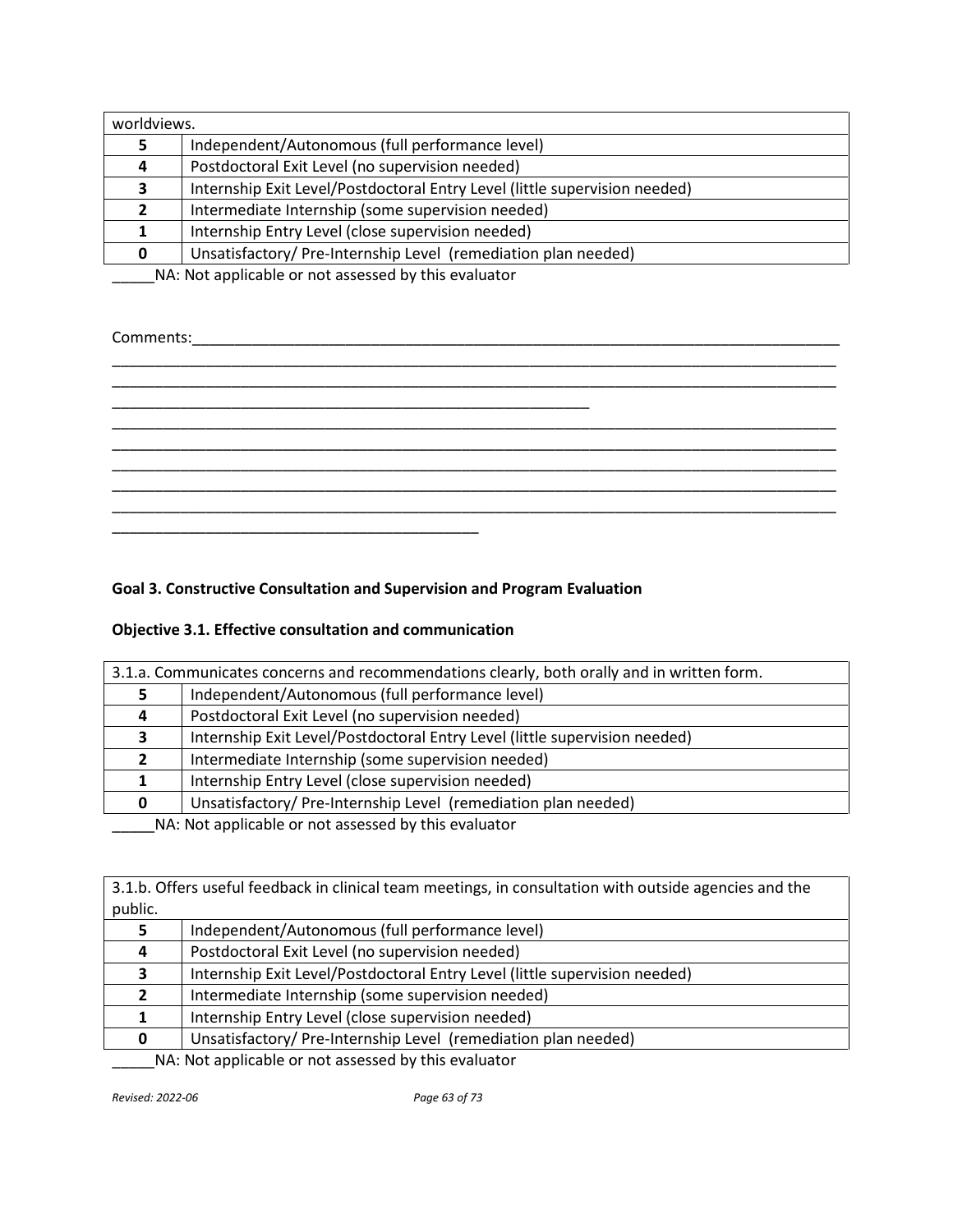| 3.1.c. Conceptualizes effectiveness of programs and interventions, and can communicate targets for |                                                                            |
|----------------------------------------------------------------------------------------------------|----------------------------------------------------------------------------|
| change.                                                                                            |                                                                            |
|                                                                                                    | Independent/Autonomous (full performance level)                            |
| 4                                                                                                  | Postdoctoral Exit Level (no supervision needed)                            |
|                                                                                                    | Internship Exit Level/Postdoctoral Entry Level (little supervision needed) |
|                                                                                                    | Intermediate Internship (some supervision needed)                          |
|                                                                                                    | Internship Entry Level (close supervision needed)                          |
|                                                                                                    | Unsatisfactory/Pre-Internship Level (remediation plan needed)              |
|                                                                                                    |                                                                            |

| 3.1.d. Demonstrates awareness of ethical guidelines pertaining to consultation. |                                                                            |
|---------------------------------------------------------------------------------|----------------------------------------------------------------------------|
| 5                                                                               | Independent/Autonomous (full performance level)                            |
| 4                                                                               | Postdoctoral Exit Level (no supervision needed)                            |
| 3                                                                               | Internship Exit Level/Postdoctoral Entry Level (little supervision needed) |
| $2^{\circ}$                                                                     | Intermediate Internship (some supervision needed)                          |
|                                                                                 | Internship Entry Level (close supervision needed)                          |
| <sup>0</sup>                                                                    | Unsatisfactory/Pre-Internship Level (remediation plan needed)              |
| $N_A$ . Not applicable or not assessed by this evaluator                        |                                                                            |

\_\_\_\_\_NA: Not applicable or not assessed by this evaluator

## Comments:\_\_\_\_\_\_\_\_\_\_\_\_\_\_\_\_\_\_\_\_\_\_\_\_\_\_\_\_\_\_\_\_\_\_\_\_\_\_\_\_\_\_\_\_\_\_\_\_\_\_\_\_\_\_\_\_\_\_\_\_\_\_\_\_\_\_\_\_\_\_\_\_\_\_\_\_

\_\_\_\_\_\_\_\_\_\_\_\_\_\_\_\_\_\_\_\_\_\_\_\_\_\_\_\_\_\_\_\_\_\_\_\_\_\_\_\_\_\_\_\_\_\_\_\_\_\_\_\_\_\_\_\_\_\_\_\_\_\_\_\_\_\_\_\_\_\_\_\_\_\_\_\_\_\_\_\_\_\_\_\_\_ \_\_\_\_\_\_\_\_\_\_\_\_\_\_\_\_\_\_\_\_\_\_\_\_\_\_\_\_\_\_\_\_\_\_\_\_\_\_\_\_\_\_\_\_\_\_\_\_\_\_\_\_\_\_\_\_\_\_\_\_\_\_\_\_\_\_\_\_\_\_\_\_\_\_\_\_\_\_\_\_\_\_\_\_\_ \_\_\_\_\_\_\_\_\_\_\_\_\_\_\_\_\_\_\_\_\_\_\_\_\_\_\_\_\_\_\_\_\_\_\_\_\_\_\_\_\_\_\_\_\_\_\_\_\_\_\_\_\_\_\_\_ \_\_\_\_\_\_\_\_\_\_\_\_\_\_\_\_\_\_\_\_\_\_\_\_\_\_\_\_\_\_\_\_\_\_\_\_\_\_\_\_\_\_\_\_\_\_\_\_\_\_\_\_\_\_\_\_\_\_\_\_\_\_\_\_\_\_\_\_\_\_\_\_\_\_\_\_\_\_\_\_\_\_\_\_\_ \_\_\_\_\_\_\_\_\_\_\_\_\_\_\_\_\_\_\_\_\_\_\_\_\_\_\_\_\_\_\_\_\_\_\_\_\_\_\_\_\_\_\_\_\_\_\_\_\_\_\_\_\_\_\_\_\_\_\_\_\_\_\_\_\_\_\_\_\_\_\_\_\_\_\_\_\_\_\_\_\_\_\_\_\_ \_\_\_\_\_\_\_\_\_\_\_\_\_\_\_\_\_\_\_\_\_\_\_\_\_\_\_\_\_\_\_\_\_\_\_\_\_\_\_\_\_\_\_\_\_\_\_\_\_\_\_\_\_\_\_\_\_\_\_\_\_\_\_\_\_\_\_\_\_\_\_\_\_\_\_\_\_\_\_\_\_\_\_\_\_ \_\_\_\_\_\_\_\_\_\_\_\_\_\_\_\_\_\_\_\_\_\_\_\_\_\_\_\_\_\_\_\_\_\_\_\_\_\_\_\_\_\_\_\_\_\_\_\_\_\_\_\_\_\_\_\_\_\_\_\_\_\_\_\_\_\_\_\_\_\_\_\_\_\_\_\_\_\_\_\_\_\_\_\_\_

# **Objective 3.2. Effective supervision**

\_\_\_\_\_\_\_\_\_\_\_\_\_\_\_\_\_\_\_\_\_\_\_\_\_\_\_\_\_\_\_\_\_\_\_\_\_\_\_\_\_\_\_

| 3.2.a. Within peer supervision and peer review, able to provide constructive feedback, supervisory |                                                                            |
|----------------------------------------------------------------------------------------------------|----------------------------------------------------------------------------|
| suggestions, and supervisee skills and shortcomings.                                               |                                                                            |
|                                                                                                    | Independent/Autonomous (full performance level)                            |
| 4                                                                                                  | Postdoctoral Exit Level (no supervision needed)                            |
|                                                                                                    | Internship Exit Level/Postdoctoral Entry Level (little supervision needed) |
|                                                                                                    | Intermediate Internship (some supervision needed)                          |
|                                                                                                    | Internship Entry Level (close supervision needed)                          |
| <sup>0</sup>                                                                                       | Unsatisfactory/Pre-Internship Level (remediation plan needed)              |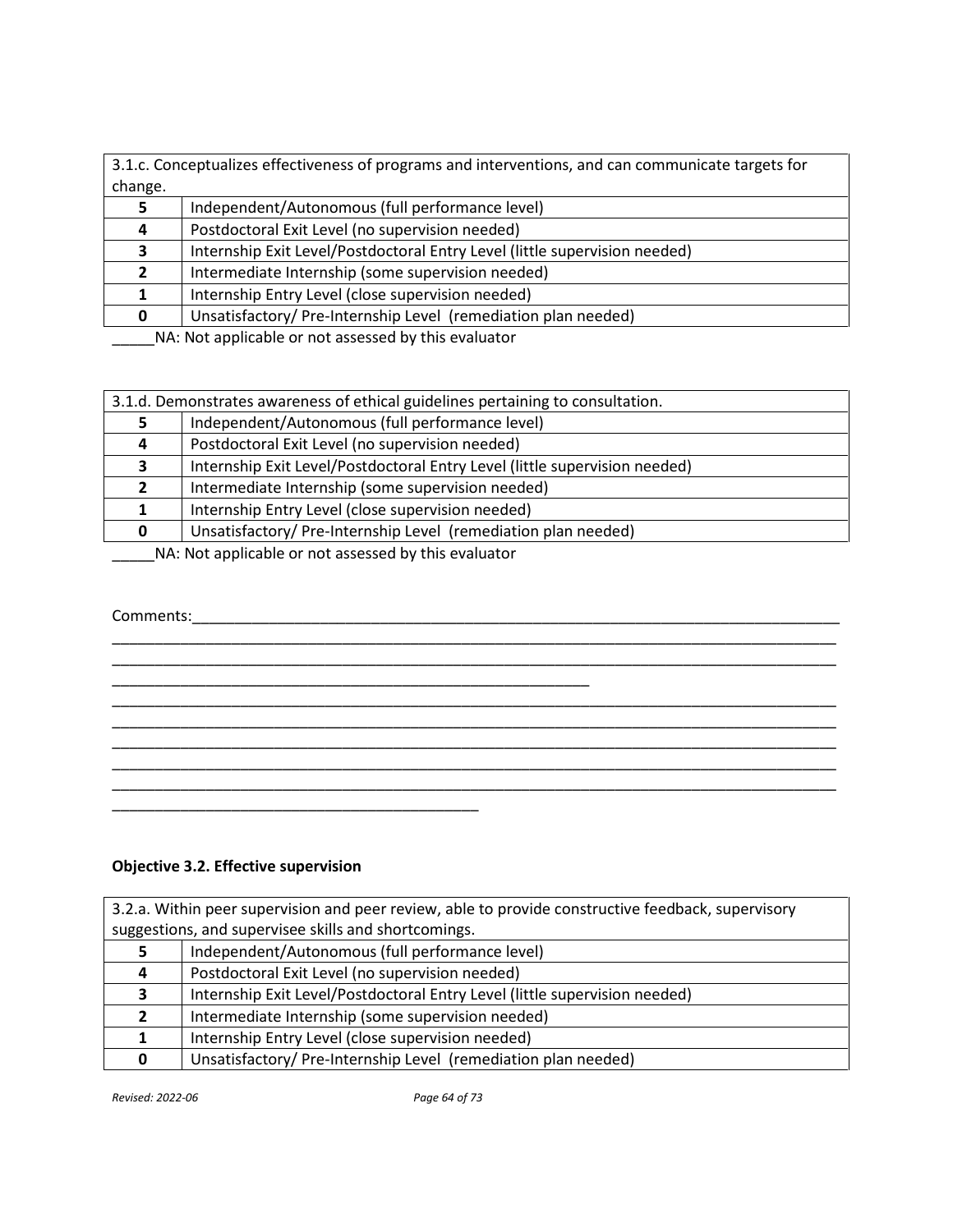|   | 3.2.b. Demonstrates awareness of ethical guidelines pertaining to supervision. |  |
|---|--------------------------------------------------------------------------------|--|
|   | Independent/Autonomous (full performance level)                                |  |
| 4 | Postdoctoral Exit Level (no supervision needed)                                |  |
|   | Internship Exit Level/Postdoctoral Entry Level (little supervision needed)     |  |
|   | Intermediate Internship (some supervision needed)                              |  |
|   | Internship Entry Level (close supervision needed)                              |  |
|   | Unsatisfactory/Pre-Internship Level (remediation plan needed)                  |  |
|   |                                                                                |  |

NA: Not applicable or not assessed by this evaluator

| 3.2.c. Able to articulate models and/or philosophies of supervision and relevant research. |                                                                            |
|--------------------------------------------------------------------------------------------|----------------------------------------------------------------------------|
|                                                                                            | Independent/Autonomous (full performance level)                            |
| 4                                                                                          | Postdoctoral Exit Level (no supervision needed)                            |
|                                                                                            | Internship Exit Level/Postdoctoral Entry Level (little supervision needed) |
|                                                                                            | Intermediate Internship (some supervision needed)                          |
|                                                                                            | Internship Entry Level (close supervision needed)                          |
|                                                                                            | Unsatisfactory/Pre-Internship Level (remediation plan needed)              |
| NA . Net enable ble en net essessed buthis suppreten                                       |                                                                            |

\_\_\_\_\_NA: Not applicable or not assessed by this evaluator

# Comments:\_\_\_\_\_\_\_\_\_\_\_\_\_\_\_\_\_\_\_\_\_\_\_\_\_\_\_\_\_\_\_\_\_\_\_\_\_\_\_\_\_\_\_\_\_\_\_\_\_\_\_\_\_\_\_\_\_\_\_\_\_\_\_\_\_\_\_\_\_\_\_\_\_\_\_\_

# \_\_\_\_\_\_\_\_\_\_\_\_\_\_\_\_\_\_\_\_\_\_\_\_\_\_\_\_\_\_\_\_\_\_\_\_\_\_\_\_\_\_\_\_\_\_\_\_\_\_\_\_\_\_\_\_\_\_\_\_\_\_\_\_\_\_\_\_\_\_\_\_\_\_\_\_\_\_\_\_\_\_\_\_\_ \_\_\_\_\_\_\_\_\_\_\_\_\_\_\_\_\_\_\_\_\_\_\_\_\_\_\_\_\_\_\_\_\_\_\_\_\_\_\_\_\_\_\_\_\_\_\_\_\_\_\_\_\_\_\_\_\_\_\_\_\_\_\_\_\_\_\_\_\_\_\_\_\_\_\_\_\_\_\_\_\_\_\_\_\_ \_\_\_\_\_\_\_\_\_\_\_\_\_\_\_\_\_\_\_\_\_\_\_\_\_\_\_\_\_\_\_\_\_\_\_\_\_\_\_\_\_\_\_\_\_\_\_\_\_\_\_\_\_\_\_\_\_\_\_\_\_\_\_\_\_\_\_\_\_\_\_\_\_\_\_\_\_\_\_\_\_\_\_\_\_ \_\_\_\_\_\_\_\_\_\_\_\_\_\_\_\_\_\_\_\_\_\_\_\_\_\_\_\_\_\_\_\_\_\_\_\_\_\_\_\_\_\_\_\_\_\_\_\_\_\_\_\_\_\_\_\_\_\_\_\_\_\_\_\_\_\_\_\_\_\_\_\_\_\_\_\_\_\_\_\_\_\_\_\_\_ \_\_\_\_\_\_\_\_\_\_\_\_\_\_\_\_\_\_\_\_\_\_\_\_\_\_\_\_\_\_\_\_\_\_\_\_\_\_\_\_\_\_\_\_\_\_\_\_\_\_\_\_\_\_\_\_\_\_\_\_\_\_\_\_\_\_\_\_\_\_\_\_\_\_\_\_\_\_\_\_\_\_\_\_\_ \_\_\_\_\_\_\_\_\_\_\_\_\_\_\_\_\_\_\_\_\_\_\_\_\_\_\_\_\_\_\_\_\_\_\_\_\_\_\_\_\_\_\_\_\_\_\_\_\_\_\_\_\_\_\_\_\_\_\_\_\_\_\_\_\_\_\_\_\_\_\_\_\_\_\_\_\_\_\_\_\_\_\_\_\_ \_\_\_\_\_\_\_\_\_\_\_\_\_\_\_\_\_\_\_\_\_\_\_\_\_\_\_\_\_\_\_\_\_\_\_\_\_\_\_\_\_\_\_

# **Objective 3.3. Theories and Methods of Program Evaluation**

| 3.3.a. Developed expected skills in knowledge of evaluation of a program or an intervention (at the |                                                                            |
|-----------------------------------------------------------------------------------------------------|----------------------------------------------------------------------------|
| individual or group level).                                                                         |                                                                            |
| 5.                                                                                                  | Independent/Autonomous (full performance level)                            |
| 4                                                                                                   | Postdoctoral Exit Level (no supervision needed)                            |
| 3                                                                                                   | Internship Exit Level/Postdoctoral Entry Level (little supervision needed) |
|                                                                                                     | Intermediate Internship (some supervision needed)                          |
|                                                                                                     | Internship Entry Level (close supervision needed)                          |
| 0                                                                                                   | Unsatisfactory/Pre-Internship Level (remediation plan needed)              |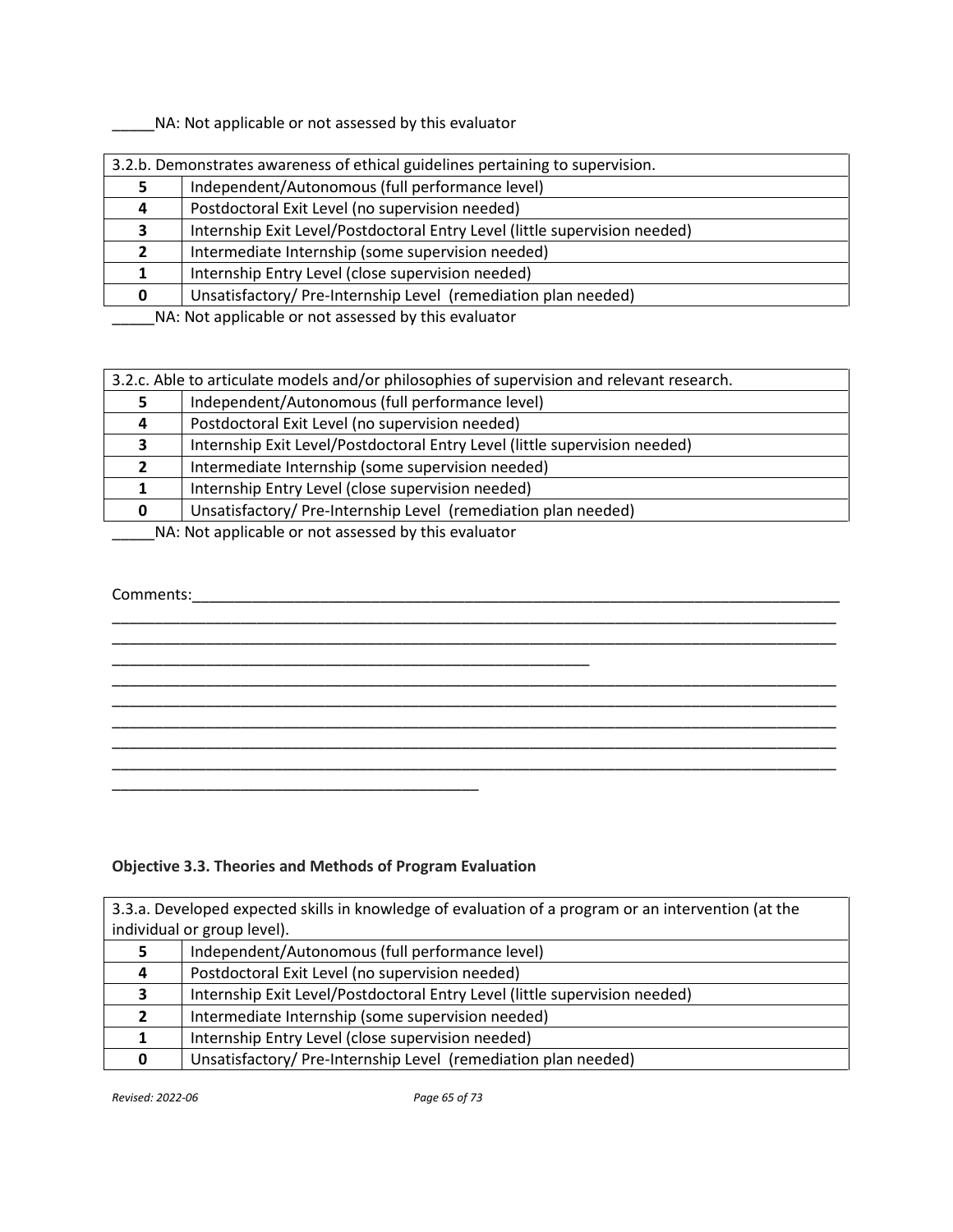| NA: Not applicable or not assessed by this evaluator      |  |  |  |
|-----------------------------------------------------------|--|--|--|
|                                                           |  |  |  |
| <u> 1989 - John Stone, Amerikaansk politiker (* 1989)</u> |  |  |  |
|                                                           |  |  |  |
|                                                           |  |  |  |
|                                                           |  |  |  |
|                                                           |  |  |  |
|                                                           |  |  |  |
|                                                           |  |  |  |
|                                                           |  |  |  |

# **Objective 3.4. Cultural Competence within Consultation, Supervision and Program Evaluation**

| 3.4.a. Expresses knowledge and awareness of cultural diversity issues within peer supervision, |                                                                            |
|------------------------------------------------------------------------------------------------|----------------------------------------------------------------------------|
| consultation and in evaluation of a program or intervention.                                   |                                                                            |
|                                                                                                | Independent/Autonomous (full performance level)                            |
|                                                                                                | Postdoctoral Exit Level (no supervision needed)                            |
|                                                                                                | Internship Exit Level/Postdoctoral Entry Level (little supervision needed) |
|                                                                                                | Intermediate Internship (some supervision needed)                          |
|                                                                                                | Internship Entry Level (close supervision needed)                          |
|                                                                                                | Unsatisfactory/Pre-Internship Level (remediation plan needed)              |
| NA: Not applicable or not assessed by this evaluator                                           |                                                                            |

3.4.b. Demonstrates competence in providing feedback in report-writing through peer review, especially psychological testing and limitations based on cultural differences from norms.

|   | Independent/Autonomous (full performance level)                            |
|---|----------------------------------------------------------------------------|
| 4 | Postdoctoral Exit Level (no supervision needed)                            |
|   | Internship Exit Level/Postdoctoral Entry Level (little supervision needed) |
|   | Intermediate Internship (some supervision needed)                          |
|   | Internship Entry Level (close supervision needed)                          |
|   | Unsatisfactory/ Pre-Internship Level (remediation plan needed)             |

\_\_\_\_\_\_\_\_\_\_\_\_\_\_\_\_\_\_\_\_\_\_\_\_\_\_\_\_\_\_\_\_\_\_\_\_\_\_\_\_\_\_\_\_\_\_\_\_\_\_\_\_\_\_\_\_\_\_\_\_\_\_\_\_\_\_\_\_\_\_\_\_\_\_\_\_\_\_\_\_\_\_\_\_\_ \_\_\_\_\_\_\_\_\_\_\_\_\_\_\_\_\_\_\_\_\_\_\_\_\_\_\_\_\_\_\_\_\_\_\_\_\_\_\_\_\_\_\_\_\_\_\_\_\_\_\_\_\_\_\_\_\_\_\_\_\_\_\_\_\_\_\_\_\_\_\_\_\_\_\_\_\_\_\_\_\_\_\_\_\_

\_\_\_\_\_\_\_\_\_\_\_\_\_\_\_\_\_\_\_\_\_\_\_\_\_\_\_\_\_\_\_\_\_\_\_\_\_\_\_\_\_\_\_\_\_\_\_\_\_\_\_\_\_\_\_\_\_\_\_\_\_\_\_\_\_\_\_\_\_\_\_\_\_\_\_\_\_\_\_\_\_\_\_\_\_

\_\_\_\_\_\_\_\_\_\_\_\_\_\_\_\_\_\_\_\_\_\_\_\_\_\_\_\_\_\_\_\_\_\_\_\_\_\_\_\_\_\_\_\_\_\_\_\_\_\_\_\_\_\_\_\_\_\_\_\_\_\_\_\_\_\_\_\_\_\_\_\_\_\_\_\_\_\_\_\_\_\_\_\_\_ \_\_\_\_\_\_\_\_\_\_\_\_\_\_\_\_\_\_\_\_\_\_\_\_\_\_\_\_\_\_\_\_\_\_\_\_\_\_\_\_\_\_\_\_\_\_\_\_\_\_\_\_\_\_\_\_\_\_\_\_\_\_\_\_\_\_\_\_\_\_\_\_\_\_\_\_\_\_\_\_\_\_\_\_\_

\_\_\_\_\_NA: Not applicable or not assessed by this evaluator

\_\_\_\_\_\_\_\_\_\_\_\_\_\_\_\_\_\_\_\_\_\_\_\_\_\_\_\_\_\_\_\_\_\_\_\_\_\_\_\_\_\_\_

Comments:\_\_\_\_\_\_\_\_\_\_\_\_\_\_\_\_\_\_\_\_\_\_\_\_\_\_\_\_\_\_\_\_\_\_\_\_\_\_\_\_\_\_\_\_\_\_\_\_\_\_\_\_\_\_\_\_\_\_\_\_\_\_\_\_\_\_\_\_\_\_\_\_\_\_\_\_

*Revised: 2022-06 Page 66 of 73*

\_\_\_\_\_\_\_\_\_\_\_\_\_\_\_\_\_\_\_\_\_\_\_\_\_\_\_\_\_\_\_\_\_\_\_\_\_\_\_\_\_\_\_\_\_\_\_\_\_\_\_\_\_\_\_\_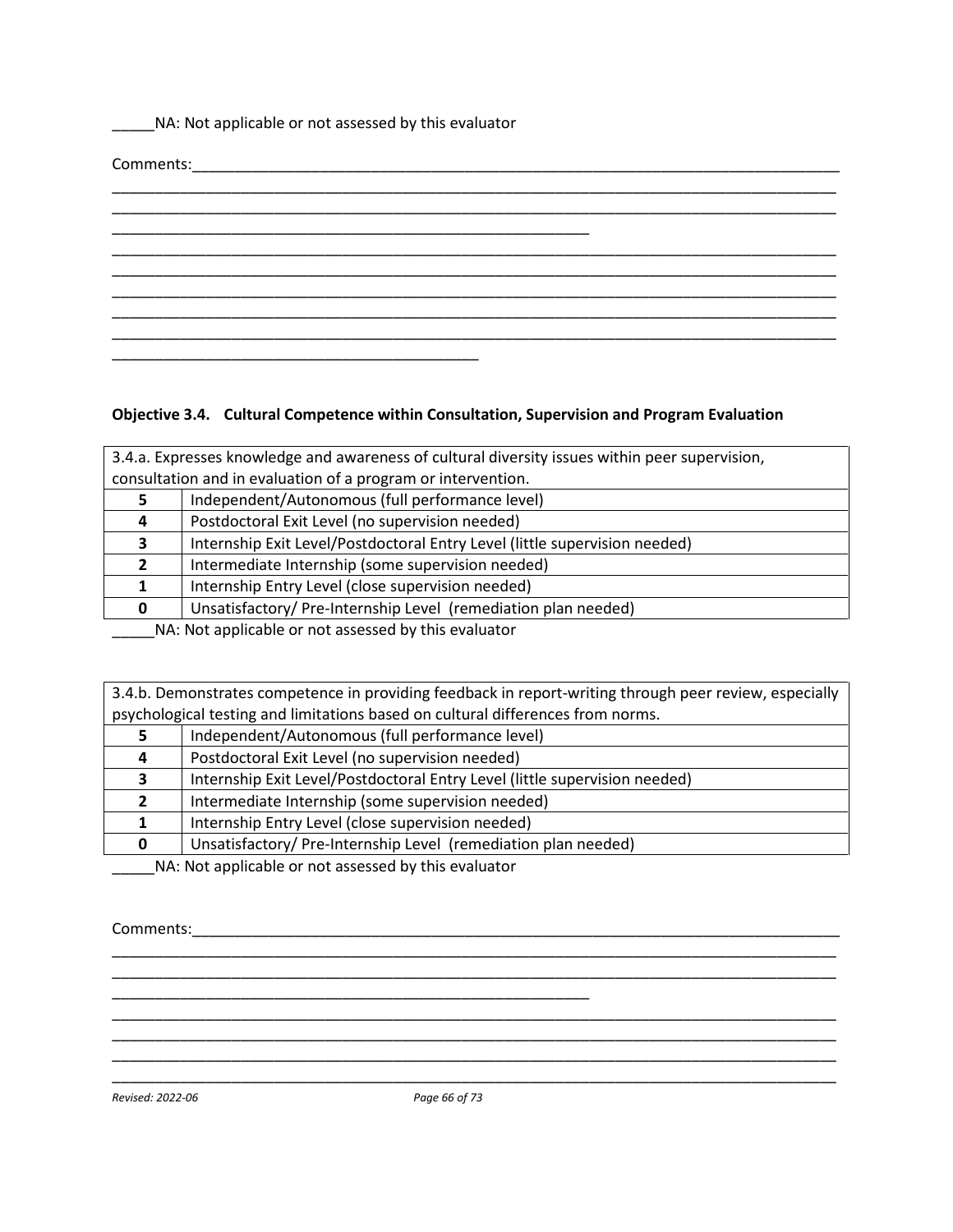# **Goal 4. Ethics and Professional Behavior**

\_\_\_\_\_\_\_\_\_\_\_\_\_\_\_\_\_\_\_\_\_\_\_\_\_\_\_\_\_\_\_\_\_\_\_\_\_\_\_\_\_\_\_

# **Objective 4.1. Respectful Relationships and Cooperation with Other Disciplines**

| 4.1.a. Makes contributions to a team. |                                                                            |
|---------------------------------------|----------------------------------------------------------------------------|
|                                       | Independent/Autonomous (full performance level)                            |
| 4                                     | Postdoctoral Exit Level (no supervision needed)                            |
| 3                                     | Internship Exit Level/Postdoctoral Entry Level (little supervision needed) |
| $\mathbf{2}$                          | Intermediate Internship (some supervision needed)                          |
|                                       | Internship Entry Level (close supervision needed)                          |
| 0                                     | Unsatisfactory/Pre-Internship Level (remediation plan needed)              |
|                                       | NA: Not applicable or not accossed by this ovaluator                       |

\_\_\_\_\_\_\_\_\_\_\_\_\_\_\_\_\_\_\_\_\_\_\_\_\_\_\_\_\_\_\_\_\_\_\_\_\_\_\_\_\_\_\_\_\_\_\_\_\_\_\_\_\_\_\_\_\_\_\_\_\_\_\_\_\_\_\_\_\_\_\_\_\_\_\_\_\_\_\_\_\_\_\_\_\_

\_\_\_\_\_NA: Not applicable or not assessed by this evaluator

4.1.b. Works effectively with others. Resolves differences in a way that promotes quality work and fosters working relationships.

|   | Independent/Autonomous (full performance level)                            |
|---|----------------------------------------------------------------------------|
| 4 | Postdoctoral Exit Level (no supervision needed)                            |
| 3 | Internship Exit Level/Postdoctoral Entry Level (little supervision needed) |
|   | Intermediate Internship (some supervision needed)                          |
|   | Internship Entry Level (close supervision needed)                          |
|   | Unsatisfactory/Pre-Internship Level (remediation plan needed)              |

\_\_\_\_\_NA: Not applicable or not assessed by this evaluator

4.1.c. Respectful relationships and cooperation with other disciplines. Able to work well with other professional disciplines.

|   | Independent/Autonomous (full performance level)                            |
|---|----------------------------------------------------------------------------|
| 4 | Postdoctoral Exit Level (no supervision needed)                            |
|   | Internship Exit Level/Postdoctoral Entry Level (little supervision needed) |
|   | Intermediate Internship (some supervision needed)                          |
|   | Internship Entry Level (close supervision needed)                          |
|   | Unsatisfactory/ Pre-Internship Level (remediation plan needed)             |

\_\_\_\_\_\_\_\_\_\_\_\_\_\_\_\_\_\_\_\_\_\_\_\_\_\_\_\_\_\_\_\_\_\_\_\_\_\_\_\_\_\_\_\_\_\_\_\_\_\_\_\_\_\_\_\_\_\_\_\_\_\_\_\_\_\_\_\_\_\_\_\_\_\_\_\_\_\_\_\_\_\_\_\_\_ \_\_\_\_\_\_\_\_\_\_\_\_\_\_\_\_\_\_\_\_\_\_\_\_\_\_\_\_\_\_\_\_\_\_\_\_\_\_\_\_\_\_\_\_\_\_\_\_\_\_\_\_\_\_\_\_\_\_\_\_\_\_\_\_\_\_\_\_\_\_\_\_\_\_\_\_\_\_\_\_\_\_\_\_\_

\_\_\_\_\_\_\_\_\_\_\_\_\_\_\_\_\_\_\_\_\_\_\_\_\_\_\_\_\_\_\_\_\_\_\_\_\_\_\_\_\_\_\_\_\_\_\_\_\_\_\_\_\_\_\_\_\_\_\_\_\_\_\_\_\_\_\_\_\_\_\_\_\_\_\_\_\_\_\_\_\_\_\_\_\_ \_\_\_\_\_\_\_\_\_\_\_\_\_\_\_\_\_\_\_\_\_\_\_\_\_\_\_\_\_\_\_\_\_\_\_\_\_\_\_\_\_\_\_\_\_\_\_\_\_\_\_\_\_\_\_\_\_\_\_\_\_\_\_\_\_\_\_\_\_\_\_\_\_\_\_\_\_\_\_\_\_\_\_\_\_ \_\_\_\_\_\_\_\_\_\_\_\_\_\_\_\_\_\_\_\_\_\_\_\_\_\_\_\_\_\_\_\_\_\_\_\_\_\_\_\_\_\_\_\_\_\_\_\_\_\_\_\_\_\_\_\_\_\_\_\_\_\_\_\_\_\_\_\_\_\_\_\_\_\_\_\_\_\_\_\_\_\_\_\_\_

\_\_\_\_\_NA: Not applicable or not assessed by this evaluator

\_\_\_\_\_\_\_\_\_\_\_\_\_\_\_\_\_\_\_\_\_\_\_\_\_\_\_\_\_\_\_\_\_\_\_\_\_\_\_\_\_\_\_\_\_\_\_\_\_\_\_\_\_\_\_\_

Comments:

*Revised: 2022-06 Page 67 of 73*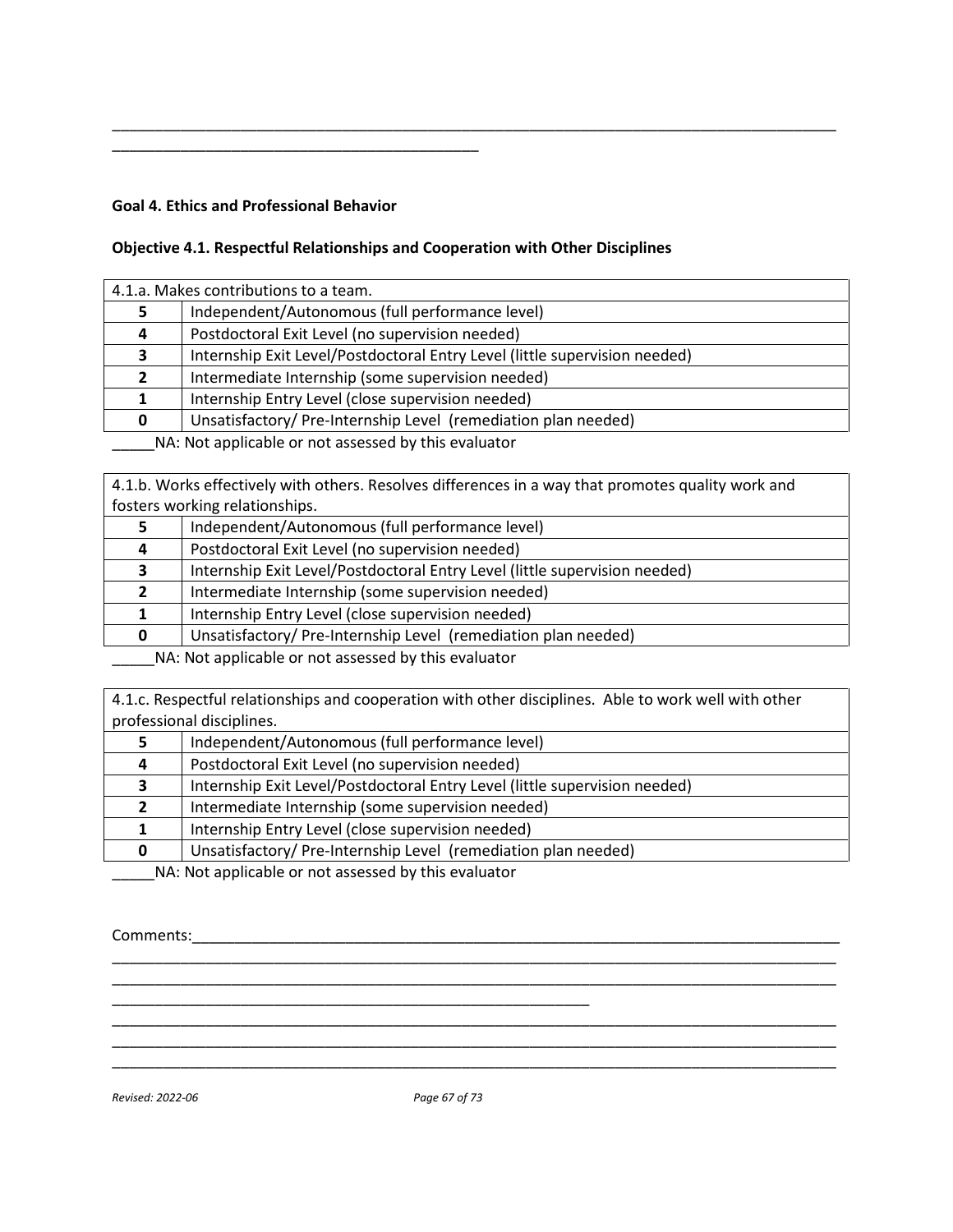# **Objective 4.2. Ethical behavior**

| 4.2.a. Familiar with ethics and relevant state law and consistently applies this to practice. |                                                                            |
|-----------------------------------------------------------------------------------------------|----------------------------------------------------------------------------|
|                                                                                               | Independent/Autonomous (full performance level)                            |
| 4                                                                                             | Postdoctoral Exit Level (no supervision needed)                            |
| 3                                                                                             | Internship Exit Level/Postdoctoral Entry Level (little supervision needed) |
| $\mathbf{2}$                                                                                  | Intermediate Internship (some supervision needed)                          |
|                                                                                               | Internship Entry Level (close supervision needed)                          |
|                                                                                               | Unsatisfactory/Pre-Internship Level (remediation plan needed)              |
| NA: Not applicable expet assessed by this ovaluator                                           |                                                                            |

\_\_\_\_\_\_\_\_\_\_\_\_\_\_\_\_\_\_\_\_\_\_\_\_\_\_\_\_\_\_\_\_\_\_\_\_\_\_\_\_\_\_\_\_\_\_\_\_\_\_\_\_\_\_\_\_\_\_\_\_\_\_\_\_\_\_\_\_\_\_\_\_\_\_\_\_\_\_\_\_\_\_\_\_\_

\_\_\_\_\_\_\_\_\_\_\_\_\_\_\_\_\_\_\_\_\_\_\_\_\_\_\_\_\_\_\_\_\_\_\_\_\_\_\_\_\_\_\_\_\_\_\_\_\_\_\_\_\_\_\_\_\_\_\_\_\_\_\_\_\_\_\_\_\_\_\_\_\_\_\_\_\_\_\_\_\_\_\_\_\_

\_\_\_\_\_NA: Not applicable or not assessed by this evaluator

\_\_\_\_\_\_\_\_\_\_\_\_\_\_\_\_\_\_\_\_\_\_\_\_\_\_\_\_\_\_\_\_\_\_\_\_\_\_\_\_\_\_\_

| 4.2.b. Maintains appropriate professional boundaries. |                                                                            |
|-------------------------------------------------------|----------------------------------------------------------------------------|
|                                                       | Independent/Autonomous (full performance level)                            |
| 4                                                     | Postdoctoral Exit Level (no supervision needed)                            |
| 3                                                     | Internship Exit Level/Postdoctoral Entry Level (little supervision needed) |
|                                                       | Intermediate Internship (some supervision needed)                          |
|                                                       | Internship Entry Level (close supervision needed)                          |
|                                                       | Unsatisfactory/Pre-Internship Level (remediation plan needed)              |
|                                                       | NA blot applicable or not accorsed by this ovaluator                       |

\_\_\_\_\_NA: Not applicable or not assessed by this evaluator

| 4.2.c. Seeks consultation regarding ethical dilemmas as they arise. |                                                                            |
|---------------------------------------------------------------------|----------------------------------------------------------------------------|
|                                                                     | Independent/Autonomous (full performance level)                            |
| 4                                                                   | Postdoctoral Exit Level (no supervision needed)                            |
|                                                                     | Internship Exit Level/Postdoctoral Entry Level (little supervision needed) |
|                                                                     | Intermediate Internship (some supervision needed)                          |
|                                                                     | Internship Entry Level (close supervision needed)                          |
| <sup>0</sup>                                                        | Unsatisfactory/Pre-Internship Level (remediation plan needed)              |
|                                                                     | NA . Net enable ble en net essessed butble suelusten                       |

\_\_\_\_\_\_\_\_\_\_\_\_\_\_\_\_\_\_\_\_\_\_\_\_\_\_\_\_\_\_\_\_\_\_\_\_\_\_\_\_\_\_\_\_\_\_\_\_\_\_\_\_\_\_\_\_\_\_\_\_\_\_\_\_\_\_\_\_\_\_\_\_\_\_\_\_\_\_\_\_\_\_\_\_\_ \_\_\_\_\_\_\_\_\_\_\_\_\_\_\_\_\_\_\_\_\_\_\_\_\_\_\_\_\_\_\_\_\_\_\_\_\_\_\_\_\_\_\_\_\_\_\_\_\_\_\_\_\_\_\_\_\_\_\_\_\_\_\_\_\_\_\_\_\_\_\_\_\_\_\_\_\_\_\_\_\_\_\_\_\_

\_\_\_\_\_\_\_\_\_\_\_\_\_\_\_\_\_\_\_\_\_\_\_\_\_\_\_\_\_\_\_\_\_\_\_\_\_\_\_\_\_\_\_\_\_\_\_\_\_\_\_\_\_\_\_\_\_\_\_\_\_\_\_\_\_\_\_\_\_\_\_\_\_\_\_\_\_\_\_\_\_\_\_\_\_ \_\_\_\_\_\_\_\_\_\_\_\_\_\_\_\_\_\_\_\_\_\_\_\_\_\_\_\_\_\_\_\_\_\_\_\_\_\_\_\_\_\_\_\_\_\_\_\_\_\_\_\_\_\_\_\_\_\_\_\_\_\_\_\_\_\_\_\_\_\_\_\_\_\_\_\_\_\_\_\_\_\_\_\_\_ \_\_\_\_\_\_\_\_\_\_\_\_\_\_\_\_\_\_\_\_\_\_\_\_\_\_\_\_\_\_\_\_\_\_\_\_\_\_\_\_\_\_\_\_\_\_\_\_\_\_\_\_\_\_\_\_\_\_\_\_\_\_\_\_\_\_\_\_\_\_\_\_\_\_\_\_\_\_\_\_\_\_\_\_\_

\_\_\_\_\_NA: Not applicable or not assessed by this evaluator

\_\_\_\_\_\_\_\_\_\_\_\_\_\_\_\_\_\_\_\_\_\_\_\_\_\_\_\_\_\_\_\_\_\_\_\_\_\_\_\_\_\_\_\_\_\_\_\_\_\_\_\_\_\_\_\_

Comments:\_\_\_\_\_\_\_\_\_\_\_\_\_\_\_\_\_\_\_\_\_\_\_\_\_\_\_\_\_\_\_\_\_\_\_\_\_\_\_\_\_\_\_\_\_\_\_\_\_\_\_\_\_\_\_\_\_\_\_\_\_\_\_\_\_\_\_\_\_\_\_\_\_\_\_\_

*Revised: 2022-06 Page 68 of 73*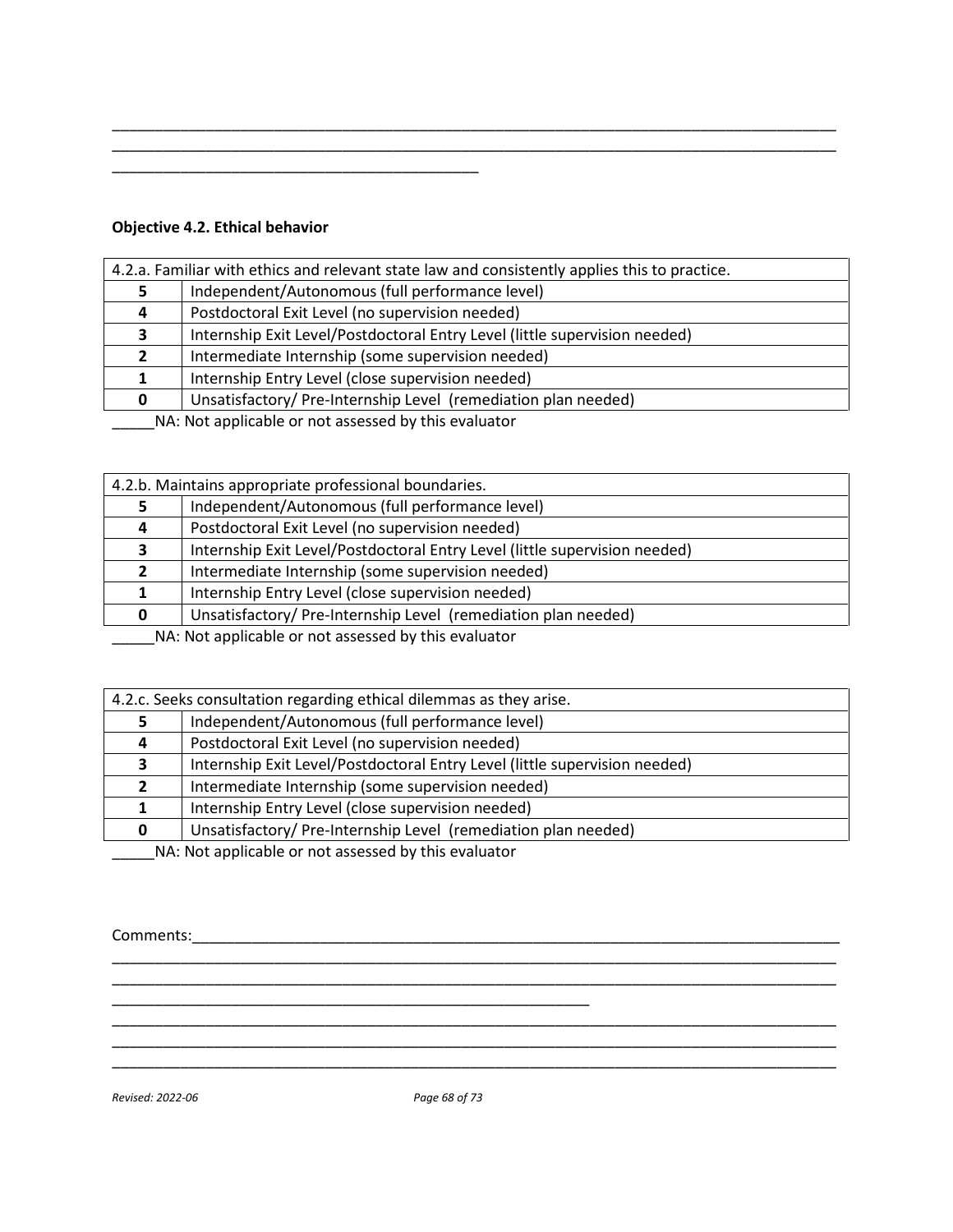# **Objective 4.3. Administrative competence and appropriate documentation**

\_\_\_\_\_\_\_\_\_\_\_\_\_\_\_\_\_\_\_\_\_\_\_\_\_\_\_\_\_\_\_\_\_\_\_\_\_\_\_\_\_\_\_

| 4.3.a. Able to prioritize and complete administrative tasks and paperwork in ways that meet agency |                                                                            |  |
|----------------------------------------------------------------------------------------------------|----------------------------------------------------------------------------|--|
|                                                                                                    | standards and promote quality of service.                                  |  |
|                                                                                                    | Independent/Autonomous (full performance level)                            |  |
| 4                                                                                                  | Postdoctoral Exit Level (no supervision needed)                            |  |
| 3                                                                                                  | Internship Exit Level/Postdoctoral Entry Level (little supervision needed) |  |
| $\mathbf{2}$                                                                                       | Intermediate Internship (some supervision needed)                          |  |
|                                                                                                    | Internship Entry Level (close supervision needed)                          |  |
| n                                                                                                  | Unsatisfactory/Pre-Internship Level (remediation plan needed)              |  |
| NA: Not applicable or not assessed by this evaluator                                               |                                                                            |  |

\_\_\_\_\_\_\_\_\_\_\_\_\_\_\_\_\_\_\_\_\_\_\_\_\_\_\_\_\_\_\_\_\_\_\_\_\_\_\_\_\_\_\_\_\_\_\_\_\_\_\_\_\_\_\_\_\_\_\_\_\_\_\_\_\_\_\_\_\_\_\_\_\_\_\_\_\_\_\_\_\_\_\_\_\_ \_\_\_\_\_\_\_\_\_\_\_\_\_\_\_\_\_\_\_\_\_\_\_\_\_\_\_\_\_\_\_\_\_\_\_\_\_\_\_\_\_\_\_\_\_\_\_\_\_\_\_\_\_\_\_\_\_\_\_\_\_\_\_\_\_\_\_\_\_\_\_\_\_\_\_\_\_\_\_\_\_\_\_\_\_

4.3.b. Abides by principles of confidentiality and behaves in manner fully consistent with HIPAA guidelines.

| <b>RAIGCILLES.</b> |                                                                                                                                                                                                                                 |
|--------------------|---------------------------------------------------------------------------------------------------------------------------------------------------------------------------------------------------------------------------------|
|                    | Independent/Autonomous (full performance level)                                                                                                                                                                                 |
| 4                  | Postdoctoral Exit Level (no supervision needed)                                                                                                                                                                                 |
| З.                 | Internship Exit Level/Postdoctoral Entry Level (little supervision needed)                                                                                                                                                      |
|                    | Intermediate Internship (some supervision needed)                                                                                                                                                                               |
|                    | Internship Entry Level (close supervision needed)                                                                                                                                                                               |
|                    | Unsatisfactory/ Pre-Internship Level (remediation plan needed)                                                                                                                                                                  |
|                    | $\sim$ . The contract of the contract of the contract of the contract of the contract of the contract of the contract of the contract of the contract of the contract of the contract of the contract of the contract of the co |

\_\_\_\_\_NA: Not applicable or not assessed by this evaluator

| 4.3.c. Demonstrates time management skills in managing multiple expectations.                                                                                                                                                        |                                                                            |
|--------------------------------------------------------------------------------------------------------------------------------------------------------------------------------------------------------------------------------------|----------------------------------------------------------------------------|
|                                                                                                                                                                                                                                      | Independent/Autonomous (full performance level)                            |
| 4                                                                                                                                                                                                                                    | Postdoctoral Exit Level (no supervision needed)                            |
| З.                                                                                                                                                                                                                                   | Internship Exit Level/Postdoctoral Entry Level (little supervision needed) |
|                                                                                                                                                                                                                                      | Intermediate Internship (some supervision needed)                          |
|                                                                                                                                                                                                                                      | Internship Entry Level (close supervision needed)                          |
| 0                                                                                                                                                                                                                                    | Unsatisfactory/Pre-Internship Level (remediation plan needed)              |
| $\mathbf{A}$ and $\mathbf{A}$ are the set of the set of the set of the set of the set of the set of the set of the set of the set of the set of the set of the set of the set of the set of the set of the set of the set of the set |                                                                            |

\_\_\_\_\_\_\_\_\_\_\_\_\_\_\_\_\_\_\_\_\_\_\_\_\_\_\_\_\_\_\_\_\_\_\_\_\_\_\_\_\_\_\_\_\_\_\_\_\_\_\_\_\_\_\_\_\_\_\_\_\_\_\_\_\_\_\_\_\_\_\_\_\_\_\_\_\_\_\_\_\_\_\_\_\_

\_\_\_\_\_\_\_\_\_\_\_\_\_\_\_\_\_\_\_\_\_\_\_\_\_\_\_\_\_\_\_\_\_\_\_\_\_\_\_\_\_\_\_\_\_\_\_\_\_\_\_\_\_\_\_\_\_\_\_\_\_\_\_\_\_\_\_\_\_\_\_\_\_\_\_\_\_\_\_\_\_\_\_\_\_

\_\_\_\_\_\_\_\_\_\_\_\_\_\_\_\_\_\_\_\_\_\_\_\_\_\_\_\_\_\_\_\_\_\_\_\_\_\_\_\_\_\_\_\_\_\_\_\_\_\_\_\_\_\_\_\_\_\_\_\_\_\_\_\_\_\_\_\_\_\_\_\_\_\_\_\_\_\_\_\_\_\_\_\_\_

\_\_\_\_\_NA: Not applicable or not assessed by this evaluator

\_\_\_\_\_\_\_\_\_\_\_\_\_\_\_\_\_\_\_\_\_\_\_\_\_\_\_\_\_\_\_\_\_\_\_\_\_\_\_\_\_\_\_\_\_\_\_\_\_\_\_\_\_\_\_\_

# Comments:\_\_\_\_\_\_\_\_\_\_\_\_\_\_\_\_\_\_\_\_\_\_\_\_\_\_\_\_\_\_\_\_\_\_\_\_\_\_\_\_\_\_\_\_\_\_\_\_\_\_\_\_\_\_\_\_\_\_\_\_\_\_\_\_\_\_\_\_\_\_\_\_\_\_\_\_

*Revised: 2022-06 Page 69 of 73*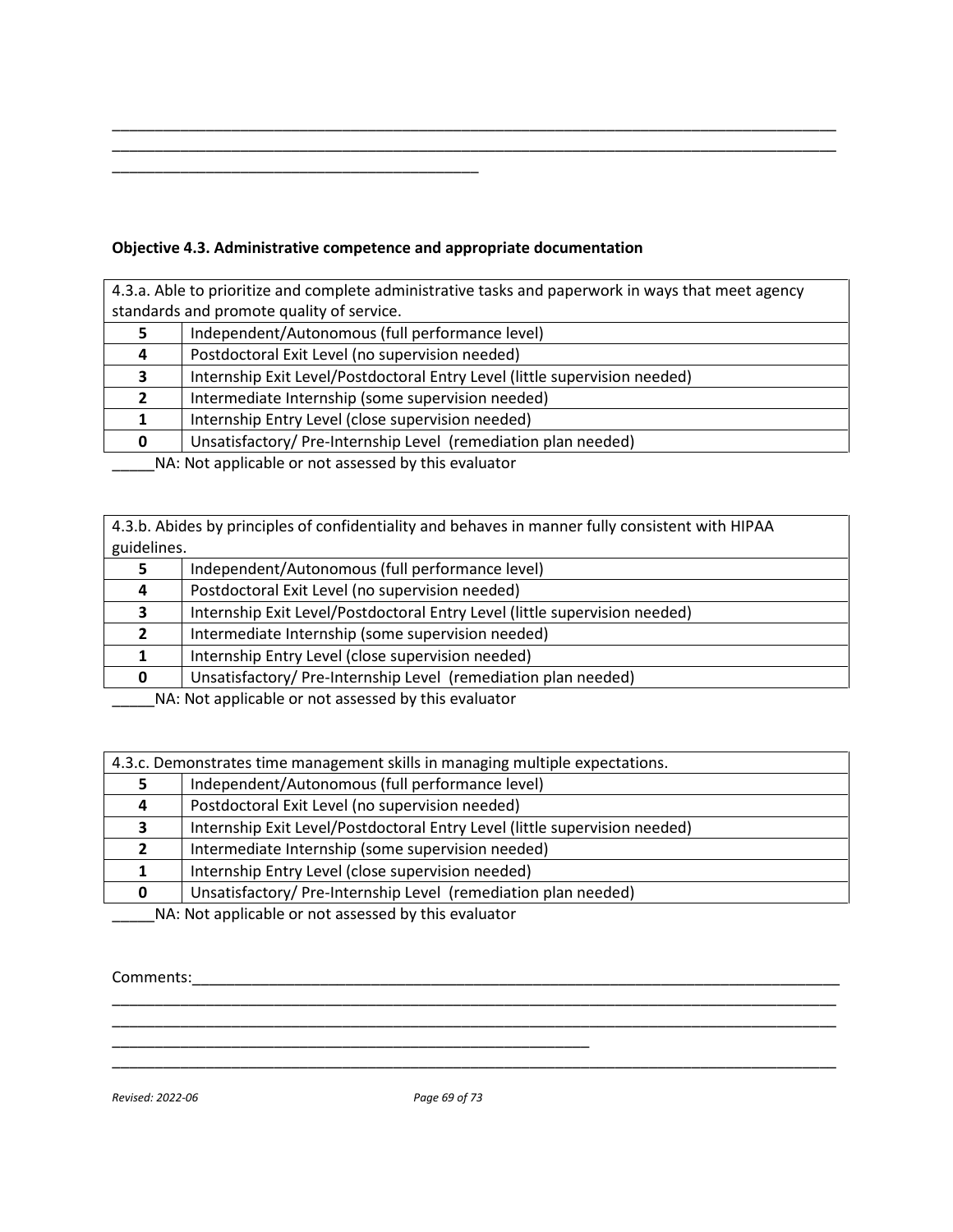|  | ________ |
|--|----------|
|  |          |
|  |          |

\_\_\_\_\_\_\_\_\_\_\_\_\_\_\_\_\_\_\_\_\_\_\_\_\_\_\_\_\_\_\_\_\_\_\_\_\_\_\_\_\_\_\_\_\_\_\_\_\_\_\_\_\_\_\_\_\_\_\_\_\_\_\_\_\_\_\_\_\_\_\_\_\_\_\_\_\_\_\_\_\_\_\_\_\_

## **Objective 4.4. Professional demeanor and identity**

| 4.4.a. Sees self as a professional and is confident in this role. |                                                                            |  |
|-------------------------------------------------------------------|----------------------------------------------------------------------------|--|
|                                                                   | Independent/Autonomous (full performance level)                            |  |
| 4                                                                 | Postdoctoral Exit Level (no supervision needed)                            |  |
| 3                                                                 | Internship Exit Level/Postdoctoral Entry Level (little supervision needed) |  |
|                                                                   | Intermediate Internship (some supervision needed)                          |  |
|                                                                   | Internship Entry Level (close supervision needed)                          |  |
| 0                                                                 | Unsatisfactory/Pre-Internship Level (remediation plan needed)              |  |
| NA: Not applicable or not assessed by this ovaluator              |                                                                            |  |

\_\_\_\_\_NA: Not applicable or not assessed by this evaluator

| 4.4.b. Able to convey a sense of confidence and professionalism to others. |                                                                                                                                                                                                                                           |  |
|----------------------------------------------------------------------------|-------------------------------------------------------------------------------------------------------------------------------------------------------------------------------------------------------------------------------------------|--|
|                                                                            | Independent/Autonomous (full performance level)                                                                                                                                                                                           |  |
|                                                                            | Postdoctoral Exit Level (no supervision needed)                                                                                                                                                                                           |  |
|                                                                            | Internship Exit Level/Postdoctoral Entry Level (little supervision needed)                                                                                                                                                                |  |
|                                                                            | Intermediate Internship (some supervision needed)                                                                                                                                                                                         |  |
|                                                                            | Internship Entry Level (close supervision needed)                                                                                                                                                                                         |  |
|                                                                            | Unsatisfactory/Pre-Internship Level (remediation plan needed)                                                                                                                                                                             |  |
|                                                                            | <b>All A</b> and All and $\alpha$ and $\beta$ are the second of the second that the second of the second second second second second second second second second second second second second second second second second second second se |  |

\_\_\_\_\_\_\_\_\_\_\_\_\_\_\_\_\_\_\_\_\_\_\_\_\_\_\_\_\_\_\_\_\_\_\_\_\_\_\_\_\_\_\_\_\_\_\_\_\_\_\_\_\_\_\_\_\_\_\_\_\_\_\_\_\_\_\_\_\_\_\_\_\_\_\_\_\_\_\_\_\_\_\_\_\_ \_\_\_\_\_\_\_\_\_\_\_\_\_\_\_\_\_\_\_\_\_\_\_\_\_\_\_\_\_\_\_\_\_\_\_\_\_\_\_\_\_\_\_\_\_\_\_\_\_\_\_\_\_\_\_\_\_\_\_\_\_\_\_\_\_\_\_\_\_\_\_\_\_\_\_\_\_\_\_\_\_\_\_\_\_

\_\_\_\_\_\_\_\_\_\_\_\_\_\_\_\_\_\_\_\_\_\_\_\_\_\_\_\_\_\_\_\_\_\_\_\_\_\_\_\_\_\_\_\_\_\_\_\_\_\_\_\_\_\_\_\_\_\_\_\_\_\_\_\_\_\_\_\_\_\_\_\_\_\_\_\_\_\_\_\_\_\_\_\_\_ \_\_\_\_\_\_\_\_\_\_\_\_\_\_\_\_\_\_\_\_\_\_\_\_\_\_\_\_\_\_\_\_\_\_\_\_\_\_\_\_\_\_\_\_\_\_\_\_\_\_\_\_\_\_\_\_\_\_\_\_\_\_\_\_\_\_\_\_\_\_\_\_\_\_\_\_\_\_\_\_\_\_\_\_\_ \_\_\_\_\_\_\_\_\_\_\_\_\_\_\_\_\_\_\_\_\_\_\_\_\_\_\_\_\_\_\_\_\_\_\_\_\_\_\_\_\_\_\_\_\_\_\_\_\_\_\_\_\_\_\_\_\_\_\_\_\_\_\_\_\_\_\_\_\_\_\_\_\_\_\_\_\_\_\_\_\_\_\_\_\_ \_\_\_\_\_\_\_\_\_\_\_\_\_\_\_\_\_\_\_\_\_\_\_\_\_\_\_\_\_\_\_\_\_\_\_\_\_\_\_\_\_\_\_\_\_\_\_\_\_\_\_\_\_\_\_\_\_\_\_\_\_\_\_\_\_\_\_\_\_\_\_\_\_\_\_\_\_\_\_\_\_\_\_\_\_ \_\_\_\_\_\_\_\_\_\_\_\_\_\_\_\_\_\_\_\_\_\_\_\_\_\_\_\_\_\_\_\_\_\_\_\_\_\_\_\_\_\_\_\_\_\_\_\_\_\_\_\_\_\_\_\_\_\_\_\_\_\_\_\_\_\_\_\_\_\_\_\_\_\_\_\_\_\_\_\_\_\_\_\_\_

\_\_\_\_\_NA: Not applicable or not assessed by this evaluator

\_\_\_\_\_\_\_\_\_\_\_\_\_\_\_\_\_\_\_\_\_\_\_\_\_\_\_\_\_\_\_\_\_\_\_\_\_\_\_\_\_\_\_\_\_\_\_\_\_\_\_\_\_\_\_\_

Comments:\_\_\_\_\_\_\_\_\_\_\_\_\_\_\_\_\_\_\_\_\_\_\_\_\_\_\_\_\_\_\_\_\_\_\_\_\_\_\_\_\_\_\_\_\_\_\_\_\_\_\_\_\_\_\_\_\_\_\_\_\_\_\_\_\_\_\_\_\_\_\_\_\_\_\_\_

#### **Objective 4.5. Cultural Competence**

\_\_\_\_\_\_\_\_\_\_\_\_\_\_\_\_\_\_\_\_\_\_\_\_\_\_\_\_\_\_\_\_\_\_\_\_\_\_\_\_\_\_\_

4.5.a. Recognizes the tension between professional expectations and the conflicts that may arise in different cultural settings (worldviews, ways of perceiving mental health problems, appropriateness of gift-giving) and practices effective and appropriate means of addressing the tension.

*Revised: 2022-06 Page 70 of 73*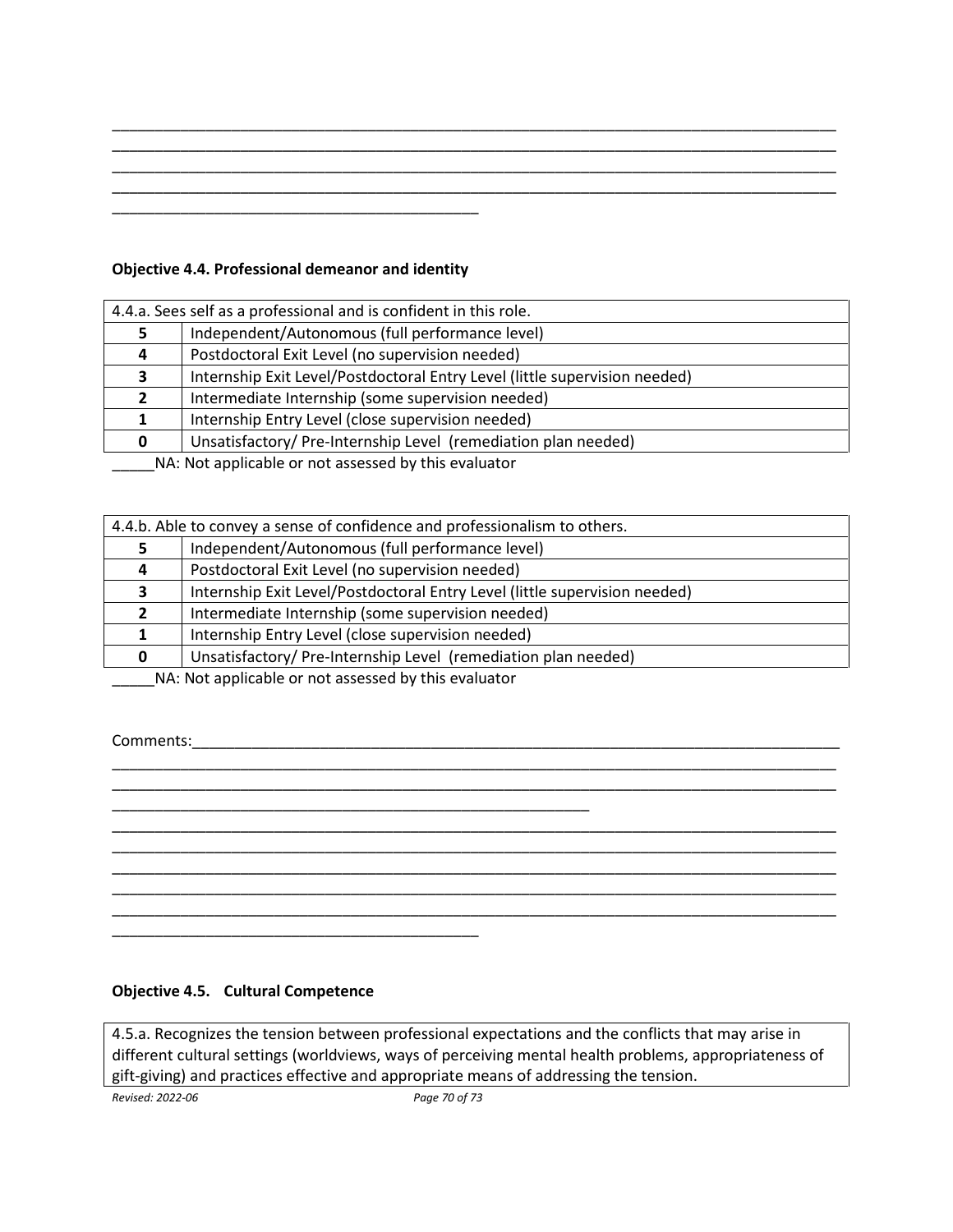|   | Independent/Autonomous (full performance level)                            |
|---|----------------------------------------------------------------------------|
| 4 | Postdoctoral Exit Level (no supervision needed)                            |
|   | Internship Exit Level/Postdoctoral Entry Level (little supervision needed) |
|   | Intermediate Internship (some supervision needed)                          |
|   | Internship Entry Level (close supervision needed)                          |
|   | Unsatisfactory/ Pre-Internship Level (remediation plan needed)             |
|   | NA . Not applicable or not accorded by this ovaluator                      |

4.5.b. Displays awareness of possible tension in the supervisory relationship related to differences between supervisor and supervisee (culture, gender, privilege/class, race and so on) and is available for a dialogue with the supervisor and others in order to find/create safe places to address any such tensions

|    | Independent/Autonomous (full performance level)                            |
|----|----------------------------------------------------------------------------|
| 4  | Postdoctoral Exit Level (no supervision needed)                            |
| З. | Internship Exit Level/Postdoctoral Entry Level (little supervision needed) |
|    | Intermediate Internship (some supervision needed)                          |
|    | Internship Entry Level (close supervision needed)                          |
| 0  | Unsatisfactory/Pre-Internship Level (remediation plan needed)              |

\_\_\_\_\_\_\_\_\_\_\_\_\_\_\_\_\_\_\_\_\_\_\_\_\_\_\_\_\_\_\_\_\_\_\_\_\_\_\_\_\_\_\_\_\_\_\_\_\_\_\_\_\_\_\_\_\_\_\_\_\_\_\_\_\_\_\_\_\_\_\_\_\_\_\_\_\_\_\_\_\_\_\_\_\_ \_\_\_\_\_\_\_\_\_\_\_\_\_\_\_\_\_\_\_\_\_\_\_\_\_\_\_\_\_\_\_\_\_\_\_\_\_\_\_\_\_\_\_\_\_\_\_\_\_\_\_\_\_\_\_\_\_\_\_\_\_\_\_\_\_\_\_\_\_\_\_\_\_\_\_\_\_\_\_\_\_\_\_\_\_

\_\_\_\_\_\_\_\_\_\_\_\_\_\_\_\_\_\_\_\_\_\_\_\_\_\_\_\_\_\_\_\_\_\_\_\_\_\_\_\_\_\_\_\_\_\_\_\_\_\_\_\_\_\_\_\_\_\_\_\_\_\_\_\_\_\_\_\_\_\_\_\_\_\_\_\_\_\_\_\_\_\_\_\_\_ \_\_\_\_\_\_\_\_\_\_\_\_\_\_\_\_\_\_\_\_\_\_\_\_\_\_\_\_\_\_\_\_\_\_\_\_\_\_\_\_\_\_\_\_\_\_\_\_\_\_\_\_\_\_\_\_\_\_\_\_\_\_\_\_\_\_\_\_\_\_\_\_\_\_\_\_\_\_\_\_\_\_\_\_\_ \_\_\_\_\_\_\_\_\_\_\_\_\_\_\_\_\_\_\_\_\_\_\_\_\_\_\_\_\_\_\_\_\_\_\_\_\_\_\_\_\_\_\_\_\_\_\_\_\_\_\_\_\_\_\_\_\_\_\_\_\_\_\_\_\_\_\_\_\_\_\_\_\_\_\_\_\_\_\_\_\_\_\_\_\_ \_\_\_\_\_\_\_\_\_\_\_\_\_\_\_\_\_\_\_\_\_\_\_\_\_\_\_\_\_\_\_\_\_\_\_\_\_\_\_\_\_\_\_\_\_\_\_\_\_\_\_\_\_\_\_\_\_\_\_\_\_\_\_\_\_\_\_\_\_\_\_\_\_\_\_\_\_\_\_\_\_\_\_\_\_ \_\_\_\_\_\_\_\_\_\_\_\_\_\_\_\_\_\_\_\_\_\_\_\_\_\_\_\_\_\_\_\_\_\_\_\_\_\_\_\_\_\_\_\_\_\_\_\_\_\_\_\_\_\_\_\_\_\_\_\_\_\_\_\_\_\_\_\_\_\_\_\_\_\_\_\_\_\_\_\_\_\_\_\_\_

\_\_\_\_\_NA: Not applicable or not assessed by this evaluator

\_\_\_\_\_\_\_\_\_\_\_\_\_\_\_\_\_\_\_\_\_\_\_\_\_\_\_\_\_\_\_\_\_\_\_\_\_\_\_\_\_\_\_\_\_\_\_\_\_\_\_\_\_\_\_\_

# Comments:\_\_\_\_\_\_\_\_\_\_\_\_\_\_\_\_\_\_\_\_\_\_\_\_\_\_\_\_\_\_\_\_\_\_\_\_\_\_\_\_\_\_\_\_\_\_\_\_\_\_\_\_\_\_\_\_\_\_\_\_\_\_\_\_\_\_\_\_\_\_\_\_\_\_\_\_

\_\_\_\_\_\_\_\_\_\_\_\_\_\_\_\_\_\_\_\_\_\_\_\_\_\_\_\_\_\_\_\_\_\_\_\_\_\_\_\_\_\_\_

#### **Competency rating tally:**

**December 31** By December 31<sup>st</sup>, no more than 25% of competencies (nineteen total) will be rated below a 2 for a doctoral psychology intern, or below a 3 for a post-doctoral fellow.

| Revised: 2022-06 | Page 71 of 73 |  |
|------------------|---------------|--|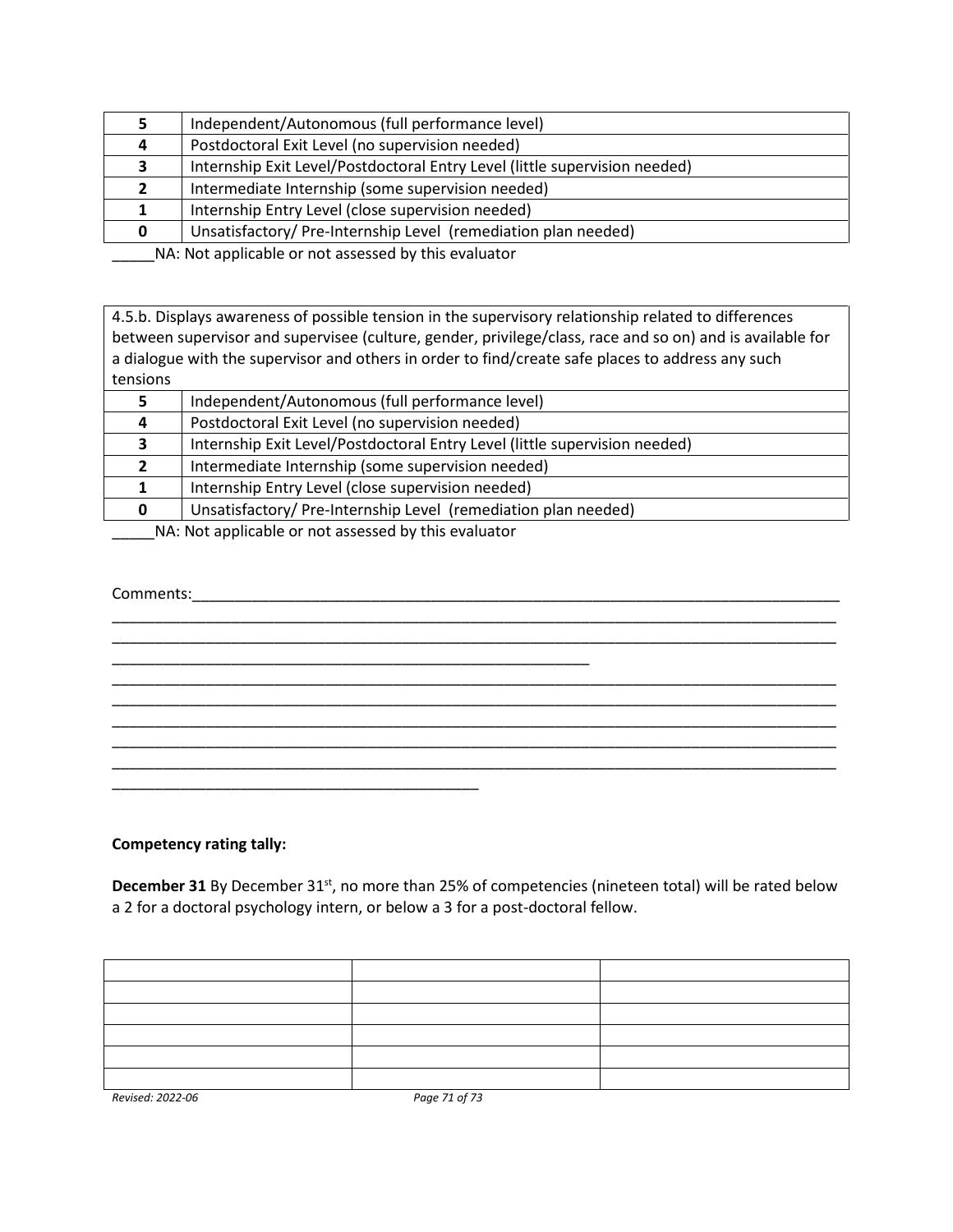April 30 By April 30<sup>th</sup>, no more than 15% of competencies (eleven total) will be rated below a 2 for a doctoral psychology intern, or below a 3 for a post-doctoral fellow.

August 31 By end of internship year, no competencies will be rated below a 3 for a doctoral psychology intern, or below a 4 for a post-doctoral fellow.

Summary of trainee's main strengths and assets:

Recommendations for continued development - areas in need of improvement that do not yet meet the threshold for formal remediation:

Revised: 2022-06